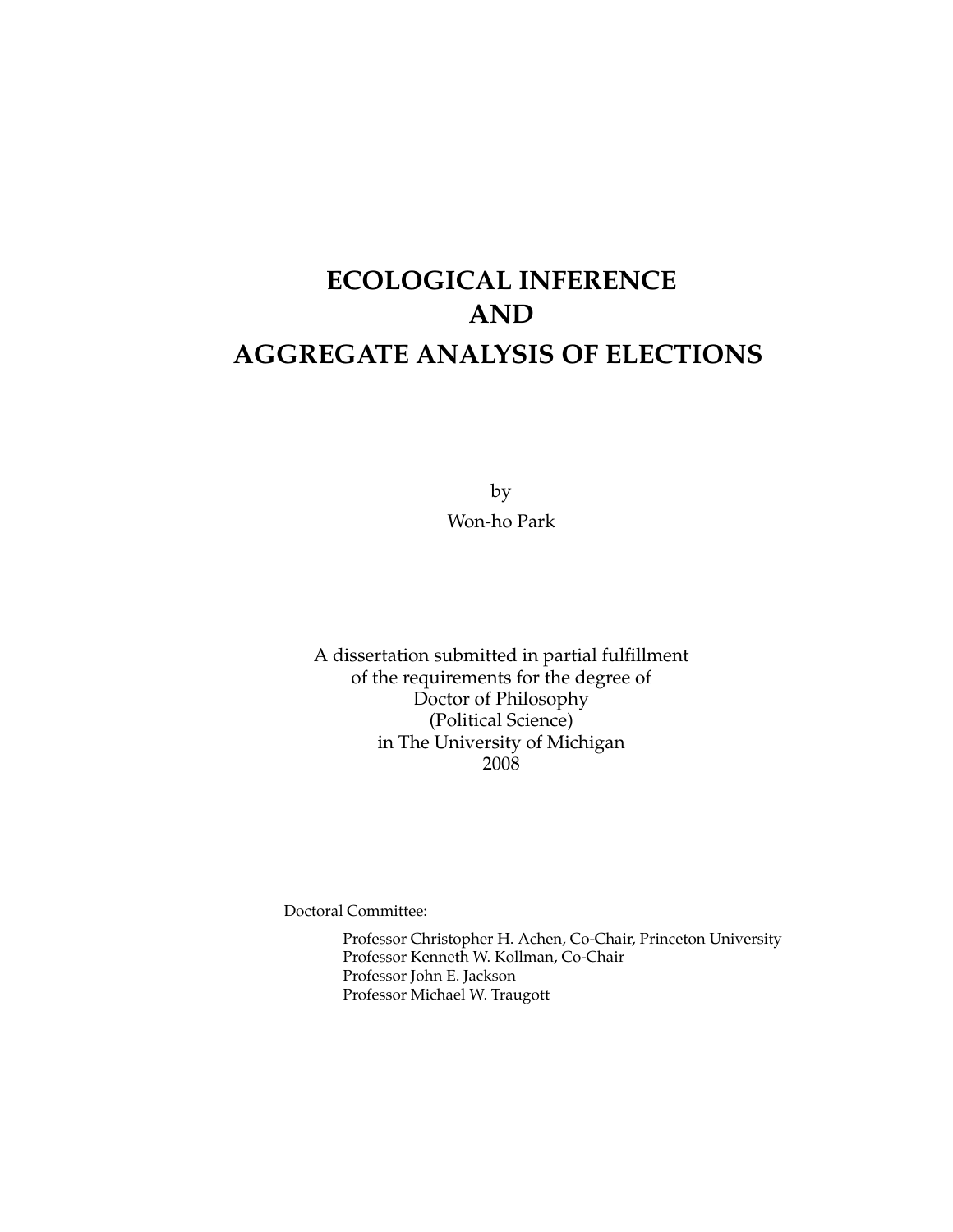$^\copyright$ Won-ho Park 2008 All Rights Reserved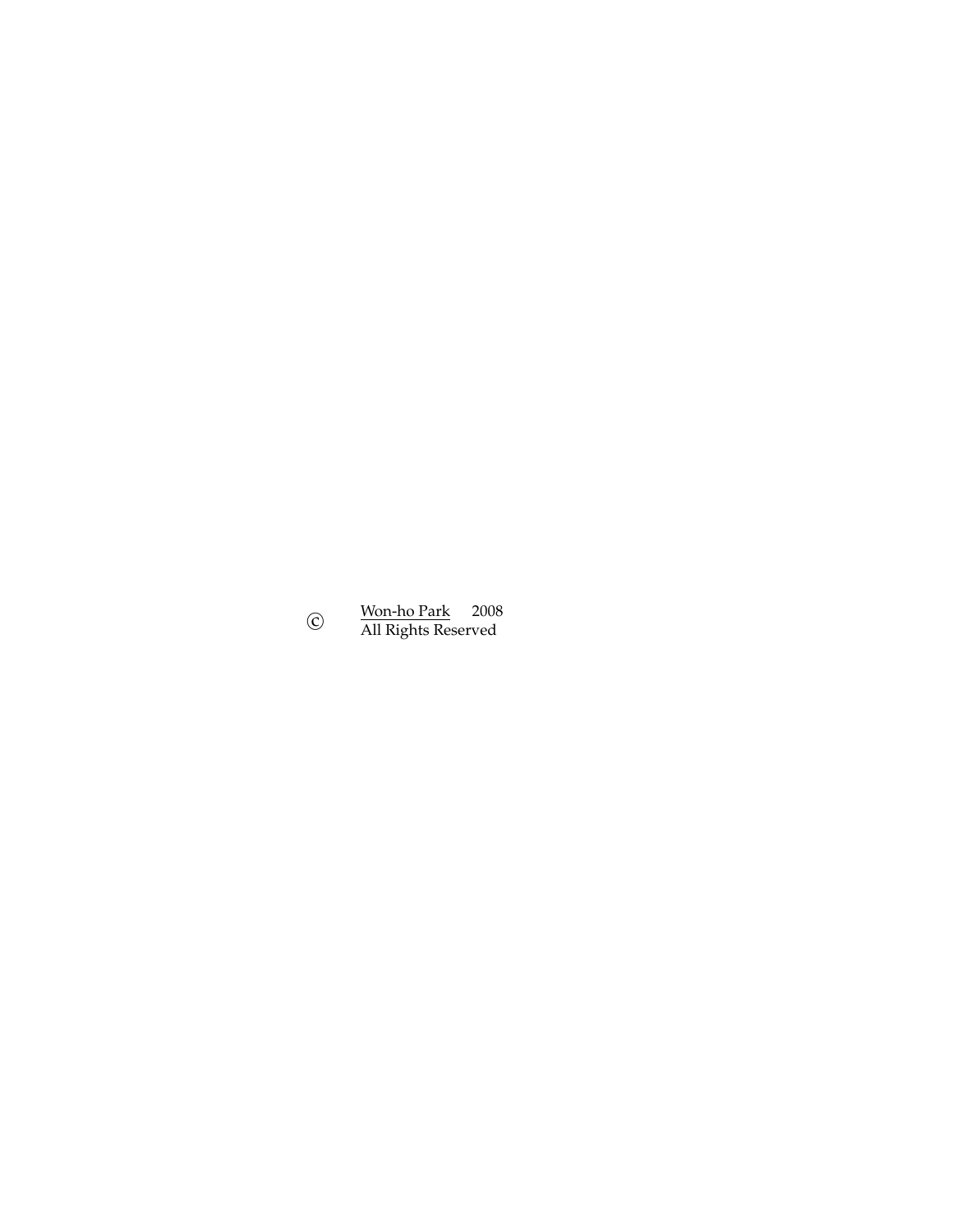To my parents, Yong-Tae Park and Kyung-ja Lee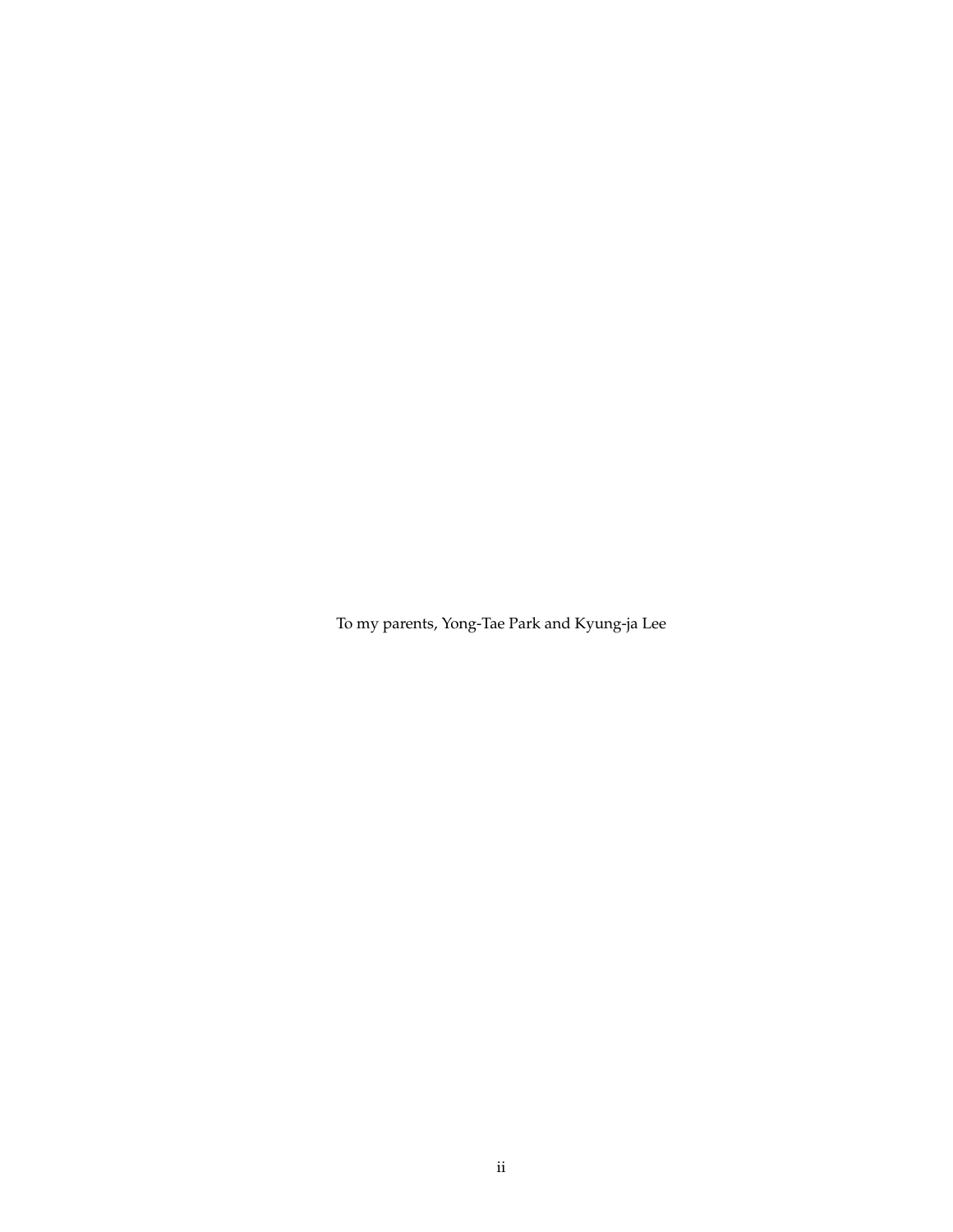### **ACKNOWLEDGEMENTS**

I thank my advisors, Chris Achen, Ken Kollman, John Jackson, and Mike Traugott for their support and guidances over the years. I am also indebted to JungHwa Lee, Mike Hanmer, Sang-jung Han, Corrine McConnaughy, Ismail White, Clint Peinhardt, and Kwang-Il Yoon for many insights and lasting friendships. The project was supported by the Institute of International Education (Fulbright Graduate Degree Study Awards), the Rotary International (Rotary Ambassadorial Scholarship), the American National Election Studies (Pre-Doctorate Research Award), the Horrace H. Rackham Graduate School (Dissertation Fellowship), and the Department of Political Science at the University of Michigan.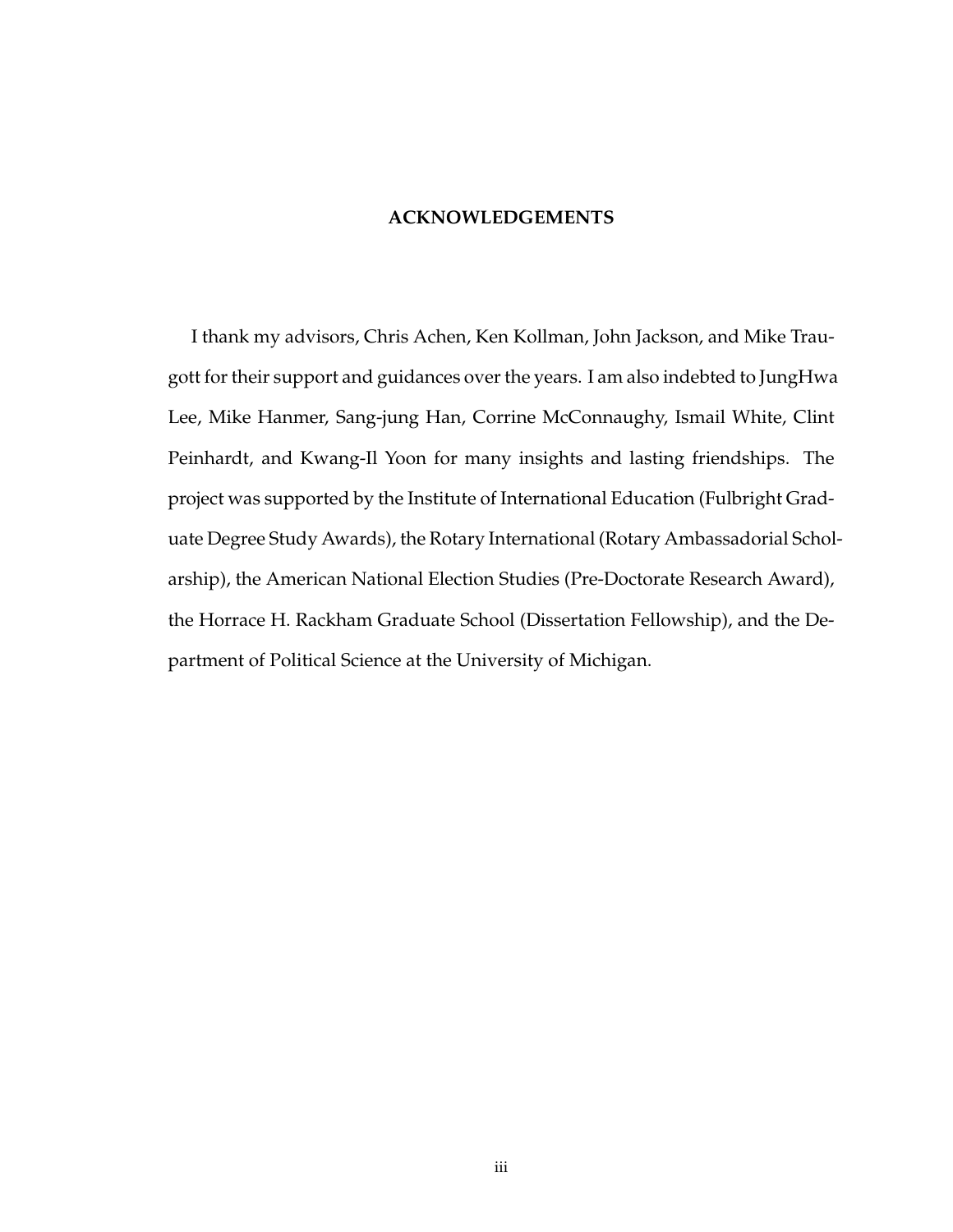# **TABLE OF CONTENTS**

|                                 |                                                                                                                                                                                                         | ii                                                                          |
|---------------------------------|---------------------------------------------------------------------------------------------------------------------------------------------------------------------------------------------------------|-----------------------------------------------------------------------------|
|                                 |                                                                                                                                                                                                         | iii                                                                         |
|                                 |                                                                                                                                                                                                         | vi                                                                          |
|                                 |                                                                                                                                                                                                         |                                                                             |
| <b>CHAPTER</b>                  |                                                                                                                                                                                                         |                                                                             |
|                                 |                                                                                                                                                                                                         | $\mathbf{1}$                                                                |
| 1.1<br>1.2<br>1.3<br>1.4<br>1.5 | Limitations of Survey Studies in Studying Electoral Politics<br>1.5.1<br>1.5.2<br>1.5.3                                                                                                                 | $\mathbf{1}$<br>$\overline{2}$<br>6<br>$\overline{7}$<br>9<br>9<br>10<br>11 |
|                                 |                                                                                                                                                                                                         | 14                                                                          |
| 2.1<br>$2.2\phantom{0}$         | Voter Transition Rates and the Failure of Generic Ecological Estimators<br>2.2.1<br>The Baseline Model: Ecological Regression<br>King's Estimation Procedure for Ecological Inference<br>2.2.2<br>2.2.3 | 14<br>16<br>16<br>18<br>20                                                  |
| 2.3                             | Aggregation Bias, Non-linearity and Disaggregation Consistency<br>2.3.1<br>The Direction of Aggregation Bias in VTR Setup<br>2.3.2                                                                      | 23<br>23<br>27                                                              |
| 2.4                             | 2.3.3<br>Do "Better" Data Always Help?: Disaggregation Consistency<br>2.4.1<br>2.4.2                                                                                                                    | 29<br>31<br>31<br>34                                                        |
| 2.5<br>2.6                      |                                                                                                                                                                                                         | 38<br>41                                                                    |
|                                 |                                                                                                                                                                                                         | 44                                                                          |
| 3.1<br>3.2                      | Voter Transition Rates in Multiparty Systems: Current Methods<br>Multivariate Extension of the Constrained Regression<br>3.2.1                                                                          | 44<br>45<br>46                                                              |

3.2.2 The King Estimator in A Multiparty Setup: Imputation . . . . . . . 50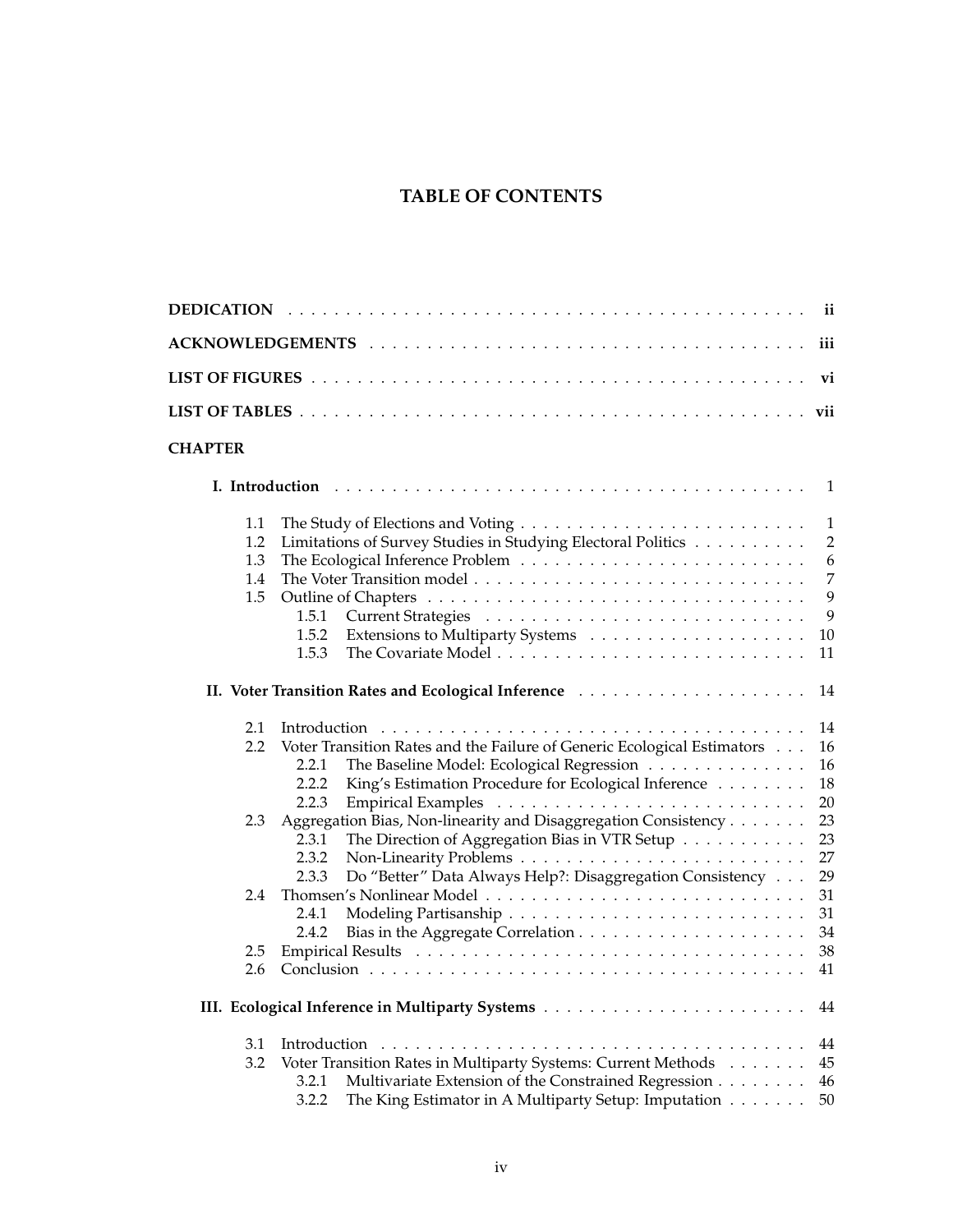|     | The Thomsen Estimator in Multiparty Setup 53<br>3.2.3                         |    |
|-----|-------------------------------------------------------------------------------|----|
| 3.3 |                                                                               |    |
| 3.4 | Simulation using Ballot Images                                                |    |
|     | The 2000 US Presidential Election in Miami-Dade, FL                           | 59 |
|     | 3.4.1                                                                         | 60 |
|     | 3.4.2                                                                         | 63 |
| 3.5 | Empirical Test: Voter Transition in South Korean Presidential Elections 1992- |    |
|     |                                                                               | 65 |
|     | 3.5.1                                                                         | 67 |
|     | 3.5.2                                                                         | 71 |
| 3.6 |                                                                               | 77 |
|     |                                                                               |    |
| 4.1 |                                                                               | 78 |
| 4.2 | The Model                                                                     | 79 |
|     | The Voter Transition Setup with Covariates<br>4.2.1                           | 79 |
|     | 4.2.2                                                                         | 81 |
|     | 4.2.3                                                                         | 85 |
|     | Estimation: The Thomsen Estimator with Covariates<br>4.2.4                    | 90 |
| 4.3 | Application: The Impact of Democratization on Voter Turnout                   | 95 |
|     | 4.3.1                                                                         | 95 |
|     | 4.3.2<br>Background: The Dynamics of Voter Turnout in South Korea             | 97 |
|     | 4.3.3                                                                         | 99 |
|     | 4.3.4                                                                         |    |
|     | 4.3.5                                                                         |    |
|     |                                                                               |    |
|     |                                                                               |    |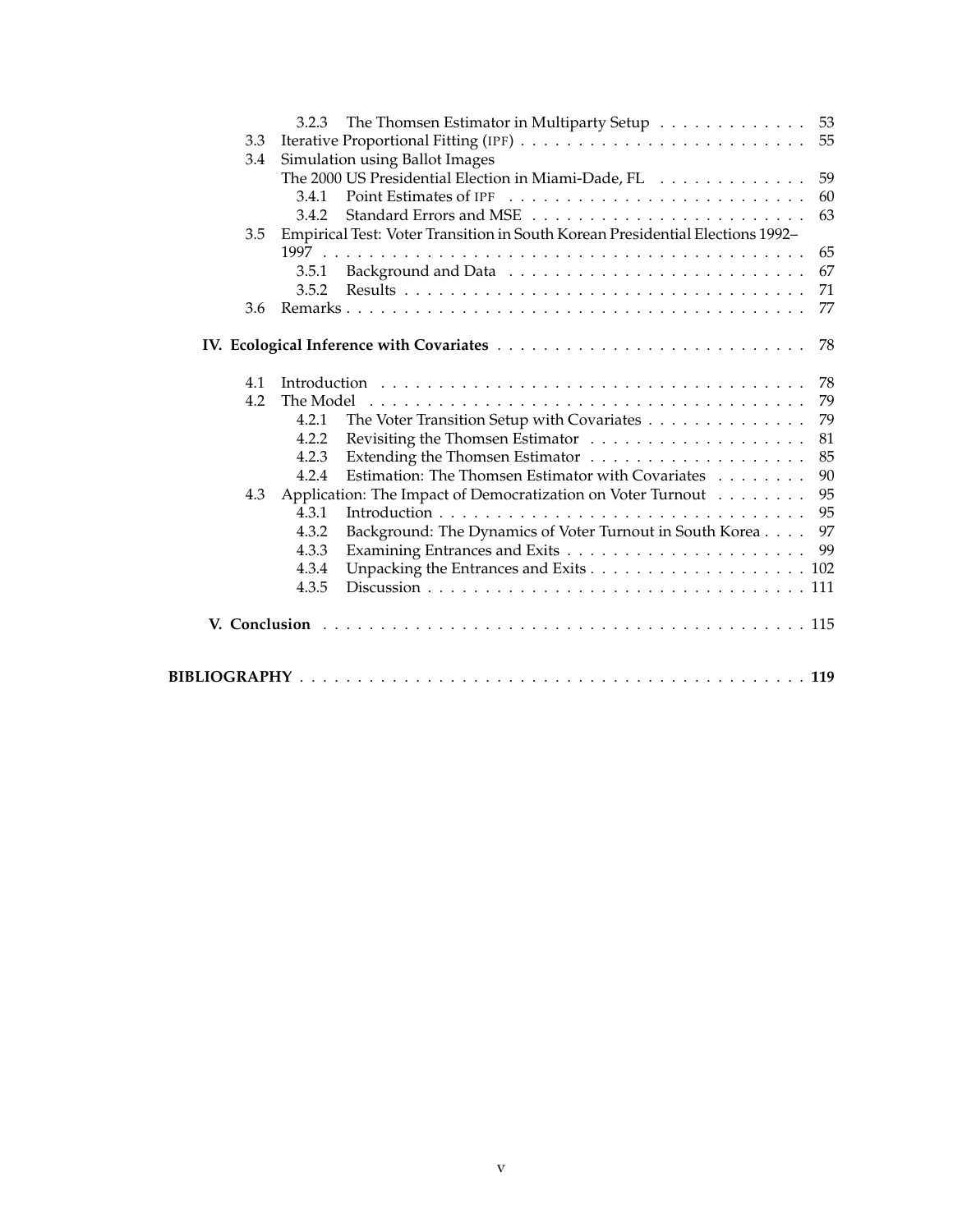# **LIST OF FIGURES**

# **Figure**

| 2.1 |                                                                                     |
|-----|-------------------------------------------------------------------------------------|
| 2.2 |                                                                                     |
| 2.3 | 26                                                                                  |
| 2.4 |                                                                                     |
| 2.5 |                                                                                     |
| 2.6 |                                                                                     |
| 3.1 | Coefficients in a Three Party System: King's Approach<br>50                         |
| 3.2 | Coefficients in a Multiparty System: Thomsen's Approach 53                          |
| 3.3 | Variables and Parameters of Voter Transition Rates: South Korean Presidential<br>72 |
| 4.1 |                                                                                     |
| 4.2 |                                                                                     |
| 4.3 |                                                                                     |
| 4.4 | Estimated Turnouts in Legislative Elections, Selected Demographic Groups 106        |
| 4.5 | Estimated Entrance and Exit Rates by Education and Age 110                          |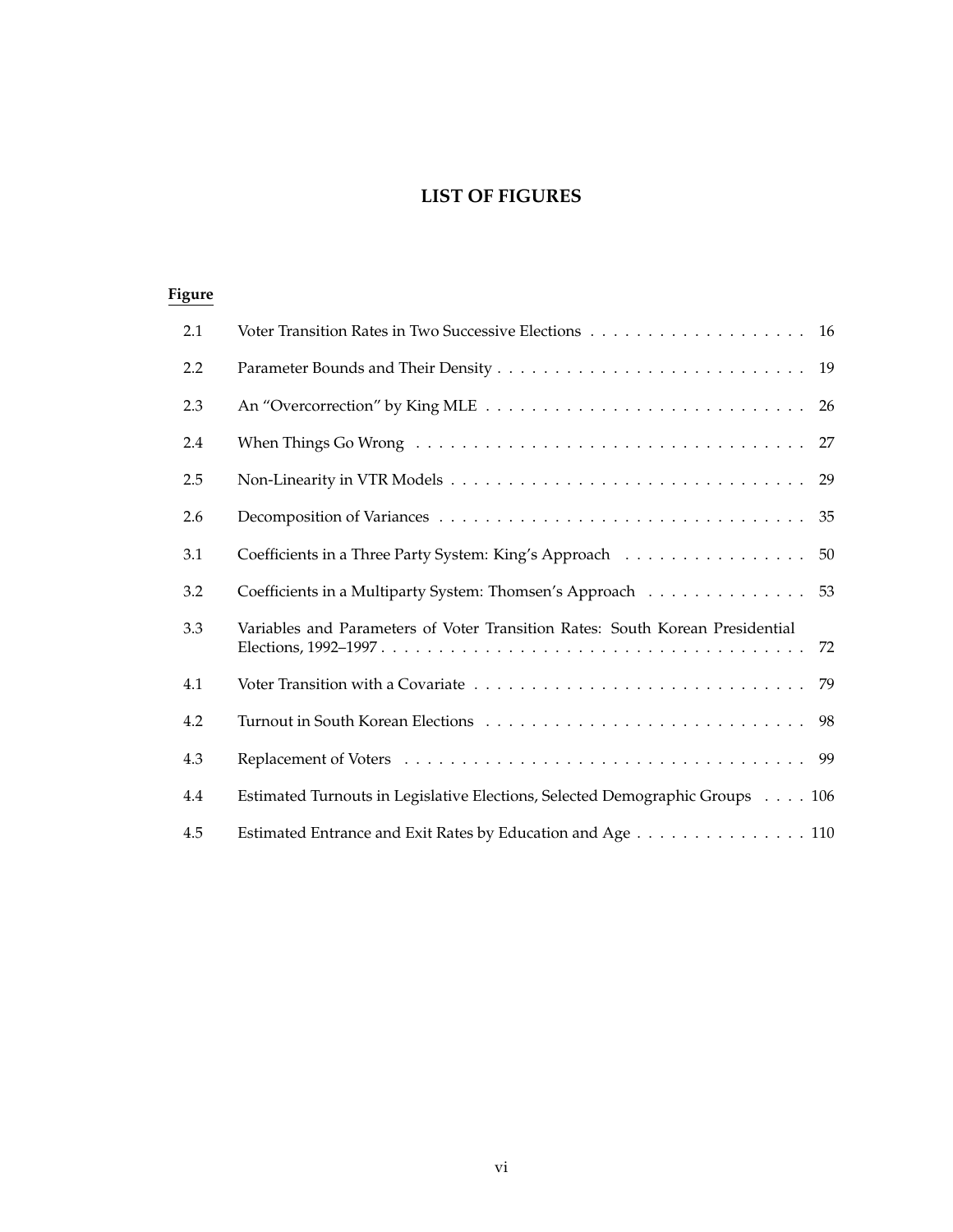# **LIST OF TABLES**

### **Table**

| 2.1 | Voter Transition Estimates in British Parliamentary Elections 1964–1966, Straight-<br>Fight Seats.                                | 21 |
|-----|-----------------------------------------------------------------------------------------------------------------------------------|----|
| 2.2 | Voter Transition Estimates in South Korean Presidential Elections, 1992-1997.                                                     | 22 |
| 2.3 | Voter Transition Estimates in British Parliamentary Elections 1964-1966, Straight-<br>Fight Seats.<br>$\mathbf{L}$ . $\mathbf{L}$ | 39 |
| 2.4 | Voter Transition Estimates in South Korean Presidential Elections, 1992-1997                                                      | 39 |
| 2.5 | Comparison of Ecological Estimates at Different Levels of Aggregation, South Ko-                                                  | 41 |
| 3.1 |                                                                                                                                   | 58 |
| 3.2 |                                                                                                                                   | 59 |
| 3.3 | Distribution of Voters in Presidential and Senate Contests, Ballot Image Estimates:<br>2004 General Election, Miami-Dade, Florida | 61 |
| 3.4 | Distribution of Voters in Presidential and Senate Contests, Ecological Estimates:<br>2004 General Election, Miami-Dade, Florida   | 61 |
| 3.5 | Bootstrap Estimates of Coefficients and Their Precision                                                                           | 64 |
| 3.6 |                                                                                                                                   | 67 |
| 3.7 | National Support for Candidates: Survey vs Aggregate                                                                              | 71 |
| 3.8 | Ecological Estimates from a Three Party System: South Korean Elections 1992-1997                                                  | 74 |
| 4.1 | Key Variables in the Extended Thomsen Model with a Covariate                                                                      | 84 |
| 4.2 | Estimated Distribution of Voters across Elections in Different Education Groups:<br>South Korean Elections 1981-1985              | 94 |
| 4.3 | Estimated Transition Rates in Different Education Groups: South Korean Elections<br>1981-1985                                     | 95 |
| 4.4 |                                                                                                                                   |    |
| 4.5 |                                                                                                                                   |    |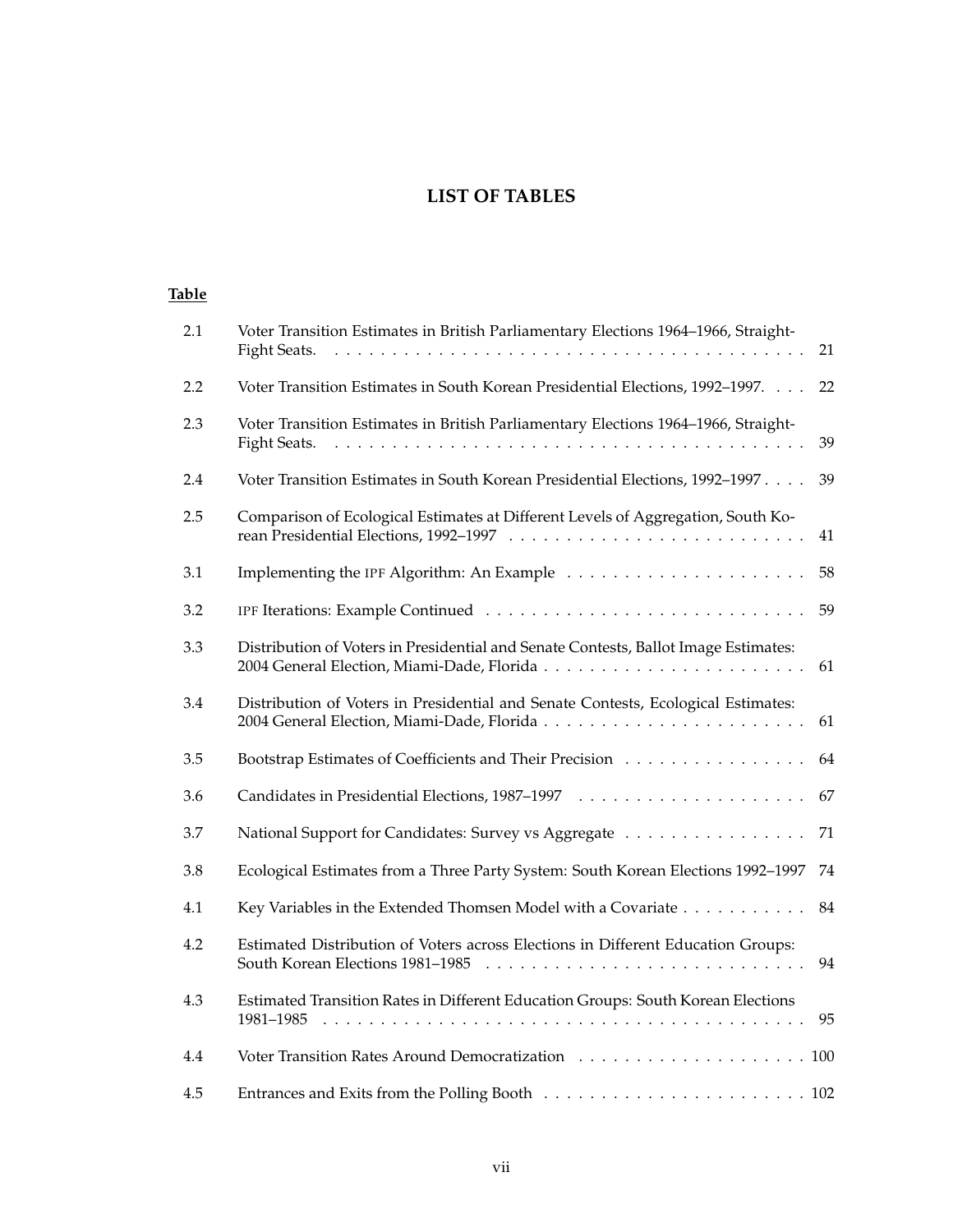| 4.6 | Entrance and Exit Rates in Urban and Rural Districts 103                     |
|-----|------------------------------------------------------------------------------|
| 4.7 | (Appendix) Estimated Turnout Rates by Different Demographic Groups in South  |
| 4.8 | (Appendix) Estimated Entrance Rates of Different Demographic Groups in South |
| 4.9 | (Appendix) Estimated Exit Rates of Different Demographic Groups in South Ko- |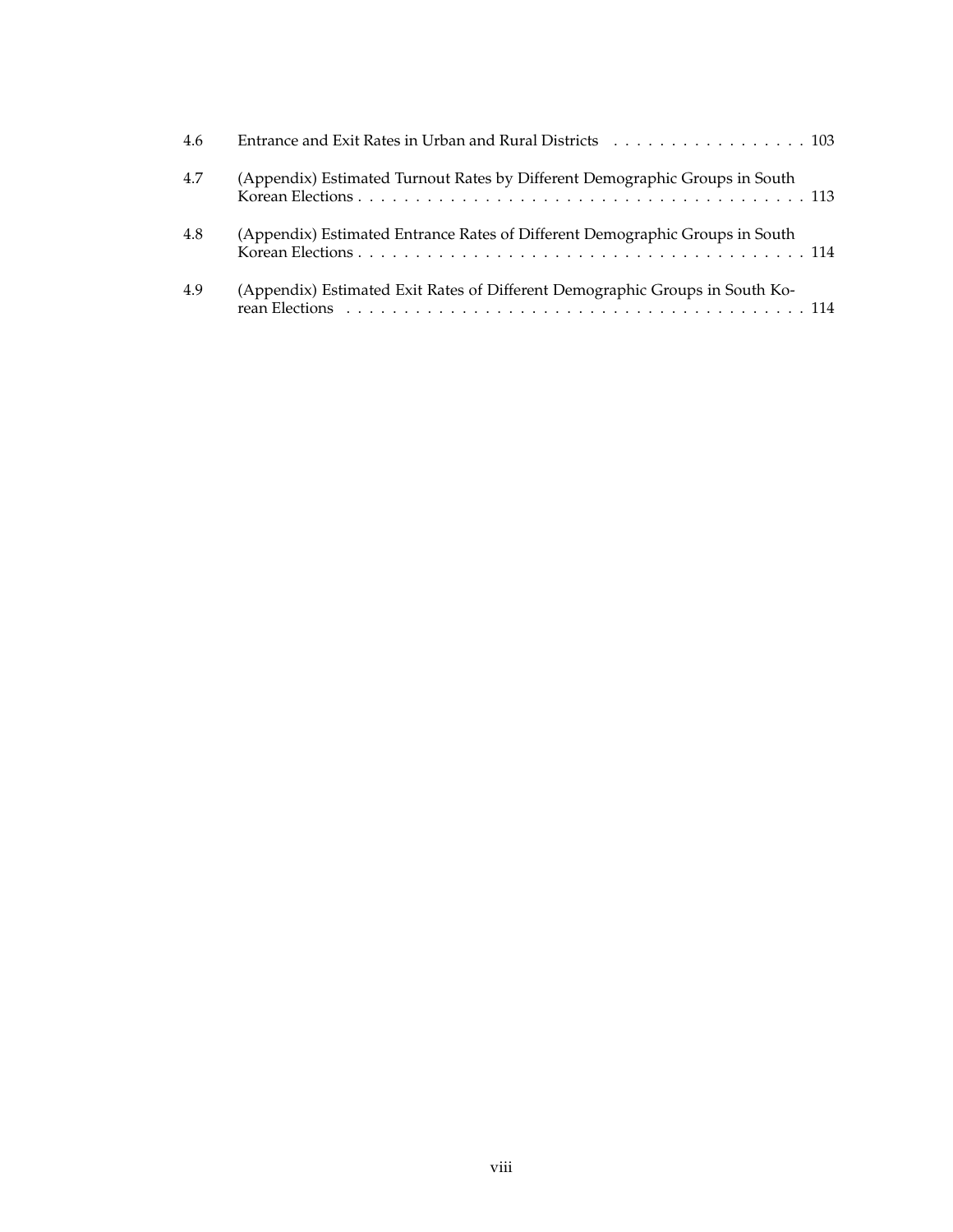## **CHAPTER I**

## **Introduction**

#### **1.1 The Study of Elections and Voting**

Elections are aggregation processes, and a majority of electoral analysis is bound to focus upon looking at electoral returns as a starting point at the least. Electoral outcomes are determined when the votes are tallied up in a given electoral unit, and such an outcome of elections constitutes *the* natural unit of analysis. For example, it could be either how the electoral fate of an incumbent party is swayed by the economic conditions over time nationwide, or how a given electoral district's peculiar configuration explains any electoral outcomes unique to that district. Strongly embedded in our language are such phrases as "how the country decided ...," or "how the district has chosen ...," and studying elections with aggregate information makes sense.

Voting is also an individual behavior. It is neither the country nor the districts that decide, but the voters that make choices. Analyzing elections and explaining the outcomes would necessarily involve a certain theory of voters.

Particularly meaningful in this context are the successes and achievements that survey methodology brought into the study of elections since the end of the Second World War. Epitomized in the American National Election Studies (ANES)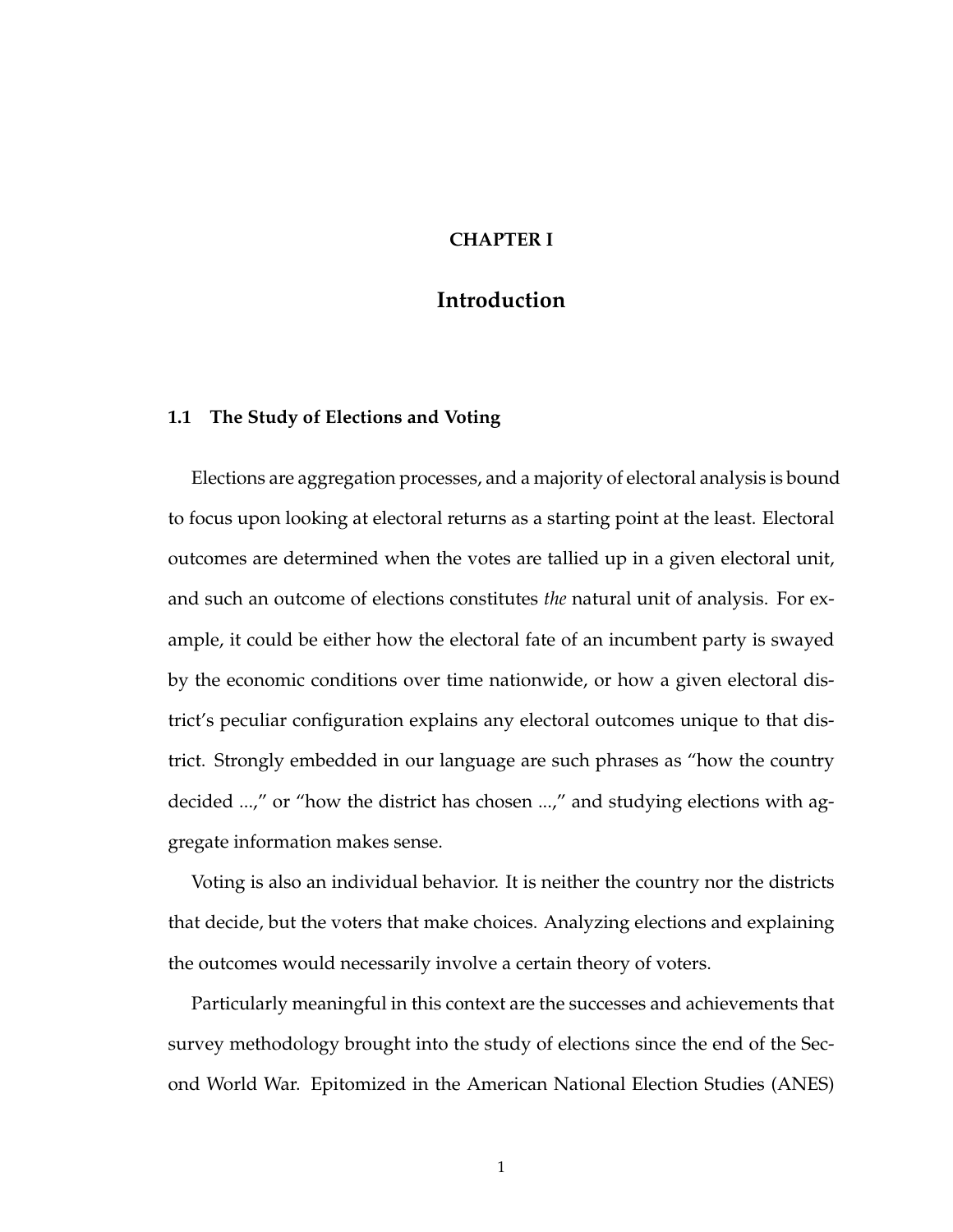and followed by many survey studies in various democracies, this research method addresses questions on the psychological factors and rational calculus that work within voters.

Survey research combined with powerful statistical tools has produced perhaps the most enduring successes in quantitative electoral studies. Thanks to the ingenuity in the design and subsequent analyses of the collective body of the ANES, we now know more about the American voter than we did half a century ago. Also, many concepts and methodology developed through the ANES experience provide an excellent benchmark for the study of voters in other democracies as well, as is evidenced in the electoral studies conducted in many countries. For example, the Comparative Study of Electoral Systems (CSES) includes election survey studies from more than thirty countries in the world, with an eye towards unifying the study of voting behavior in the comparative politics context.

Survey measures are by no means perfect. Respondents are known to lie, forget, or misinterpret the questions when they face an interviewer or when they fill in a questionnaire. Yet, the simple virtue of directly measuring the voter's behavior, intention, and characteristics enables the researcher to examine the direct linkage between them. This exactly is the reason why survey studies have dominated electoral studies in the past fifty years with so many successes.

#### **1.2 Limitations of Survey Studies in Studying Electoral Politics**

Even though survey studies have opened up opportunities to investigate the psyche and attributes of the voters, there are inherent limitations that come with the approach. These are not simple problems—sometimes the problems would justify the usage of aggregate data in electoral studies over survey data.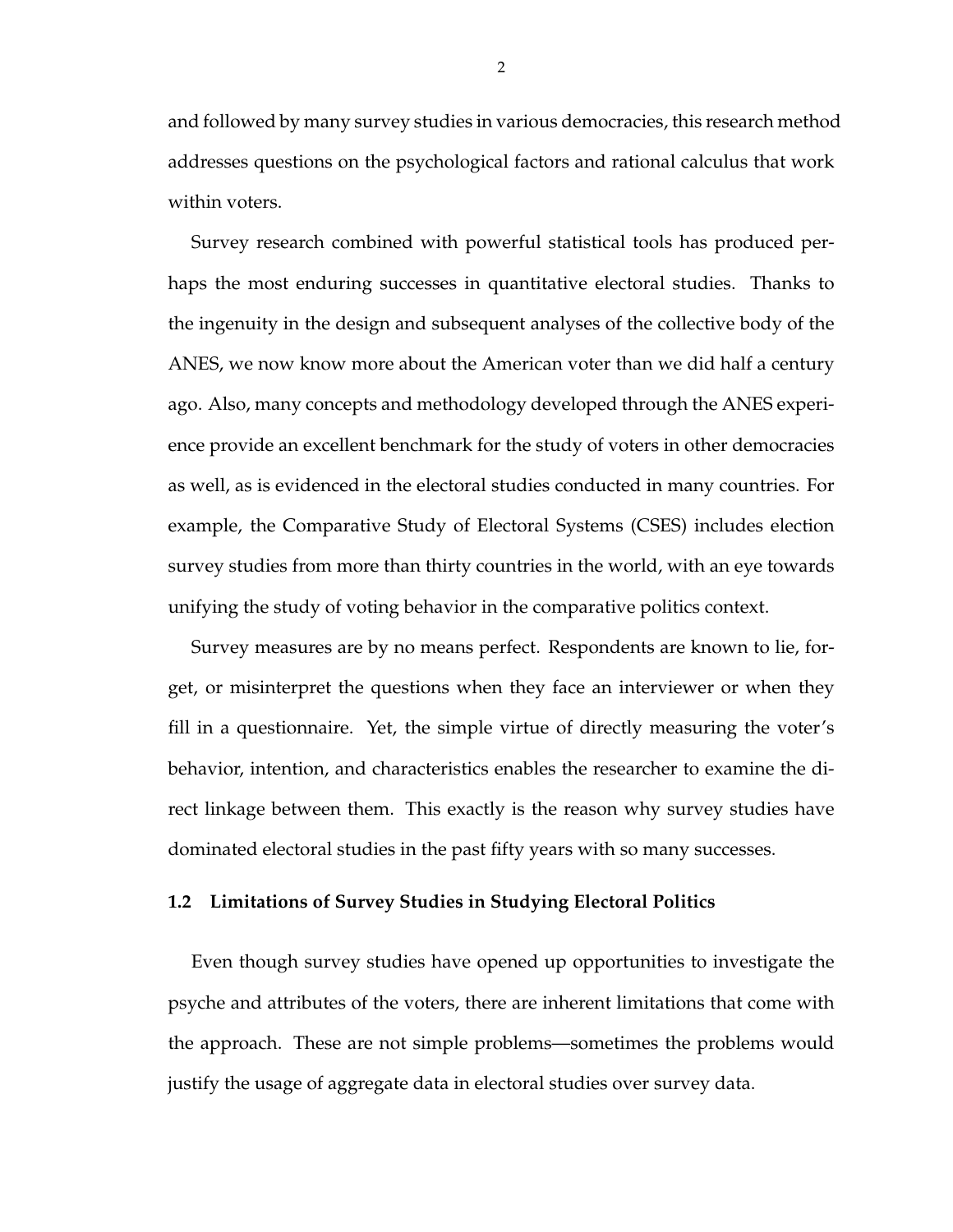First of all, survey data are limited in availability. Most importantly, since the collection of survey data at a large scale started relatively recently, it is impossible to address questions directed at individual-level relationships on elections that predate the Second World War. If we move outside of the United States and look into other countries with shorter history of election survey studies, the researcher, when solely dependent on survey data, is bound to only a few very recent elections.

Including the canonical examples of how and why German voters in the Third Reich supported the National Socialist Party, or how the Republican Party rose to power in the US, studies on many elections of historical importance would just have to resort to aggregate data: there simply is no individual-level data regarding these elections.

Secondly, in addition to the simple availability issue, survey data are subject to questions on their general reliability. To study elections under undemocratic or semi-democratic regimes would be difficult since survey data on these elections are scarce, and even when they are available, reliable data are even scarcer. Take the example of South Korean elections: under the authoritarian regime in the early 1980s, the conduct of asking and publishing the electoral intention of the voters before the election was pronounced illegal since it could "skew the electoral results." Moreover, we do not know well how much of their true political preferences the respondents would be willing to reveal under such a political climate.

In fact, the reliability issue is more of a problem in new democracies where the history of survey study runs shallow. Without the benefits of accumulated skills and experience, many problems plague electoral studies in different countries. Questionnaires are merely blind translations of ANES sometimes, featuring ques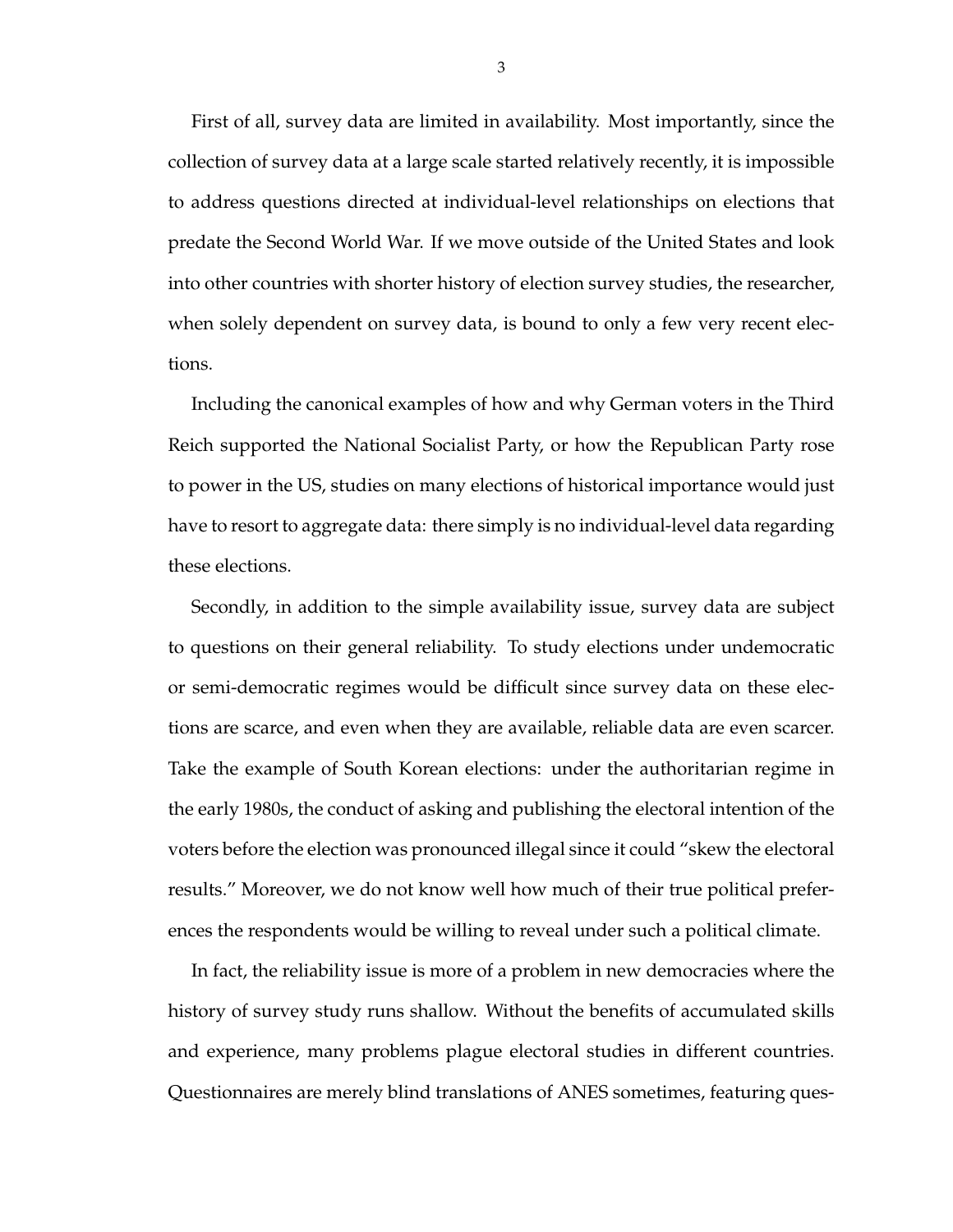tions on "foreign" issues such as abortion in native languages; to make matters worse, they change often and drastically.

Election survey studies in such countries will continue to improve and help us understand the voters in new or semi-democracies. However, at the same time, there is no reason to exclude aggregate level analysis to at least complement the study of voters through survey data.

Aggregate data face fewer challenges in terms of availability and reliability problems. Exactly because elections are determined by the tallied votes, aggregate results of elections in the past are well archived, if not always in an electronic form that is readily available. The availability issue is not so much of a question under authoritarian regimes or in new democracies; barring election fraud, the reliability issue seems like a minor concern as well with aggregate data. Campaign processes may be questionable, but counting votes is usually not.

In fact, it is usually the case that efficient bureaucracies under authoritarian regimes meticulously collect and archive detailed electoral returns—often conscious of the legitimacy issue within the electoral process—as well as detailed census information of the voters. It would be unwise to disregard the entire body of rich and available information that aggregate data provide when survey studies are plagued with availability and reliability problems.

Thirdly, additional to the availability and reliability issues, there are inherent limitations to the survey approach addressing the dynamic aspect of elections (Achen and Shively 1995). For example, there is the question of whether surveys can detect electoral realignment of voters over time. By design, surveys cannot directly address the question of how electoral processes develop over time.

Surveys will usually give a clear depiction of the cross-sectional picture of the

4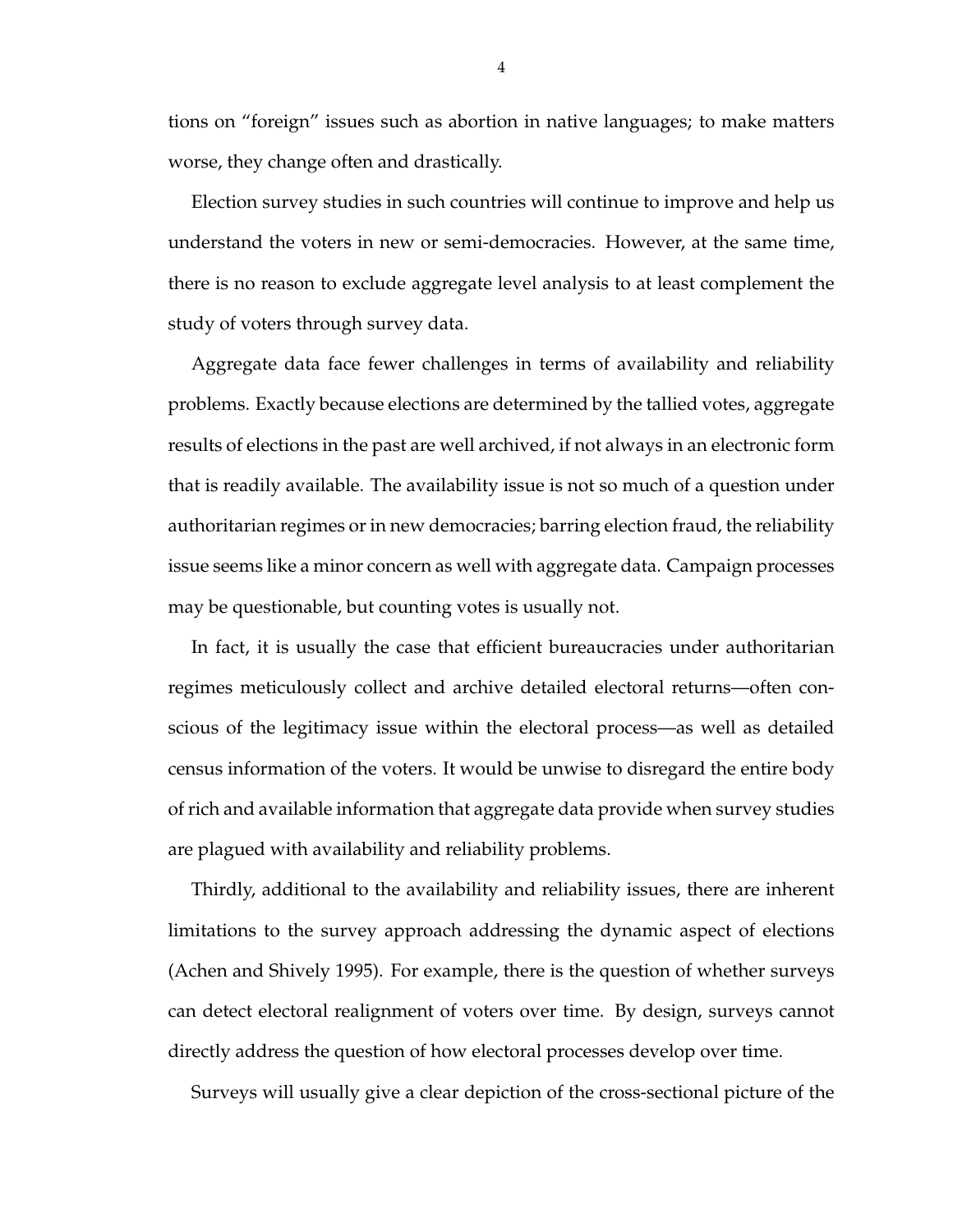electorate at a given time or in one election where the researcher will look into the static relationship that shapes the electoral choice of the voter. It would be hard to capture the impact of the past on current elections, since the past can not be measured or is difficult to measure in the cross-sectional snapshots surveys usually provide.

Measurements regarding past elections in the survey context can be achieved by adding questions asking the voters to recall back a few elections, or can be implemented in the context of panel studies. However, there is a limit to how long a time span can be measured looking at the history of the voters, and even when possible, there are additional problems related to panel attrition (Jennings and Markus 1984). The accuracy of recalling the past is also a problem.

Except in rare cases, survey studies will not allow the researcher to investigate the long-term dynamics of elections. This problem will prevent researchers, if they rely solely upon survey studies, from investigating elections from a historical standpoint of view, where changes are not always immediate but subtle.

In contrast, aggregate data can provide the researcher with opportunities to study the electoral dynamics directly. Regardless of the levels of aggregation, temporal variation of electoral returns can be put into a long time-series, which will constitute the major dependent variable of interest.<sup>1</sup> Explaining it with past elections and other temporally varying characteristics of the aggregate unit directly matches the data structure.

So far, I have discussed the problems that individual level survey data present, and highlighted the comparative advantage of aggregate data in terms of their availability, reliability, and ability to deal with electoral dynamics. However, it

 $1$ <sup>It</sup> should be noted that at certain levels of aggregation, the problem of boundary changes, such as electoral redistricting, can be a problem in this regard.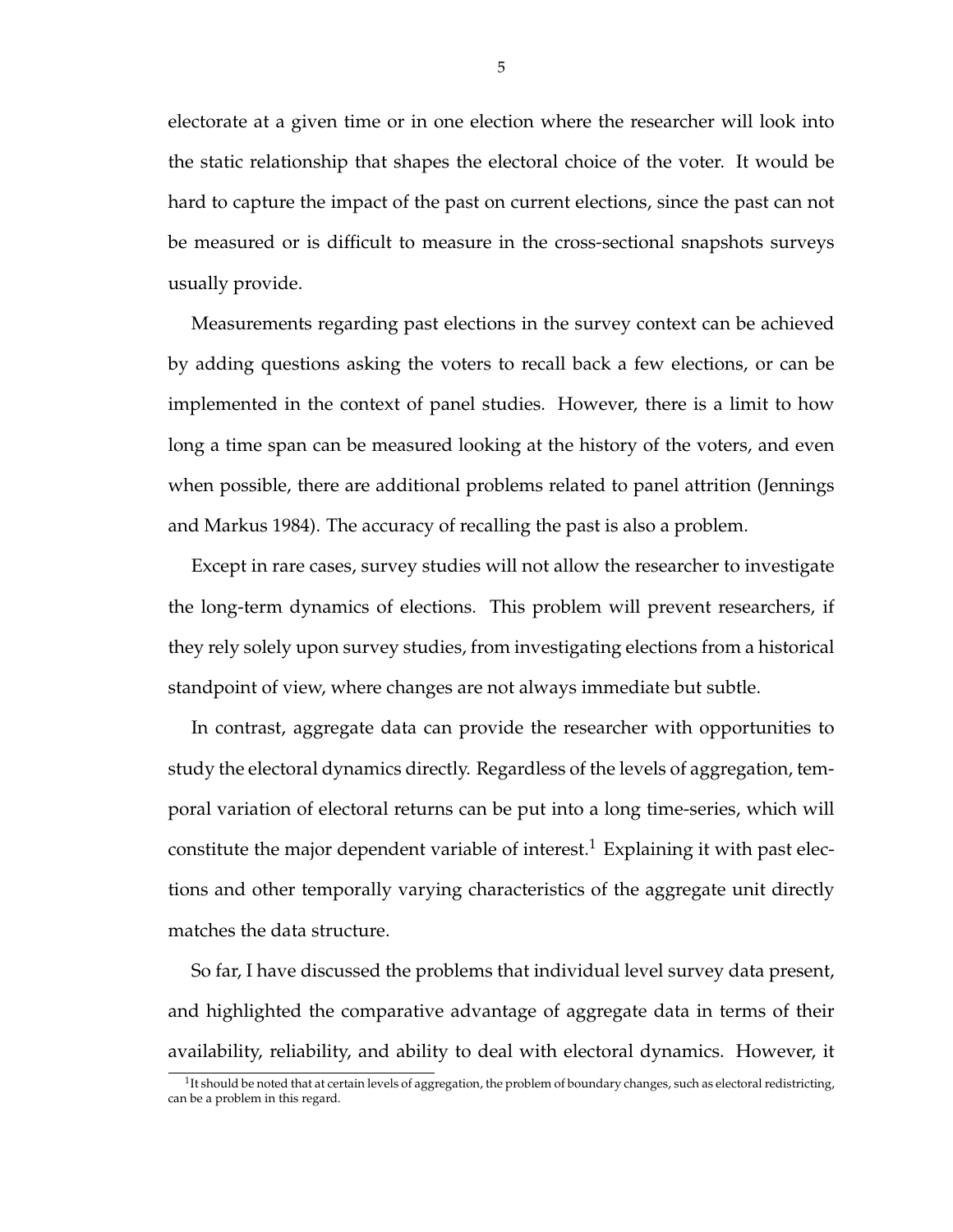is important to note that studying individual level relationships using aggregate data—ecological inference—comes with many problems, too. The discussion in the next section considers these difficulties.

#### **1.3 The Ecological Inference Problem**

In previous sections, I have spelled out several simple points: that individual level relationships in the study of elections are important and interesting; that survey data directly address this relationship and have greatly contributed to the scholarship on elections; and that under certain circumstances, it is usually the case that survey data are simply not available and the aggregate level information is all there is left for us to analyze. In this section, I will discuss the problems related to using aggregate data to infer individual-level relationships: this is known as the ecological inference problem.

Consider an individual-level relationship that the researcher is studying, namely how an individual's past electoral choice, *x*, is related to her current vote, *y*. One would write a model such as

$$
y_i = f(x_i, \cdot) \tag{1.1}
$$

and would study the particular function *f* that describes the voter transition from one election to another.

However, this relationship, or the function  $f$ , will not hold at the aggregate level, since both variables will be transformed by unknown forces—"nature" that determine, for instance, why and how certain people live close to one another. It is possible to think of an aggregating function, *G*, that sorts and selects individuals into different groups. For example,  $Y_j = G(y_{ij})$  and  $X_j = G(x_{ij})$ , where  $X_j$ and *Y<sup>j</sup>* would denote the aggregation of individual-level variables, *xij*and *yij*, in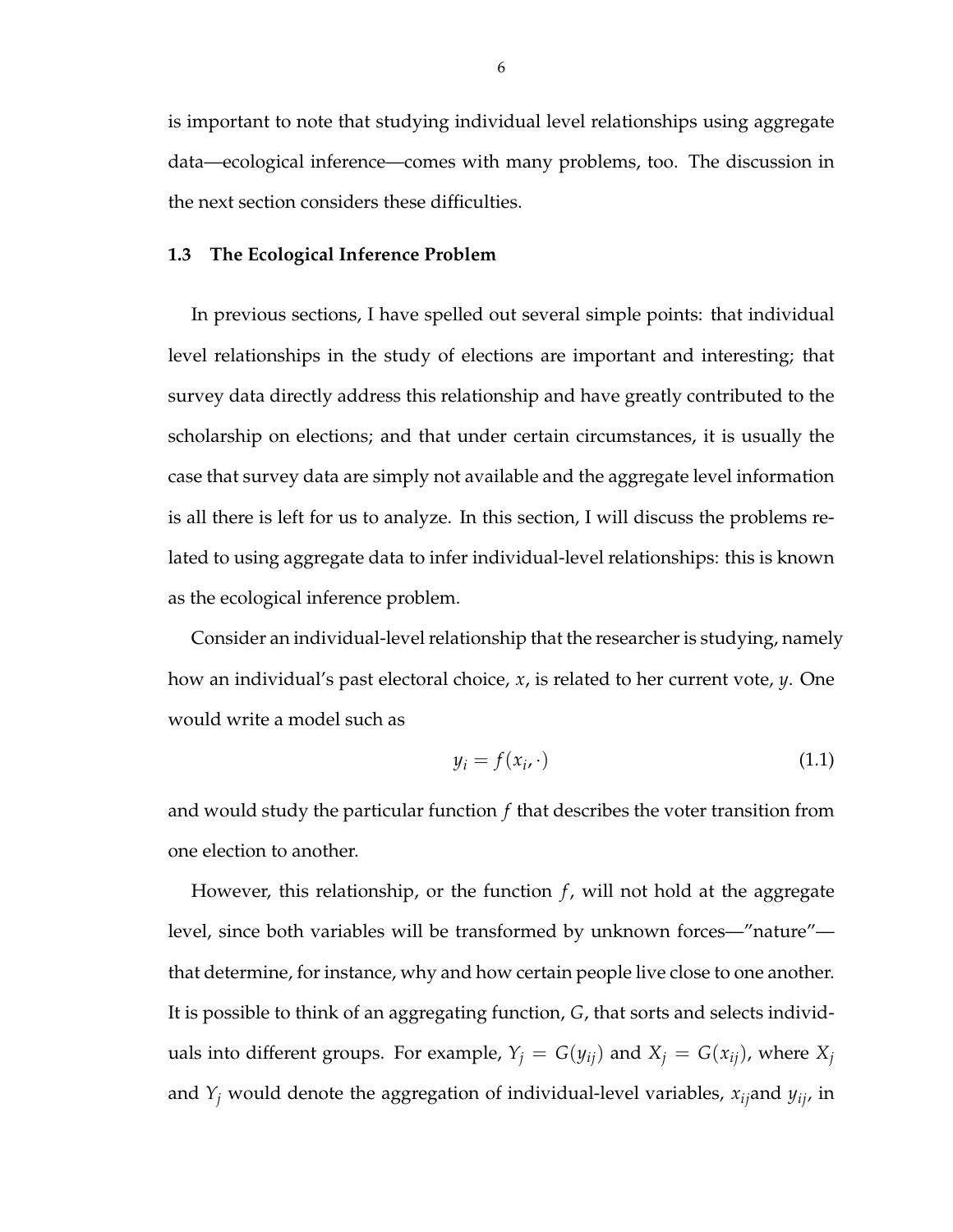district *j*. Plugging these into equation (1.1), we would get

$$
G^{-1}(Y_j) = f\left[G^{-1}(X_j), \cdot\right].
$$
 (1.2)

Then we can see that the relationship that we are mostly interested in, *f* , will be hard to trace back with aggregate information. Recovering the original microlevel relationship, *f* , using *X* and *Y* by adding assumptions about how *G* works, would be the definition of ecological inference. What might be a simple connection with data on individuals becomes a difficult inferential question with grouped data. Admittedly, this is a tough challenge to overcome, yet at the same time, as was argued above, it may be the only investigation tool left for the researcher.

Another difficulty with equation (1.2) is that it is challenging and perhaps fruitless to look for a *general* solution to ecological inference problems. Since the key piece of information in the ecological inference process is how the grouping function *G* aggregates the variables, more specific context of how the key variables of our interest, *x* and *y* are aggregated by *G* becomes vital information.

### **1.4 The Voter Transition model**

In studying electoral dynamics, what is called the voter transition model parsimoniously describes the change in party support across elections. The model provides an important insight into the stability and volatility of elections over time. At the same time, the model is versatile enough to be modified to fit the researchers' need. The model's standard focus is on the partisan shift of the voters over time, but it can be also employed to investigate the dynamics of turnout and the correlates of it, or the straight-ticket voting patterns within elections. Such various applications of the voter transition model approaches are provided with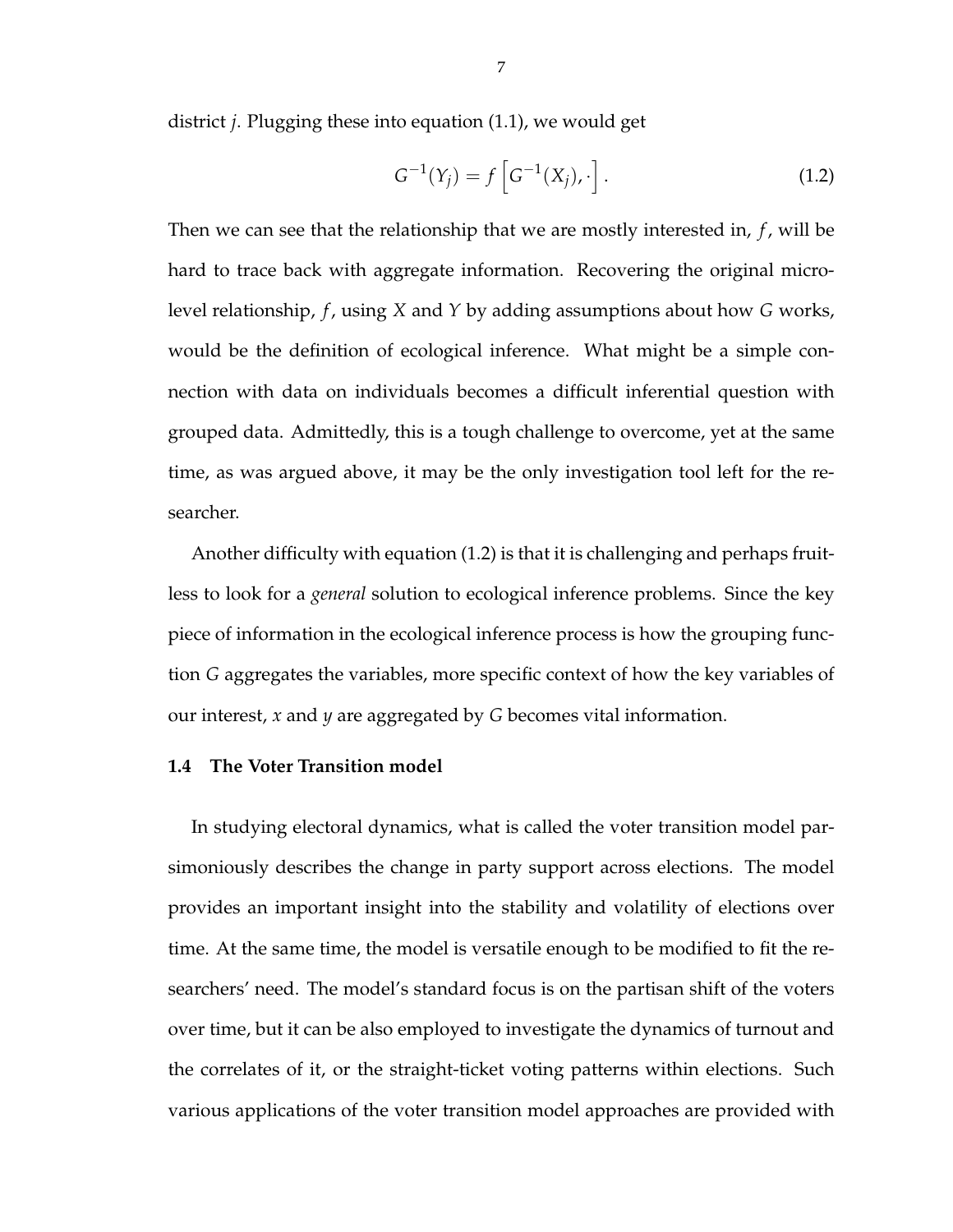examples in later chapters.

To be sure, applying the model on aggregate data raises typical ecological inference problems. Exactly because of the secrecy principle of voting, it is only the aggregate marginals that are known to the researcher, and the task is to learn about the proportions of individual voter movement from one party to another across elections—namely, the loyalty and defection rates of the voters that describe how consistently the voters behave across time.

It turns out that the transition model comes with several inherent problems that make the ecological inference process more difficult than usual. First of all, the model usually comes with severe aggregation bias problems. As was described earlier, aggregation problems generally arise when individuals with similar attributes that are being studied are more likely to be grouped into same aggregate units. For example, if loyal Democrats live closer to one another and the same holds true for loyal Republican voters, aggregation bias is introduced.

Non-linearity is also a defining trait of the voter transition model. Characteristic forces of electoral choice such as uniform swings and emergence of minor parties typically complicate existing linear ecological inference strategies.

Accommodating multipartism is also another serious challenge when using the voter transition model. Political studies on real-world party systems would usually require incorporating more than three parties into the analysis. The current ecological inference literature has yet to overcome the problem of filling in the two-by-two table, when there are more than two parties, largely because of the fundamental limitations that come with the aggregate data. However, I argue we can do better.

Finally, it should be mentioned that the voter transition model by itself is a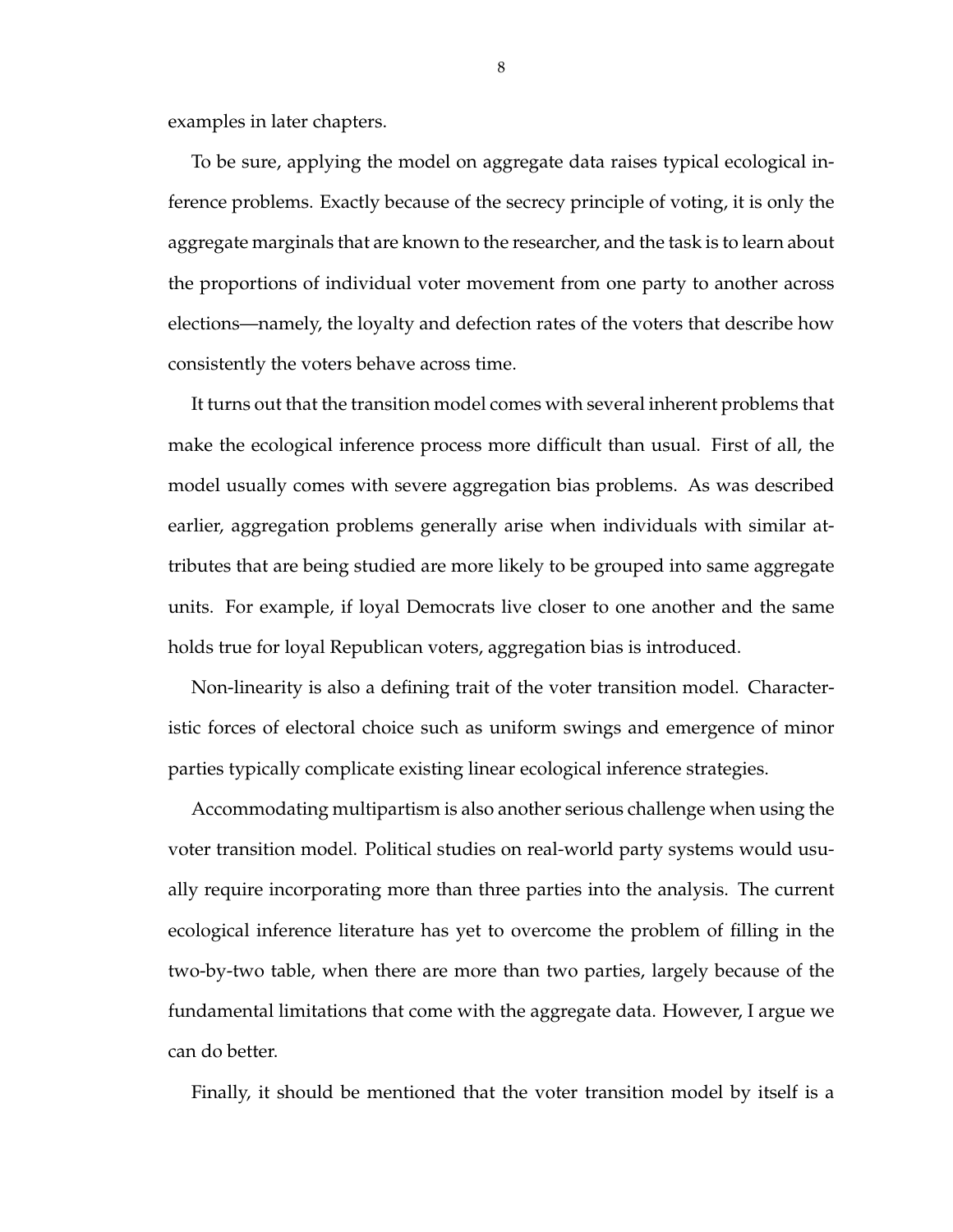limited description of elections. The electoral movement of the voters from one choice to another over time is an interesting and important matter in studying political dynamics. However, while individual-level data would typically tease out answers to *who* changes electoral support and *why* the movement occurs, these questions are most challenging for ecological analysis on aggregate data. In a later chapter, I develop an extension to the voter transition model that seeks to overcome this challenge.

#### **1.5 Outline of Chapters**

#### **1.5.1 Current Strategies**

The following chapters investigate the ecological inference problem focusing on the analysis of aggregate election data and the voter transition model.

In the second chapter, I analyze existing ecological inference techniques in the context of the voter transition model and put them under test comparing the ecological estimates against individual-level results. In a setting where two and only two parties compete in two elections, which is the simplest possible voter transition setup, the chapter provides ground work for later extensions to the voter transition model.

As it turns out, conventional linear approaches such as the Goodman regression (1959) and Gary King's EI technique (1997) routinely fail, and I show that the ecological inference strategies break down when facing challenges such as severe aggregation problems and nonlinearity in the data.

Thomsen's model (1987) is particularly attractive in the sense that it is based upon a consistent micro-level model of voter preferences and their electoral choices. Using data sets from South Korean elections and British parliamentary elections,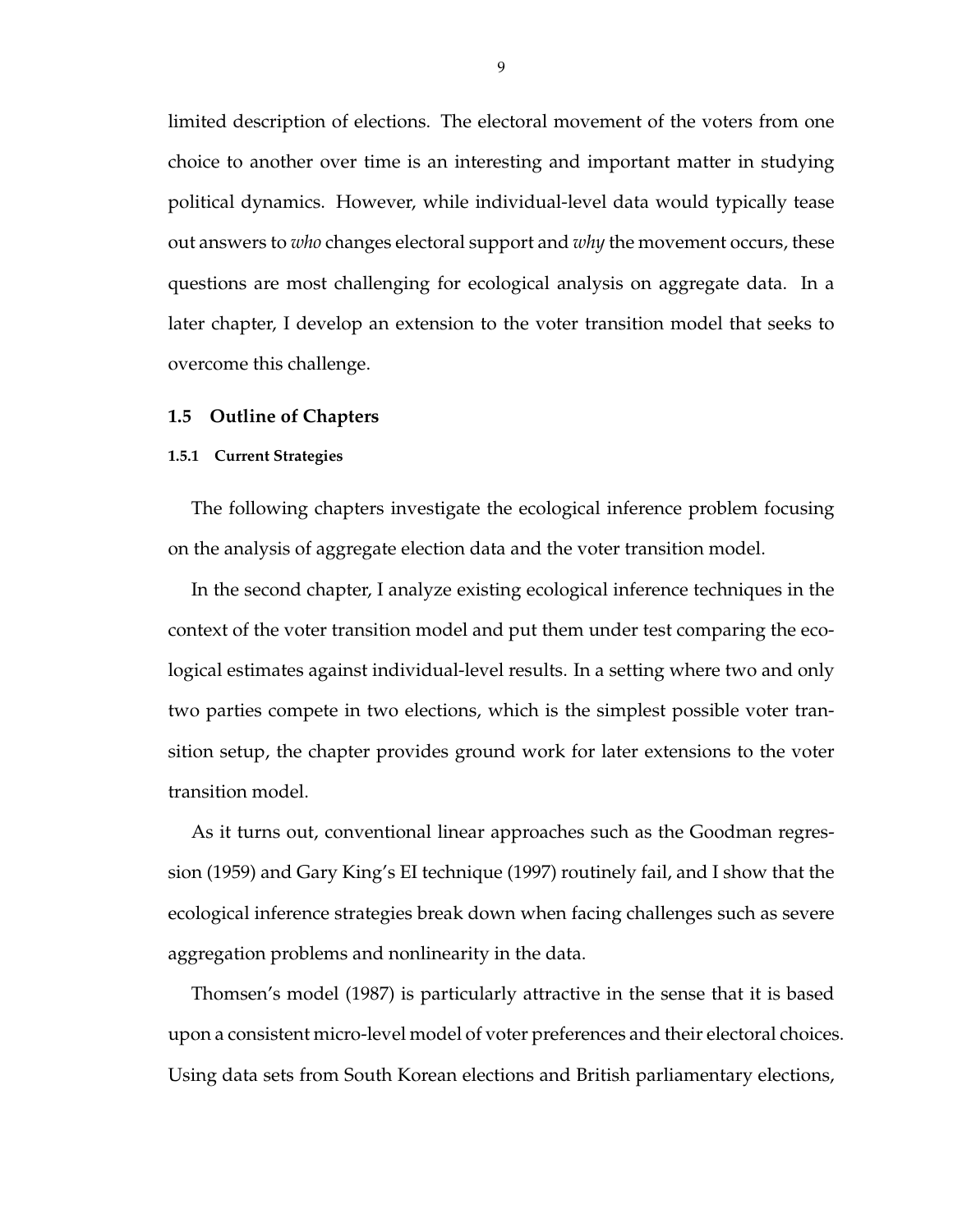I show that the suggested technique produces successful ecological estimates that conform closely to panel or survey results.

I also provide a new criterion to evaluate ecological estimators, namely, disaggregation consistency, which requires ecological estimators to produce better answers with finer-grained data. Both theory and empirical results suggest that the Thomsen estimator is disaggregation-consistent, while linear ecological estimators are not.

#### **1.5.2 Extensions to Multiparty Systems**

The third chapter examines the possibility of an extension to the ecological voter transition model in multiparty systems. As mentioned, elections in most democratic political regimes in the world will include competition among more than two parties or candidates. Moreover, if the researcher decides to include abstention as a separate political choice, it becomes the case that the simplest voter transition model cannot describe the simplest two-party system that exists, for example, in the US.

Political methodologist have yet to develop more reliable techniques to model multipartism. Even with individual-level data, multinomial choice models are complex and require serious computing power. A typical multinomial probit estimation would usually require the estimation of the cross-choice covariance structures, with the necessary number of parameters to estimate rapidly increasing with more choice categories. Whether and how individual level models on multinomial choices can provide direct insight into the analysis of aggregate data is a subject that calls for further investigation.

In the ecological inference literature, approximations by adjusting first-round estimates remain to be the principal strategy in dealing with multiple choice prob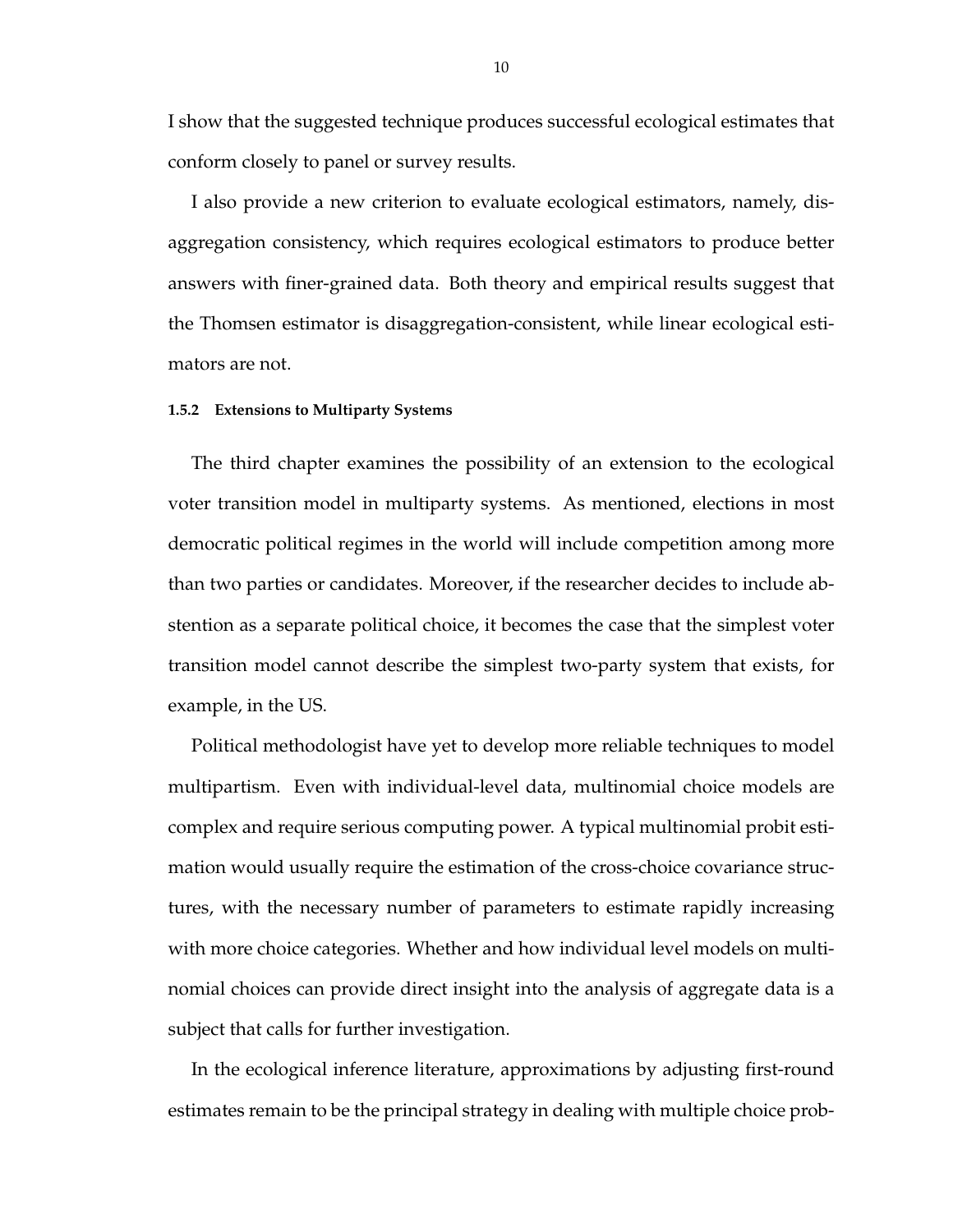lems. However, I show that some existing approximations, including Thomsen's method, are only moderately convincing, if serviceable.

In the chapter, I provide an application of the iterative proportional fitting (IPF)—which is also known as "raking"—to the context of adjusting ecological inference estimates. Essentially, IPF is a process that "rakes" the first-round ecological estimates in iteration to conform to the given population marginal distributions in the two elections, with the least amount of total change in the first-round estimates.

Theoretically, it makes sense to emphasize the information of population total marginals, since the information is discarded or transformed when the first-round ecological estimates are computed based upon merged categories. Empirically, I provide results that show IPF outperforms other alternatives when applied to multiparty voter transition problems. The evaluation of the method uses examples from South Korean elections and the Miami-Dade Florida ballot image data from the 2000 election in the US.

Several additional attractive features of applying IPF in the multiparty context should be highlighted. First of all, the IPF solution is a unique solution to the problem, and it eliminates the arbitrary choice of "reference parties," or which parties to merge first to conduct a two-by-two estimation. Second, it is independent of the ecological inference technique that produces the first-round estimates, and can generally be incorporated into other ecological inference strategies.

#### **1.5.3 The Covariate Model**

In the fourth chapter, I discuss and develop an extension of the Thomsen model to accommodate additional covariates into the voter transition model. It is an attempt to equip the voter transition model with an analytical mechanism that will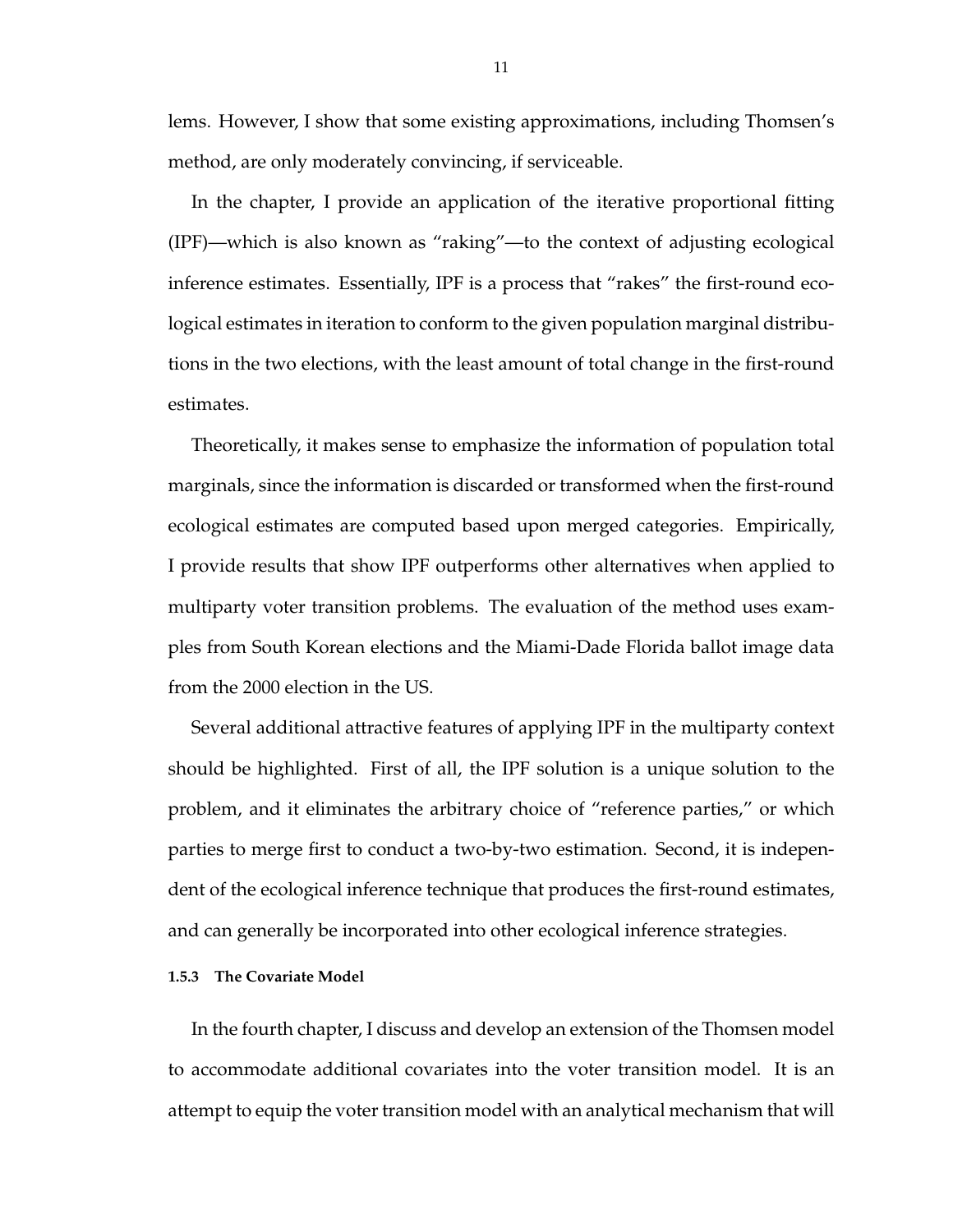enable the researcher to study the correlates of voter movements across parties.

In a way, the question that the voter transition model asks can be characterized to be descriptive and somewhat coarse, even though the correct answer to the question is sufficiently hard to come across with aggregate data. The voter transition model typically studies the relative size of the movement of the voters, but it would usually be the case that the researcher will want to go a step further and ask *who* switched parties and *why* the transition occurred.

To this end, the Thomsen model is reinterpreted as a method of moment approach, and the model is extended to include covariates—simple fractions of people who belong to a certain demographic group, say, the proportion of workers, in a district—which will help the researcher to look into i) separate levels of party support in the demographic groups (different levels of support among workers and non-workers), and ii) separate sets of transition rates in the demographic groups (different loyalty and defection rates among workers and non-workers). This will enable the researcher to approach the more detailed mechanism that lies beneath the voter transitions: for example, it opens up a new way to study electoral realignments.

The example provided at the end of the chapter is a detailed picture of how South Korean voters responded to the democratic reform of the country in 1987. To study the impact of the major political transformation of the country on the voters, I look into the change in the turnout pattern of South Korean voters employing the developed model. More specifically, I examine whether formerly alienated voters started to come to the polling booth after the democratization; at the same time, I examine whether there would be any sign of decrease in turnout among formerly mobilized voters in post-democratization elections.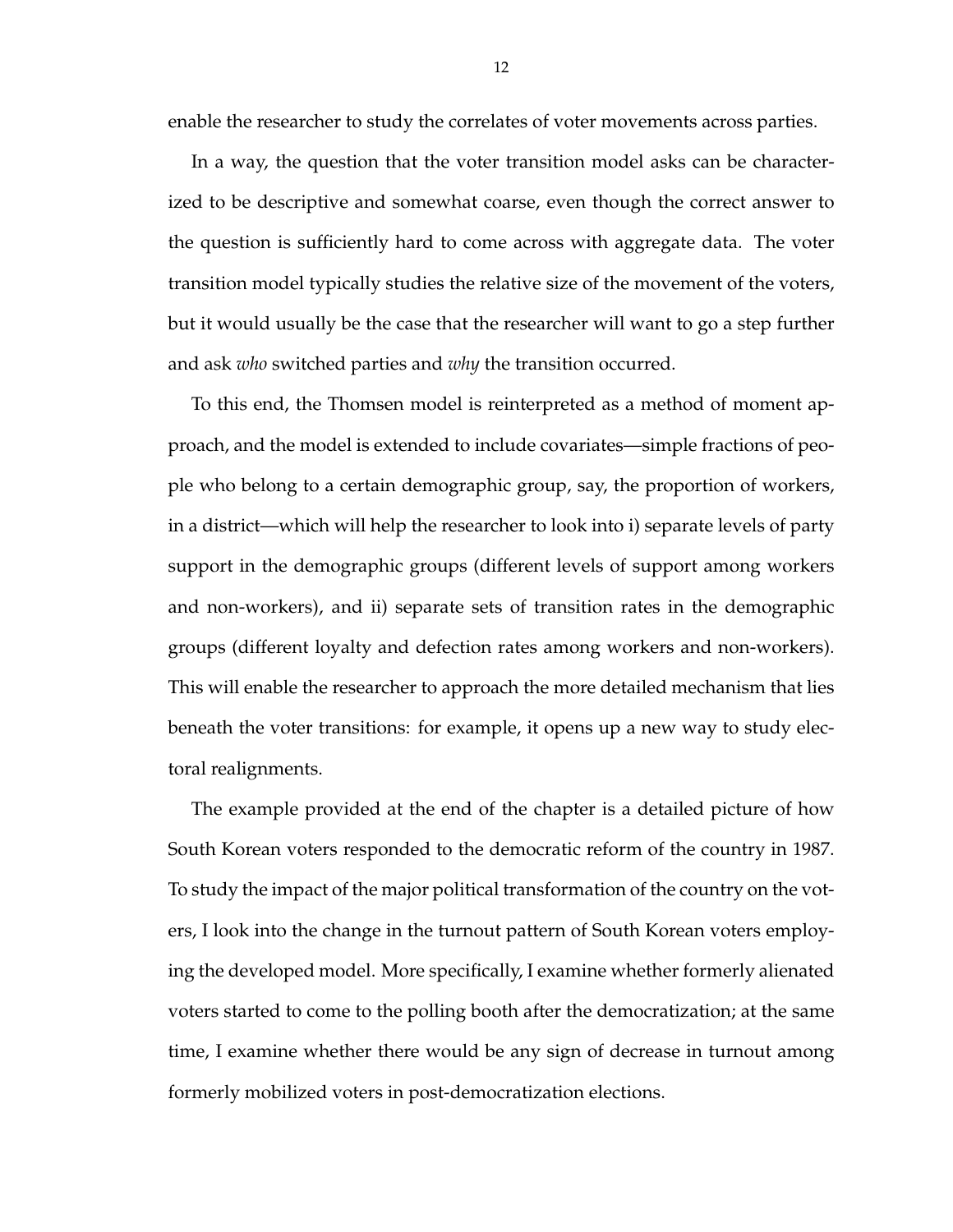The foregoing investigation is to test whether and to what degree voter efficacy and mobilization played a role in subduing democratic demands of the electorate in pre-democratization elections; and whether and to what degree such political forces changed and shaped the electoral landscape in the post-democratization period. Answers to these questions will have further implications for the civil society thesis, which states that the ripening of civil societal groups was the main factor in bringing about the democratization of South Korea, not unlike in other new democracies that emerged and were labeled as the "Third Wave of Democracy." (Huntington 1991) Proponents of this thesis have had to rely only upon qualitative analyses or anecdotal descriptions to answer substantively important key questions. The chapter shows that ecological inference techniques can open up the possibility of answering such questions with quantitative evidence.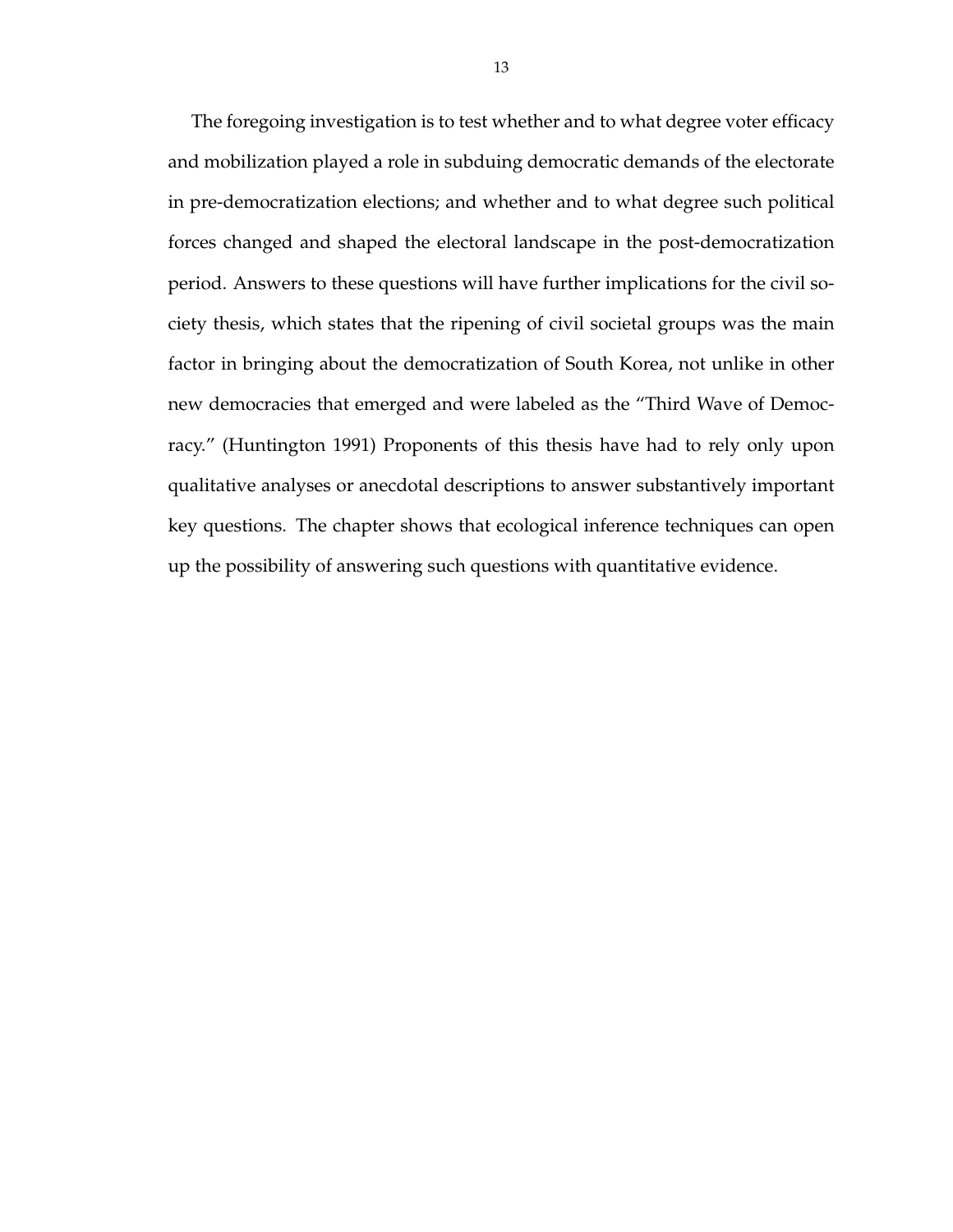### **CHAPTER II**

### **Voter Transition Rates and Ecological Inference**

### **2.1 Introduction**

Ecological inference can be stated in a general econometric context as a problem of statistical under-identification. The data obtained at the aggregate level are not sufficient to determine the micro-level data generating process. In other words, the inference requires the addition of strong assumptions or external information, upon which the validity and accuracy of the estimators heavily rely.

Gathering individual level data, such as those from survey studies, would be a more direct way to grapple with individual relationships: individual data require milder assumptions and can produce more desirable estimates. However, as every ecological inference study claims, the cost or availability of such data makes the employment of ecological inference often inevitable. For example, researchers bearing historical questions of quantitative nature would more often than not have to deal with aggregate data. Moreover, in most non-Western countries, researchers are faced by survey data problems that are more complicated than their mere availability. Without the benefits of accumulated skills and experience of conducting survey studies, the sampling process could be dubious; how the respondents in these countries react when asked to reveal their political pref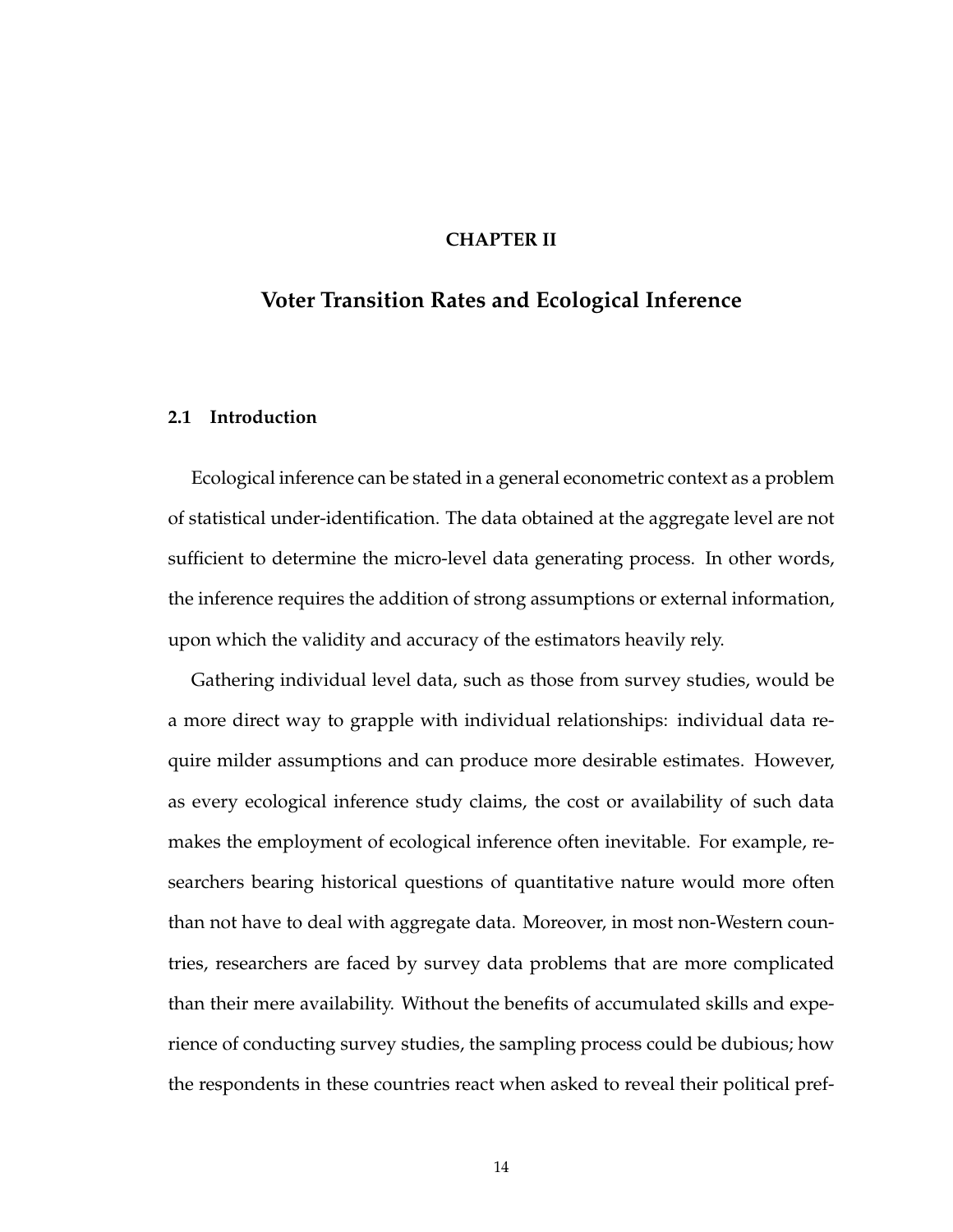erences is not well understood. Compared to survey data, aggregate records such as electoral outcomes or census studies are more accurate, extensive, and tabled down to relatively small geographical units. This is true especially in centralized bureaucratic governments. Thus, in a sense, ecological inference can be useful for comparative political studies of the non-Western world, if only as a complement to individual level studies.

Perhaps it is such promise that spurred the recent discussions and advances in the field of ecological inference (for example, Achen and Shively 1995; King 1997, Rosen *et al*. 2000). However, the techniques are still far from satisfactory sometimes the suggested techniques work, sometimes they fail. And moreover, "better" aggregate data sets, such as fine-grained data sets, do not always produce better answers. I focus on the voter transition model, a typical ecological inference technique which nevertheless has failed at times. In the following section, I briefly summarize the voter transition model and derive the answers from generic approaches suggested by Goodman and King. I also provide empirical examples where such approaches fail by comparing ecological estimates and individual-level survey results. In Section 3, I discuss problems of aggregation and non-linearity that are native to the voter transition model and argue that such problems cause bias and inconsistency. Section 4 critically summarizes an alternative non-linear model originally suggested by Thomsen (1987), and interprets it in terms of a simple voter utility model. I derive a generalized assumption of the estimator that implies unbiasedness and consistency. Section 5 provides empirical results. The last section briefly concludes.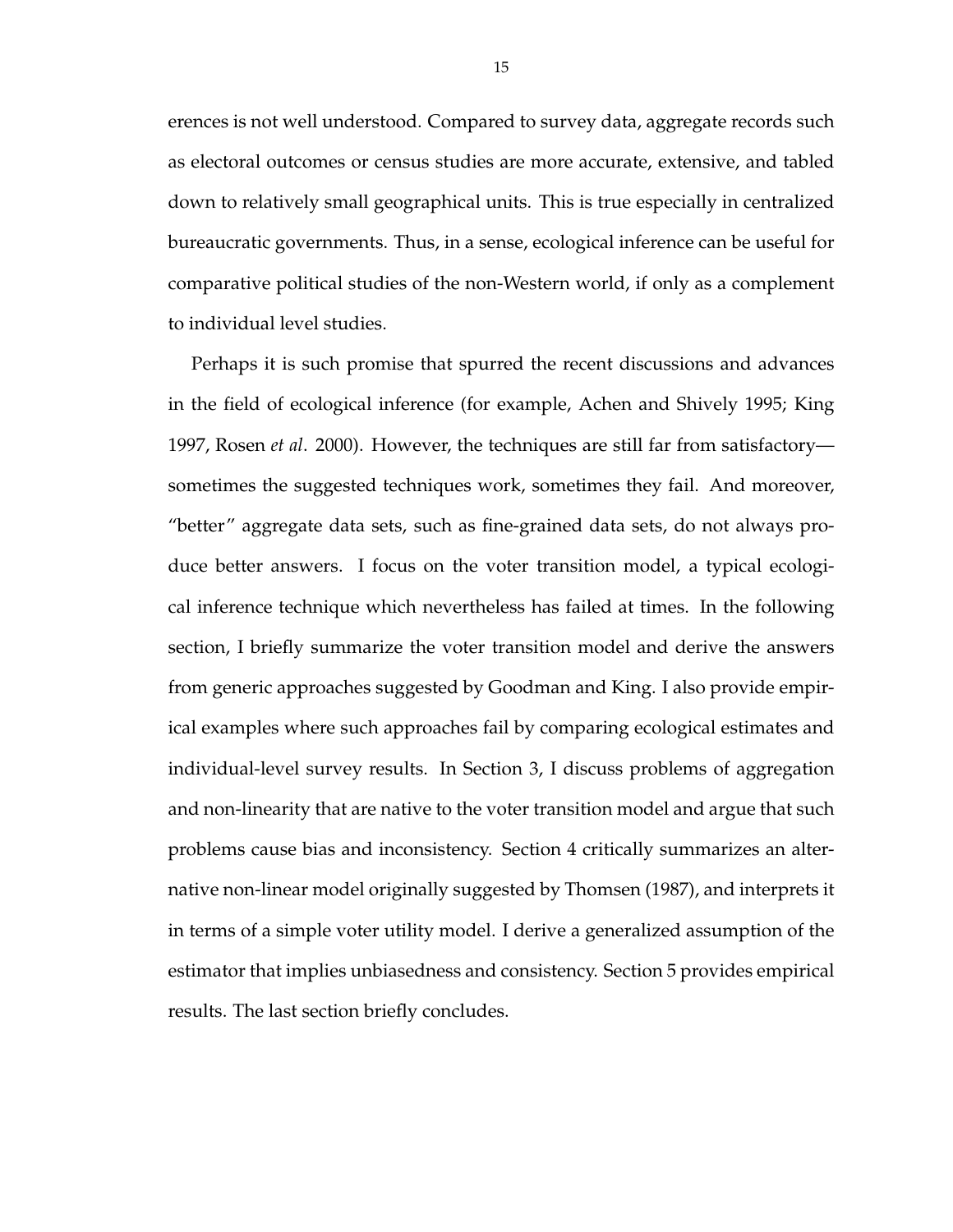### **2.2 Voter Transition Rates and the Failure of Generic Ecological Estimators**

#### **2.2.1 The Baseline Model: Ecological Regression**

Estimation of voter transition rates from aggregate data is a typical ecological inference problem. The electoral support for *n* contending parties for two consecutive elections (marginal probability) is known for each observation unit, while there is no information on the individual counts for all the possible  $n^2$  cells (that is, the joint probabilities). The objective of the ecological inference here is to infer the individual voting choice based on the aggregate information, that is, marginal vote fractions.<sup>1</sup>

Suppose that we want to estimate the loyalty and defection rates of voters in two consecutive elections where two and only two parties compete against each other, with no option to abstain and no replacement of any voter. The loyalty and defection rates can be defined as conditional probabilities of voting for a party, say, Democratic, in the second election based on voters' previous choices. For example, suppose we have a random sample of the population of voters, with their voting record for two consecutive elections. Then the following table can be filled in with the conditional probabilities that a voter will either stay loyal or defect from the party for which she voted in election 1.

|        |            | Time 1 Vote |                     |  |
|--------|------------|-------------|---------------------|--|
|        |            |             | Democrat Republican |  |
| Time 2 | Democrat   |             |                     |  |
| Vote   | Republican |             |                     |  |

Figure 2.1: Voter Transition Rates in Two Successive Elections

These rates render an individual-level interpretation as well: For voter *i*, (*i* =

 $1By$  "voter transition models," I refer to a setup that exclusively deals with two, usually consecutive, sets of electoral returns. Researchers sometimes use the term to refer to relationships between social variables, such as race, as independent variables, and electoral returns as dependent variables, which is quite different questions from what I deal here, both substantively and statistically. I make a distinction between the two, and show the former is a more difficult problem than the later.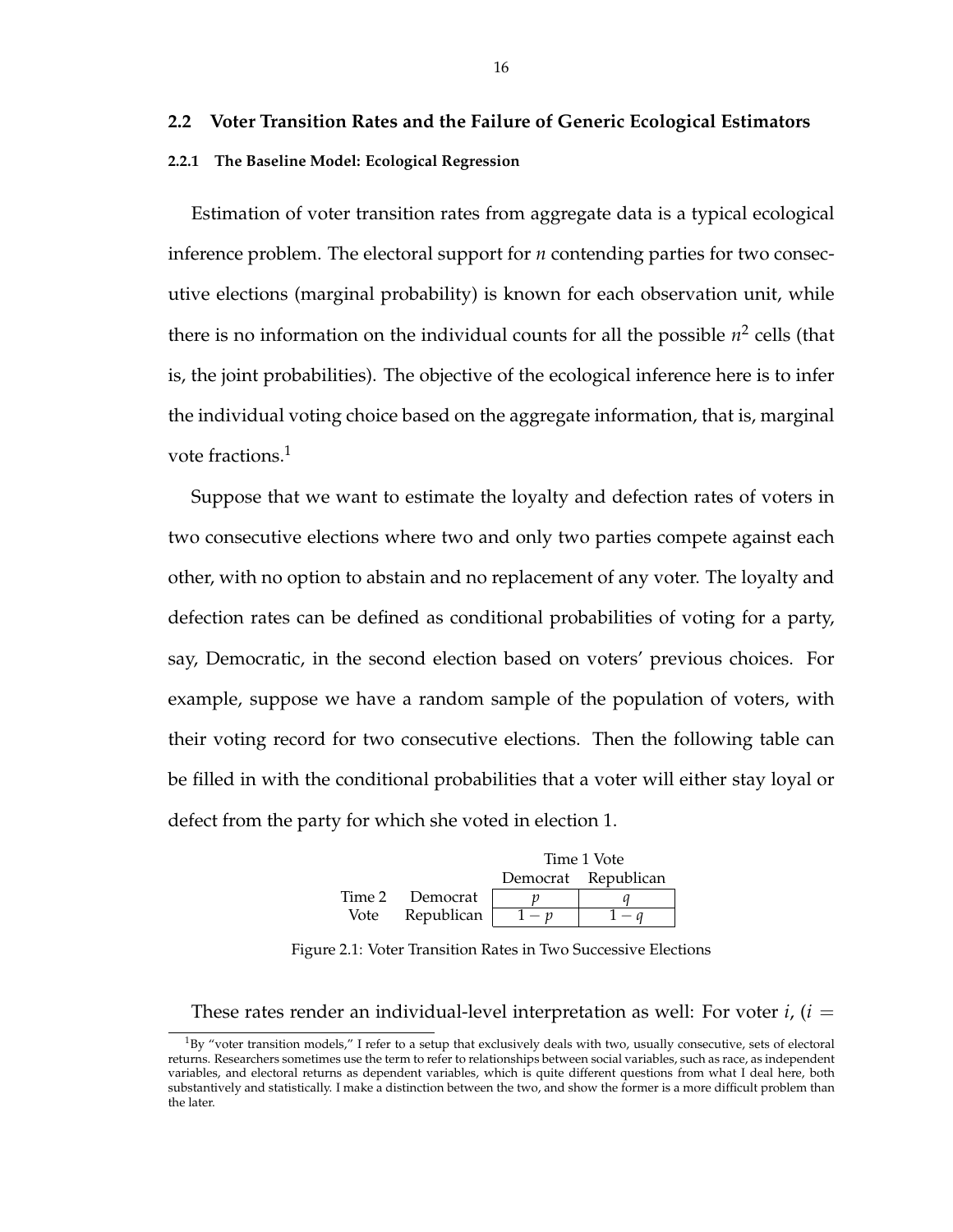1, 2, ..., *N*), let  $d_{2i} = 1$  if *i* voted Democratic, 0 if Republican in the second election, and define  $d_{1i}$  in the same fashion for the first election. Then the following relationship holds for each *i*:

$$
Prob(d_{2i} = 1) = p_i d_{1i} + q_i (1 - d_{1i})
$$
\n(2.1)

If one voted Democratic last time  $(d_{1i} = 1)$ , her probability to vote for the Democrats this time is  $p_i$ ; while if one voted Republican last time ( $d_{1i} = 0$ ), her probability to defect to the Democratic party is *q<sup>i</sup>* . The *p* and *q* in Figure 2.1 are simply the mean of  $p_i$ 's and  $q_i$ 's and can be expressed as a linear regression at the individual level.

$$
d_{2i} = pd_{1i} + q(1 - d_{1i}) + u_i = q + (p - q)d_{1i} + u_i
$$
\nwhere

\n
$$
u_i = (p_i - p)d_{1i} + (q_i - q)(1 - d_{1i})
$$
\n(2.2)

Despite the dichotomous dependent and independent variables, the OLS estimation will exactly produce the parameters in Figure 2.1 and the estimates will have the usual desirable properties since  $E(u_i) = 0$  and  $Cov(d_{1i}, u_i) = 0$ . In other words, with individual level data, we would be able to describe the exact loyalty and defection rates of the voters.

However, all the information about votes in our data is aggregated and tabulated by precinct, county, or other geographical units. For each unit *j*, let *D*1*<sup>j</sup>* and *D*2*<sup>j</sup>* denote the fraction of aggregated individual votes for the two consecutive elections shown in continuous forms. Since the relationship (2.2) will hold for any geographical unit, we may average both sides of the equation for unit *j* with *n<sup>j</sup>* voters and write: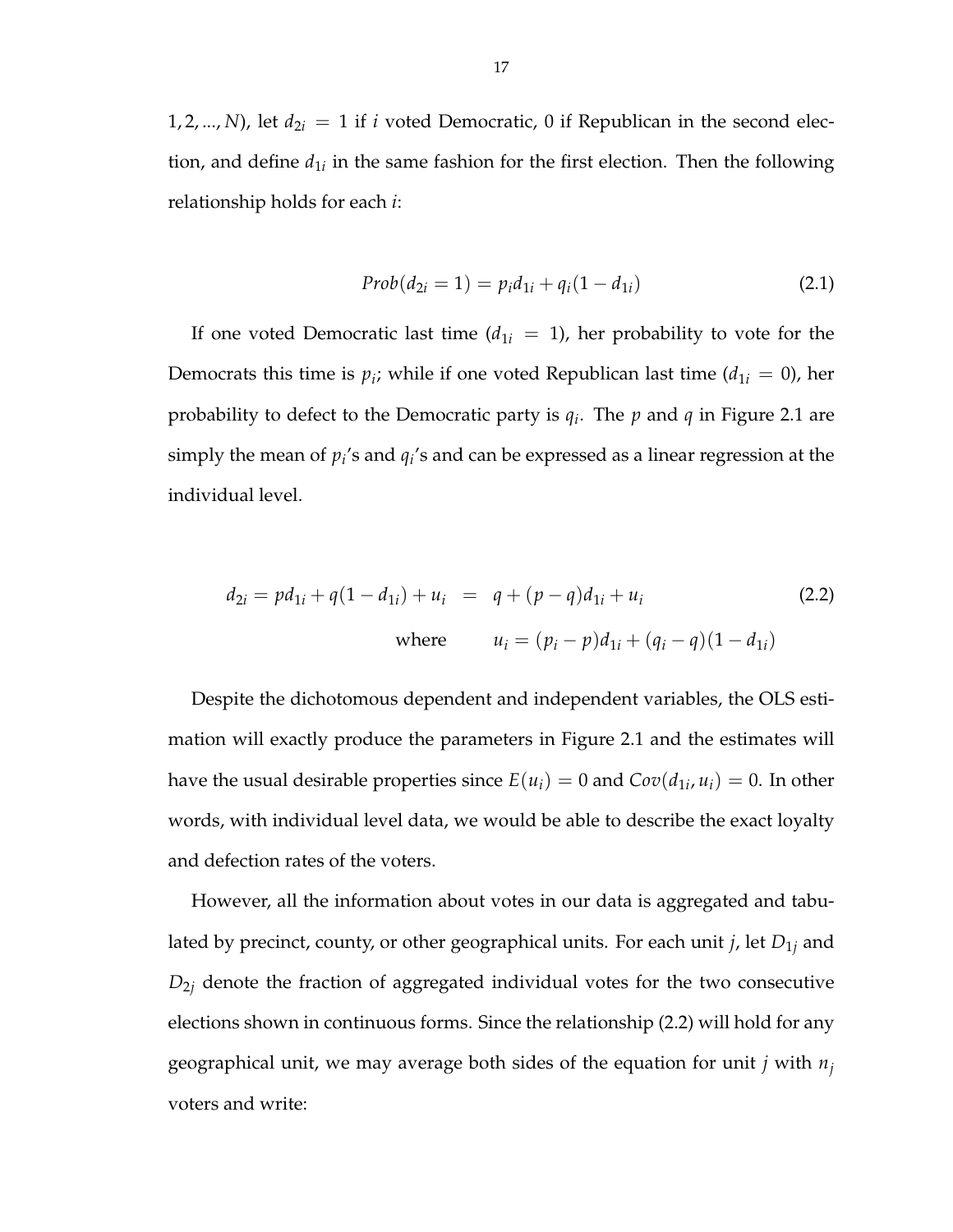$$
D_{2j} = p_j D_{1j} + q_j (1 - D_{1j})
$$
  
where  $D_{1j} = \sum_i \frac{d_{1ij}}{n_j}$  and  $D_{2j} = \sum_i \frac{d_{2ij}}{n_j}$  (2.3)

Obviously the equation is not identified. Goodman (1953) suggests if we can reasonably assume that the parameters  $p_j$ 's and  $q_j$ 's are constant across districts, or at least mean independent of *D*1*<sup>j</sup>* , we may obtain an aggregate regression relationship

$$
D_{2j} = q + (p - q)D_{1j} + U_j
$$
\nwhere

\n
$$
U_j = q_j - q + (p_j - p - q_j + q)D_{1j}
$$
\n(2.4)

which is a simple OLS setup. If the assumption holds, the OLS estimates will be unbiased since  $E(U_j) = 0$  and  $Cov(D_{1j}, U_j) = 0$ . Standard errors for the estimated probabilities can be obtained in an obvious way, although they may be subject to heteroscedastic corrections.<sup>2</sup>

#### **2.2.2 King's Estimation Procedure for Ecological Inference**

Among the attempts to improve Goodman's method, King (1997) focuses on the "out-of-bounds" problem in the Goodman estimators. The most important insight of King's setup is to take advantage of information that can be provided by the method of bounds. To this end, he adopts a two-stage procedure, first deriving a truncated bivariate normal distribution that underlies the local parameters and then using the distribution to calculate local estimates, which he then combines to create aggregate level estimates. King's estimation process in the context of the

<sup>&</sup>lt;sup>2</sup>As Achen and Shively (1995) point out, sampling errors are less significant than actual disturbance variances compared to other sources of heteroscedasticity, such as incorrect assumptions. For example, since Goodman assumptions never hold in practice, the disturbance variance introduced by varying parameters always overwhelms the sampling error.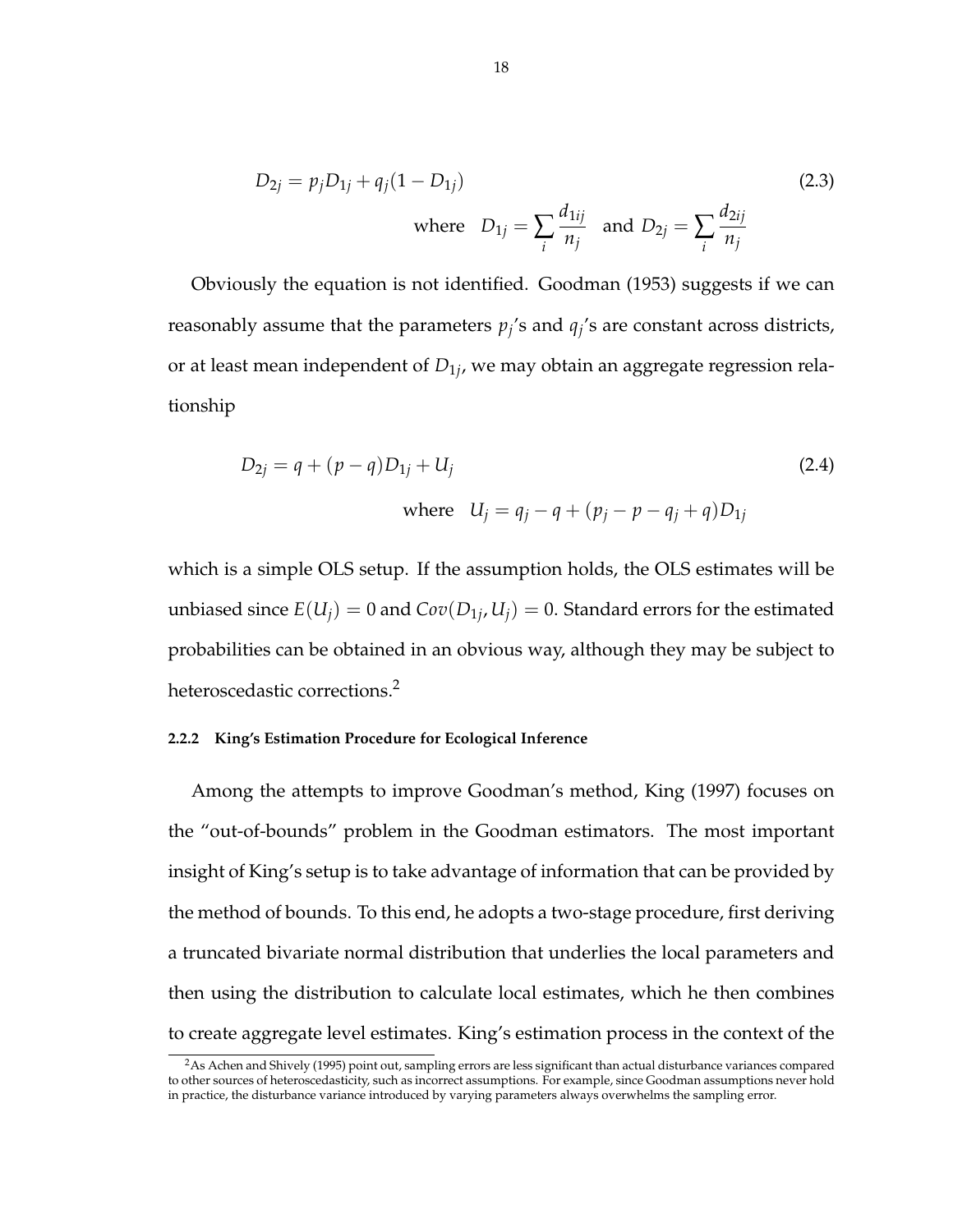voter transition model can be described in more detail as follows: First, rearrange Equation (2.3), the district accounting identity, into a relationship between *p<sup>j</sup>* and  $q_j$ . Then, our data points,  $(D_{1j}, D_{2j})$  can be mapped into lines:

$$
q_j = \frac{D_{2j}}{1 - D_{1j}} - \frac{D_{1j}}{1 - D_{1j}} p_j
$$
\n(2.5)

Second, on a  $[0, 1] \times [0, 1]$  parameter space, draw the lines for all *j*'s. The possible ranges of  $p_j$  and  $q_j$  for each district exactly represent the possible ranges that can be calculated by the method of bounds. Now, if the Goodman assumption of constant parameters holds, all the lines should intersect at a single point,  $(p^*, q^*)$ . If the parameters vary randomly across districts around the true point, the line segments will pass near the point. An example of such lines and their smoothed density is shown in Figure 2.



Figure 2.2: Parameter Bounds and Their Density

The lines in the left figure represent possible combinations of  $(p_j, q_j)$  for each district. And as is true with any real-world aggregate data, they do not meet at one point. King postulates, then, the density should tell us something about (*p<sup>j</sup>* , *qj*), the distribution of the parameters. For example, in Figure 2,  $(p_j, q_j)$  should lie somewhere around the lower-right corner with a high value of *p* and a low *q*.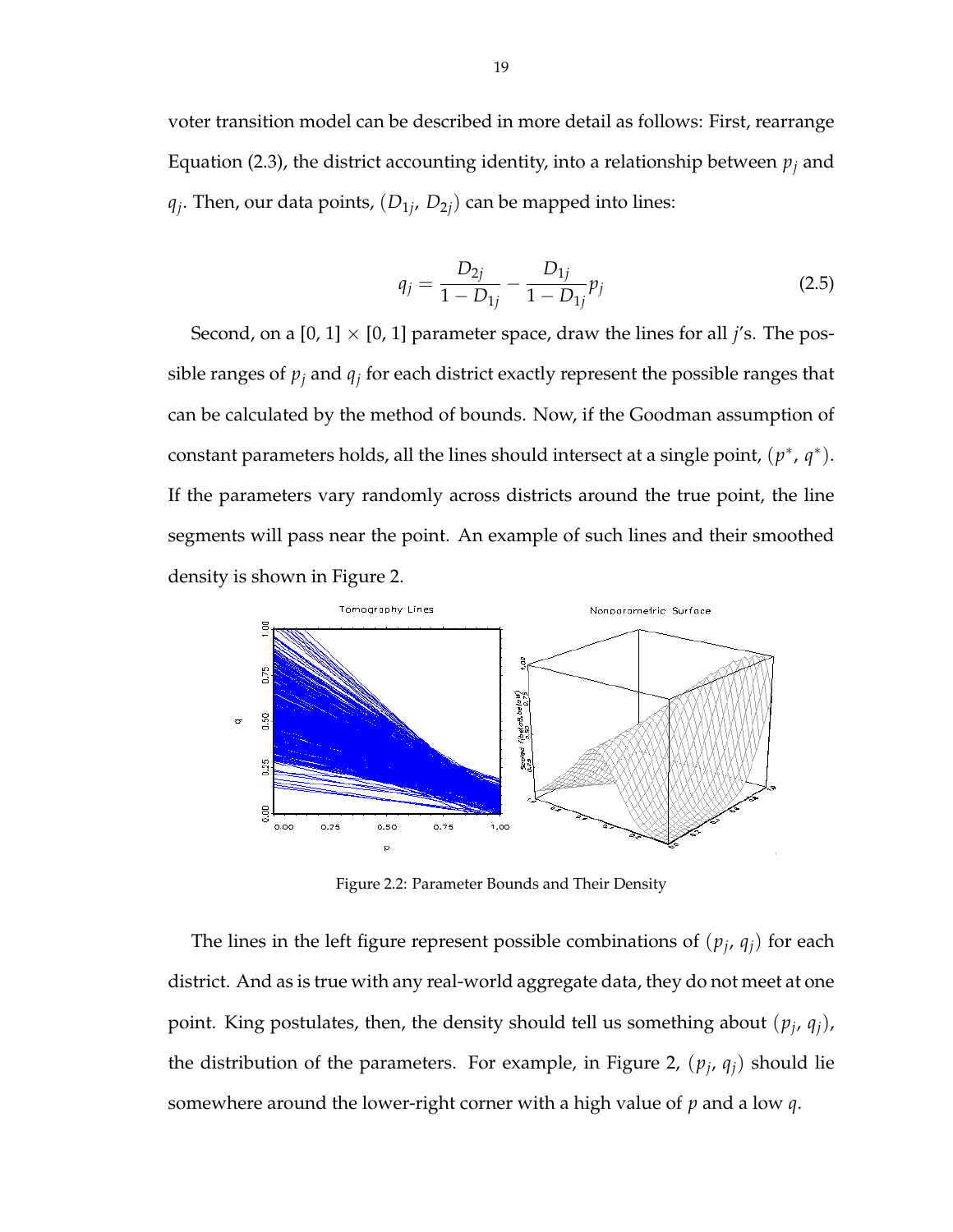According to King, it can further be assumed that the probability density of  $(p_j, q_j)$  follows a truncated bivariate normal distribution<sup>3</sup> with correlation  $\rho_{pq}$ . The five parameters of the distribution, *i.e.*, the means  $(\bar{p}, \bar{q})$ , variances  $(\sigma_p^2, \sigma_q^2)$ , and their correlation, can be estimated by maximizing the following likelihood function (p. 134):

$$
\mathcal{L} = \prod_{j} \left[ \text{Normal} \left( D_{2j} | \bar{q} + (\bar{p} - \bar{q}) D_{1j}, \sigma^2 \right) \times (\text{Truncation})_j \right]
$$
(2.6)  
where  $\sigma_j^2 = \sigma_p^2 D_{1j}^2 + \sigma_q^2 (1 - D_{1j})^2 + 2\sigma_{pq}^2 D_{1j} (1 - D_{1j})$ 

which corresponds to a GLS for the Goodman setup, except the truncation part and the construction of the variance term<sup>4</sup>.

Next, simulate unit level parameters,  $p_j$ 's and  $q$ 's for all *j*'s, from the derived posterior distribution, conditional on equation (2.5). Retrieve their means,  $\widetilde{p}_j$ 's and  $\widetilde{q}_j$ 's. Then, the weighted averages of the means represent King's estimates for the aggregate level quantities.

#### **2.2.3 Empirical Examples**

It has been reported that Goodman's regression, especially when applied to voter transition rate problems, tends to give logically impossible answers that are above 100% or below 0% (Gosnell 1942; Achen and Shively 1997, Ch. 3), or, as King (1997, p. 58) observes, outside of the bounds that can deterministically be narrowed down by the data. Usually, the estimates are known to be far from the "true" values when available, or from their corresponding survey estimates.

<sup>3</sup>A more recent version of this approach (King *et al.* 1999) assumes a more flexible beta distribution, but the basic concept is the same.

<sup>&</sup>lt;sup>4</sup>Constructing a convolution of binomial distributions results in a different specification of the variance. In a binomial setup, the variance of the disturbance is  $\sigma_j^2 = [D_{1j}p(1-p) + (1-D_{1j})q(1-q)]/n_j$  where  $n_j$  denotes the number of total votes in district *j*. Note that it is the regression residuals of *D*2*<sup>j</sup>* 's that are assumed to be normally distributed in Goodman's model, while King explicitly assumes the bivariate-normality of  $(p_i, q_i)$  and tries to derive the distribution.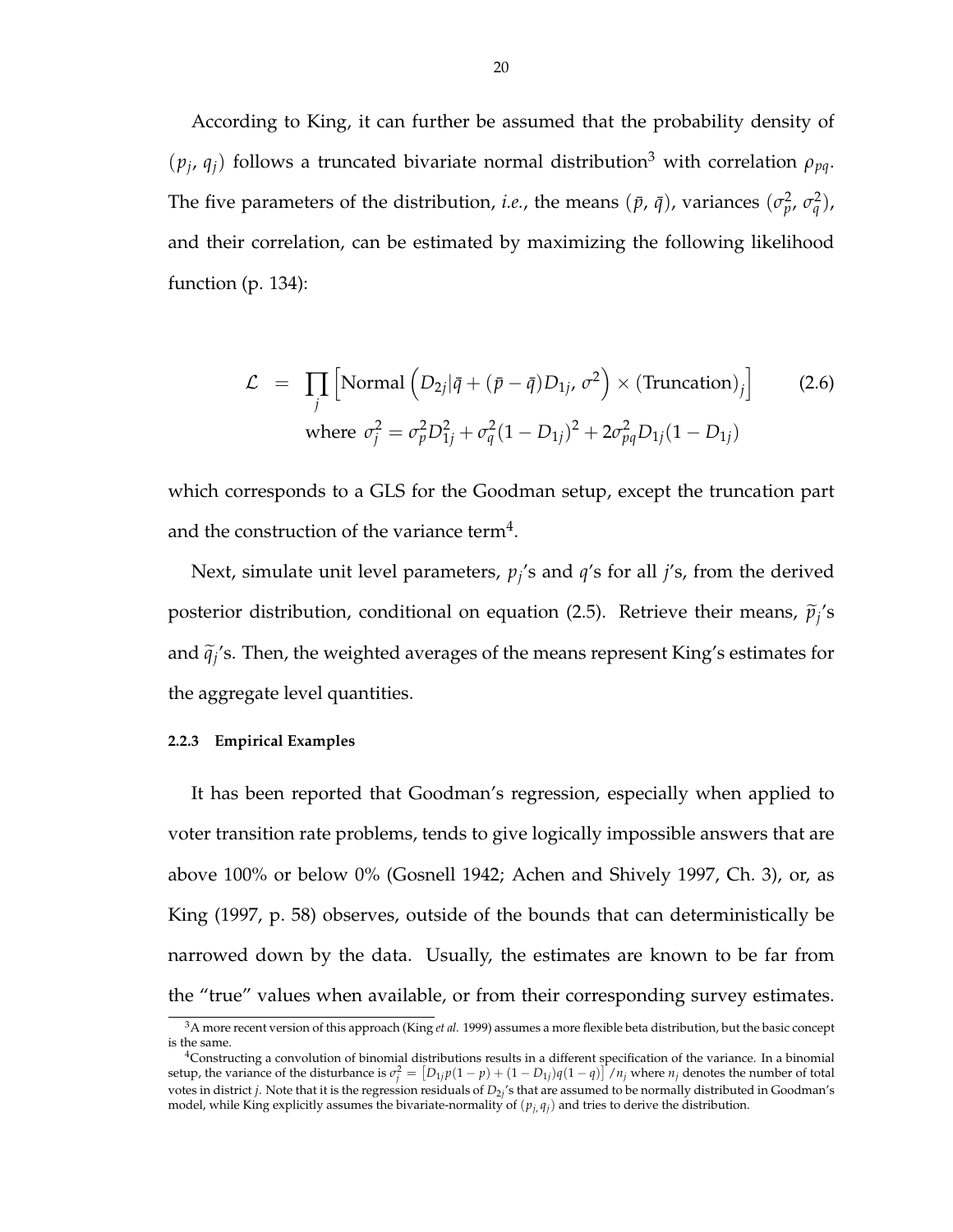Worse, such ecological estimates usually come with near-perfect fits. In a word, the linear regression model has continuously failed the test of voter transition problems.

Contrary to its acclaimed success, however, neither does King's estimator work well with voter transition problems. Table 2.1 reproduces estimates of voter transition rates in 1964–1966 British Parliamentary elections which was originally used by Stokes (1969) to show the failure of ecological regression. Additional to Achen and Shively (1995, p. 125)'s re-estimation, I provide estimates from a constrained regression<sup>5</sup> , and King's *EI* estimator.

| Parameter                        | Panel  | Ecol. Reg. | Const. Reg. | EΙ      |
|----------------------------------|--------|------------|-------------|---------|
| Tory-to-Tory $(p)$               | .87    | .9488      | .9036       | .9047   |
| (s.e.)                           | (.022) | (.0082)    | (.0038)     | (.0028) |
|                                  |        |            |             |         |
| Labour-to-Tory $(q)$             | .03    | $-.0255$   | .010        | .0054   |
| (s.e.)                           | (.010) | (.0058)    |             | (.0020) |
| Aggregate Sample Size: $N = 145$ |        |            |             |         |

Table 2.1: Voter Transition Estimates in British Parliamentary Elections 1964–1966, Straight-Fight Seats. Note: Data Source: Achen and Shively (1995)

As is common with ecological regressions, the estimator produces a logically impossible estimate for the defection rate that is below zero. Also, the estimate for the loyalty rate is more than three standard errors above the panel survey estimate. Estimates from a constrained regression which sets the *q* parameter to be at an arbitrary minimum of .01 is also reported. King's EI estimator does not fare any better than the constrained regression, although the estimated loyalty rate is within the 95% confidence interval of the panel estimate.

Table 2.2 below is a parallel comparison of the estimators for the 1992–1997 presidential elections in South Korea, where the variables are the vote share of

 $5T$ o estimate a constrained regression, I simply "fix" the out-of-bounds coefficients from the plain ecological regression to either .01 or .99, and run a second round of regression on the residuals.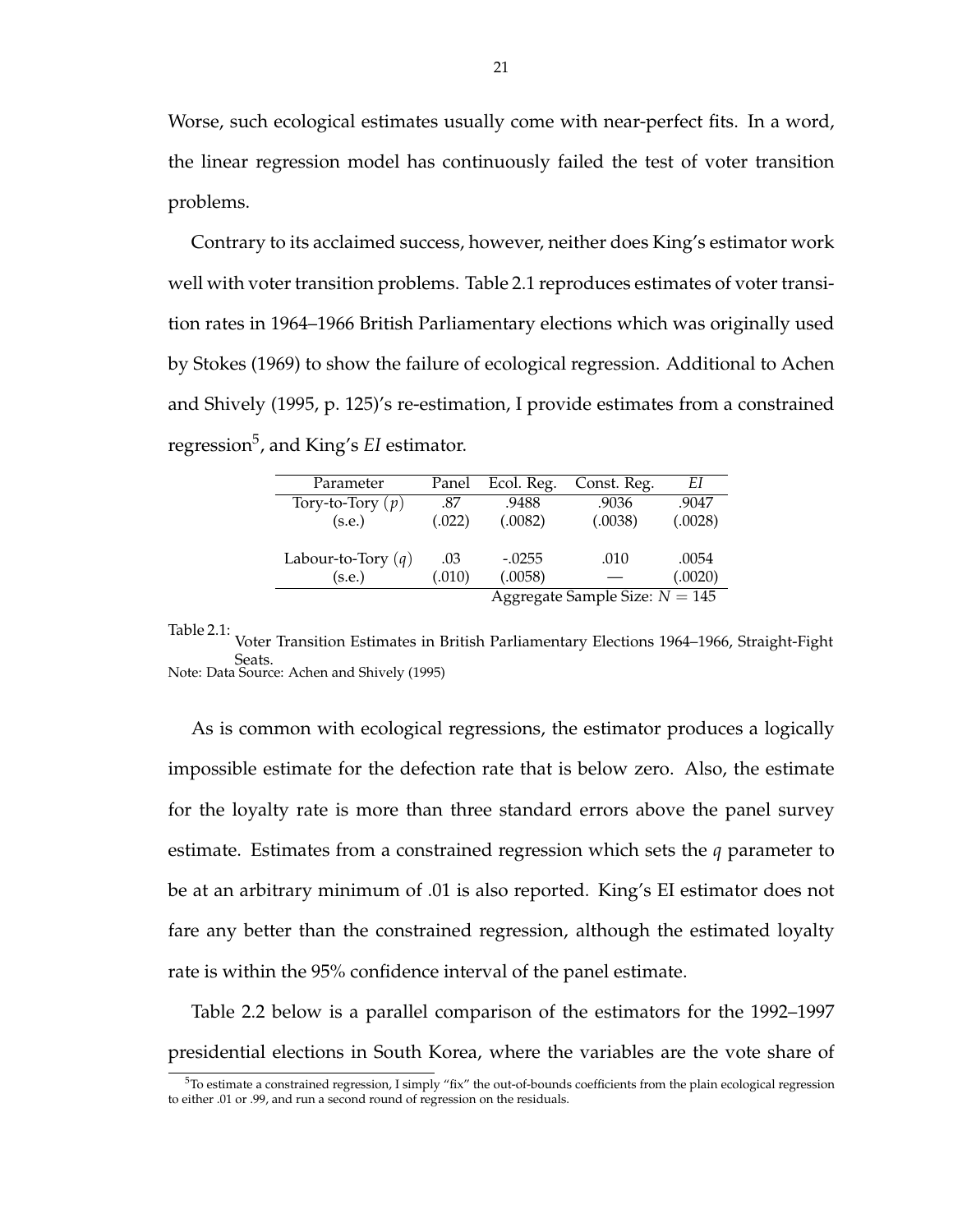| Parameter                         | survey  | Ecol. Reg. | Const. Reg | EΙ      |
|-----------------------------------|---------|------------|------------|---------|
| DP-to-DP $(p)$                    | .8676   | 1.0352     | .9900      | .9843   |
| (s.e.)                            | (.0117) | (.0022)    |            | (.0015) |
|                                   |         |            |            |         |
| Others-to-DP $(q)$                | .1984   | .0641      | .0777      | .0858   |
| (s.e.)                            | (.0138) | (.0015)    | (.0014)    | (.0008) |
| Aggregate Sample Size: $N = 3380$ |         |            |            |         |

Data Sources: Korean Social Science Data Center, *National Survey of the Fifteenth Presidential Election* (1997); Korean National Election Commission, *The Presidential Election,* http://www.nec.go.kr.

Table 2.2: Voter Transition Estimates in South Korean Presidential Elections, 1992–1997.

the Democratic Party—one of the major parties in Korea—in the two elections. It should be noted that the unit of aggregate observation is township, with the total *N* being over 3,300. As can be seen, the results show essentially a similar pattern where the aggregate estimators fail to produce reliable estimates of voter transition rates. With a larger sample size and smaller unit of observations, the estimates are even worse than those from the British elections.

Strategies such as adding aggregate covariates into the model can certainly provide help (Hanushek *et al*., 1974). However, for the purpose of retrieving voter transition rates, the process is more complicated than merely "controlling" for demographic variables with individual data. Even assuming that the micro causal relationship is perfectly accurate, we do not know exactly what the "controlled" coefficients for voter transition rates exactly pick up from the aggregate data. In an extreme case, loyalty rates can come close to zero when control variables and combinations of them predict the dependent variable well. In other words, what the voter transition model tries to estimate is not the accurate causal relationship, but a quantity that just *describes* voters' conditional probability to remain loyal or defect from a given party. Thus, additional variables should be chosen in a way that *only* reduces aggregation bias: ecological cross-sectional regression is unbi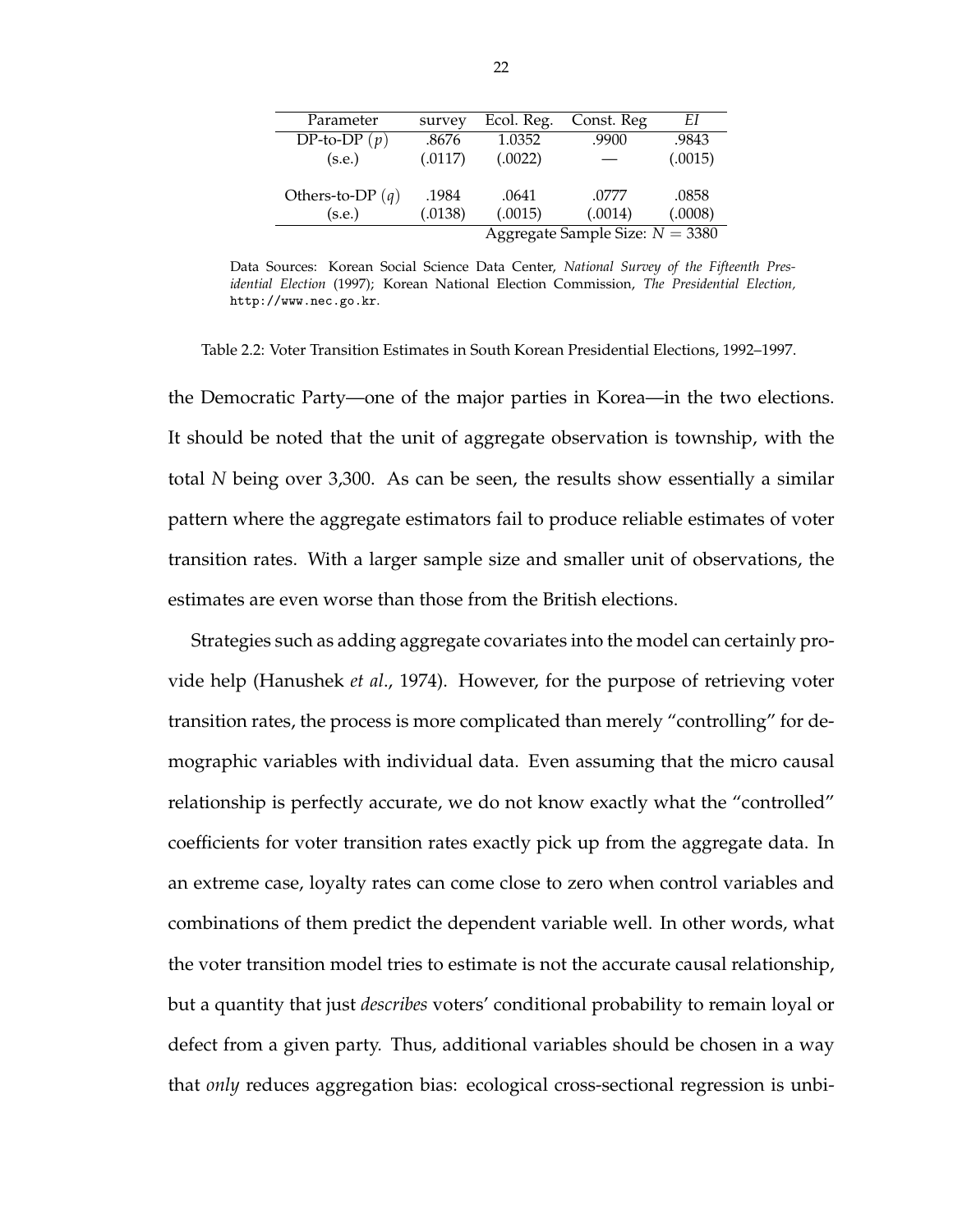ased only when the micro-level specification makes the correlation between geographical location and the parameters zero (Achen and Shively 1995, pp. 101–106). This seems to be hopelessly hard, if not impossible, with aggregated demographic information. Also, as a practical matter, not as many aggregate control variables are readily available as their micro-counterparts, in addition to the fact that their variances are usually very small compared to survey data sets. These problems make dealing with the aggregation bias more difficult.

#### **2.3 Aggregation Bias, Non-linearity and Disaggregation Consistency**

#### **2.3.1 The Direction of Aggregation Bias in VTR Setup**

The pattern shown in the previous section is quite general in ecological voter transition estimates. More specifically, when ecological regression is applied to voter transition models, the estimates are biased: loyalty rates are too high and defection rates are too low. The bias is introduced when voters with the same attributes are grouped into the same aggregate units. Although it is not straightforward to derive the functional form of the aggregation bias, it is possible to show the condition under which ecological regression estimates will be biased in the typical directions.

First, rewrite Equation (2.2) as  $d_{2i} = q + \beta d_{1i} + u_i$ . Further, suppose there exist individual-level data with *N* observations, and represent the variables into vectors,  $d_1$  and  $d_2$ . Now, define a  $N \times J$  indicator matrix G that "groups" N individual observations into *J* groups. Then, for example,  $G/d_1$  is the data matrix with sums of votes for each aggregate unit  $j (= 1, 2, ..., J)$ . Then we may write the aggregate variables as  $D_1 = \text{Ad}_1$  and  $D_2 = \text{Ad}_2$  where we also define an "aggregation matrix"  $A = (G'G)^{-1}G'$ , which transforms individual votes into fractions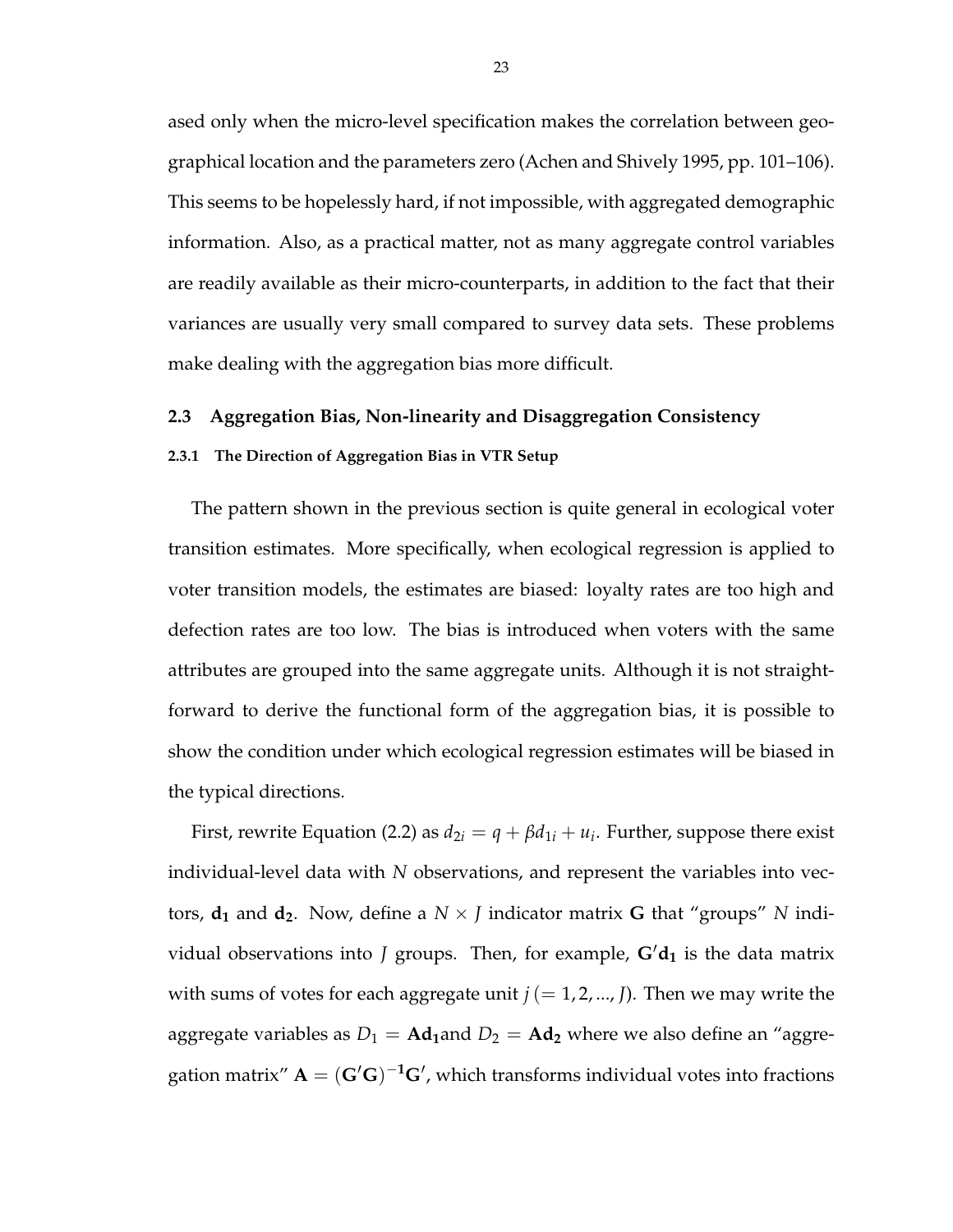of aggregated votes for each unit *j*.

Rewriting the variables in the individual relationship shown above into vectors and pre-multiplying them by **A** yield

$$
Ad_2 = q + Ad_1\beta + Au
$$

which corresponds to the aggregate-level ecological regression relationship shown  $\text{before, } D_{2j} = q + \beta D_{1j} + U_j.$ 

The aggregate slope estimate,  $\hat{\beta}$ , is biased when the regressor,  $D_{1j}$  , is correlated with the disturbance term. More specifically,

$$
E(\hat{\beta}) - \beta = \frac{Cov(D_{1j}, U_j)}{Var(D_{1j})} = \frac{Cov(\mathbf{Ad}_1, \mathbf{Au})}{Var(\mathbf{Ad}_1)}
$$
(2.7)

If the aggregation by **A** occurs independently of the vote choices, the ecological estimates are unbiased. However, if the aggregation matrix disproportionately sorts voters with regard to  $d_{1i}$  and  $d_{2i}$ , high values of  $D_{1j}$ 's will be correlated with positive errors ( $u = 1 - p$  when  $d_1 = 1$  and  $d_2 = 1$ ) while low  $D_{1j}$ 's will more likely be related to negative errors ( $u = -q$  when  $d_1 = 0$  and  $d_2 = 0$ ).<sup>6</sup> For example, when repeating Democratic voters live closer to one another and the same holds true for repeating Republican voters, aggregation bias is introduced. Note that this is another way to say that the parameters vary and are correlated with the regressor: high  $D_{1j}$ 's are correlated with high loyalty rates and low  $D_{1j}$ 's

$$
u_i = \begin{cases} 1-p & \text{when } d_{1i} = 1 \text{ and } d_{2i} = 1 \\ -p & \text{when } d_{1i} = 1 \text{ and } d_{2i} = 0 \\ 1-q & \text{when } d_{1i} = 0 \text{ and } d_{2i} = 1 \\ -q & \text{when } d_{1i} = 0 \text{ and } d_{2i} = 0 \end{cases}
$$

 $6$ Note, at the individual-level, there are four types of possible error values: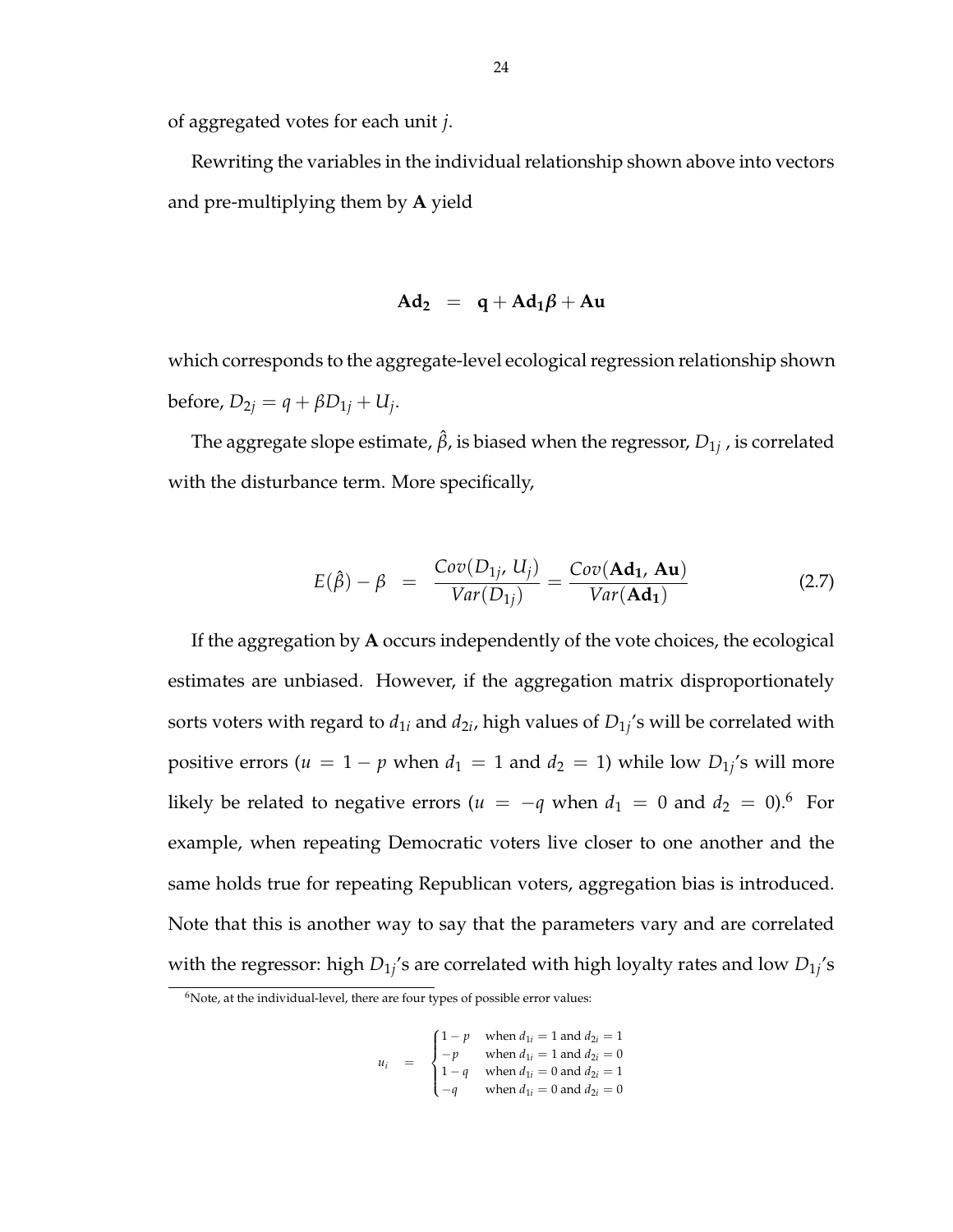with low defection rates. Quite typically, such aggregate data will be dispersed over a wide range on both the dependent and independent variables, and display a clear correlation pattern. If this is the case, the aggregate slope estimate contains a positive bias.

When the positive bias in the estimated slope exists, we may derive the direction of biases in the aggregate estimates assuming equal size of units,  $\bar{d}_{1i} = \bar{D}_{1j}$ and  $\bar{d}_{2i} = \bar{D}_{2i}$ :

$$
E(\hat{q}) - q = (\bar{D}_{2j} - \hat{\beta}\bar{D}_{1j}) - (\bar{d}_{2i} - \beta\bar{d}_{1i}) = (\beta - \hat{\beta})\bar{D}_{1j} < 0
$$
  

$$
E(\hat{p}) - p = (\hat{\beta} + \hat{q}) - (\beta + q) = (\hat{\beta} - \beta) + (\hat{q} - q) = (\hat{\beta} - \beta)(1 - \bar{D}_{1j}) > 0
$$

which complies with the typical directions of bias in aggregate ecological regressions applied to the voter transition model.

King's estimator is faced by the same problem since it is based on the same model. As King notes, the estimator does not directly deal with aggregation bias (1997, pp. 159–161) *per se*, although it is claimed that the method is more robust to such problems (King 1997, Chapter 11: "Robustness to Aggregation Bias"). Still, from the empirical results in the previous section, we also notice that King's estimator shows a certain improvement, which is due to the built-in truncation process.<sup>7</sup> Somewhat generally, *EI*'s truncation affects the fit in the opposite direction of the usual aggregation bias. Consider a bivariate-normal distribution of  $(p_j, q_j)$ with a high mean  $\bar{p}$  and a low mean  $\bar{q}$ , which is the usual case in a voter transition model setup. If this is true,  $p_j$  would be more heavily truncated in large values while *q<sup>j</sup>* would be more heavily truncated in small values resulting in

 $7$ Technically, there is no logical relationship between truncation and aggregation bias: truncation is meant to deal with the problem where the estimates are out of their theoretical bounds.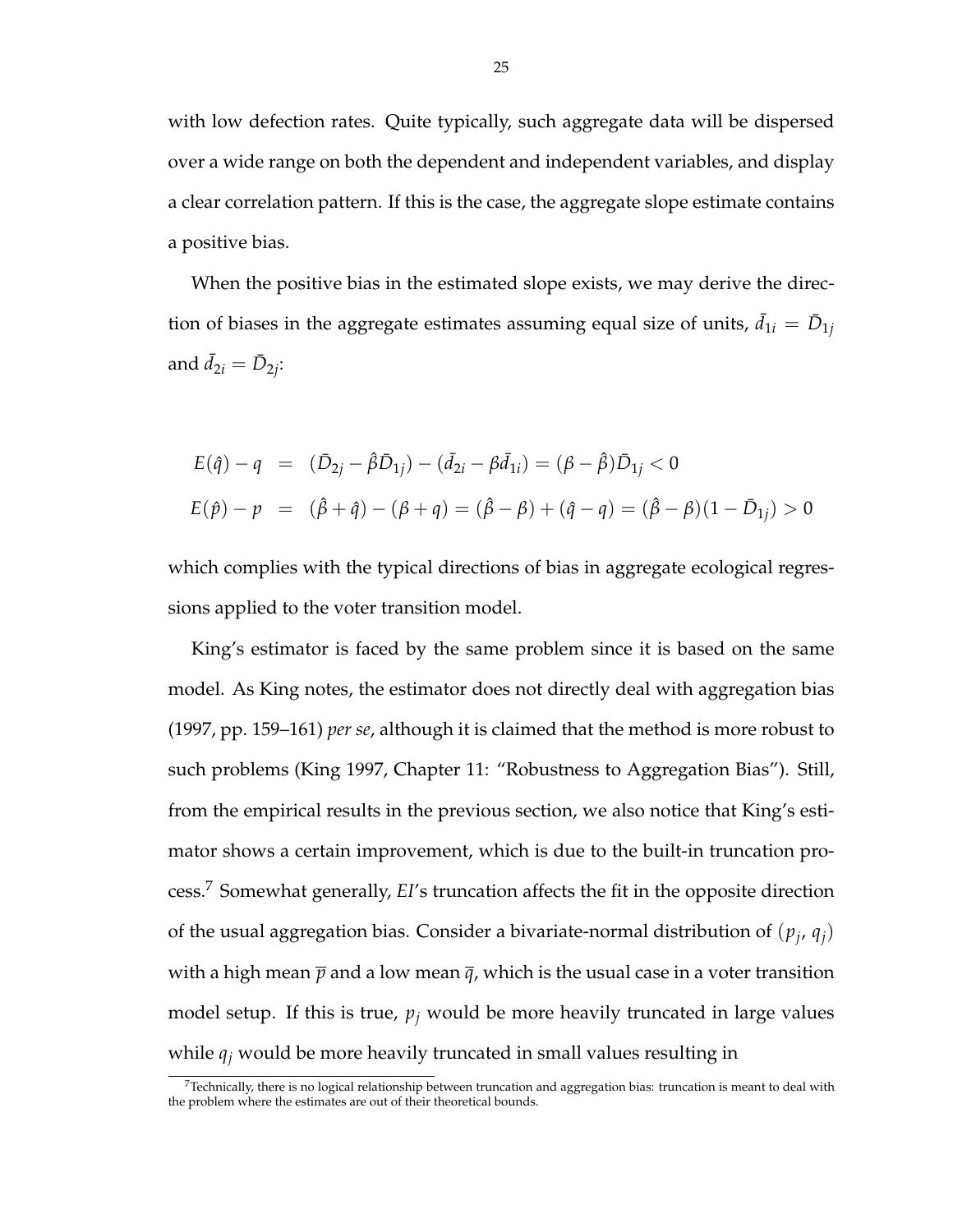$$
\overline{p} < p_{LS}
$$
 and  $\overline{q} > q_{LS}$ .



Figure 2.3: An "Overcorrection" by King MLE

In other words, King's truncation "corrects" the Goodman coefficients to the opposite directions of their biases, although the truncation is not meant to deal directly with aggregation problems. It works in a way that is quite similar to the constrained regression that suppresses out-of-bound estimates. Then, it is logically possible that King's estimates may be biased in the opposite directions of ecological regression estimates. In Figure 3 shown above, the vote shares of the Korean Democratic Party in one region—a subset of the observations used in the estimation before—are plotted against each other. The fit is poor, especially considering the intercept which is *q*: with heavy truncation occurring at small values of  $q_i$ 's, it is "over-corrected" to the opposite direction of the bound.

To be exact, the normality assumption of the parameters does not hold. To satisfy the bivariate normality assumption, the estimation procedure critically assumes the unimodality of  $(p_j, q_j)$ . In an extreme case which is shown below, where votes from two opposing parties in consecutive elections are plotted against each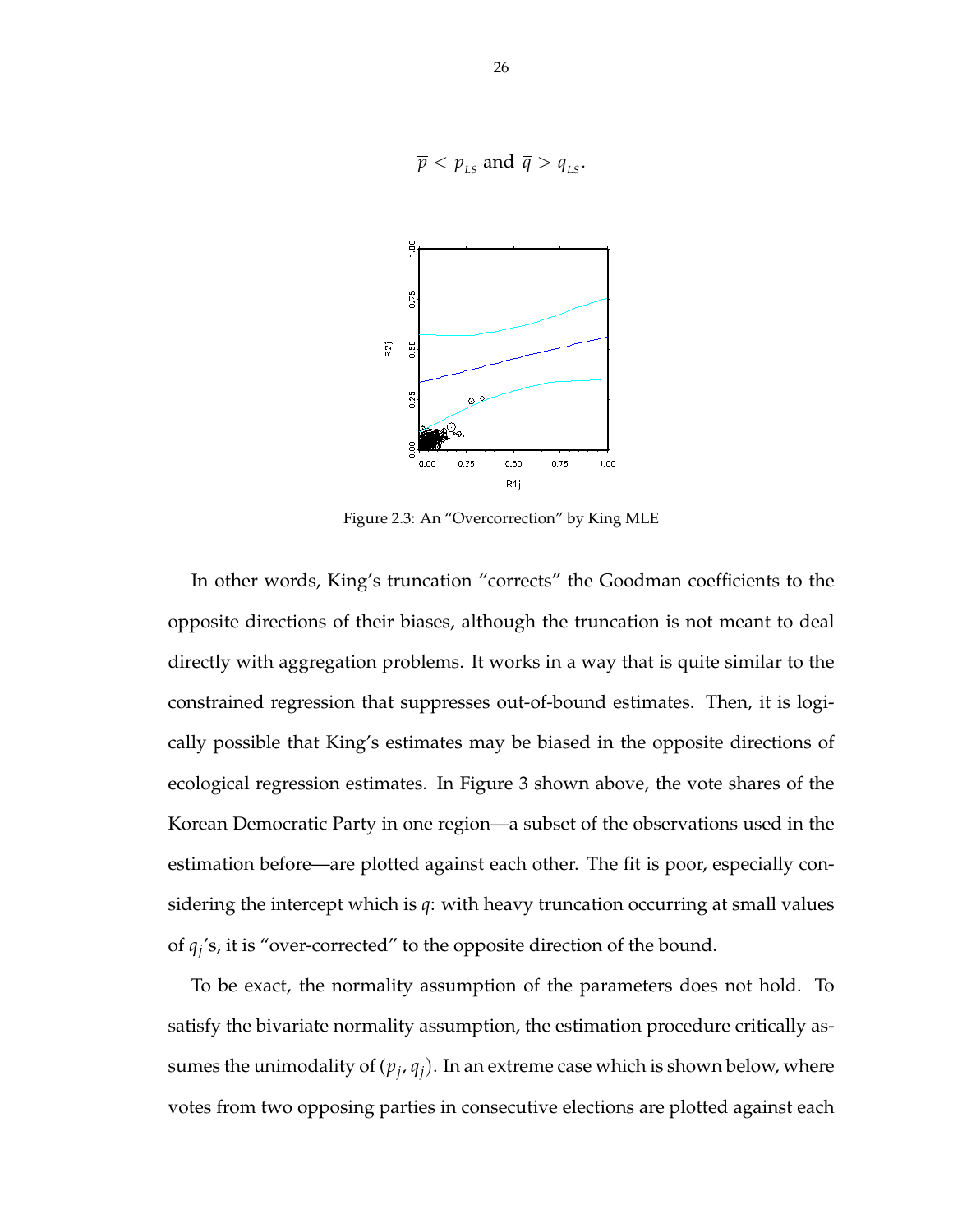other, a violation of the unimodality assumption, plus heavy truncations and a flat likelihood function, the results are at best unstable. As can be seen from the right sub-figure of Figure 2.4, a more reasonable modal point seems to be located around the upper-left corner with a negative *p* and high *q* values, which would have fit the data better. However, with a "wrong" starting value, the maximizing sequence could stop at a local maximum, which is located at the lower right hand side of the right figure as indicated. This would result in a disastrous fit that is shown in the left figure. This ML estimation can be "re-corrected" at the simulation stage, but still there is no guarantee that the final estimates yield reliable results.



Figure 2.4: When Things Go Wrong

#### **2.3.2 Non-Linearity Problems**

Another obvious challenge for linear approaches is the fact that voter transition data usually display non-linearity when plotted, especially when the range of variables is wide. To be sure, the non-linearity problem cannot clearly be sep-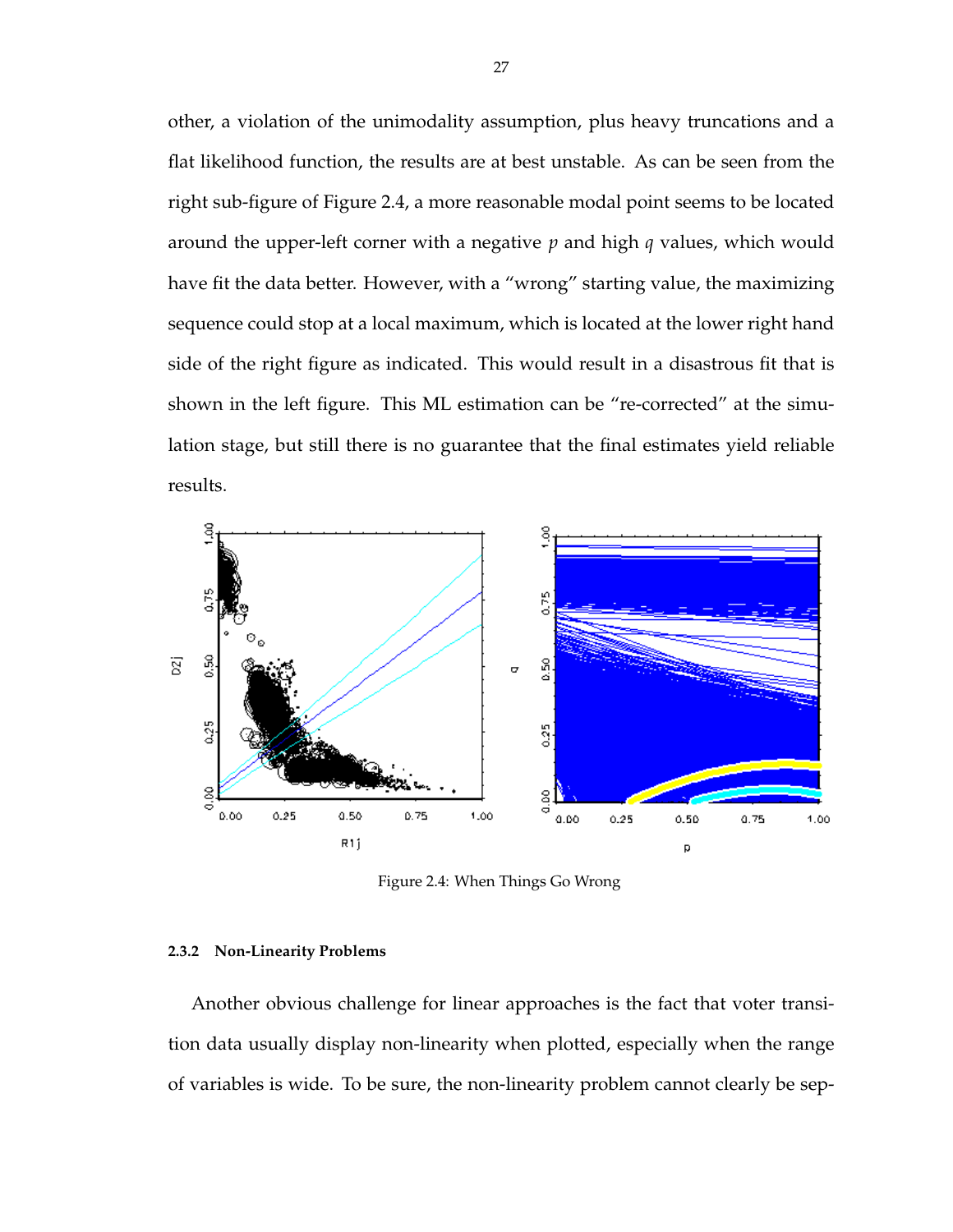arated, at least observationally, from aggregation problems: it can be caused by aggregation (correlated parameters), or just simply by variable scales. However, the point here is that there are certain characteristic forces of electoral choices that make the non-linearity problem more severe in VTR setups than in usual aggregate data sets.

A uniform swing, a commonly observed feature of electoral systems, will usually create non-linearity in the data, since the variables are bound between zero and one. Another common cause of non-linearity is multi-partism. In a "neartwo-party" system, where a minor party performs either better or worse in the second election than it did in the first, we would usually observe a significant change in the middle range, of which districts are not heavily loyal to either of the major parties. $8\,$  In addition, minor parties may choose to field candidates mainly in such districts which will create non-linearity.

Figure 2.5 below is a plot of vote returns for a presidential candidate from the Grand National Party – another major South Korean party — which lost quite a few supporters to a minor-party candidate. The shift of the voters around the middle is quite obvious, making the non-linearity apparent, and as can be seen, the superimposed nonlinear fit $9$  is better than the linear fit.

Such non-linearity problems are aggravated by the fact that variables of aggregate party support typically display large variance over a wide range. Under certain settings where the non-linearity problem is less severe, linear ecological estimators might be able to produce reliable answers, but the usage would have to be justified before applying the technique by checking if the data and substantive

 $8$ Of course, an exact opposite effect is also possible in congressional elections due to strategic voting, since minor parties are less likely to gain votes in competitive districts, which are clustered in the middle along the two axes. The point is that VTR models are prone to systematic non-linearities.

 $9$ The curve represents a linear fit of the two probit-transformed variables, which is implied by the Thomsen model that will be discussed in the next section.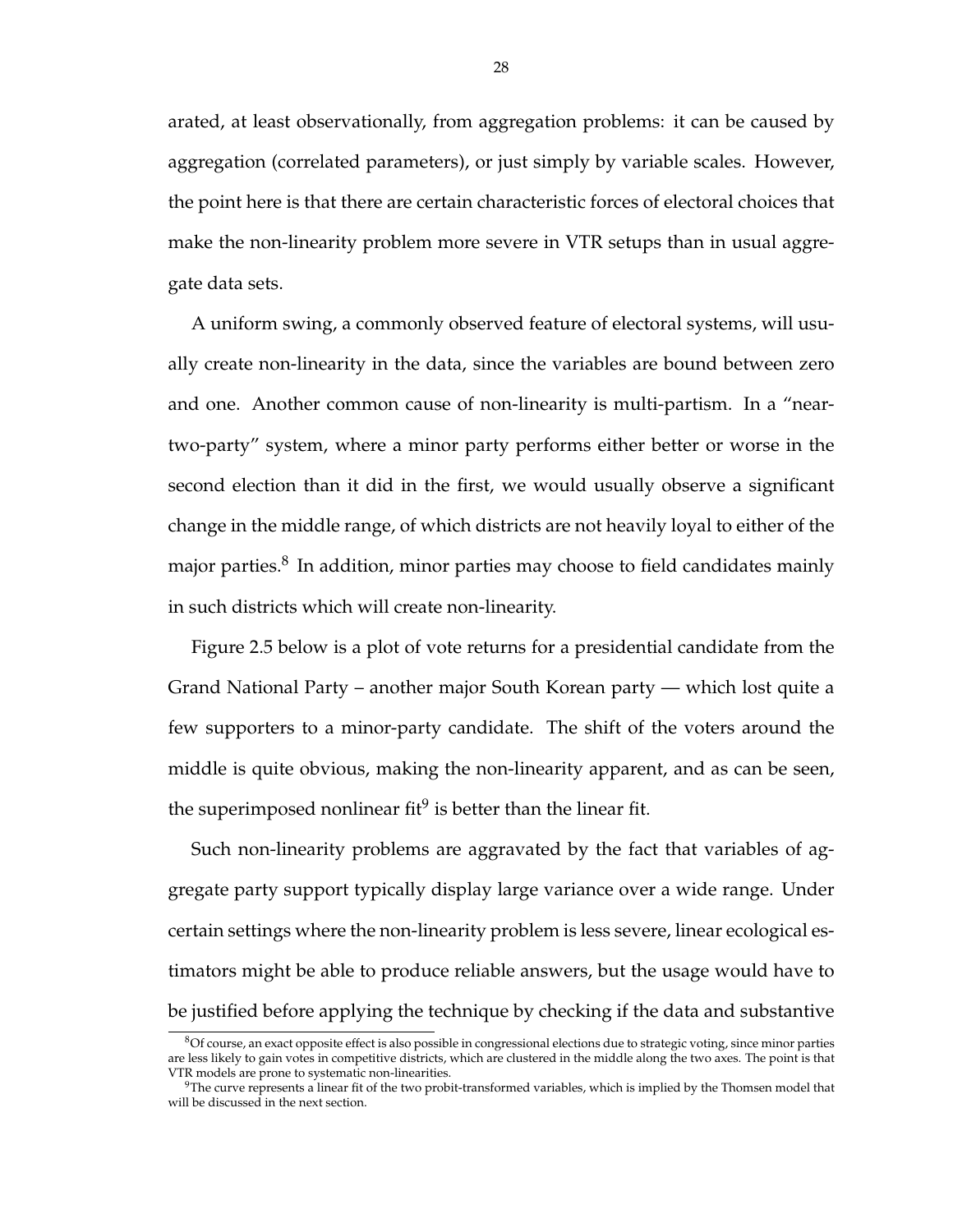

Figure 2.5: Non-Linearity in VTR Models

knowledge all suggest that the assumptions of the techniques will hold.<sup>10</sup> But if it is true that non-linearity is apparent in the data (which is usually the case for VTR models) with aforementioned problems, there is little reason to continue using linear models for voter transition problems.<sup>11</sup>

#### **2.3.3 Do "Better" Data Always Help?: Disaggregation Consistency**

The problems described above also imply that better data, or fine-grained information, do not necessarily produce better answers for linear approaches. Generally, we may consider "lower-level" aggregate data with smaller or less populous units of observations better for the following reasons: first, the aggregation problem may be less severe in smaller units, and second, more observations and larger variance will guarantee better precision of the estimates. In the extreme case where the the aggregate unit is a single person, we know that the aggregation bias will disappear, since there is no aggregation. Although different from the notion of consistency in the usual econometrics context, we may call this de-

 $10$ Certain demographic variables, turnout rates, or even vote fraction within small geographic regions may qualify. However, note that such variables usually tend to have small variances with high inflation factors (Palmquist 1993).

 $11$ Achen and Shively (1995, pp. 133-142.) prove that adding a quadratic term always reduces the bias in Goodman regression.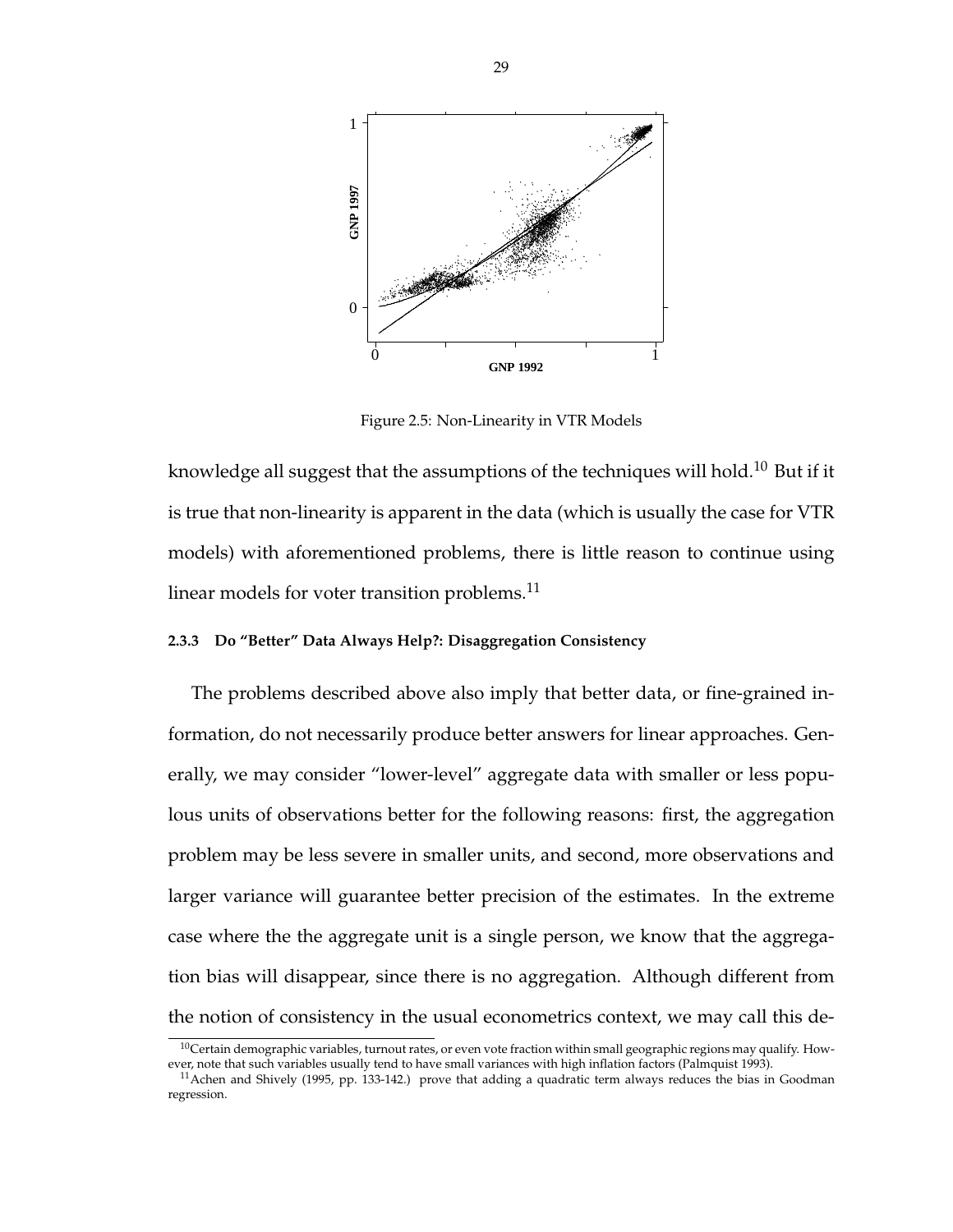sirable property of ecological estimators as "disaggregation consistency," in the sense that we expect better answers when we have "better" data, or finer-grained data.

Precinct electoral returns make better data than county-, district-, or state-level records: but will linear models produce better answers? The discussion in the previous sections leads us to believe that the conventional way of thinking aggregate data does not always hold for linear VTR models.

First, note that the aggregation bias shown in Equation (2.7), *Cov*(**Ad1**, **Au**) *Var*(**Ad1**) will be reduced in fine-grained data sets. More specifically, the denominator, the variance of the independent variable, will increase as we go down the ladder of aggregation with smaller aggregate unit sizes.<sup>12</sup> However, the numerator, the covariance between the independent variable and the aggregate error term, will not increase as fast as the denominator. Thus, the aggregation bias defined in such fashion will be reduced in "better" data sets, although it will still be present.<sup>13</sup>

However, recall the fact that non-linearity in the data will become more apparent when the variance and range of the variables increase. In other words, the bias introduced by non-linearity may become greater for linear models in "better" data sets. When the underlying true relationship is non-linear, test statistics or diagnostic measures are meaningless. The estimates will be biased with smaller standard errors; statistics such as Palmquist  $(1993)'$ s inflation factor<sup>14</sup> may work

$$
\frac{C_D}{V_D} - \frac{C_P}{V_P} = \frac{C_D V_P - C_P V_D}{V_D V_P} > \frac{C_D V_P - C_P V_P}{V_D V_P} = \frac{V_P (C_D - C_P)}{V_D V_P} > 0
$$

the precinct level aggregation bias will generally be smaller than the district-level bias. Q.E.D.

<sup>&</sup>lt;sup>12</sup>Define two aggregation matrices  $A_{P(reicht)}$ , and  $A_{D(istict)}$ . It is straightforward to show that  $Var(A_Pd) > Var(A_Dd)$ , since the observations will regress to the mean as the aggregate unit becomes larger. <sup>13</sup>Proof:

Define the variables as  $V_P = Var(A_P d)$ ,  $V_D = Var(A_D d)$ ,  $C_P = Cov(A_P d$ , Au) and  $C_D = Cov(A_D d$ , Au). Then, from above,  $V_P > V_D$ . Also,  $V_P > C_P$ ,  $V_D > C_D$ , and  $C_P > C_D$  will generally be true. The question is the relative size of aggregation biases in the two data sets.

Since the difference in aggregation biases of district data and precinct data are

 $14$ The inflation factor can be defined as the inverse of the between-versus-total variance ratio, and is the ratio of how much the bias is inflated. Essentially, the measure suggests that data with smaller aggregate units will produce better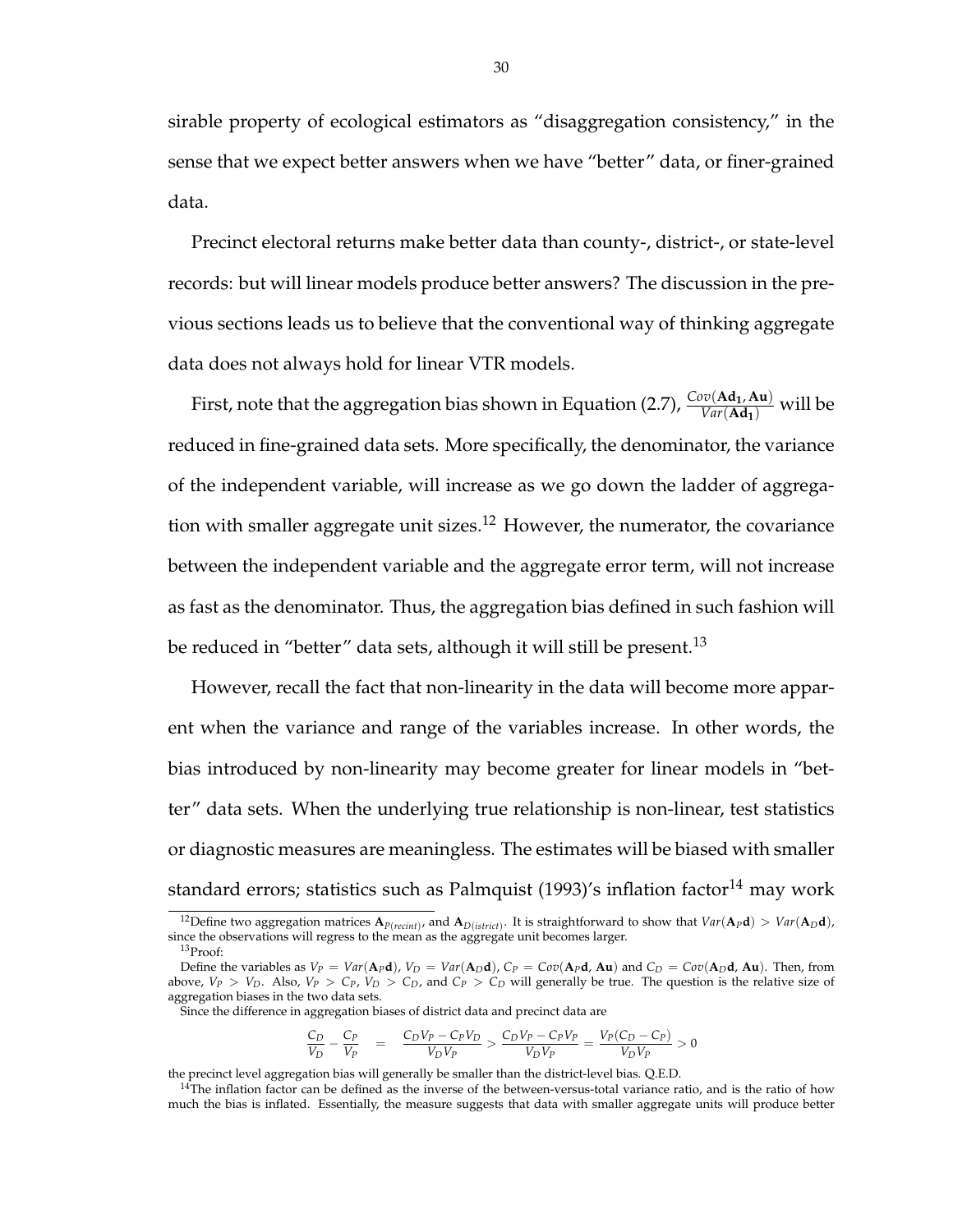to the opposite direction.

The observations above suggest the following: first, linear approaches to the VTR model are prone to bias due to problems of aggregation and non-linearity. Second, although it is hard to remedy the aggregation problem, ecological estimators would benefit from modeling the linkage between individual and aggregate relationship. Third, when non-linearity is apparent in the data, there is little reason to continue using linear models. Especially, even when "better" data are available, linear models will not necessarily produce better answers, while non-linear models may take advantage of them.

Non-linear approaches, of course, come with a price: identification is hard to achieve, estimated parameters cannot be straightforwardly interpreted, and the results may be unstable depending on the assumptions. Among the non-linear approaches, a method suggested by Thomsen (1987) has been successful in a number of applications to various countries. The method is interesting in the sense that it tries to directly model a nonlinear specification into the voter transition model at the individual-level. The next section describes the model, examines its assumptions, and provides reasoning for the frequent success of the estimator.

## **2.4 Thomsen's Nonlinear Model**

### **2.4.1 Modeling Partisanship**

Going back to the voter transition model, Thomsen argues the regression approach that treats two consecutive elections asymmetrically (that is, imposing a causal relationship) is prone to problems such as misspecification or multicollinearity. Instead, he suggests treating them symmetrically, the two election outcomes being a result of a common latent factor (Thomsen 1987, pp. 46–45). Whether we estimates.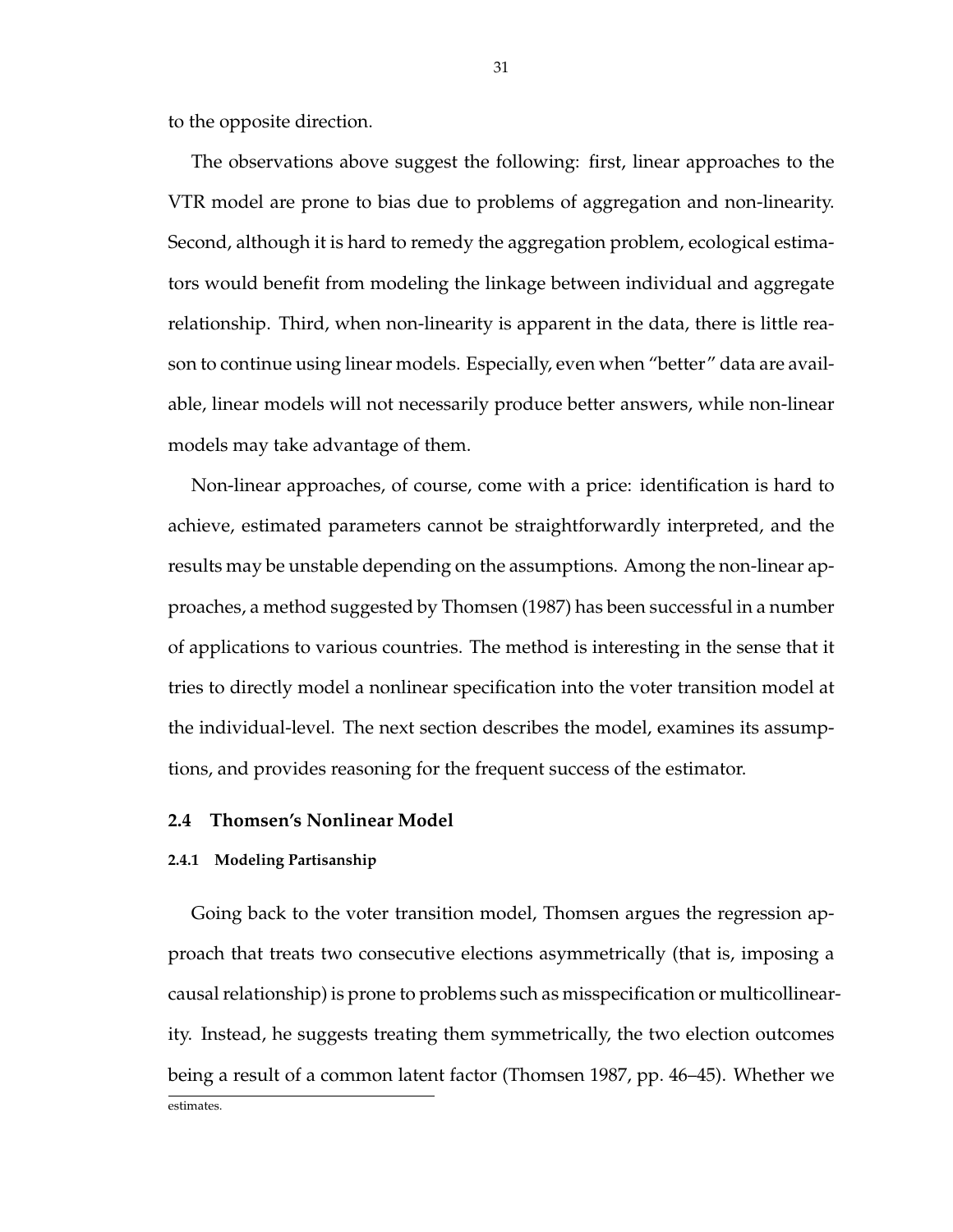call this unobservable variable true partisanship or policy position, once we establish the relationship between this variable and observed election outcomes, we would be able to model the relationship between the two elections.

Denote *d* ∗  $i<sub>i</sub><sup>*</sup>$  as a latent long-term partisanship or policy position that determines *i*'s vote for two consecutive elections,  $d_{1i}$  and  $d_{2i}$ . Define  $\Phi(\cdot)$  as the cumulative distribution function of the standard normal distribution<sup>15</sup>. At its simplest form, we may write within unit *j*, *i*'s probability to vote Democratic is

$$
Prob(d_{tij} = 1) = \Phi(\alpha_t + \beta_t d_{ij}^* + e_{tj})
$$
\n(2.8)

by assuming the following: first, in a given election, voter *i*'s underlying partisanship affects her probability to vote for a given party, probit-linearly. The linear term — the inverse of the equation — can be interpreted as the utility difference from voting for a given party instead of the alternative: if the utility is larger than zero, one would vote for party *D*, otherwise, one would vote for another. Factors not correlated to partisanship are assumed to be random in their effects on votes, which is the simplest possible setup and at the same time a fair approximation. Second, the coefficients for the partisanship factor, *α<sup>t</sup>* 's and *β<sup>t</sup>* 's, are different for each election, although they are assumed constant across voters and thus districts. Equation (2.8) implies that the inverse-probit transformed probabilities, or the utilities to vote for a given party in the two elections, are linearly related to each other.

The aggregate outcome *Dtj* we observe from a given district *j*, should correspond to the expected vote fractions in the district using equation (2.8). Assum-

<sup>15</sup>In actual estimation, Thomsen's *ECOL* implements logit specification and inversed tetrachoric correlation, which results in slightly different estimates from the steps shown in this chapter. A probit specification along with a direct integration is used for a more intuitive interpretation, and a corresponding algorithm is written and used for this chapter. Stata and Matlab routines that produced the results are available from http://www.umich.edu/~wpark/progs.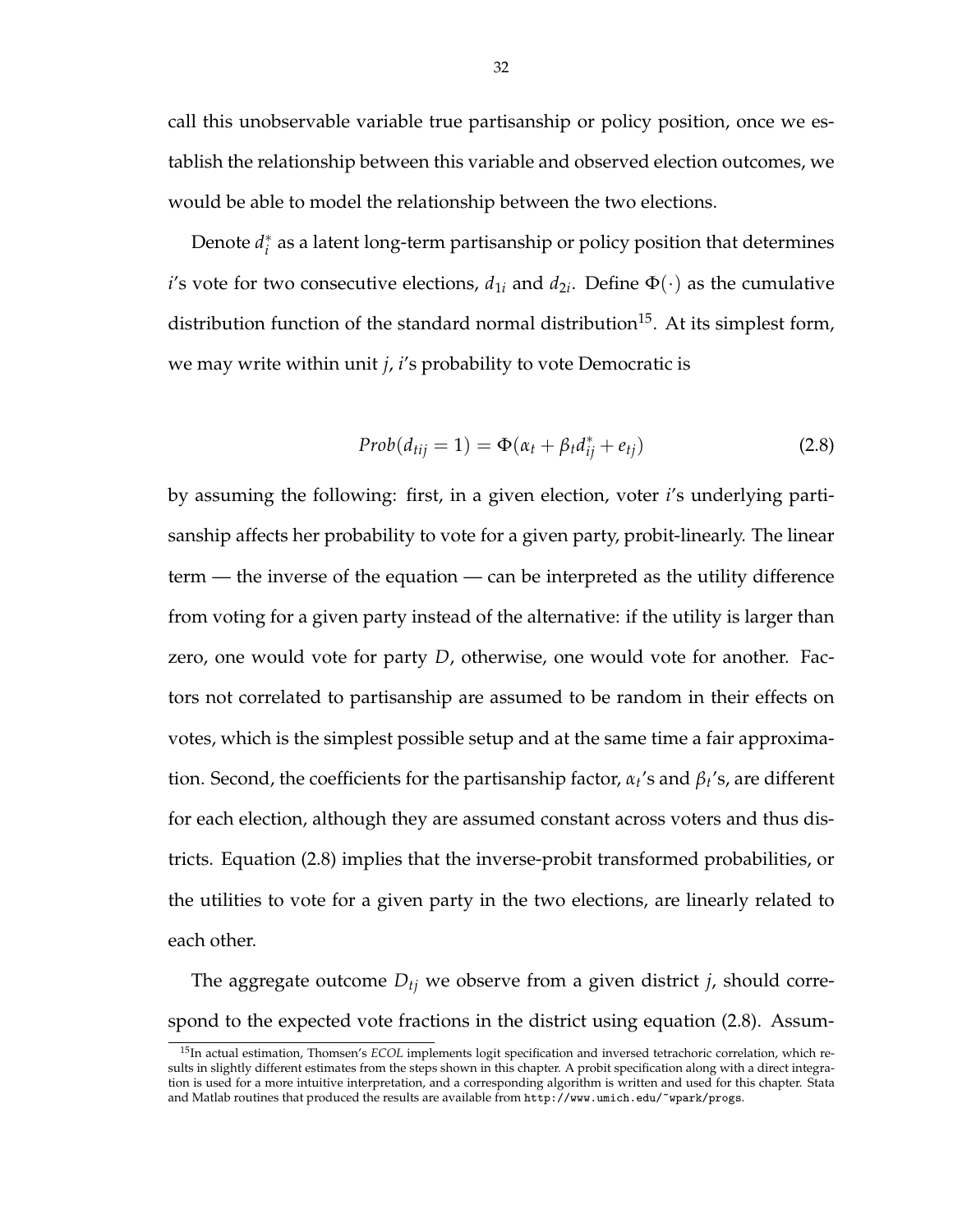ing with Thomsen that the underlying dimension  $d_{ij}^*$  is normally distributed with mean  $D_j^*$  and a constant variance  $\sigma^2$ , find the average of both sides of equation (2.8):

$$
E(d_{tij}) = D_{tj} = \int_{-\infty}^{\infty} \Phi(\alpha_t + \beta_t d_{ij}^* + e_{tij}) \phi(d_{ij}^* | D_j^*, \sigma^2) d_{ij}^*
$$
(2.9)

By carrying out the integral, we obtain (Achen and Shively 1995, p. 184.):

$$
E(d_{tij}) = D_{tj} = \Phi\left(\frac{\alpha_t + \beta_t D_j^*}{\sqrt{1 + \beta_t^2 \sigma^2}}\right)
$$
\n(2.10)

Since we established that the inverse-probit of  $D_{1j}$  and  $D_{2j}$  are normally distributed and linearly related to each other, they are bivariate normally distributed, with correlation *ρagg*. For identification, Thomsen substitutes this aggregate correlation for its individual counter-part: the correlation between the individual utilities to vote for a given party in two elections as seen in equation  $(2.8)$ .<sup>16</sup> This does not identify all the parameters but is sufficient to estimate the voter transition rates. Recall that what the voter transition model is intended for is *not α<sup>t</sup>* 's and *β<sup>t</sup>* 's that concern the relationship between the unobservable variable and electoral outcome, but to infer the transition rates between the two electoral returns,  $D_{1j}$  and  $D_{2j}$ .

Since the individual utilities specified in equation (2.8) ,  $\Phi^{-1}$  [  $Pr(d_{1ij} = 1)$ l<br>E and  $\Phi^{-1}$  |  $Pr(d_{2ij} = 1)$ l<br>E , are bivariate normally distributed with known means—that is, the probit transformed national fraction of the party—and an estimated correlation, a double integration of the bivariate-normal function would yield the joint probability to vote for a given party two consecutive times. More specifically, denote  $x_1$  and  $x_2$  as random variables for the probit transformed values of

 $^{16}\mathrm{This}$  identification condition is discussed later in more detail.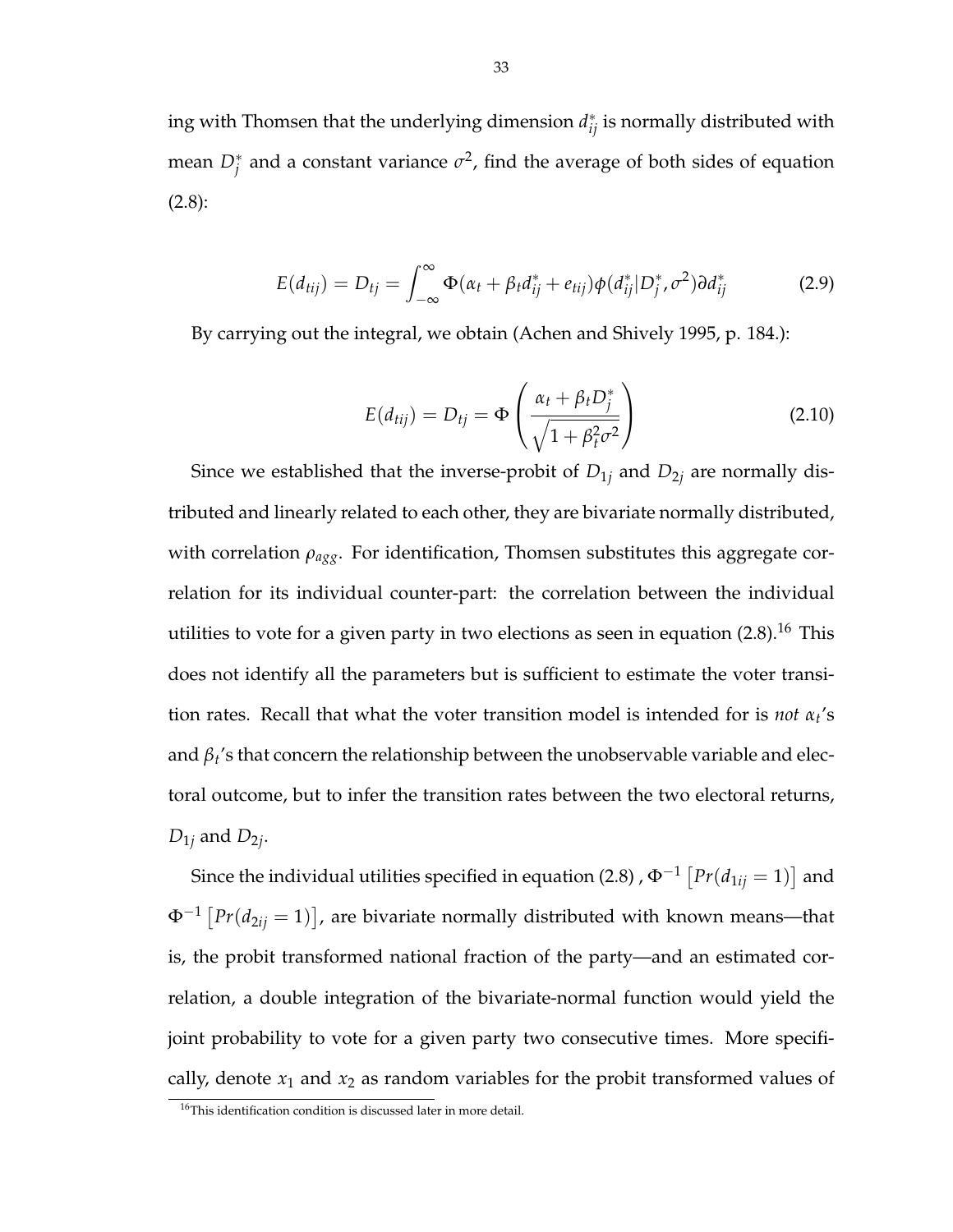vote fractions of each district,  $r$  as their correlation, and  $\mu_1$  and  $\mu_2$  as the probittransformed national vote fractions. Then

$$
p_{DD} = \int_0^\infty \int_0^\infty \phi(\mu_1, \mu_2; r) dx_2 dx_1 \tag{2.11}
$$

would yield the estimated fraction of the voters in the entire electorate. So, dividing this quantity with the marginal proportion of voters from the first election would yield the estimate for the loyalty rate. The defection rate can be derived in a similar fashion, where the fraction of the voters who voted non-Democratic in the first election and converted Democratic can be expressed as:

$$
p_{RD} = \int_{-\infty}^{0} \int_{0}^{\infty} \phi(\mu_1, \mu_2; r) dx_2 dx_1
$$
 (2.12)

## **2.4.2 Bias in the Aggregate Correlation**

Thomsen's estimator achieves identification by equating individual (utility) correlation with aggregate (transformed vote fractions) correlation. To see when this postulate works, let us formulate the implied correlations at individual and aggregate levels and derive the bias.

First, decompose the variance structure of individual utilities. There can be two sources of variances: the dimensional and the non-dimensional that pertain to the latent partisanship dimension. For the entire population, the variation occurs both within and across the observed units, while the aggregate data would only reveal the across-unit variances in ecological data. Thus, the total individual variance can be decomposed into:

The individual correlation would include all four of the variances, while the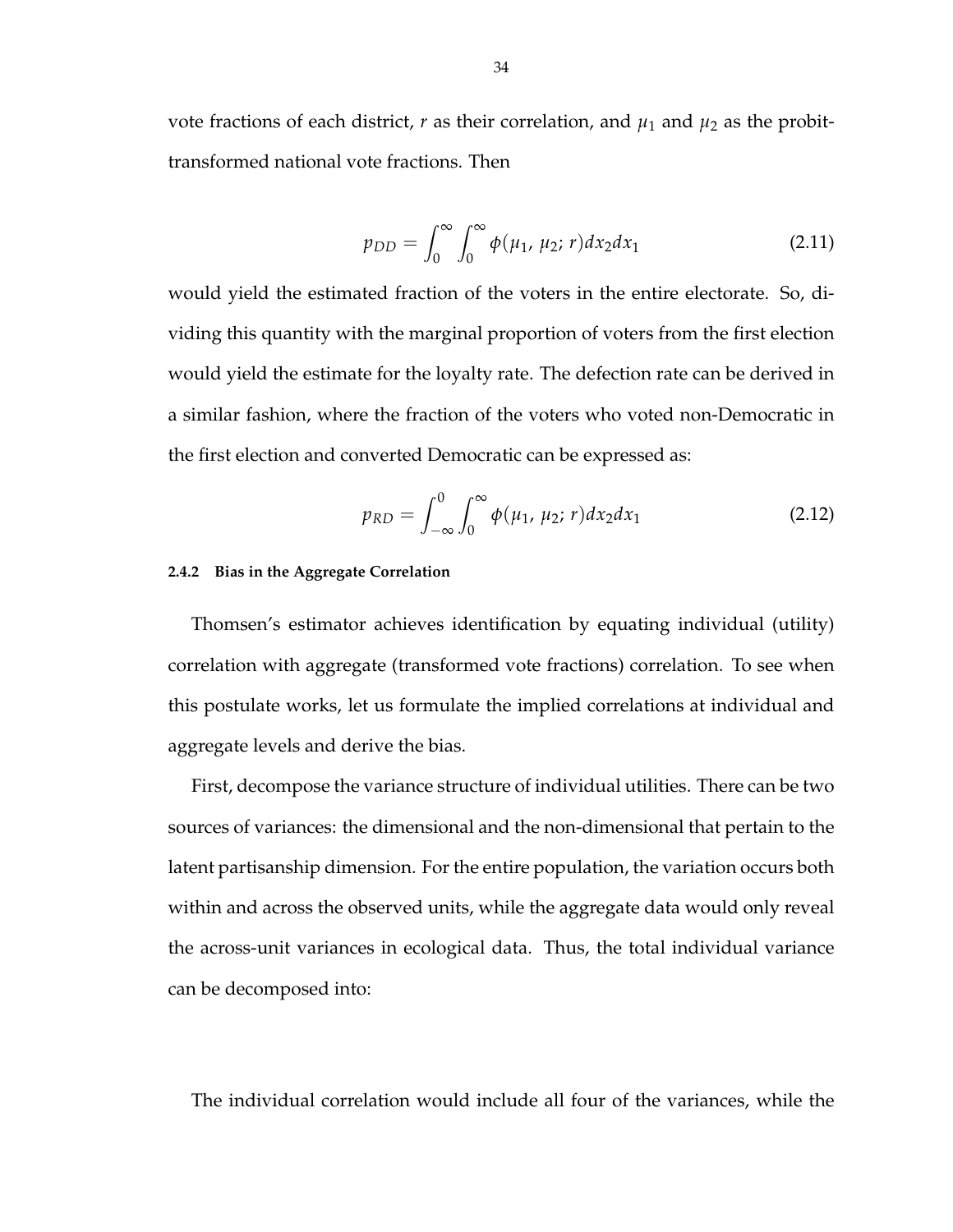ecological estimation of the correlation would only involve the across-unit variances, the second column. To find the individual correlation, invert equation (2.8), and define the left-hand-side variable as voter *i*'s utility (difference) to vote for a given party over the other party. Denote  $d_{ij}^*$  as the underlying individual partisanship for *i*,  $D_j^*$  as its mean,  $u_{ij}$  as  $d_{ij}^*$ 's deviation from  $D_j^*$ . Then we may write within district *j*,

$$
U_{tij} = \Phi^{-1} [\Pr(d_{tij} = 1)] = \alpha_t + \beta_t d_j^* + e_{tij}
$$
  
where  $Var(d_{ij}^*) = Var(D_j^* + u_{ij}) = 0 + \sigma^2$  and  $Var(e_{tij}) = 1$ 

The within-district correlation can then be written as

$$
\rho_{within}(U_{1ij}, U_{2ij}) = \frac{Cov(U_{1ij}, U_{2ij})}{\sqrt{Var(U_{1ij})}\sqrt{Var(U_{2ij})}} = \frac{\beta_1 \beta_2 \sigma^2}{\sqrt{\beta_1 \sigma^2 + 1} \sqrt{\beta_2 \sigma^2 + 1}} \quad (2.13)
$$

For the entire nation, variances include the second column, the across-unit variances:

$$
U_{tij} = \alpha_t + \beta_t d_j^* + \xi_{tij}
$$
  
where  $Var(d_{ij}^*) = Var(D_j^* + u_{ij}) = \omega^2 + \sigma^2$  and  $Var(\xi_{tij}) = \tau_t^2 + 1$ 

Then the individual correlation for the entire nation is

| Variances       | Within-Unit Across-Unit |
|-----------------|-------------------------|
| Dimensional     |                         |
| Non-Dimensional |                         |

Figure 2.6: Decomposition of Variances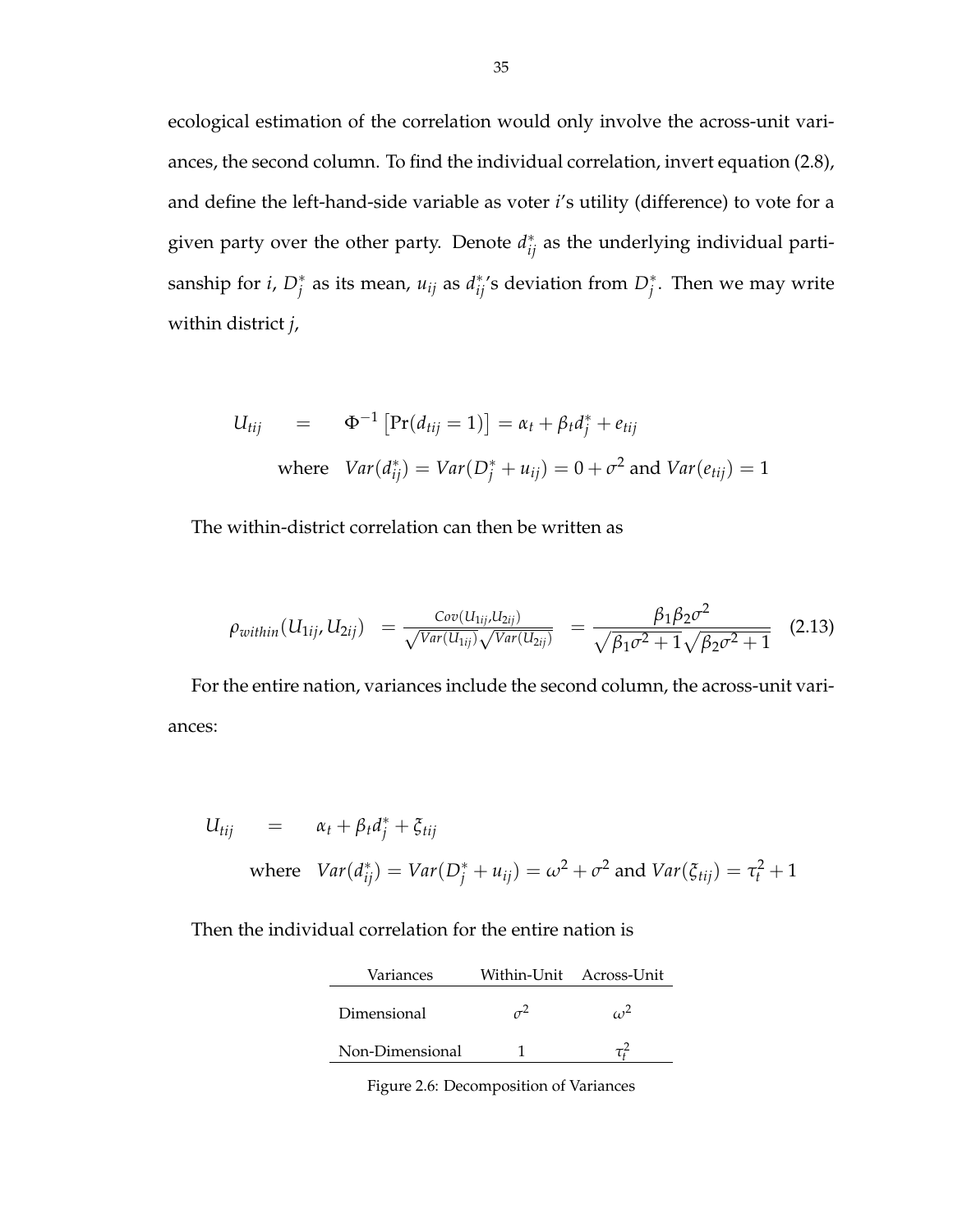$$
\rho_{ind}(U_{1ij}, U_{2ij}) = \frac{Cov(U_{1ij}, U_{2ij})}{\sqrt{Var(U_{1ij})}\sqrt{Var(U_{2ij})}}
$$
  
= 
$$
\frac{\beta_1 \beta_2(\omega^2 + \sigma^2)}{\sqrt{\beta_1(\omega^2 + \sigma^2) + (\tau_1^2 + 1)}\sqrt{\beta_2(\omega^2 + \sigma^2) + (\tau_2^2 + 1)}}
$$
(2.14)

However, (2.14) cannot be computed directly since we do not observe individual utilities. Thus, we have to estimate it using the ecological observations. To derive the ecological correlation, invert equation (2.10) and write

$$
\Phi^{-1}(D_{tj}) = \alpha'_{t} + \beta'_{t}D_{tj}^{*} + \varepsilon'_{tj}
$$
\nwhere  $\alpha'_{t} = \frac{\alpha_{t}}{\sqrt{1 + \beta_{t}^{2}\sigma^{2}}}, \beta'_{t} = \frac{\beta_{t}}{\sqrt{1 + \beta_{t}^{2}\sigma^{2}}}$  and  $\varepsilon'_{tj} = \frac{\varepsilon_{tj}}{\sqrt{1 + \beta_{t}^{2}\sigma^{2}}}$ 

with across-unit variances only:  $Var(D_j^*) = \omega^2$  and  $Var(\varepsilon_{tij}) = \tau_t^2$ .

Then the aggregate correlation we obtain is

$$
\rho_{agg} \left[ \Phi^{-1} \left( D_{1j} \right), \Phi^{-1} \left( D_{2j} \right) \right] = \frac{Cov \left[ \Phi^{-1} \left( D_{1j} \right), \Phi^{-1} \left( D_{2j} \right) \right]}{\sqrt{Var \left[ \Phi^{-1} \left( D_{1j} \right) \right] \sqrt{Var \left[ \Phi^{-1} \left( D_{2j} \right) \right]}}}
$$
\n
$$
= \frac{\beta_1 \beta_2 \omega^2}{\sqrt{\beta_1 \omega^2 + \tau_1^2} \sqrt{\beta_2 \omega^2 + \tau_2^2}} \tag{2.15}
$$

Now the task is to find under what conditions (2.15) approximates (2.14). By assuming  $\tau_1 = \tau_2$ , the difference between the squared aggregate and individual correlation can be factored as

$$
\rho_{agg}^2 - \rho_{ind}^2 = \left[ \text{Equation}(2.15) \right]^2 - \left[ \text{Equation}(2.14) \right]^2
$$
\n
$$
= G \left( \omega^2 - \tau^2 \sigma^2 \right) \tag{2.16}
$$
\n
$$
\text{where } G = \frac{\beta_1^2 \beta_2^2 \omega^4 [\omega^2 (\omega^2 + \sigma^2)(\beta_1 + \beta_2) + \tau^2 \sigma^2 + 2\omega^2 \tau^2 + \omega^2]}{(\beta_1 \sigma^2 + 1)(\beta_2 \sigma^2 + 1)[\beta_1 (\omega^2 + \sigma^2) + (\tau^2 + 1)][\beta_2 (\omega^2 + \sigma^2) + (\tau^2 + 1)]}
$$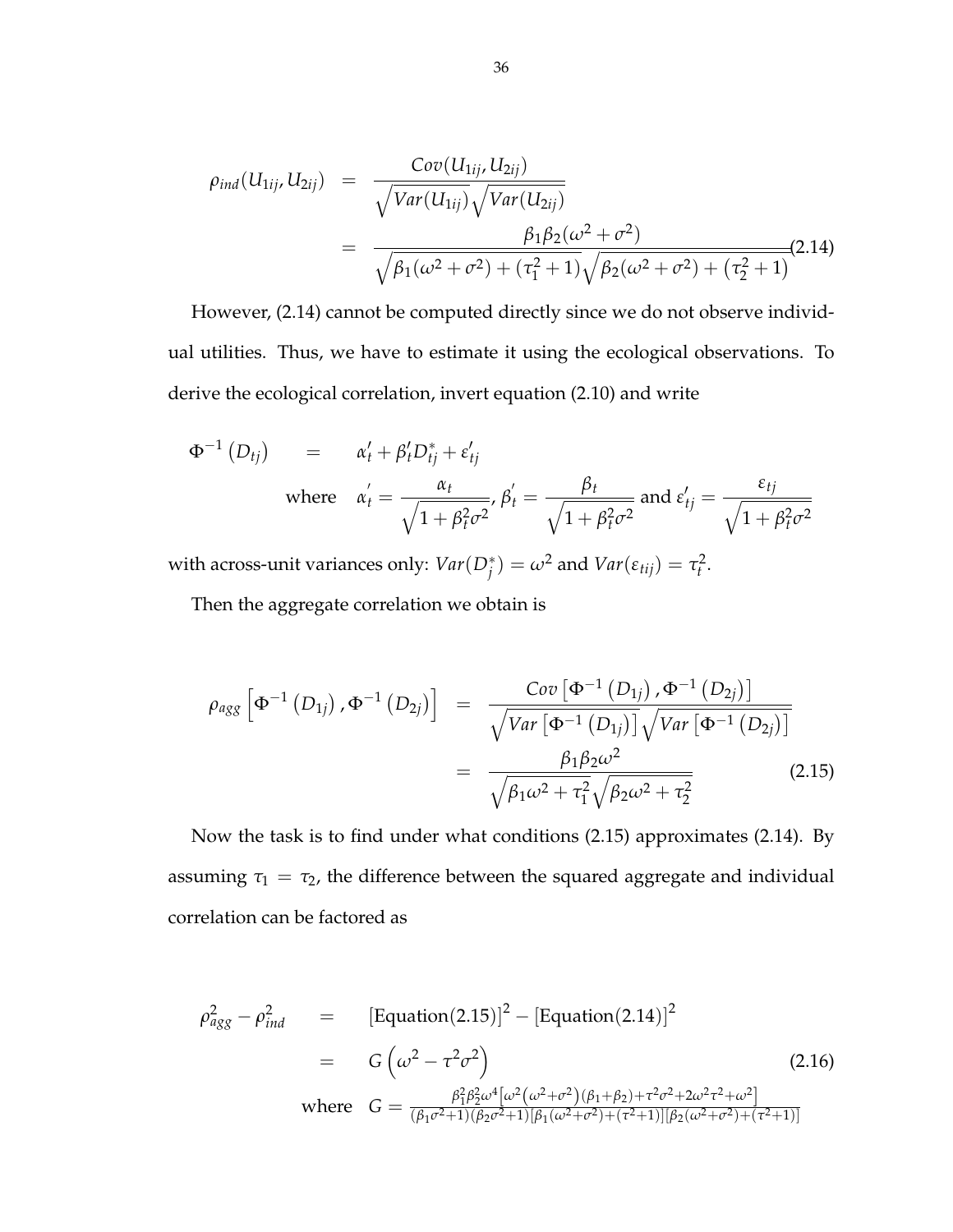Equation (2.16) implies that the aggregate correlation equals the individual correlation when the ratios of the variances shown in Figure 2.6 are constant —  $\sigma^2$ :  $\omega^2 = 1$ :  $\tau^2$ . In other words, if the proportion of the aggregate variance to total variance is the same in both systematic and non-systematic variances, the ecological correlation is an unbiased estimate of the individual correlation, and thus, the Thomsen estimator is identified (Achen 2000).

$$
\text{Identification Condition:} \quad \frac{\omega^2}{\omega^2 + \sigma^2} = \frac{\tau_t^2}{\tau_t^2 + 1} \tag{2.17}
$$

A couple of substantive interpretations are implied by the identification condition. First, without spatial heterogeneity, the ecological correlation is unbiased. This is equivalent to Thomsen's original "homogeneous district assumption" that districts are (almost) perfectly similar dimensionally. When there are no crossdistrict variances,  $\tau_t^2 = \omega^2 = 0$ , and the condition above is trivially satisfied. Moreover, in such cases, the expression *G* in (2.16) becomes zero, eliminating the bias. However, the assumption is still troublesome in the sense that it assumes away any cross-unit variances, which is, in fact, assuming away of the aggregation problem. In this case, equation (2.15) can take any value between zero and 1 based on the sampling error. The only possible implication of Thomsen's district homogeneity assumption is that the total individual correlation (2.15) is equivalent to estimating a within-district correlation (2.13), the entire nation being one large district. Then, for (2.15) to approximate this quantity, our observations should be something like a randomly sampled individual probability to vote for a party, rather then the expectation of it in each district.

Second, with spatial heterogeneity, the aggregation bias of the ecological correlation can be reduced by fine-grained data. Note that the quantities in (2.17) will increase and get closer to unity as the between-unit variances increase and the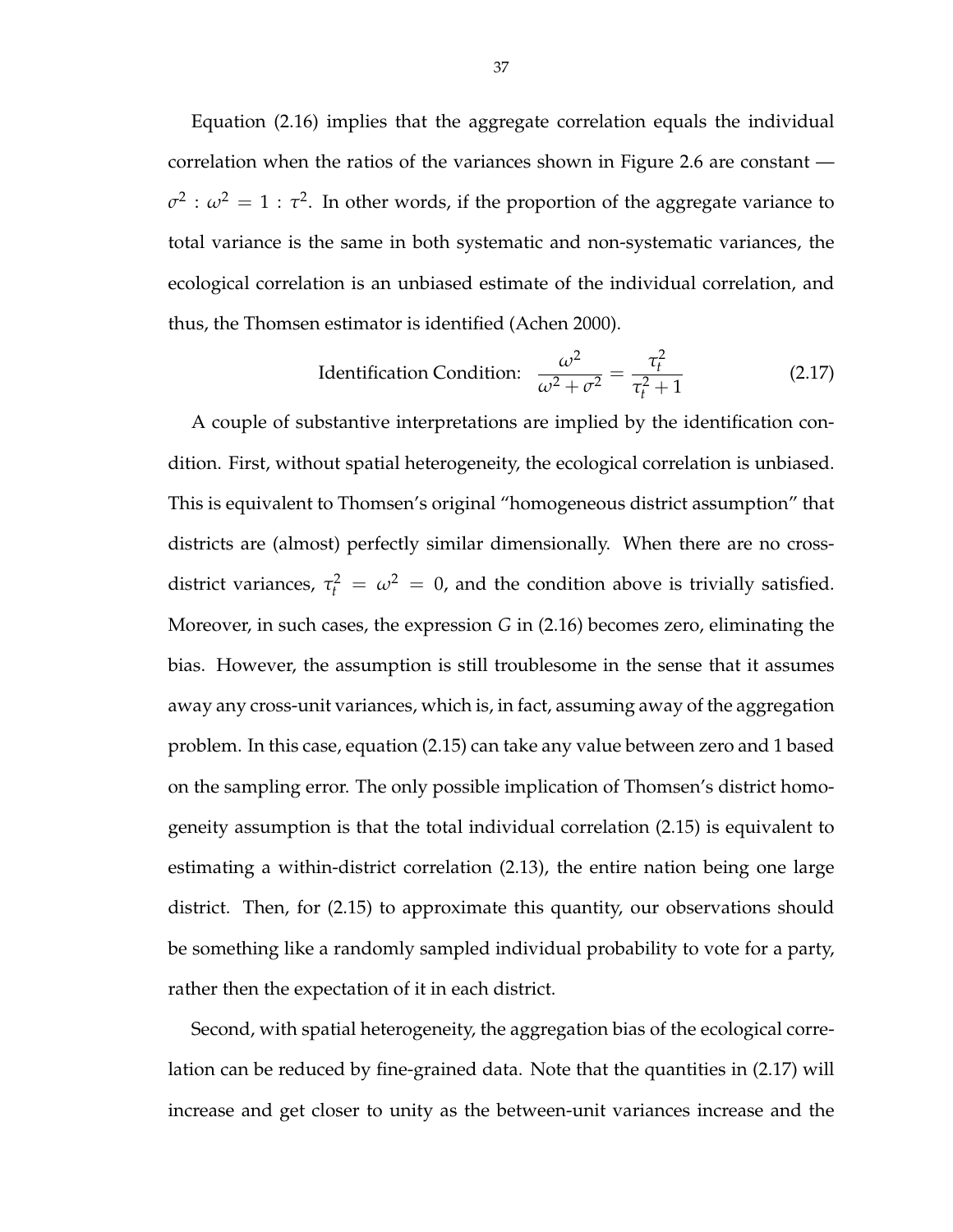within-unit variances decrease. Instead of assuming away the aggregation problem, we may allow that voters of similar preferences are more likely to live in the same unit, which is a more realistic assumption, especially in the case of a voter transition setup. In such cases, the smaller the unit size is,  $\omega^2$  and  $\tau_t^2$  will become larger relative to their counter parts, making the quantities in (2.17) closer to unity, and satisfying the identification condition. Additionally, a smaller aggregate unit size will more likely satisfy the constant within-unit variance assumption. In other words, the estimator is disaggregation-consistent.

#### **2.5 Empirical Results**

#### **British Parliamentary Elections 1964–1966**

Table 2.3 reproduces Table 2.1 that was shown before, with the Thomsen estimates added to them. As can be seen, the Thomsen estimates are significantly closer to the survey estimates than any other estimates, both the loyalty and defection parameters well within the survey sampling error. Still, we cannot quite decisively say the performance is better than other estimators since the 95% confidence interval of the survey estimates includes some other estimates as well. Moreover, it is subject to questions whether the constant variance assumption of Thomsen's estimator is satisfied in the England data—which means that Scottish voters are assumed to have a similar preference structure to London voters. One possible way to solve the problem is to partition the data set into provinces or regions, where presumably, the voters can be seen as more homogeneous. However, because of the limited number of observations, the strategy is not feasible here.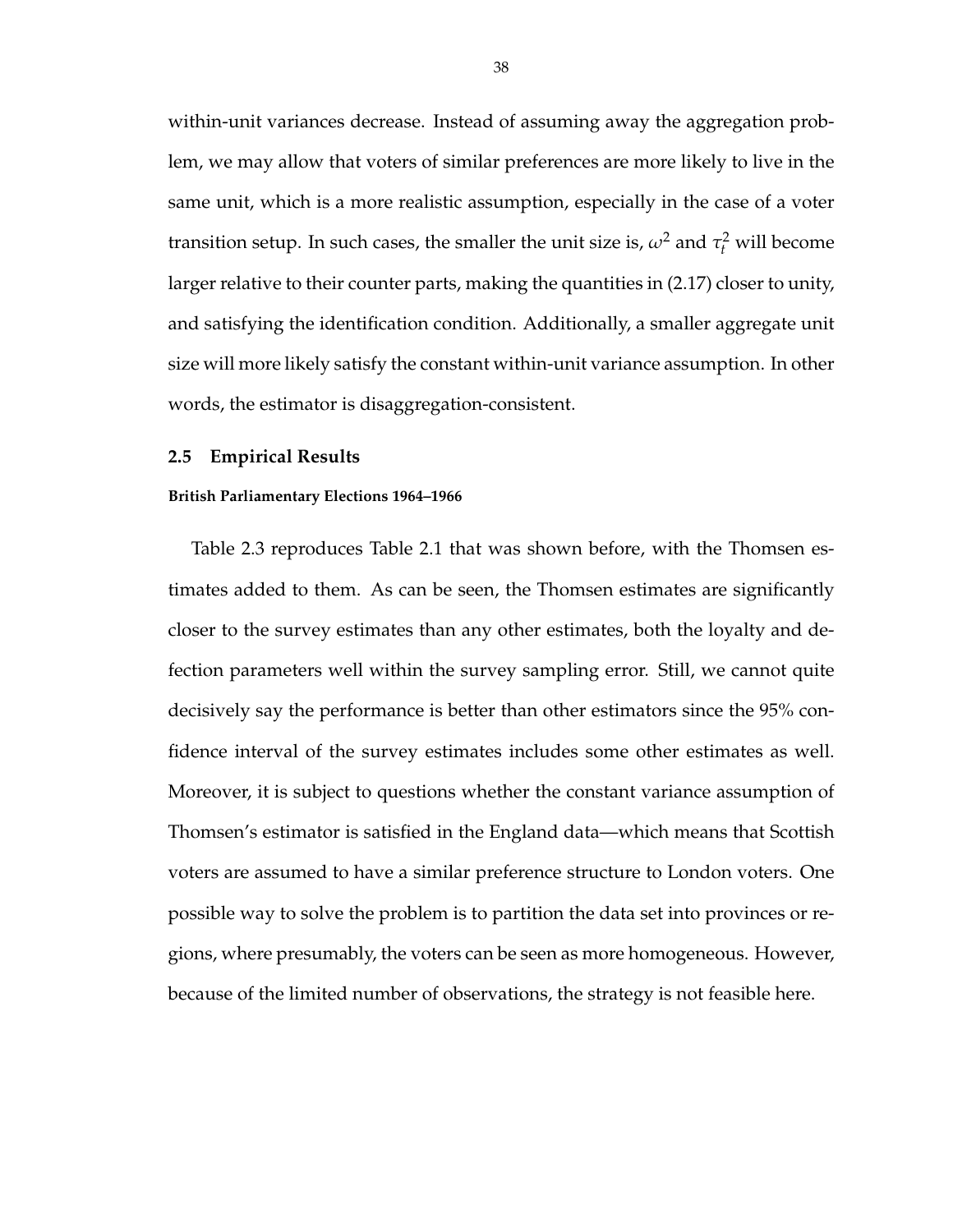| Parameter            | Survey                           | Ecol. Reg. | Const. Reg. | EΙ      | Thomsen |  |  |  |
|----------------------|----------------------------------|------------|-------------|---------|---------|--|--|--|
| Tory-to-Tory $(p)$   | .87                              | .9488      | .9036       | .9047   | .8861   |  |  |  |
| (s.e.)               | (.022)                           | (.0082)    | (.0038)     | (.0028) | (.0084) |  |  |  |
|                      |                                  |            |             |         |         |  |  |  |
| Labour-to-Tory $(q)$ | .03                              | $-.0255$   | .010        | .0054   | .0185   |  |  |  |
| (s.e.)               | (.010)                           | (.0058)    |             | (.0020) | (.0059) |  |  |  |
|                      | Aggregate Sample Size: $N = 145$ |            |             |         |         |  |  |  |

Table 2.3: Voter Transition Estimates in British Parliamentary Elections 1964–1966, Straight-Fight Seats.

#### **South Korean Presidential Elections 1992–1997**

Table 2.4 reports the results from the Korean election data, but this time partitioning the dataset into eight regional areas to satisfy the constant variance assumption<sup>17</sup> of the Thomsen estimator. The figures report the average of regional estimates weighted by their respective population size. The pattern is essentially the same: large estimated loyalty rates and small defection rates from all the estimators. However, the Thomsen estimates outperform other estimators by a sizable margin. All the other estimates are missing the survey estimates by at least 10%, which is large inaccuracy considering the standard errors. The estimated defection rate of the Thomsen estimator is somewhat off the target, but a significant improvement from the other estimators.

| Parameter          | Survey                            | Ecol. Reg. | Const. Reg. | EΙ      | Thomsen |  |  |  |
|--------------------|-----------------------------------|------------|-------------|---------|---------|--|--|--|
| DP-to-DP $(p)$     | .8676                             | .9651      | .9648       | .9608   | .8788   |  |  |  |
| (s.e.)             | (.0117)                           | (.0111)    | (.0103)     | (.0127) | (.0126) |  |  |  |
|                    |                                   |            |             |         |         |  |  |  |
| Others-to-DP $(q)$ | .1984                             | .0984      | .0986       | .0992   | .1328   |  |  |  |
| (s.e.)             | (.0138)                           | (.0061)    | (.0058)     | (.0055) | (.0071) |  |  |  |
|                    | Aggregate Sample Size: $N = 3380$ |            |             |         |         |  |  |  |

Table 2.4: Voter Transition Estimates in South Korean Presidential Elections, 1992–1997

It still requires caution to state that the assumptions for the Thomsen estimator are satisfied in the estimation. The assumptions for the estimator to work mostly concern the variance structure of the voter preference, and are extremely hard

<sup>&</sup>lt;sup>17</sup>Predictably, the Thomsen estimates using the non-partitioned dataset did not fare well with estimates,  $p = .95$  and  $q = .09$ .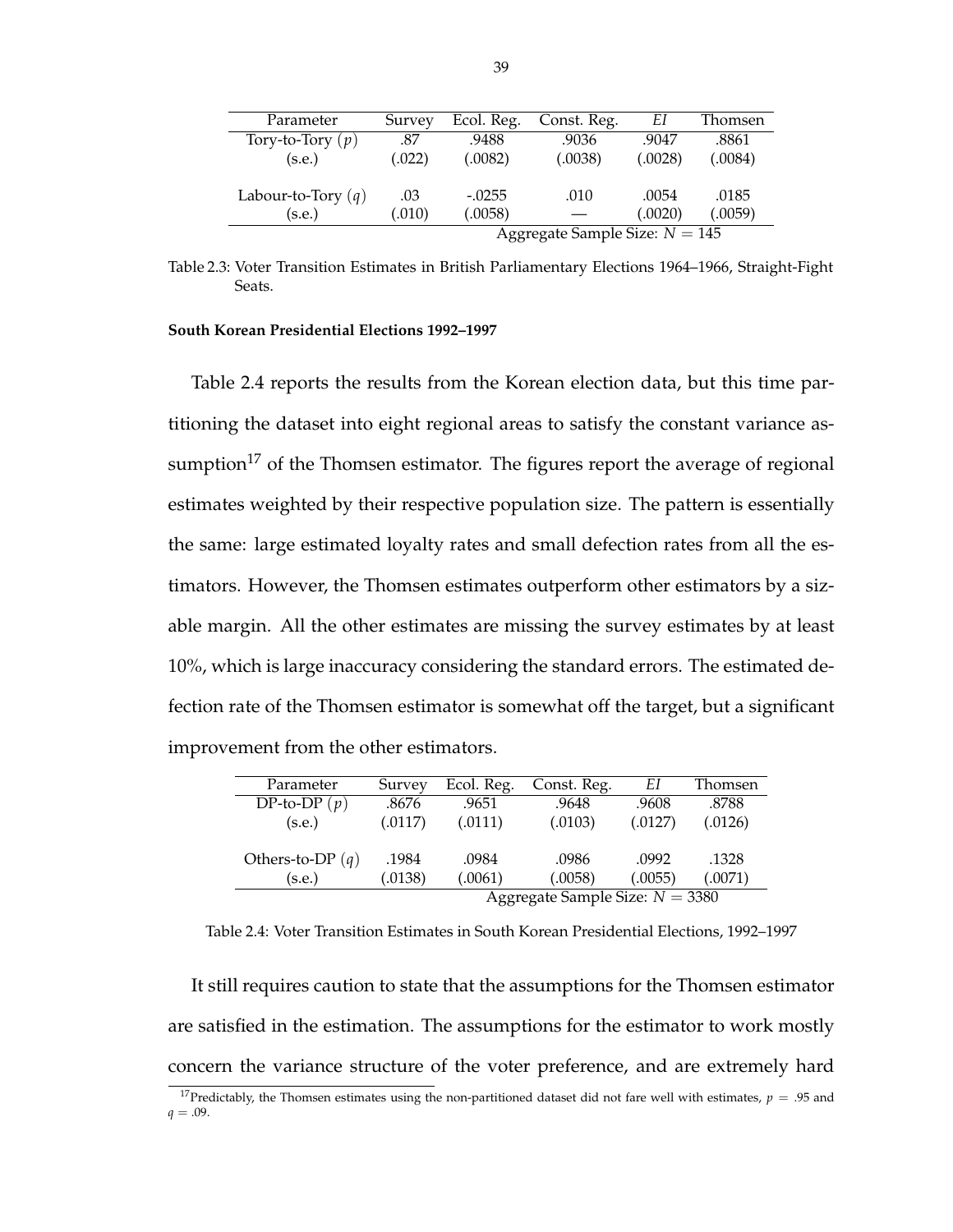to verify. More specifically, because the assumptions pertain to individual-level properties (which we do not observe in ecological data) and as well as to something that measures the latent utility of supporting a party, checking the validity of these assumptions will not be an easy task. Perhaps external information such as survey studies or prior knowledge, could be put to the task. However, seeing that the estimator gives reliable results in the table above, certain hypothetical explanations can be provided.

First, the constant within-unit dimensional variance  $(\sigma^2)$  assumption does not hold without partitioning the dataset in the Korean case. Arguably, the partisan variance in a small rural township or district is far smaller than in any of the Seoul districts. Within a region, σ<sup>2</sup>  $j^2$ 's would become relatively similar to each other, at least more similar than those from out-of-region districts, making the data fit Thomsen's assumption. Also, this assumption is more likely to be satisfied when the unit of analysis is smaller. The results support this explanation.

Second, although the Korean case does not meet Thomsen's district homogeneity assumption, it might satisfy a weaker, or a generalized version of it, that was provided in the previous section. More specifically, the model can be identified when the cross-district variances overwhelm the within-district variances, which does fit the profiles of Korean voters who can be characterized as homogeneous within their "neighborhoods" and more heterogeneous across the borders.

#### **South Korean Presidential Elections 1992–1997: Disaggregation Consistency**

Now I provide comparable results using data sets from different levels of aggregation to examine whether the performance of ecological estimators change when "better" and "worse" data sets are used alternatively. Additional to the township-level data set that was used for the estimations shown above, I use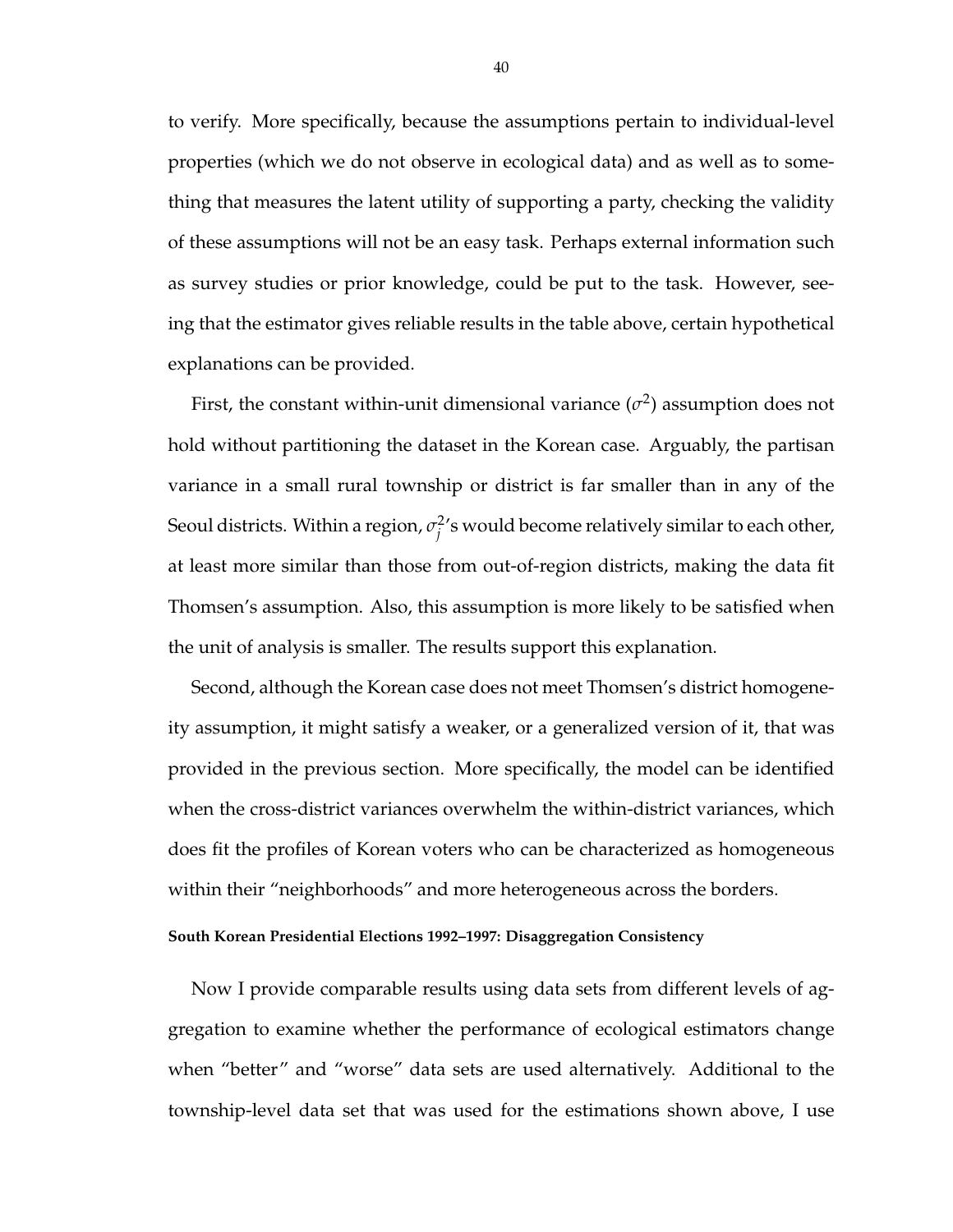a more disaggregated data set recorded at the precinct-level and a more aggregated district-level data set. The number of observations for each level of aggregation can be found in the last row of Table 2.5 below. For example, since the total number of valid votes was roughly around twenty million, each precinct includes roughly two thousand voters.

|                            | Survey  |         | EI<br><b>Ecological Regression</b><br>Thomsen |         |        |         |         |        |         |         |
|----------------------------|---------|---------|-----------------------------------------------|---------|--------|---------|---------|--------|---------|---------|
|                            |         | Prcnt   | Tnshp                                         | Dist    | Prcnt  | Tnshp   | Dist    | Prcnt  | Tnshp   | Dist    |
| $\boldsymbol{\mathcal{D}}$ | .8676   | .9454   | .9651                                         | .9840   | .9812  | .9608   | .9813   | .8609  | .8788   | .9384   |
| (s.e.)                     | (.0117) | .0081)  | (.0111)                                       | (.0363) | .0071) | (.0127) | 0280    | .0094) | (.0126) | (.0343) |
|                            |         |         |                                               |         |        |         |         |        |         |         |
| $\boldsymbol{q}$           | .1984   | .1209   | .0984                                         | .1009   | .1174  | .0992   | .1041   | .1777  | .1328   | .1125   |
| (s.e.)                     | (0138)  | 0.0041) | .0061)                                        | (.0239) | 0036   | (.0055) | (.0145) | .0048) | (.0071) | (.0178) |
|                            |         |         |                                               |         |        |         |         |        |         |         |
| N                          | 840     | 12,016  | 3,380                                         | 302     | 12,016 | 3,380   | 302     | 12,005 | 3,380   | 302     |

Table 2.5: Comparison of Ecological Estimates at Different Levels of Aggregation, South Korean Presidential Elections, 1992–1997

As is expected, it is only the Thomsen estimates that improve when applied to increasingly less aggregated data sets. Both estimated parameters, especially the estimated defection rate, improve significantly moving from district-level to precinct level. The estimator is disaggregation-consistent in the sense that it is taking advantage of the additional information in less aggregated data sets. Other estimators do not show such disaggregation consistency. Aside from the fact that the estimates are significantly biased across the board, not all the estimates improve while moving from higher- to lower-levels of aggregation. For example, the loyalty rate estimated by EI from the precinct-level data is more biased than that from the township data, with the usual decrease in the standard error.

## **2.6 Conclusion**

The ecological inference problem is in a sense a problem with deficient data. Using external information and/or reliable assumptions, one would have to model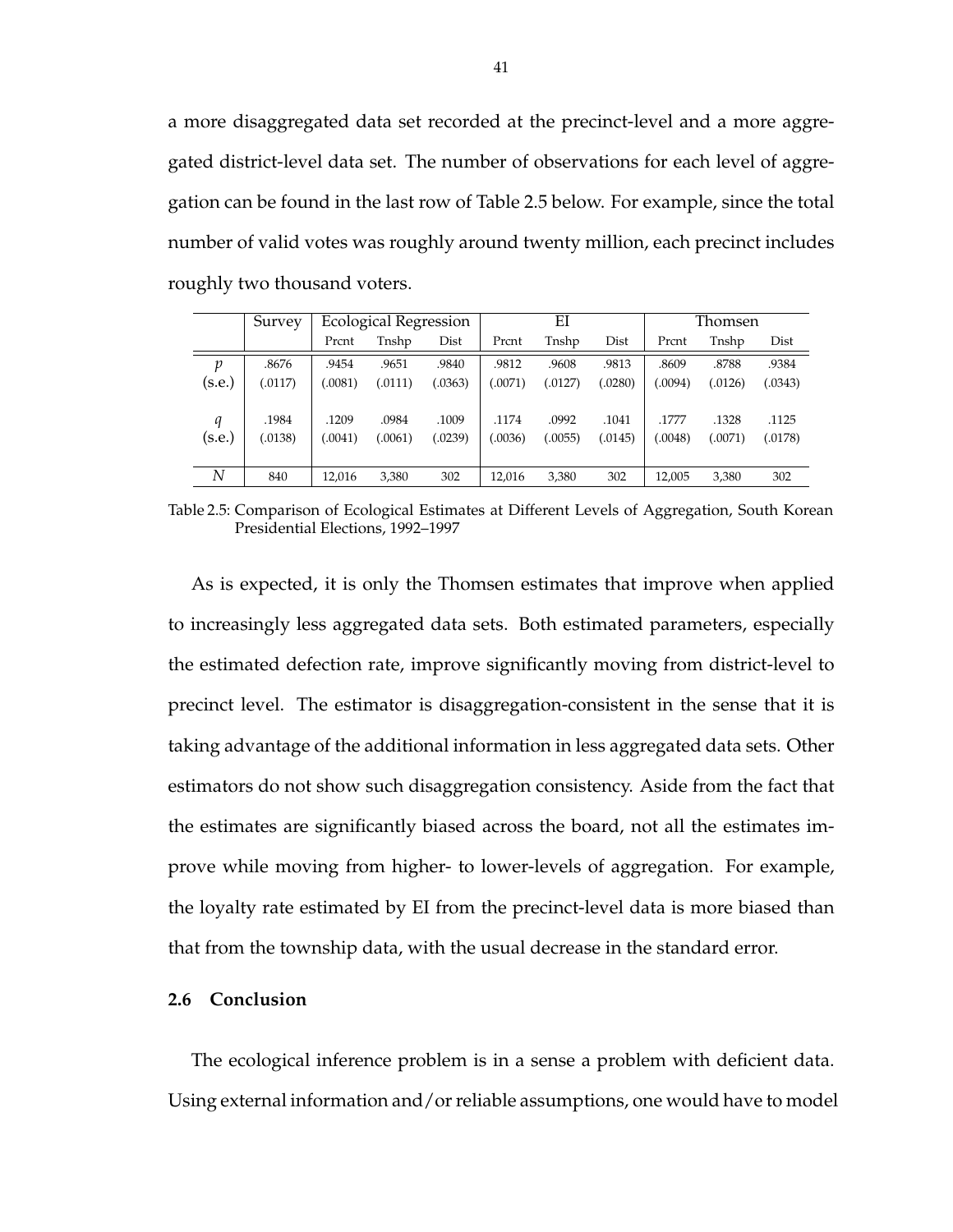the data generating process that underlies what we actually observe. Cross-level inference is only possible when such cross-level assumptions are correct. The difficulty with ecological problems, then, is to formulate reasonable and justifiable assumptions. The task of ecological inference should focus more on careful examination and substantive rumination of the model and the data.

Although the structure of the voter transition model is similar to other ecological inference models, problem-specific difficulties such as severe aggregation bias and systematic non-linearity make it hard for linear ecological inference strategies to produce reliable estimates. Meanwhile, a more specialized approach, the Thomsen estimator, which is based on micro-modeling of voter utility and party choice, produces more accurate and consistent estimates.

Perhaps comparing the Thomsen estimator with other ecological estimators in the first place might not be fair, since it is specifically designed to estimate voter transition rates, while the ecological regression and the King model are designed for more generic or sociological problems. For example, race or gender is just observed, not governed by any underlying dimension: thus, the Thomsen model cannot directly be applied to problems with such variables without substantial modification. However, the success of the Thomsen model in this chapter stresses the point that there is no general solution to the ecological inference problem but only data- and problem-specific solutions.

Although ecological inference is prone to a number of problems, it can be "solved" by constructing reasonable micro-relationships and assumptions about the data. When such assumptions plausibly represent the real data-generating process, ecological estimators would produce reliable answers. The Thomsen estimator shows a good example where such agreement between theory and reality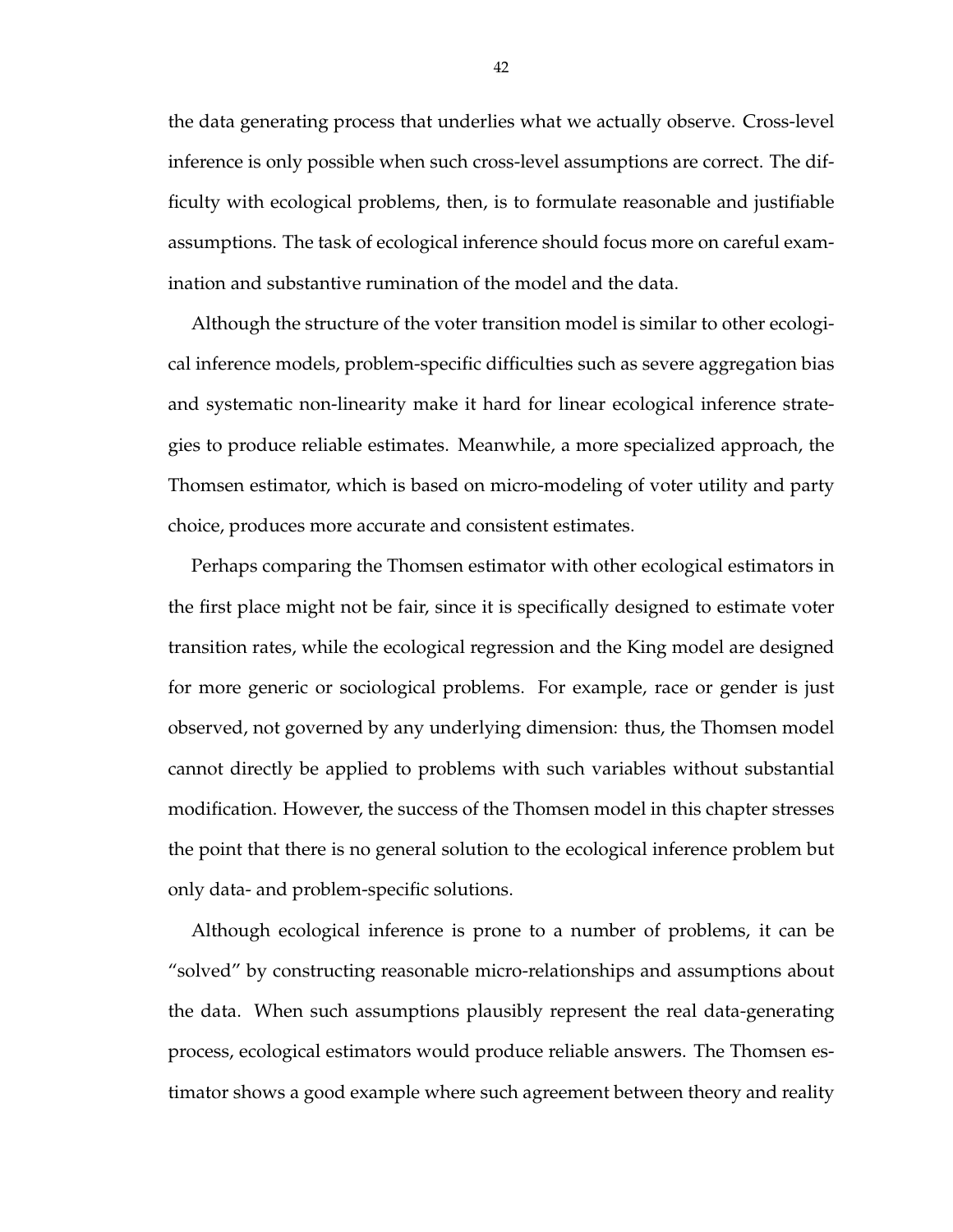results in a successful ecological inference process.

From a substantive point of view, the voter transition model I have discussed so far is perhaps the simplest possible way to look at the movement of voters across two elections. To deal with more complex and sophisticated research questions, an apparent next step is to extend the simple ecological inference strategies to represent more realistic and substantively interesting relationships. The following chapters take up several of these tasks.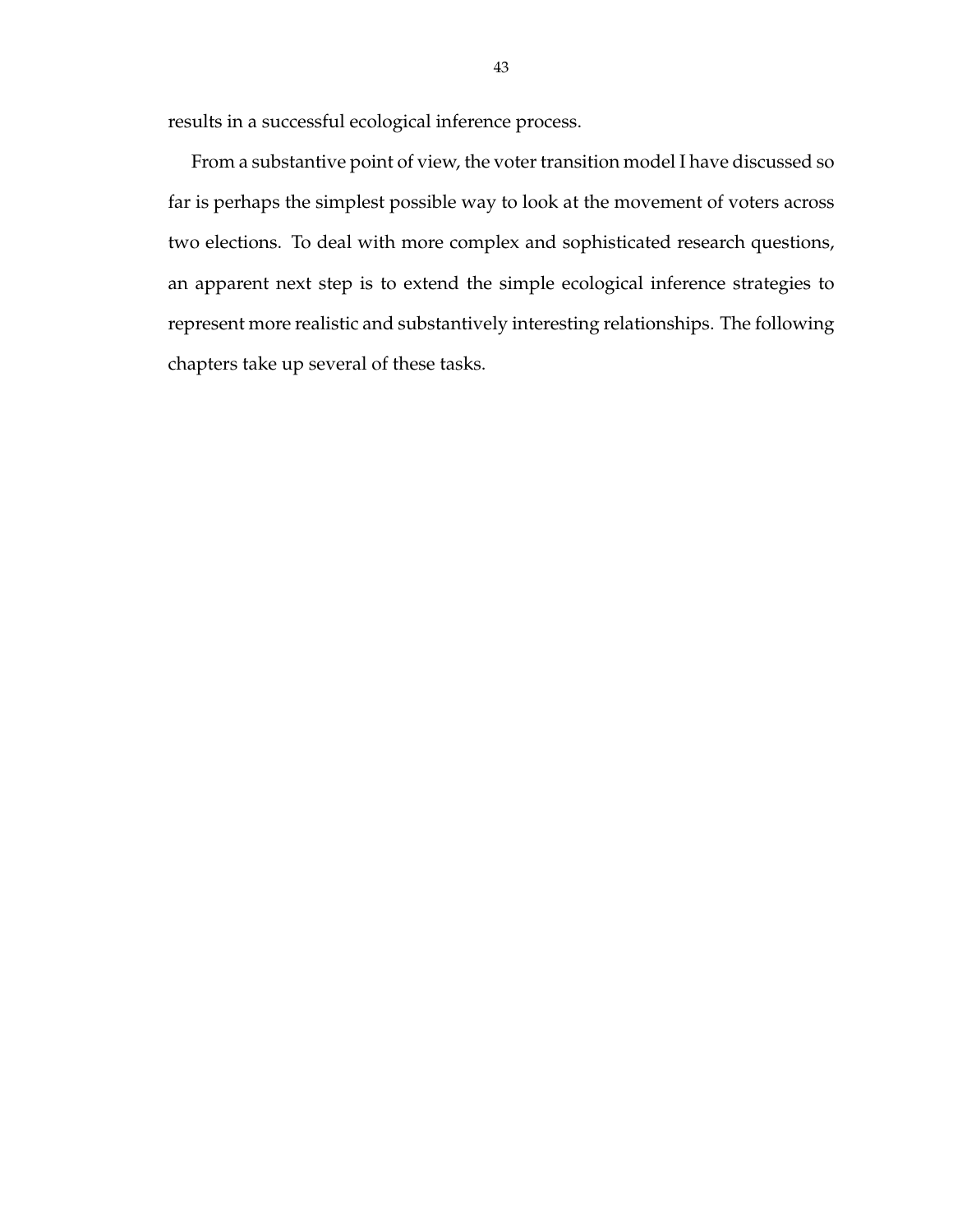# **CHAPTER III**

# **Ecological Inference in Multiparty Systems**

#### **3.1 Introduction**

In the previous chapter, I discussed the overall setup of the voter transition model and how it can be approached from the viewpoint of aggregate data analysis. I demonstrated that traditional ecological inference techniques have usually failed while a model implied by Thomsen (1987) recovers the quantity of interest—the voter transition rates—reasonably well from aggregate data. Nevertheless, the model developed so far is restrictive in the following senses: first, it will not allow the researcher to study elections with more than two parties or candidates—or equivalently, force the researcher to simplify the electoral contest into two opposing parties; second, the model does not allow the researcher to incorporate information of the covariates into the model.

This chapter takes up the question on how to extend the ecological inference techniques to estimate voter transition rates in multiparty systems. First, I will define the problem at hand, and look into the existing techniques for multinomial category problems. I will also highlight some of the difficulties of suggested techniques and provide a set of possible solutions that can be implemented in practice. More specifically, I focus on the interative proportional fitting (IPF) process to ad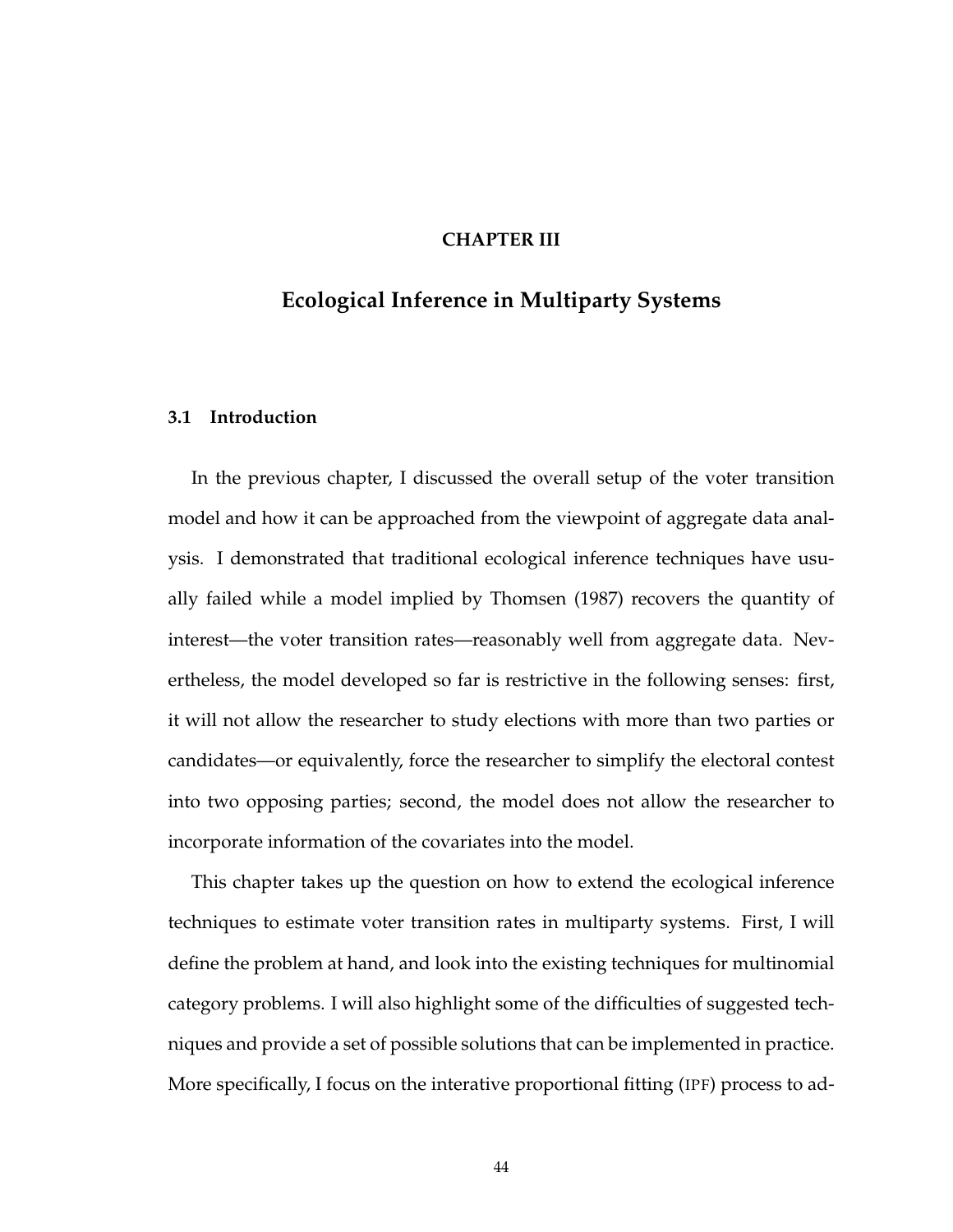just crude initial estimates using the information from aggregate marginals.

Second, the IPF process is then examined closely in a bootstrap simulation using ballot image data from the 2000 US presidential election. Most importantly, I compare the mean squared errors of the IPF estimates against Thomsen's multiparty extension. The simulation will provide a good opportunity to examine a complex computation involving the IPF adjustment.

Finally, I will empirically test the suggested techniques applying them to estimating the voter transition in South Korean presidential elections between 1992 and 1997. It will provide a useful foundation to test and examine different classes of ecological estimators in a multiparty setup.

## **3.2 Voter Transition Rates in Multiparty Systems: Current Methods**

An immediate problem with the simple bivariate model in the voter transition context is that there usually are more than two parties. Many electoral systems in the world consist of multiple parties, and even two-party systems will pose a problem if we count non-voters ("party of abstainers") as a separate category. The usual practice has been either to drop non-significant categories, or collapse similar parties into bivariate categories, effectively reducing the task into estimating a 2  $\times$  2 table that was shown in the previous chapter. But more often than not, researchers are forced to model the multidimensional relationship into the model. In this section, I critically review existing methods that extend ecological inference techniques into the multivariate context.

As it turns out, the Goodman ecological regression has a natural multivariate extension. One would just write a system of equations with all the possible time-2 party shares explained by all the time-1 party supports as independent variables.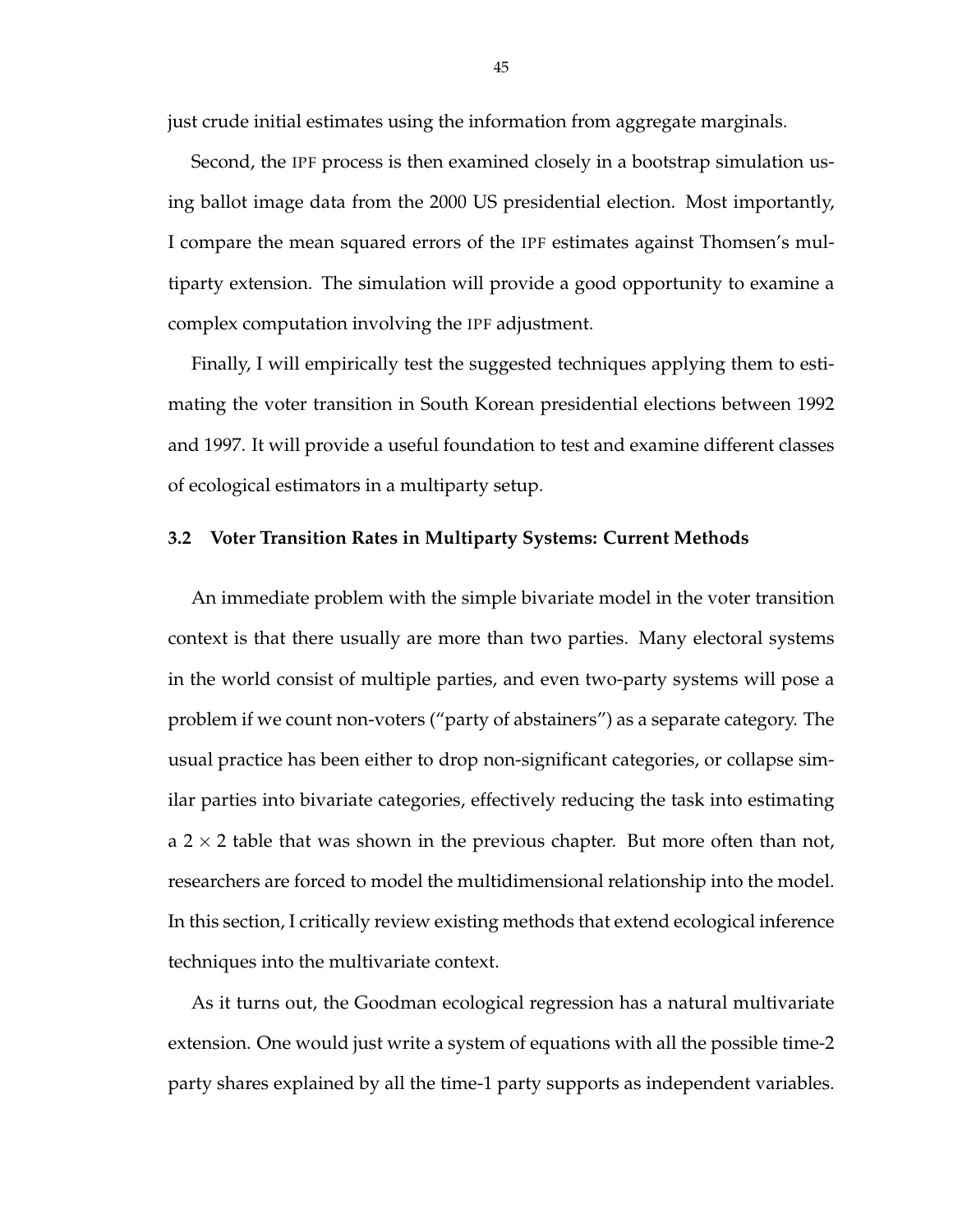Each equation can be estimated separately or estimated by seemingly unrelated regression (SUR) to gain full efficiency. For example, Zellner (1962) proposed a general form of an estimator for multivariate regression equations based on a feasible generalized least square technique. In any case, within the context of the voter transition setup, SUR coefficient estimates are the same as those from linear regression—that is, the Goodman estimates—in expectation, and the model only corrects the standard errors. For an SUR approach to explain multiparty election result with non-electoral covariates, see Jackson (2002).

For the particular purpose of retrieving individual-level parameter from aggregate data in the voter transition setup, there is no reason to believe a multivariate approach will come through where bivariate estimation falls short. Most importantly, the usual aggregation bias will remain a problem, and at the same time nonlinear relationships involving small parties will present serious challenges to the linear specification. More likely than not, the estimation will still yield out-ofbounds estimates on certain sets of coefficients, as will be demonstrated in a later section.

#### **3.2.1 Multivariate Extension of the Constrained Regression**

In a way, the constrained regression technique provides some insight into the matter on how to cope with the out-of-bounds estimates from a Goodman setup in a multiparty context. A constrained regression would be an estimation process where one would "fix" the first-round estimates that are greater than 1 or smaller than zero. In a bivariate relationship, the estimation is straightforward: one would just set the out-of-bounds coefficient to a fixed value (say, the loyalty rate to .99 if it initially exceeds unity) and estimate the remaining coefficient (say, the defection rate). However, how to implement this in a multiparty context is not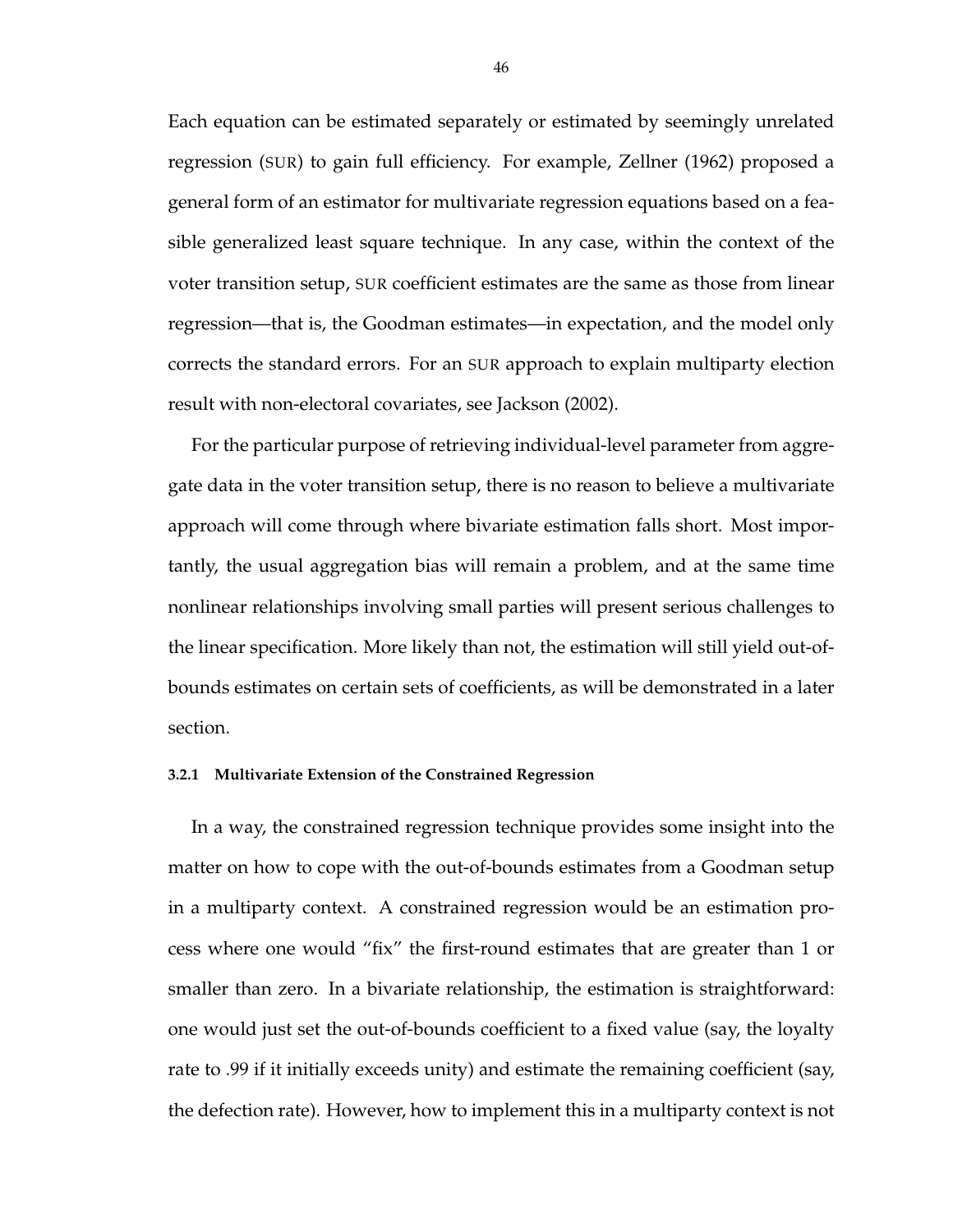obvious, since fixing one coefficient in one equation will have an impact on *all* the coefficients in the entire system of equations. Here I propose a simple solution to the problem.

I shall start with a simple bivariate setup and provide the extension to a multiparty case. Suppose a simple two party case where we estimate

$$
D_{2j} = p D_{1j} + q R_{1j} \tag{3.1}
$$

$$
R_{2j} = (1-p)D_{1j} + (1-q)R_{1j}
$$
 (3.2)

The second equation is implied by the first, so in practice, the second equation is not estimated separately. Now suppose that the least square estimate of *p* is larger than unity. Since the estimate exceeds the logically possible value of 1, we may choose to constrain the estimate to be under 1. If we fix the coefficient to be an arbitrarily large value of .99, this will have an impact on the remaining coefficient.

The new constrained coefficient can be retrieved by generating a new variable  $D_{2j}$  – .99 $D_{1j}$  and regress it on  $R_{1j}$  without the constant term, that is

$$
D_{2j} - .99D_{1j} = q'R_{1j} + U_j \tag{3.3}
$$

where  $U_j = (p - .99)D_{1j} + (q - q')R_{1j}$ . Following the Goodman assumption from Chapter 2 that the parameters and regressor are not correlated,  $Cov(R_{1j}, U_j) = 0$ , then  $q'$  is an unbiased estimator of the constrained defection rate. The resulting pair,  $[p, q] = [.99, q']$  would be the constrained regression estimates.

The key point here is how to work with the second equation to adjust to the impact of the constraint. Adding the residuals *U<sup>j</sup>* to the second equation guarantees the coefficients add up to 1 since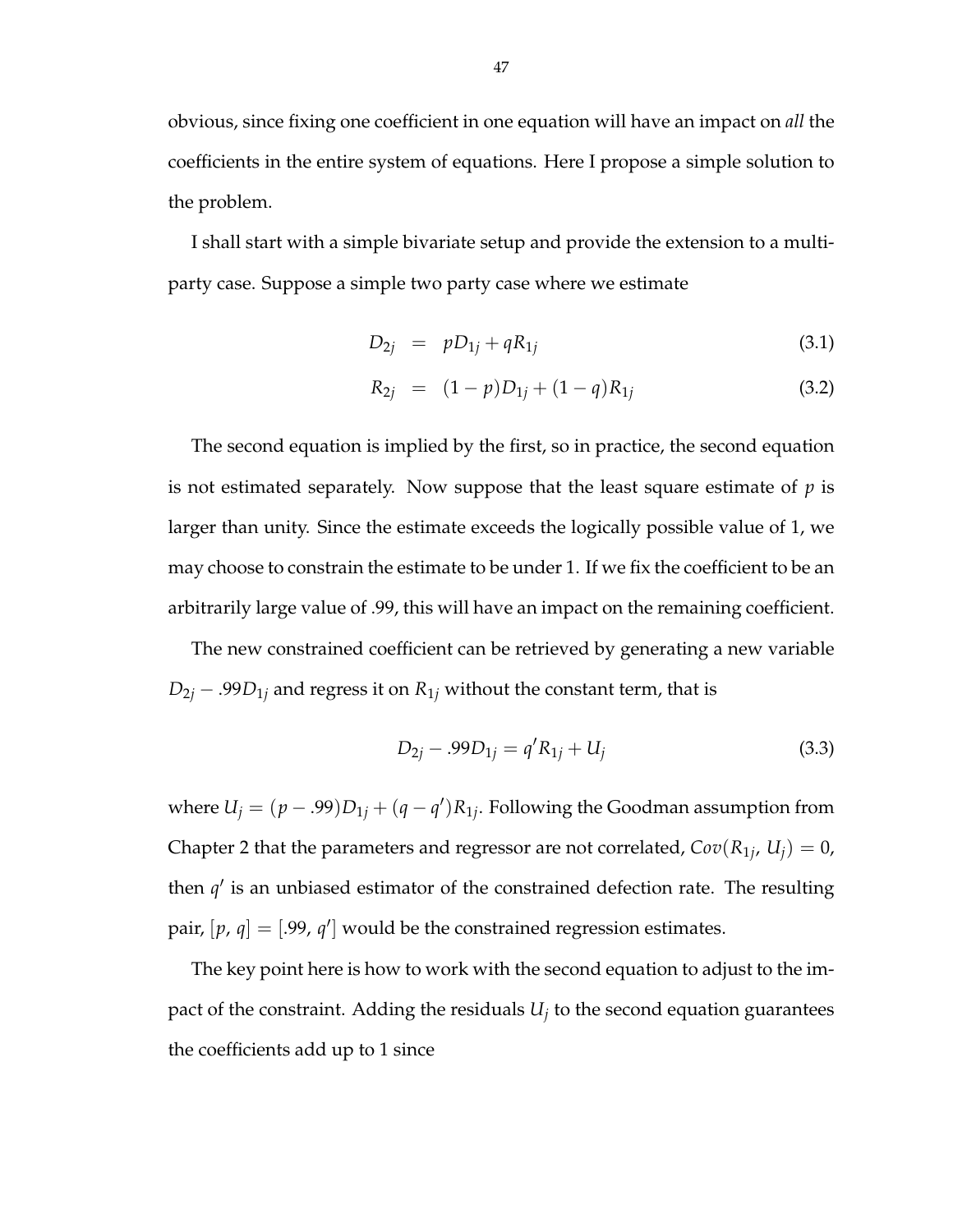$$
R_{2j} + U_j = (1 - p)D_{1j} + (1 - q)R_{1j} + [(p - .99)D_{1j} + (q - q')R_{1j}]
$$
  
= (1 - .99)D\_{1j} + (1 - q')R\_{1j} (3.4)

This is equivalent to transferring the impact of the constraint to the other equation and adjusting the unconstrained estimates.

In a bivariate setup, such adjustment is trivial in the sense that equation (3.3) is implied by (3.4). However, in a multiparty case, the approach above can be useful. Consider a case where three parties compete against one another in two consecutive elections. The simple Goodman setup would be

$$
D_{2j} = p_{DD}D_{1j} + p_{RD}R_{1j} + p_{SD}S_{1j}
$$
  
\n
$$
R_{2j} = p_{DR}D_{1j} + p_{RR}R_{1j} + p_{SR}S_{1j}
$$
  
\n
$$
S_{2j} = p_{DS}D_{1j} + p_{RS}R_{1j} + p_{SS}S_{1j}
$$

Now suppose the least squares estimate of  $p_{DD}$  is larger than 1 and we want to constrain it to be 99%. We would generate a new dependent variable  $D'_{2j} =$  $D_{2j}$  – .99 $R_{1j}$  and regress it on  $R_{1j}$  and  $S_{1j}$  without a constant term:

$$
(D_2 - .99D_1) = p'_{RD}R_{1j} + p'_{SD}S_{1j} + U_j
$$
  
where  

$$
U_j = (p_{DD} - .99)D_{1j} + (p_{RD} - p'_{RD})R_{1j} + (p_{SD} - p'_{SD})S_{1j}
$$

Dividing the residuals generated from the first equation and adding them to the remaining two equations guarantees the coefficients to add up to unity. Any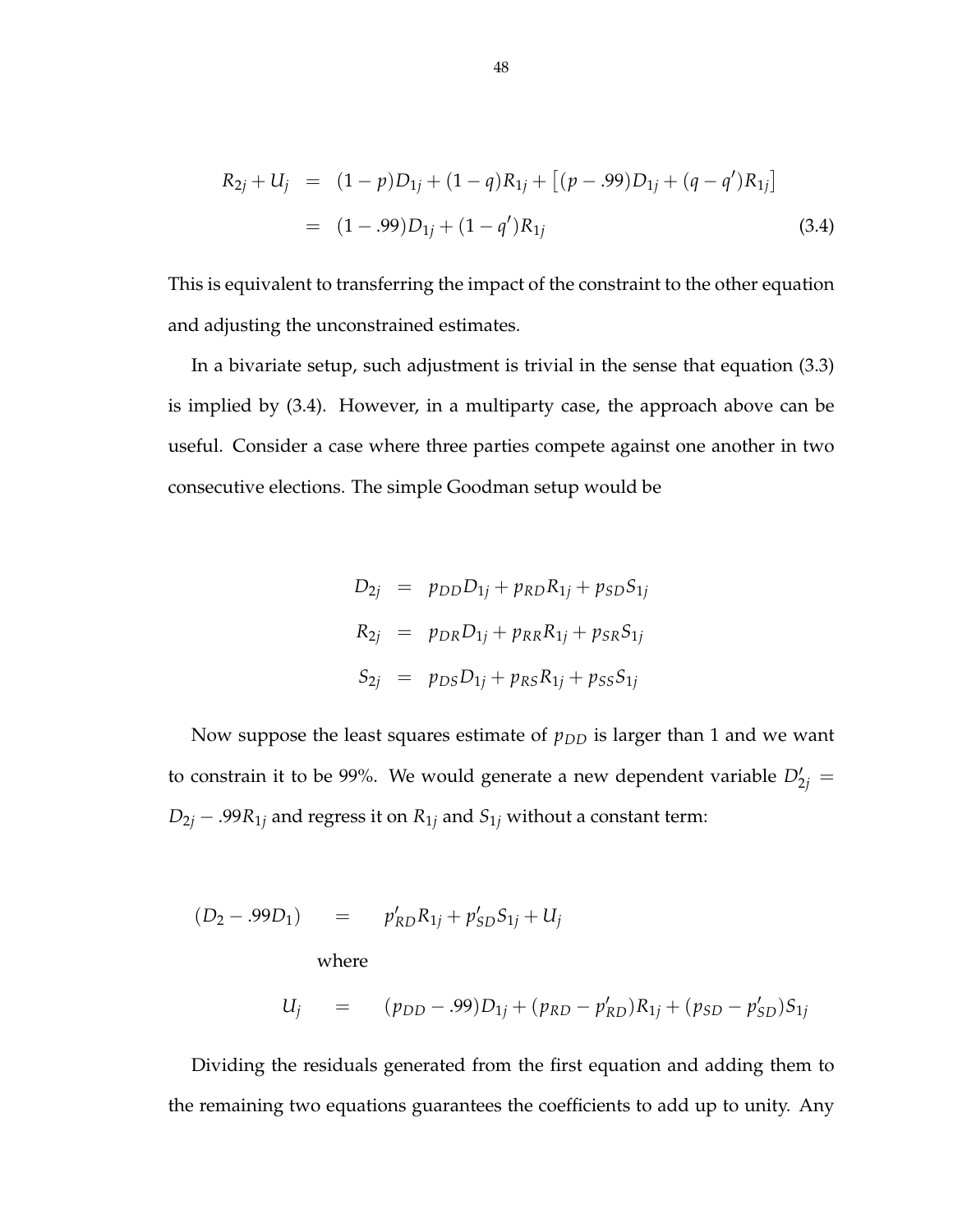possible allocation of the residuals to the remaining equations,  $[rU_j, (1 - r)U_j]$ l<br>E , where *r* is a fraction, and adding them up to the remaining dependent variables, will work for the purpose. Then the essential question is to determine the ratio *r*.

A theoretically consistent value of *r* should be the ratio of cross-equation correlations. In a two party system,  $R_{2j} = (1 - D_{1j})$ , thus, with the correlation being minus one,  $r = (-1)/(-1) = 1$ . In the example of three party system shown above, the division ration *r* could be written as

$$
r = \frac{\rho_{D,R}}{|\rho_{D,R} + \rho_{D,S}|}
$$

where  $\rho$  indicates the cross-equation correlations between the dependent variables. This will make the new dependent variables in the second round as  $R_{2j}$  − *ρD*,*<sup>R</sup>*  $\frac{\rho_{D,R}}{|\rho_{D,R}+\rho_{D,S}|} U_j$  and  $S_{2j} - \frac{\rho_{D,S}}{|\rho_{D,R}+\rho_{D,S}|}$  $\frac{\rho_{D,S}}{|\rho_{D,R}+\rho_{D,S}|}U_j$  respectively.

This will also guarantee the coefficients from the new round of estimation add up to unity. In other words, the effect of fixing a coefficient in one equation is transferred to the remaining equations proportional to their correlation to the fixed equation. It still is an *ad hoc* fix, since when the two correlations take different signs and their absolute values are similar, the denominator for *r* could become arbitrarily small.

Alternatively, using covariances instead of correlations could be a reasonable alternative, where *r* in fact corresponds to (the negative of) regression coefficients between dependent variables. For example,

$$
r = \frac{Cov(D_{2j}, R_{2j})}{|Cov(D_{2j}, R_{2j}) + Cov(D_{2j}, S_{2j})|} = \frac{-Cov(D_{2j}, R_{2j})}{Var(D_{2j})}
$$

$$
1 - r = \frac{Cov(D_{2j}, S_{2j})}{|Cov(D_{2j}, R_{2j}) + Cov(D_{2j}, S_{2j})|} = \frac{-Cov(D_{2j}, S_{2j})}{Var(D_{2j})}
$$

.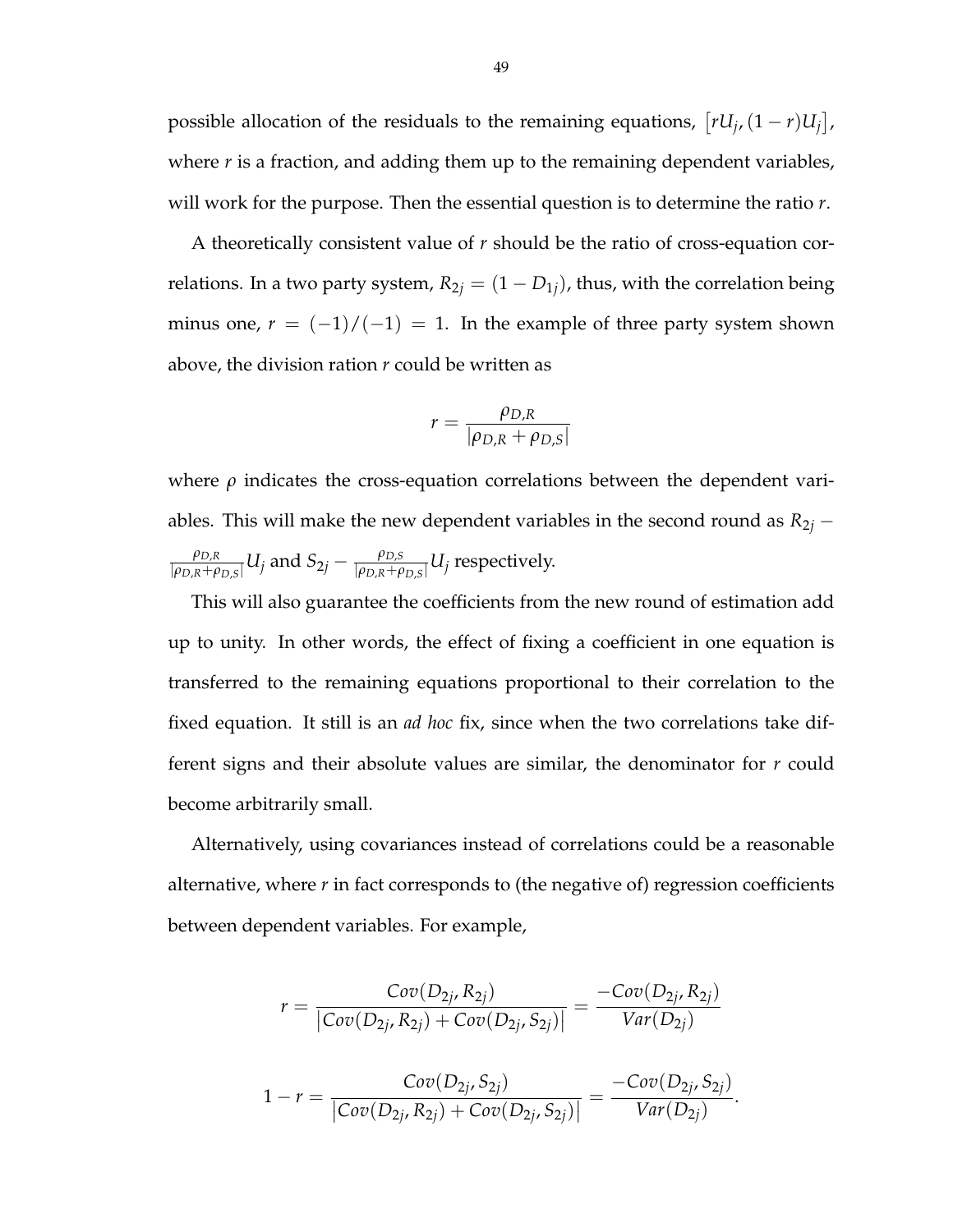Extensions to electoral systems with more than three parties are straightforward. This formula is used in the next section to retrieve results using constrained regressions and is compared with other ecological estimators.

## **3.2.2 The King Estimator in A Multiparty Setup: Imputation**

Extending King's method to a multiparty setup is not simple. Generally, when there are *k* parties in the first election and *l* in the second, the number of parameters to estimate is  $k(l-1)$ . Thus, in a two-party system, the number of parameters is just 2 (*p* and *q*), as in the running example, while in a three-party system, the number of parameters increases to 6. While Goodman's regression can simply be extended by adding independent variables on more rounds of equations, King's method does not allow a direct estimation on such setups. However, he provides an algorithm that computes a 3 by 2 table, where a third party has newly emerged in the second election. Conceptually, since the marginal of a 2 by 2 sub-table excluding the third party is not known, this involves an imputation process.

More specifically, consider the following table:

|            |          | Election 1                                               |          |
|------------|----------|----------------------------------------------------------|----------|
|            |          |                                                          | $R_{1i}$ |
| Election 2 |          |                                                          |          |
|            | $D_{2i}$ | $p_{DD}$                                                 | $p_{RD}$ |
|            | $R_{2i}$ | $p_{DR}$                                                 | $p_{RR}$ |
|            |          | $S_{2j}$ 1 - $p_{DD}$ - $p_{DR}$ 1 - $p_{RD}$ - $p_{RR}$ |          |

Figure 3.1: Coefficients in a Three Party System: King's Approach

Collapse the two major parties (*M*) versus the "small (*S*)" party and write

$$
M_{2j} = p_{DM} D_{1j} + p_{RM} R_{1j}
$$
 (3.5)

Obviously,  $p_{DM} = p_{DD} + p_{DR}$  and  $p_{RM} = p_{RD} + p_{RR}$ . They can be estimated by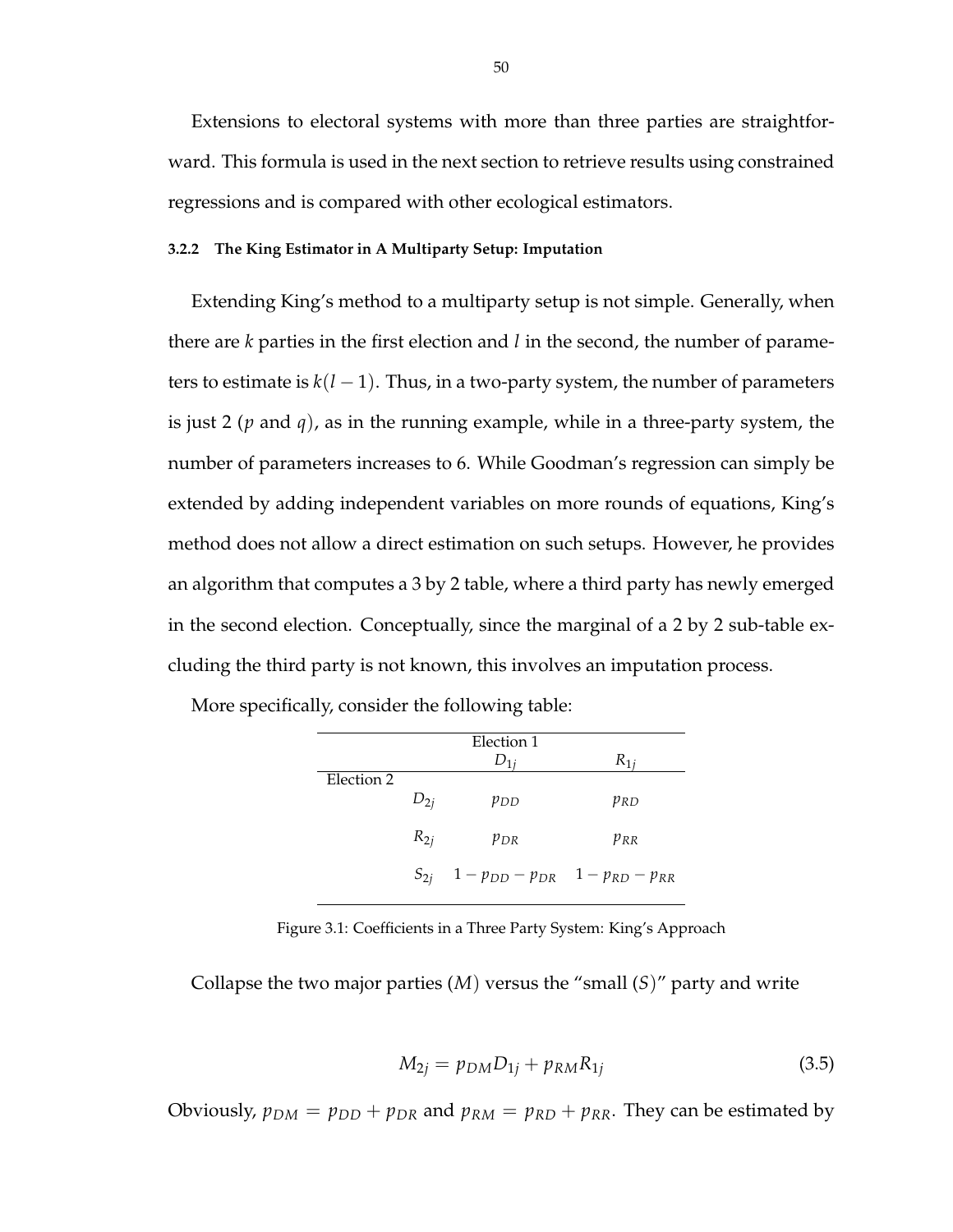constructing the new variable and applying the bivariate method to the observations. Now in the next step, estimate the four coefficients for the major parties in the upper side of the figure above. To do so, since we do not know the marginals excluding the small party, the marginals have to be imputed. Thus, we may write

$$
D_{2j} = \frac{p_{DD}}{p_{DM}} \hat{D}_{1j} + \frac{p_{RD}}{p_{RM}} \hat{R}_{1j}; \ R_{2j} = \frac{p_{DR}}{p_{DM}} \hat{D}_{1j} + \frac{p_{RR}}{p_{RM}} \hat{R}_{1j}
$$
(3.6)

where  $\hat{D}_{1j}$  and  $\hat{R}_{1j}$  are estimated quantities from  $\hat{p}_{DM}D_{1j}$  and  $\hat{p}_{RM}R_{1j}$ , respectively.<sup>1</sup>

Conceptually, this is equivalent to a round of estimation after deflating the independent variables by *pDM* and *pRM* respectively. In other words, the crossequation correlations are ignored. An additional assumption is necessary to justify the independence between multiple choices, which will hold only when  $S_{2j}$ is equally correlated with *D*2*<sup>j</sup>* and *R*2*<sup>j</sup>* . Moreover, this imputation method cannot be extended to the independent variables when the number of parties in the first election is larger than 2.

As King suggests, along with Thomsen, such an extension would require multiple rounds of estimation of binary choices. Just to sketch the method, suppose a 2 by 3 table where a third party was included in the first election, and disappeared in the second; label the party *S*, along with the usual notation for major parties *D* and *R*. Our task is to estimate the conditional probabilities from the following equations:

$$
D_{2j} = p_{DD}D_{1j} + q_{SD}S_{1j} + q_{RD}R_{1j}
$$
  
\n
$$
R_{2j} = (1 - p_{DD})D_{1j} + (1 - q_{SD})S_{1j} + (1 - q_{RD})R_{1j}
$$
\n(3.7)

<sup>&</sup>lt;sup>1</sup>Note that in King's notation (1997, p. 69, Equation 4.5.), the first-round variable  $(M_{2*j*})$  is included in the denominator because his objective is to compute the conditional fraction  $(p|M_2)$ , which is different from the objective of the voter transition model.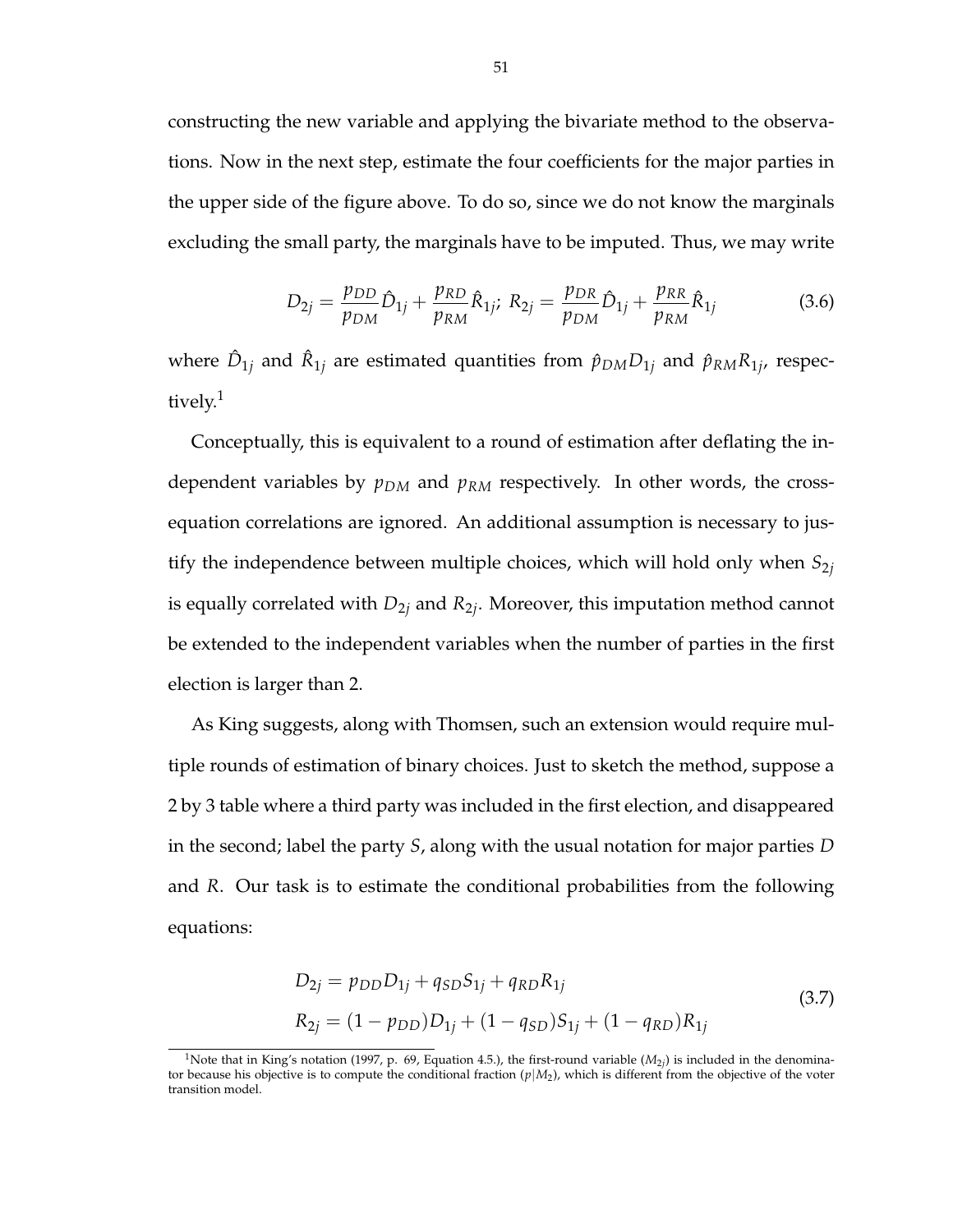The second equation is implied by the first, so estimating the first equation is enough as has been the case for 2 by 2 setup. First, collapse *any* two fractions from three parties and estimate the parameters. For example, choose to form a "liberal" block excluding party *R*, say, the Republican Party; call it *L*1*<sup>j</sup>* and estimate

$$
D_{2j} = p_{LD}L_{1j} + q_{RD}R_{1j}
$$
 (3.8)

Now choose another possible combination to form a "conservative" block,  $C_{1j}$ =  $R_{1j}$ + $S_{1j}$ , then another round of estimation would be

$$
D_{2j} = p_{DD}D_{1j} + q_{CD}C_{1j}
$$
 (3.9)

Since we have "fine estimates" of  $q_{RD}$  and  $p_{DD}$  from Equations (3.8) and (3.9), the only parameter left for estimation, *qSD*, can be determined by substituting the results into equation (3.7) and solving (King 1997, pp. 265 –266) for:

$$
\tilde{\tilde{q}}_{SD} = \frac{D_{2j} - (\tilde{p}_{DD}D_{1j} + \tilde{q}_{RD}R_{1j})}{S_{1j}}.
$$
\n(3.10)

As King admits, this procedure is not without problems. The results depend on the decision and sequence of combining the parties: for example, we can start by combining the major two parties excluding party *S*, and can come up with an estimate of  $\tilde{q}_{SD}$  which may be different from  $\tilde{q}_{SD}$  in Equation (3.10). As can be seen later, sometimes Equation (3.10) can yield negative values. In fact, this entire procedure is based on the assumption that the fractions of the three parties are uncorrelated with each other, which is a stronger assumption than is used in Equation (3.6). More recently, King provides a more sophisticated method with multinomial choices (Rosen *et al*. 2001) which implements Markov chain Monte Carlo (MCMC) methods on an assumed Dirichlet distribution: however, it still remains to be seen how robust and effective the method is against the voter transi-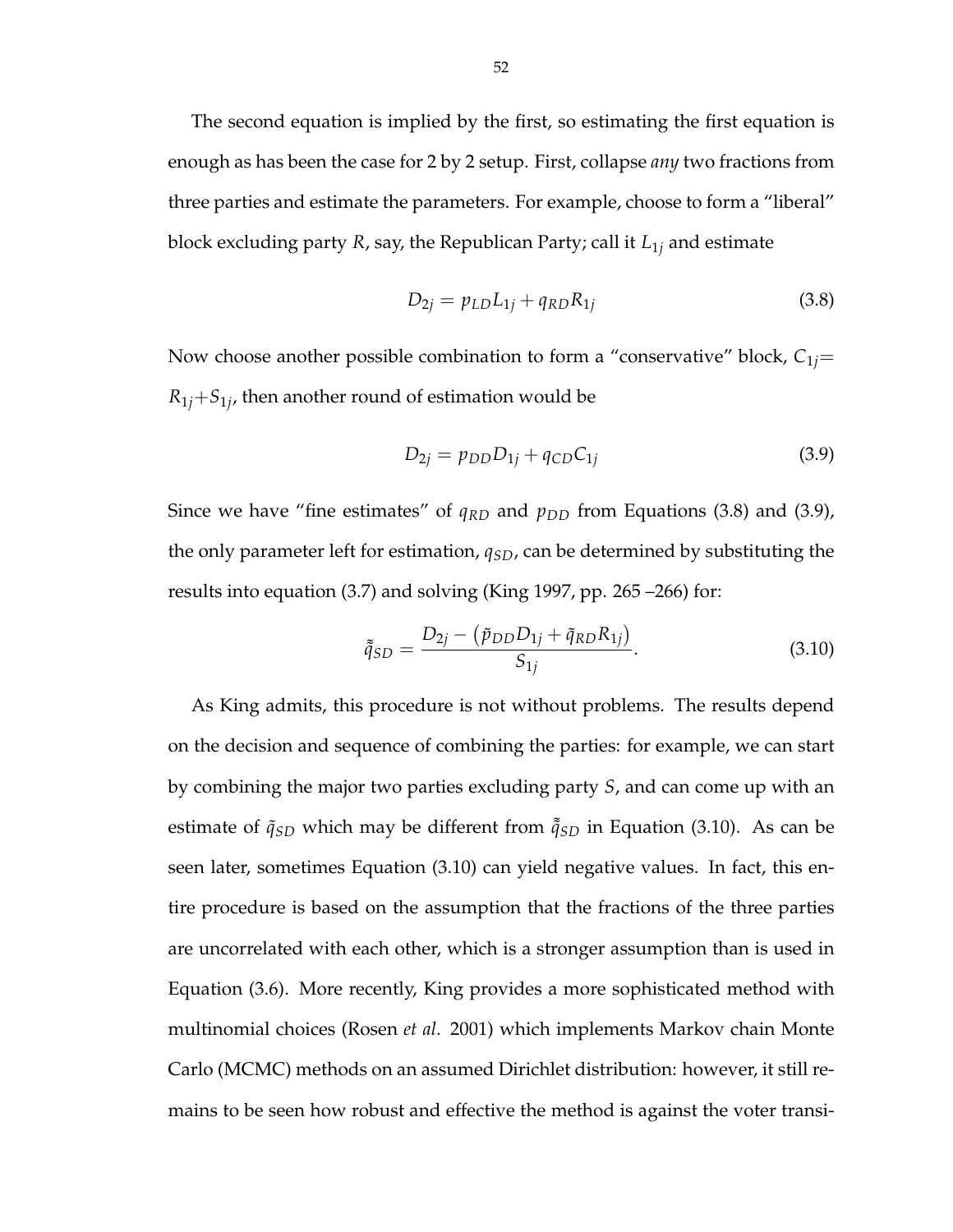tion setup in multiparty systems which necessarily will involve heavy truncation of possible distributions of parameters.

#### **3.2.3 The Thomsen Estimator in Multiparty Setup**

The multiparty extension of the Thomsen estimator is not straightforward, although he provides a reasonable algorithm that can be generalized to deal with an arbitrarily large number of parties (Thomsen 1987). Suppose we observe electoral support for the parties in time 1 ( $X_1$ , ...,  $X_M$ ) and time 2 ( $Y_1$ , ...,  $Y_M$ ). Along with Thomsen, let us define the joint proportion of voters that voted for party *k* at time 1 and party *l* at time 2 as  $p_{kl}$ , where  $k = 1, ..., M$  and  $l = 1, ..., N$ . Note that the proportion parameters are fractions of the entire electorate, not the (conditional) loyalty rates. The goal is to fill in the table of coefficients shown in Figure 3.2.

|            |                |          |           |           | Election 1 |          |          |  |
|------------|----------------|----------|-----------|-----------|------------|----------|----------|--|
|            |                | $X_1$    | $X_2$     | $\cdots$  | $X_k$      | $\cdots$ | $X_M$    |  |
| Election 2 | $Y_1$          | $p_{11}$ | $p_{21}$  | $\cdots$  | $p_{k1}$   | $\cdots$ | $p_{M1}$ |  |
|            | $Y_2$          | $p_{12}$ | $p_{22}$  | $\cdot$ . | $p_{k2}$   | $\cdots$ | $p_{M2}$ |  |
|            | ٠<br>$\bullet$ | ٠        | $\bullet$ | ÷.,       | $\bullet$  |          | ٠        |  |
|            | $Y_l$          | $p_{1l}$ | $p_{2l}$  | $\cdots$  | $p_{kl}$   | $\cdots$ | $p_{Ml}$ |  |
|            | ٠<br>٠         | ٠        | $\bullet$ | <b>A</b>  | $\bullet$  |          |          |  |
|            | $Y_N$          | $p_{1N}$ | $p_{2N}$  | $\cdots$  | $p_{kN}$   | $\cdots$ | $p_{MN}$ |  |

Figure 3.2: Coefficients in a Multiparty System: Thomsen's Approach

First, choose a "reference party" whose fraction of votes is not correlated or at least equally correlated to those of other parties. Thomsen (1987, p. 74) reports that choosing a neutral "party," such as an "abstention" category, often yields better estimation. From Figure 3.2, let Party *M* and *N* be the reference parties at time 1 and time 2 respectively. Second, choose a pair of parties against the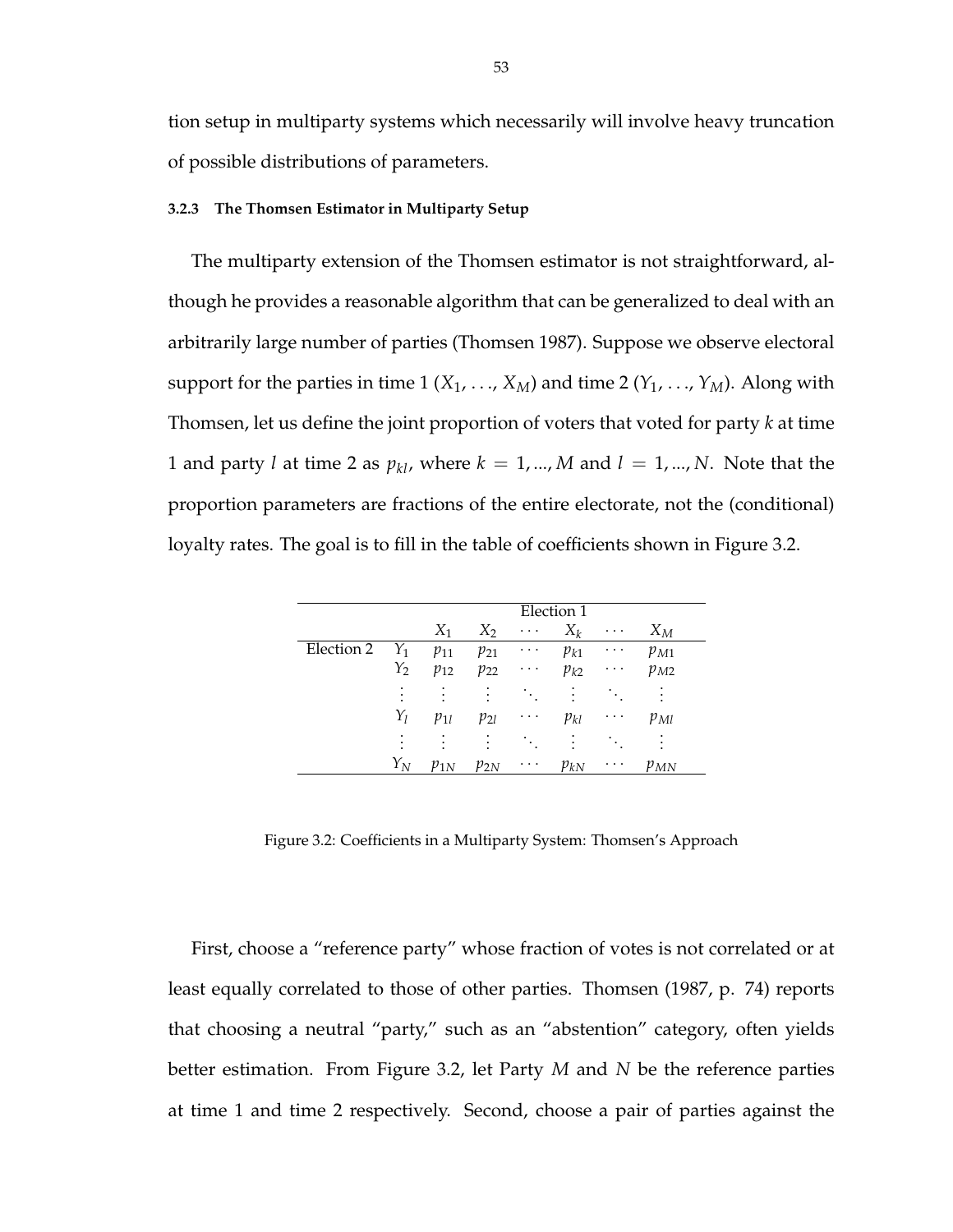reference parties and compute the "crude-binary" correlation of their logits (or probits):

$$
\hat{\rho}_{kl} = Corr(\ln \frac{X_l}{X_M}, \ln \frac{Y_k}{Y_N}).
$$

Using this correlation, compute  $\hat{p}_{kl,j}$ ,  $\hat{p}_{kN,j}$ ,  $\hat{p}_{Ml,j}$ , and  $\hat{p}_{ML,j}$  for each district using the inverse of Yule's tetrachoric correlation. This will enable one to impute  $\hat{X}_{lj}$ and  $\hat{Y}_{kj}$ . Third, using these as "data," estimate the parameters,  $\hat{p}_{kl}$ ,  $\hat{p}_{kN}$ ,  $\hat{p}_{MI}$ , and  $\hat{p}_{ML}$ . Fourth, compute the marginals with  $\hat{\hat{Y}}_l = \sum_k \hat{p}_{kl}$ and  $\hat{\hat{X}}_k = \sum_l \hat{p}_{kl}$ . Note that these estimated marginals will not necessarily equal the observed variables, and may not add up to unity. Then, finally, update the parameters with

$$
\hat{\hat{p}}_{kN} = \hat{p}_{kN} \frac{X_k}{\hat{X}_k} \text{ and } \hat{\hat{p}}_{Ml} = \hat{p}_{Ml} \frac{Y_k}{\hat{Y}_k}
$$

and similarly for other coefficients. Go back to step three and iterate until the coefficients add up to unity, column by column.

Essentially, this iteration process tries to rescale the estimated coefficients by the amount of the "error" made in the initial binary estimation stage. As will be shown in the next section, this strategy produces reasonable estimates with real data. However, the results are sensitive to the choice of the "reference party" which will necessarily involve an arbitrary decision of the researcher. An ideal reference party would have vote proportions that are not related or are equally related to other choices: moreover, to guarantee stable results, the reference party would have to be sizable compared to other choices. In this vein, a category of "no voting" seems like a better candidate for the reference party—Thomsen's own suggestion. But this is not always the case. Sometimes, information on non-voters is simply not available; or sometimes, non-voting is strongly associated with certain political blocs, making it no better than using other parties as the reference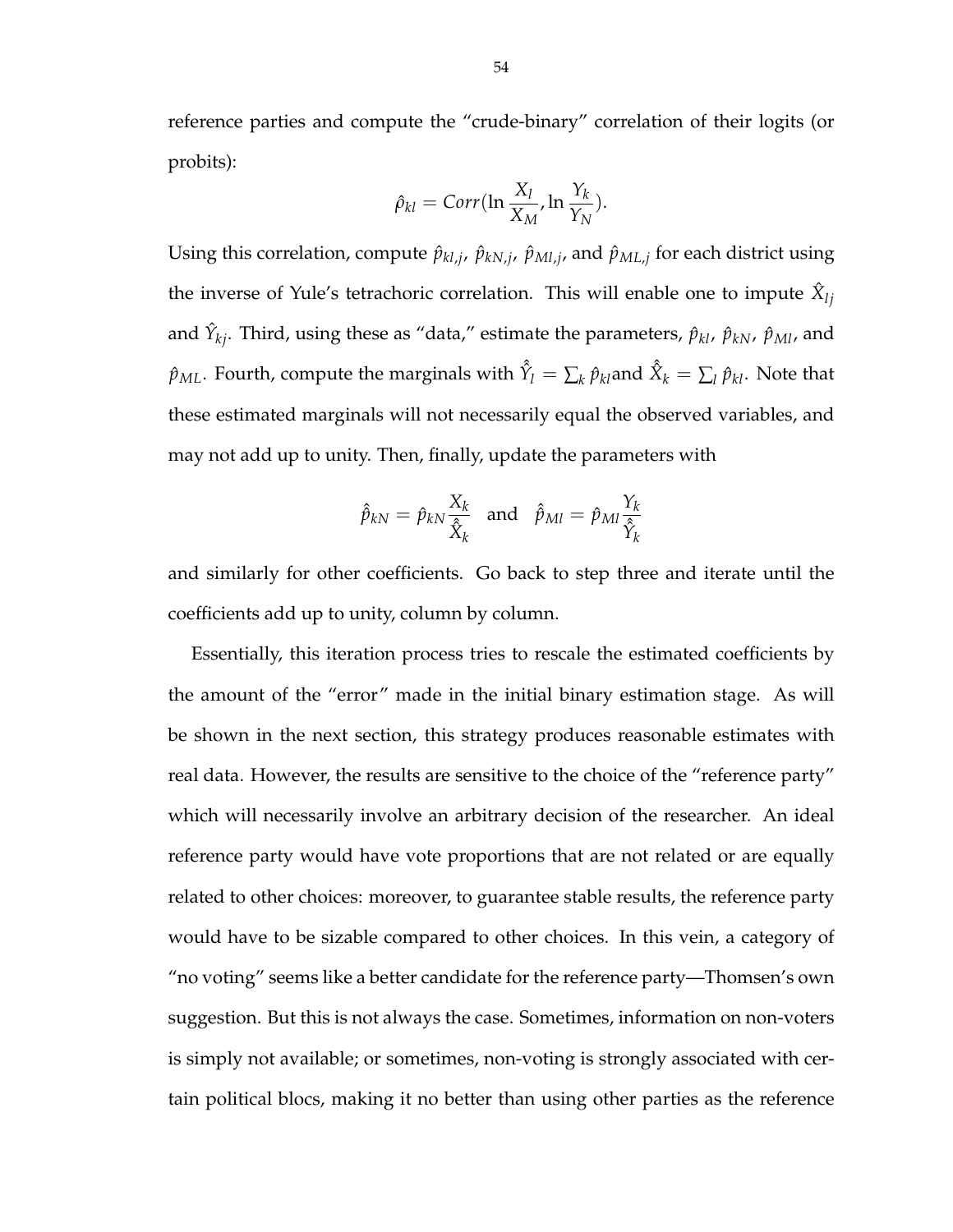category.

To summarize, existing methods on adjusting multivariate coefficients have their own flaws. In the next section, I suggest a new alternative method of iterative proportional fitting and investigate its properties.

#### **3.3 Iterative Proportional Fitting (IPF)**

It should be noted that all the general strategies reviewed in the previous section are structured in two separate steps. First, split the categories into binary combinations and retrieve the ecological estimates; second, adjust the coefficients to match the known marginal proportions later. In fact, it is possible to think separately about the bivariate estimators and their multivariate extensions.

In this section, I propose an alternative way to combine such collections of bivariate ecological estimates into a multivariate context using the iterative proportional fitting (IPF) procedure. IPF has been used in many fields. But most importantly, it has been used to generate disaggregated spatial information from aggregated data in census studies. It is a mathematical scaling procedure to adjust a matrix of any dimension to converge to some pre-defined row and column totals, where the the constraining row and column totals are obtained from alternative sources. In a way, it acts as a weighting system whereby the original table values are gradually adjusted through repeated calculations to fit the row and column constraints.

Deming and Stephan (1940) first suggested using IPF in the context of adjusting sample cell proportions of a contingency table to external constraints given as marginal proportions. They argued that the technique, as often referred as "raking" estimates, can be used as a smoothing algorithm to adjust the cell frequencies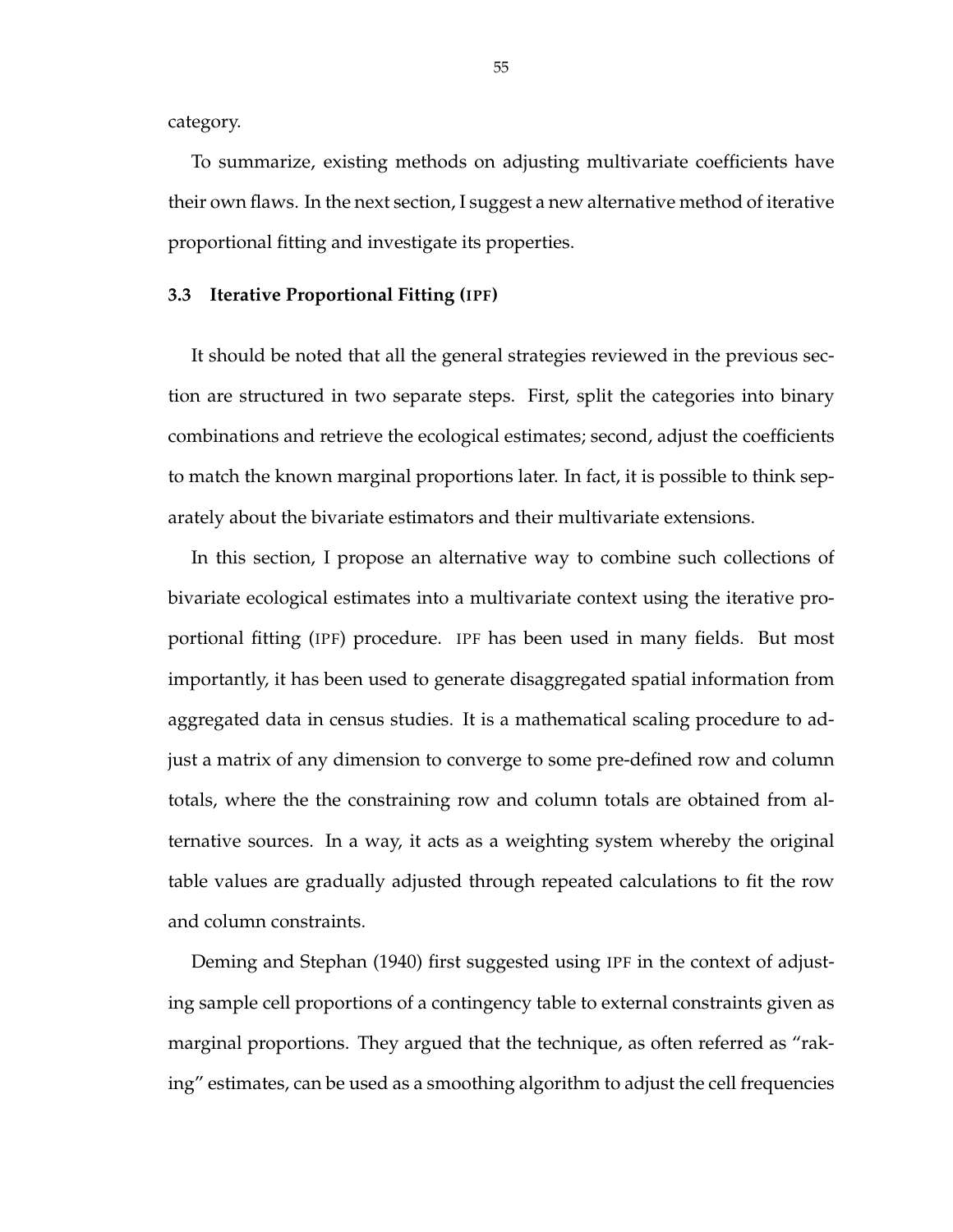or proportions from survey estimates to conform to the marginal distribution of the same variables available from a census.

Even though IPF has never been used in the ecological inference literature, the theoretical underpinnings of IPF blend well with the objective of this section. The task here is to implement IPF into the process of adjusting estimated bivariate coefficients to obey the constraints, which are the aggregate marginal proportions. A description on how to implement IPF follows.

Following the running example of the multiparty voter transition problem, suppose we have crude estimates of entries in a two-by-two classification of electoral choices, *X* and *Y*, and call them *pkl*. From Figure 3.2, suppose we retrieved the bivariate binary estimates by focusing upon one party against the rest of the parties. More specifically, we may ignore the estimated defection rates, that is, the transition *from* party *i* to other parties ( $\sim$  *i*), and just retrieve the loyalty rates. The first-round estimate can be written as

$$
\hat{p}_{kl}=G(Y_{lj},\,X_{kj})
$$

where the function *G* indicates the ecological estimation process from aggregate data. For each permutation of time 1 and time 2 parties, this will yield a  $M \times N$ matrix with first estimates,  $P = \{\hat{p}_{kl}\}.$ 

Let  $\pi_{kl}$  denote the true probability that  $X = X_k$  and  $Y = Y_l$  in the population of interest, and let  $\pi_{k+}$  and  $\pi_{+l}$  denote the known marginal probabilities. The problem of interest is to find estimates,  $\hat{\pi}_{kl}$ , of  $\pi_{kl}$  by adjusting the proportions of **P** to the known marginal probabilities so that

$$
\sum_{k} \hat{\pi}_{kl} = \pi_{k+i} \tag{3.11}
$$
\n
$$
\sum_{l} \hat{\pi}_{kl} = \pi_{+l}.
$$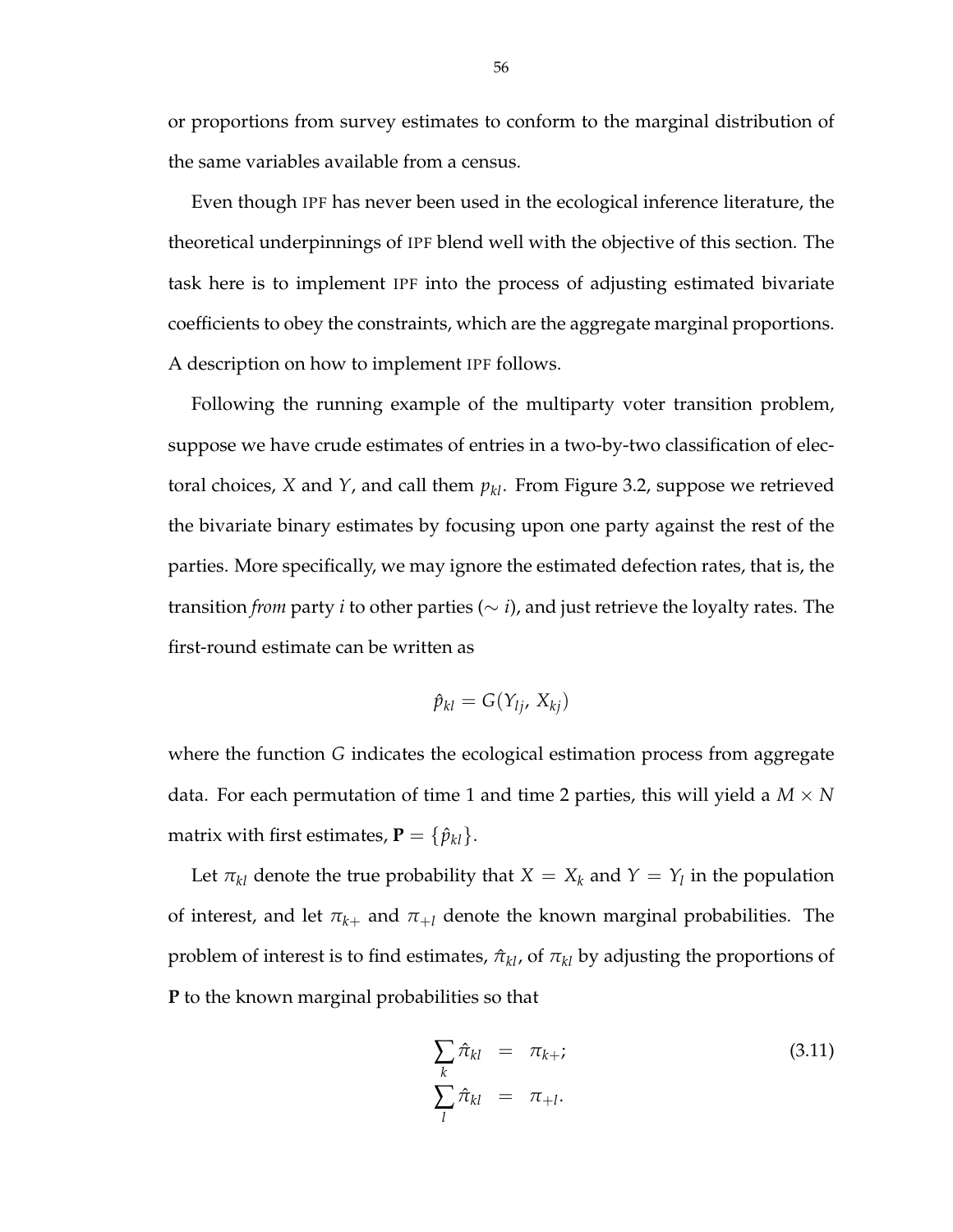Deming and Stephan (1940) proposed the following algorithm to retrieve the estimates  $\{\hat{\pi}_{kl}\}\$  that minimizes the discrepancy between them and  $\{p_{kl}\}\$ . Let n  $\hat{\pi}_{\scriptscriptstyle kl}^{(t)}$  $\begin{bmatrix} h^{(t)} \\ h^{(t)} \end{bmatrix}$  be the estimates of  $\{\pi_{kl}\}$  at the *t*th iteration, and initially let  $\pi_{kl}^{(0)} = p_{kl}$ for all *k* and *l*. The algorithm proceeds by row and column adjustments, such as the following at iteration *t*:

$$
\hat{\pi}_{kl}^{(t)} = \hat{\pi}_{kl}^{(t-1)} \frac{\pi_{k+}}{\hat{\pi}_{k+}^{(t-1)}} \quad \text{if } t \text{ is odd} \tag{3.12}
$$
\n
$$
\hat{\pi}_{kl}^{(t)} = \hat{\pi}_{kl}^{(t-1)} \frac{\pi_{+l}}{\hat{\pi}_{+l}^{(t-1)}} \quad \text{if } t \text{ is even}
$$

where  $4 -$  denotes summation over the corresponding subscript. Repeat this until the difference between the adjusted marginals and true marginals diminish under a reasonable tolerance level.

Before proceeding to look into the properties of the estimator in more detail, I provide a simple example that illustrates the IPF algorithm. Consider Table 3.1 where we have "crude" initial ecological estimates  $\{p_{kl}\}$  and the target marginals  ${\lbrace \pi_{k+} \rbrace}$  and  ${\lbrace \pi_{+l} \rbrace}$ . Of course, the first step binary ecological estimates do not normally produce marginals as inaccurate as it is shown in the example, but recall that the IPF algorithm was originally introduced to adjust non-representative survey estimates to conform to the census marginals. Thus, we may think of the left-hand-side table, the "initial estimates" as any general starting values for the iteration process. Here, the task is to adjust estimates of the joint probabilities in the cell to conform to the aggregate marginals.

Table 3.2 shows the iteration process applied to the given example. The first iteration consists of forcing the column marginals to conform to the target marginals,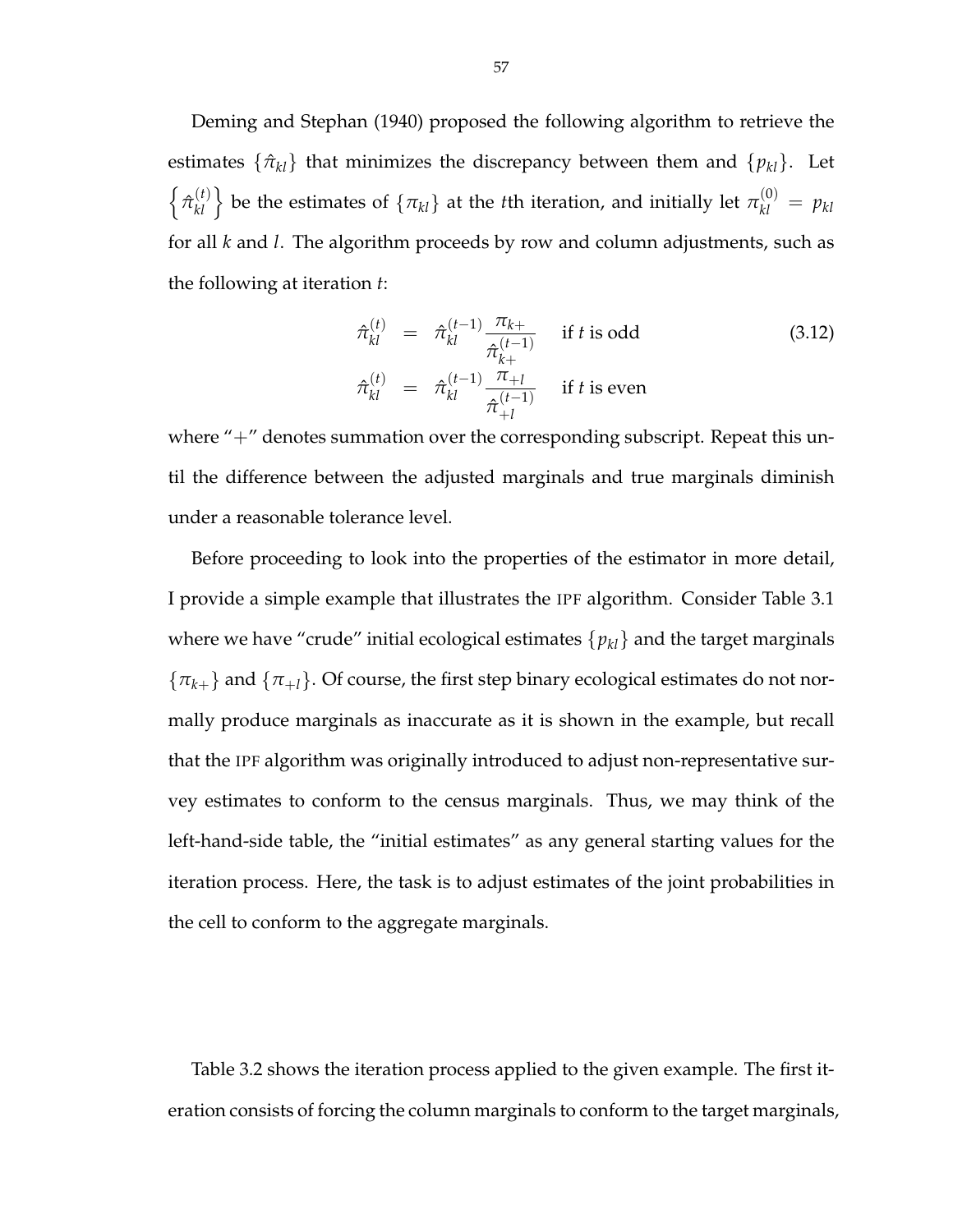| Initial Estimates $(p_{kl})$ |      |        |      |       | Target Marginals ( $\pi_{k+}$ and $\pi_{+l}$ ) |      |        |      |       |  |
|------------------------------|------|--------|------|-------|------------------------------------------------|------|--------|------|-------|--|
|                              | Dem. | Indep. | Rep. | Total |                                                | Dem. | Indep. | Rep. | Total |  |
| Dem.                         | .35  | .03    |      | .50   | Dem.                                           |      |        |      |       |  |
| Indep.                       | .03  | .05    | .02  | .10   | Indep.                                         |      |        |      |       |  |
| Rep.                         | .02  | .07    | .31  | .40   | Rep.                                           |      |        |      |       |  |
| Total                        | .40  | 15     | .45  |       | Total                                          | ∴.   |        |      |       |  |

Table 3.1: Implementing the IPF Algorithm: An Example

multiplying each row of the initial estimates by the target marginal proportion, and dividing it with the original marginal proportion. We can see that the row marginals are adjusted to the target fractions  $\pi_{k+}$ , that are .3, .3, and .4 for the Democratic, Independent, and the Republican parties, respectively. It should be noted that the estimated column marginals have changed but do not conform to the target marginals at this round of iteration.

The second step involves the adjustment of the cells to the column marginals this time, where estimates of the previous round gets adjusted to correspond to the target marginals, (.5, .2, .3). The row marginals that were forced to match the target marginals are changed back, but are now closer to the target marginals. The last table shows the final converged set of estimates where the initial estimates are transformed to satisfy the target marginals.

Several remarks are in order. First, this process does not necessarily require the entries to be probability distributions—it will work with frequency counts as well where one would simply use marginal count totals instead of the proportions. This would enable us to deal with situations where the initial estimates from the binary ecological relationships do not add up to unity. Second, as can be seen from the algorithm, the adjustments are aimed at finding estimates that transform  $p_{kl}$  minimally, based upon the constraints in Equation (3.11) above.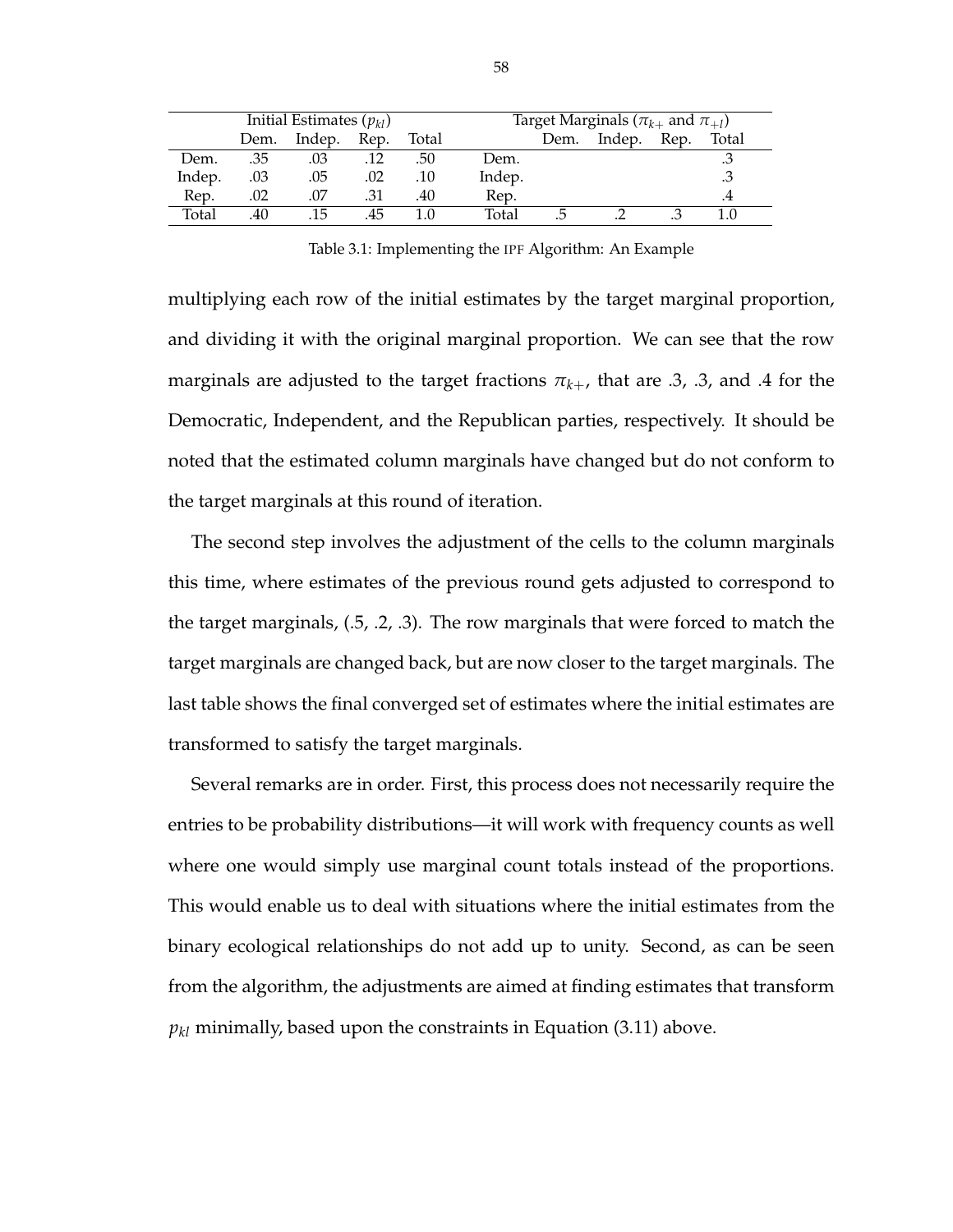|        |                       | <b>First Iteration</b>  |                         |        |
|--------|-----------------------|-------------------------|-------------------------|--------|
|        | Dem.                  | Indep.                  | Rep.                    | Total  |
| Dem.   | .21                   | .02                     | .07                     | .30    |
|        | $(.35 \times .3/.5)$  | $(.03 \times .3/.5)$    | $(.12 \times .3/.5)$    |        |
| Indep. | .09                   | .15                     | .06                     | .30    |
|        | $(.03 \times .3/.1)$  | $(.05 \times .3/.1)$    | $(.02 \times .3/.1)$    |        |
| Rep.   | .02                   | .07                     | .31                     | .40    |
|        | $(.02 \times .4/.4)$  | $(.07 \times .4/.4)$    | $(.31 \times .4/.4)$    |        |
| Total  | .32                   | .24                     | .44                     | 1.0    |
|        |                       |                         |                         |        |
|        |                       | <b>Second Iteration</b> |                         |        |
|        | Dem.                  | Indep.                  | Rep.                    | Total  |
| Dem.   | .33                   | .02                     | .05                     | .39    |
|        | $(.21 \times .5/.32)$ | $(.02 \times .2 / .24)$ | $(.07 \times .3 / .44)$ |        |
| Indep. | .14                   | .13                     | .04                     | .31    |
|        | $(.09 \times .5/.32)$ | $(.15 \times .2/.24)$   | $(.06 \times .3 / .44)$ |        |
| Rep.   | .03                   | .06                     | .21                     | .30    |
|        | $(.02 \times .5/.32)$ | $(.07 \times .2/.24)$   | $(.31 \times .3 / .44)$ |        |
| Total  | .50                   | .20                     | .30                     | 1.0    |
|        |                       |                         |                         |        |
|        |                       |                         |                         |        |
|        |                       |                         |                         |        |
|        |                       | Final Convergence       |                         |        |
|        | Dem.                  | Indep.                  | Rep.                    | Total  |
| Dem.   | .27                   | .01                     | .02                     | .3     |
| Indep. | .17                   | .11                     | .03                     | $.3\,$ |
| Rep.   | .06                   | .08                     | .25                     | $.4\,$ |
| Total  | .5                    | $\cdot$ .2              | .3                      | 1.0    |
|        |                       |                         |                         |        |

Table 3.2: IPF Iterations: Example Continued

## **3.4 Simulation using Ballot Images The 2000 US Presidential Election in Miami-Dade, FL**

In this section, I provide simulation results using the 2000 US Presidential Election ballot image data from Miami-Dade, Florida, to compare the IPF estimator against the Thomsen estimator. Other aforementioned ecological inference strategies, for example, the regression approach or the King estimator are not examined in this section, since we have already established that the crude binary estimates, that are, the initial values, are plagued by serious biases. They are also the very different from the Thomsen estimates making the comparison almost meaningless. The two estimators that are compared here, namely, the Thomsen estimator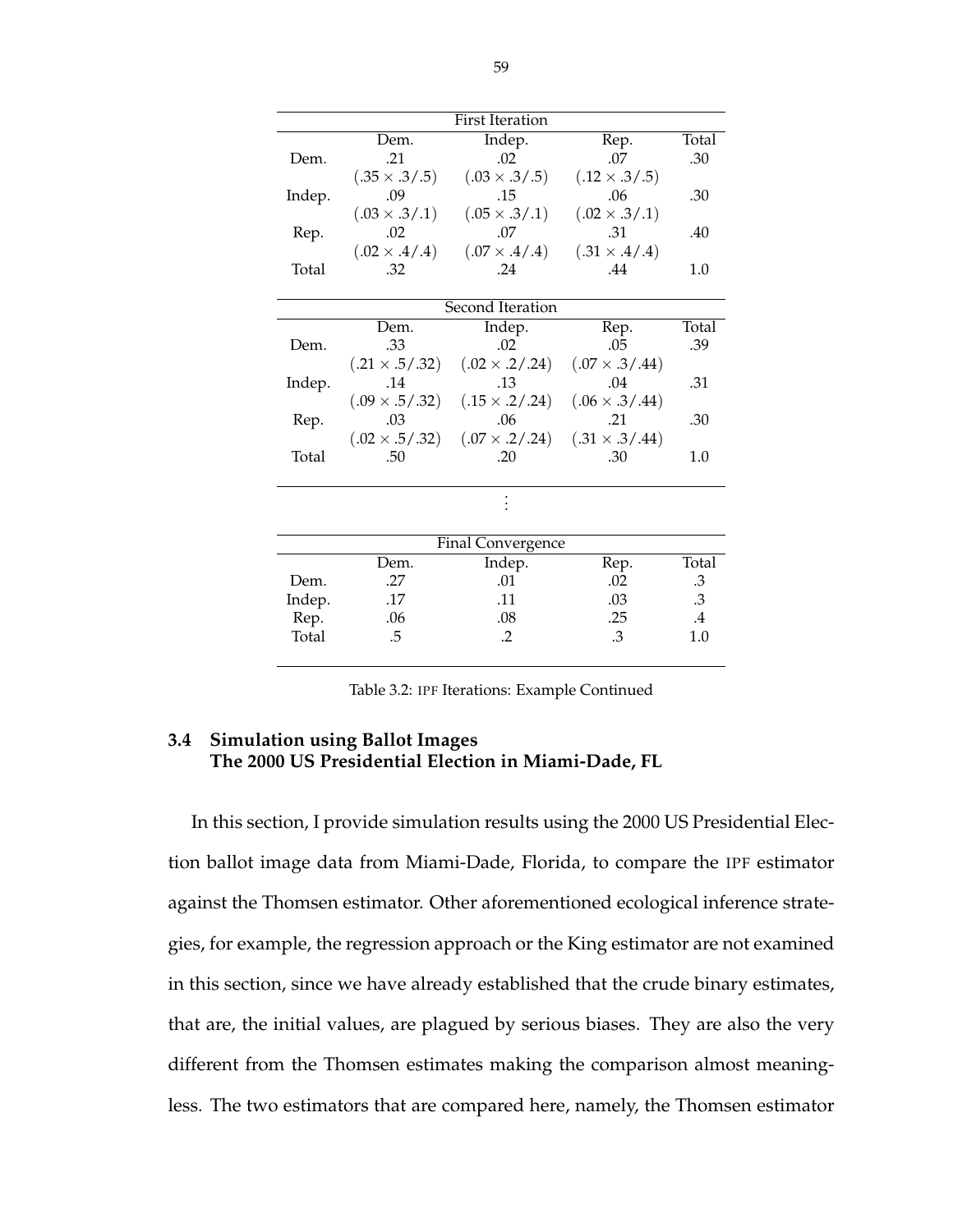and the IPF extension of it, share the same identical initial estimates, enabling us to isolate and evaluate the IPF adjustment. The comparison will focus upon the biasedness and efficiency of the two estimators.

Before I proceed, it should be noted that there are some difficulties in simulating aggregate data in general. Simulations will have to mimic the data generating process closely while carefully introducing the random error component. However, researchers usually have limited information and tools on how the aggregation process works in general. $<sup>2</sup>$ </sup>

#### **3.4.1 Point Estimates of IPF**

The ballot image data from the 2000 US presidential election in Florida provide an excellent opportunity to study these issues. After the electoral crisis that went on in the election concerning the examination of the contested ballots in Florida, the ballot image data were collected documenting the vote choices of individual voters in a few problematic counties. For example, we should be able to compute the true proportion of straight-ticket voters that chose to vote for both the Republican presidential candidate, Bush, and the Republican Senate candidate, McCollum. This exactly is the definition of the loyalty rate or the "transition" rate of Republican voters across two elections.

Aggregation of the ballot images by precincts will exactly produce ecological data that would just embody any unobserved aggregation problems. The first question is to see how well ecological estimators recover the true parameter from individual data. Table 3.3 produces individual-level estimates from the ballot image data. As can be seen in the table, about 40% of the voters were straight-ticket

<sup>&</sup>lt;sup>2</sup>One exception would be Tom Cho and Anselin (2002) where they try to simulate the aggregation process by using geographical proximity using GIS.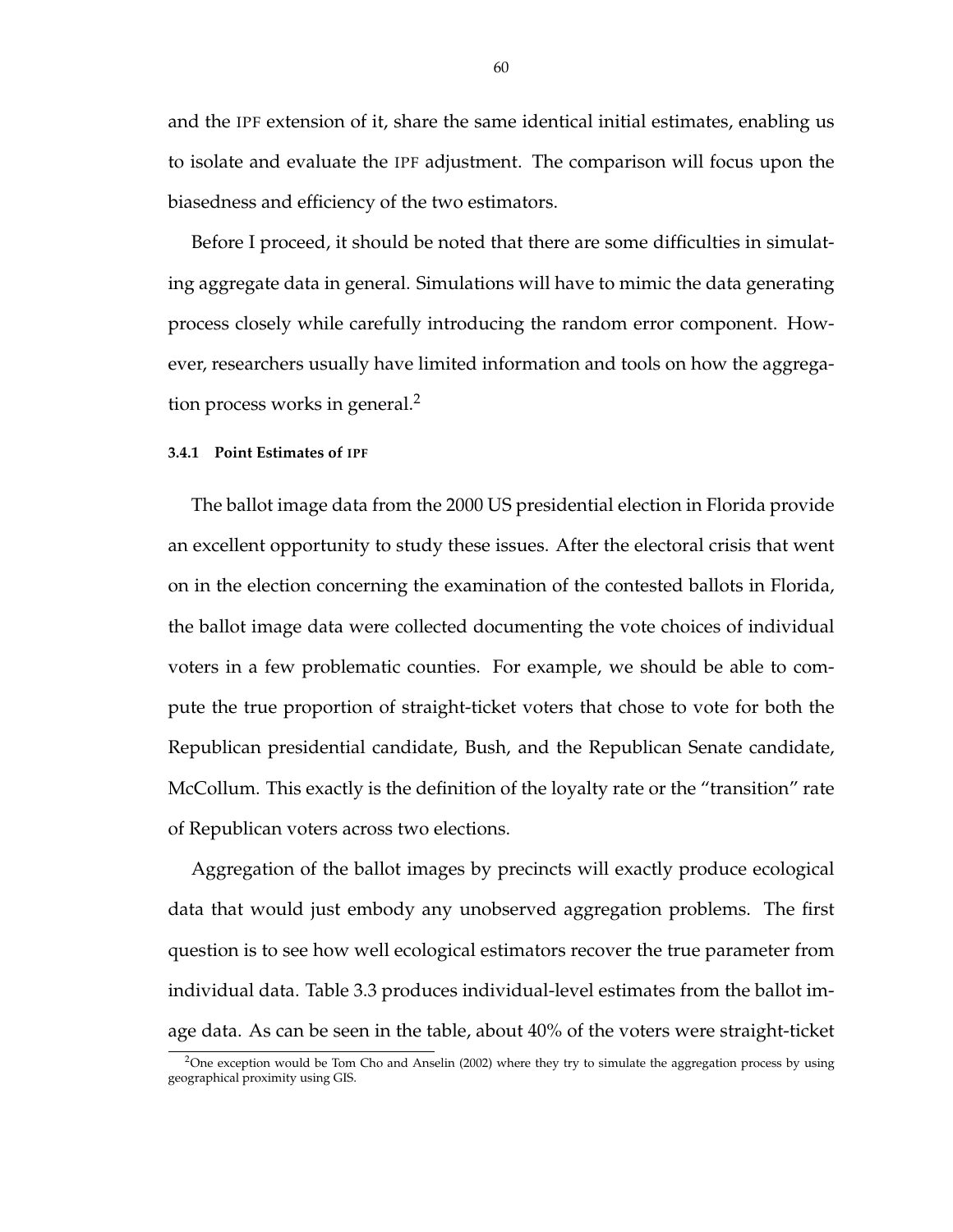|                                     |                    | <b>Senate</b>          |                  |
|-------------------------------------|--------------------|------------------------|------------------|
|                                     |                    |                        | Rep. Dem. Others |
| Presidential Bush 0.404 0.036 0.012 |                    |                        |                  |
|                                     |                    | Gore 0.034 0.479 0.024 |                  |
|                                     | Others 0.003 0.006 |                        | 0.002            |
|                                     |                    | $N = 538,025$          |                  |

Table 3.3:

Distribution of Voters in Presidential and Senate Contests, Ballot Image Estimates: 2004 General Election, Miami-Dade, Florida

|              |        |       | <b>IPF</b> |        |                                        |       | Thomsen |        |
|--------------|--------|-------|------------|--------|----------------------------------------|-------|---------|--------|
|              |        |       | Senate     |        |                                        |       | Senate  |        |
|              |        | Rep.  | Dem.       | Others |                                        | Rep.  | Dem.    | Others |
| Presidential | Bush   | 0.412 | 0.035      | 0.007  | Bush                                   | 0.419 | 0.016   | 0.007  |
|              | Gore   | 0.017 | 0.483      | 0.035  | Gore                                   | 0.021 | 0.490   | 0.004  |
|              | Others | 0.007 | 0.005      | 0.000  | Others                                 | 0.014 | 0.028   | 0.000  |
|              |        |       |            |        | <i>J</i> (Number of Precincts) = $613$ |       |         |        |

Table 3.4: Distribution of Voters in Presidential and Senate Contests, Ecological Estimates: 2004 General Election, Miami-Dade, Florida

Republican voters, while 48% voted Democratic in both presidential and senate contests. To produce these estimates, more than half a million ballot image observations were used, after excluding invalid votes—both "over-votes" and "undervotes"—and dropping absentee ballots. In any case, treating these as the true parameters of interest, the ecological estimators are put to test.

Table 3.4 compares ecological estimates retrieved by Thomsen and the IPF extension of it. The data set was generated by aggregating ballot images into 613 precincts—which exactly should be in the same format as any aggregate data set. As can be seen, both estimators perform well, especially on the sizable parameters that represent the straight-ticket voters. The off-diagonal coefficients, however, namely the fraction of voters who represent the "defection rates," were somewhat off the target in the estimates. Among the six off-diagonal estimates, four of them produced by IPF were clearly closer to the ballot image estimates while only one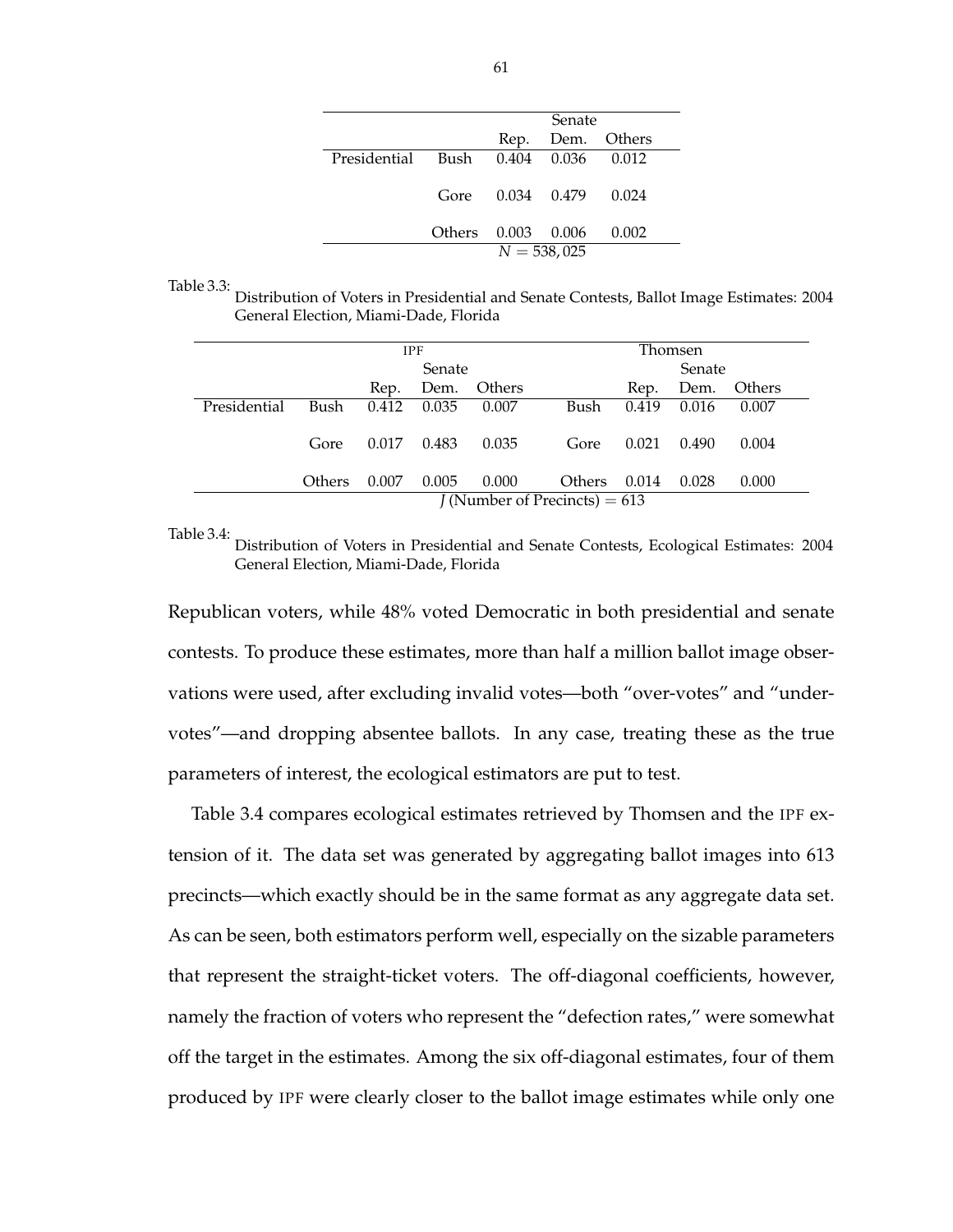of Thomsen estimates—the Senate Republican voters who also voted for Gore was closer to the ballot image estimate. Of course, without any discussion of the standard error, this comparison is less than clear, however, and I address this issue in the next section. $3$ 

As mentioned, another problem with Thomsen's multiparty model is that it requires an arbitrary decision of the "reference party" which will work as the baseline category for all the possible contrast sets. The estimation above was implemented based upon using vote shares of Republican candidates as the "reference party": choosing Democrats instead slightly changes the estimates, making them further away from the true parameters, while using the "Others" category as the reference produces results that are quite erratic. Thomsen asserts that choosing a "neutral" and sizable category, such as abstention produces better estimates, a piece of information that is not always reliably available in many electoral settings. In any case, an arbitrary choice of the reference party remains to be a problem in the Thomsen estimator, while it is not a problem with the IPF implementa-

## tion.

 ${}^{3}$ It is still possible to consider the possibility of applying the IPF algorithm to linear estimators. However, at least for the Goodman regression, IPF does not apply since the multivariate estimates from a corresponding seemingly unrelated regression (SUR) would exactly conform to the population marginals. In other words, there is noting to "rake." The following table provides estimates from SUR.

|              |        |          | Senate    |          |
|--------------|--------|----------|-----------|----------|
|              |        | Rep.     | Dem.      | Others   |
| Presidential | Bush   | 0.460    | $-0.009$  | 0.006    |
|              | Gore   | $-0.020$ | 0.511     | 0.040    |
|              | Others | 0.006    | 0.011     | $-0.005$ |
|              |        |          | $I = 613$ |          |

Distribution of Voters in Presidential and Senate Contests, Goodman Regression (SUR): 2004 General Election, Miami-Dade, Florida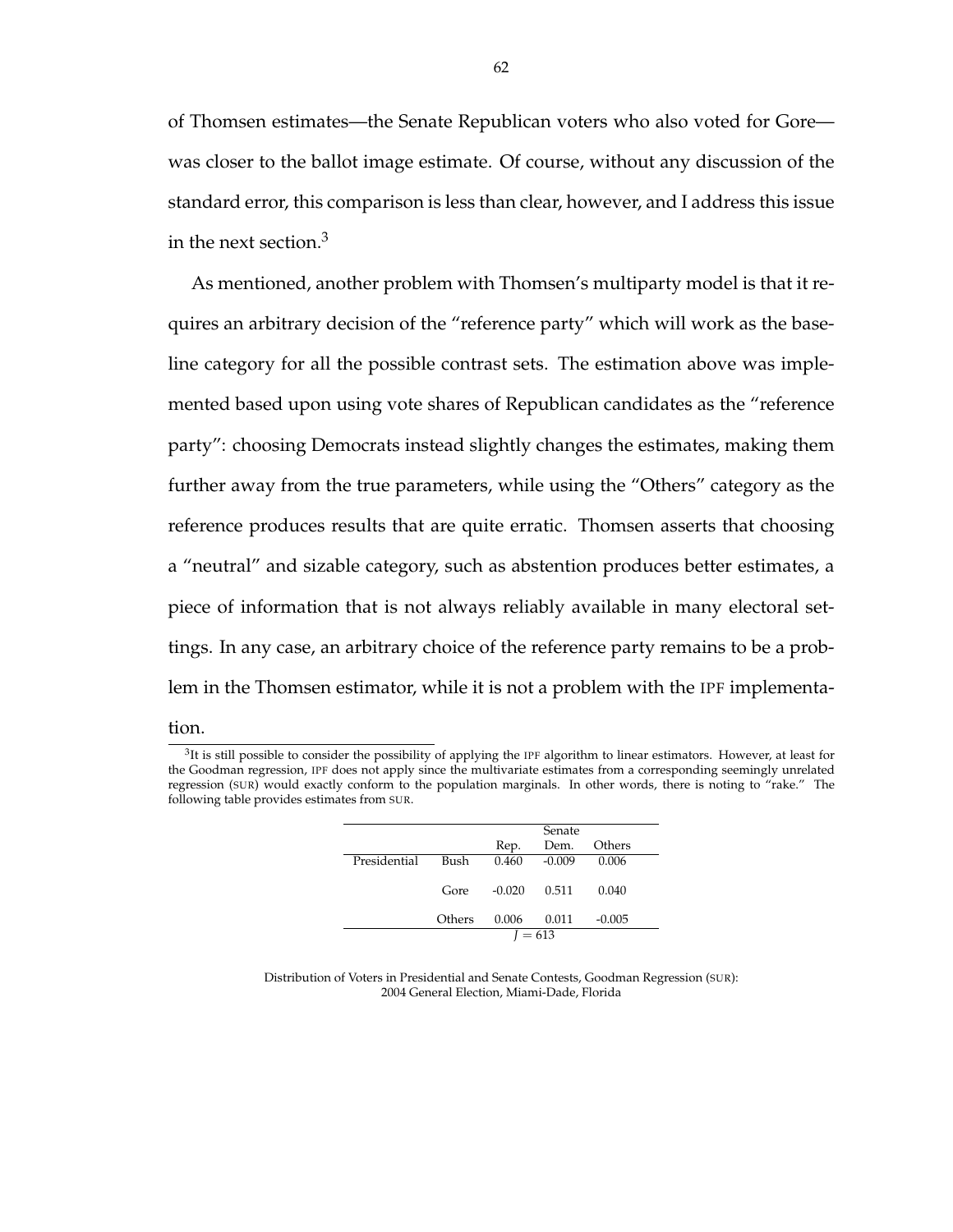#### **3.4.2 Standard Errors and MSE**

As was mentioned and implemented in the previous chapter, Achen (2000) suggested the standard errors of the binary Thomsen estimator using Fisher's *z*-transformation. He suggested computing the 95% confidence intervals of the estimated aggregate correlation coefficient by

$$
r \pm 1.96S.E.(r) = \tanh(\frac{1}{2}\ln\frac{1+r}{1-r} \pm \frac{1.96}{\sqrt{n-2.5}}).
$$

This will enable us to compute the upper and lower bounds of the estimates: dividing the difference by 2 or 1.96, provided that the bounds are symmetric around the point estimates, will approximate the standard error of the estimates. For example, it approximately translates to a standard error of .002 in the crude binary estimate of the Bush-Republican Senate cell, while the standard error of the crude binary estimate of Others-Bush is around .0035. Applying them as the standard errors of the above estimates for hypothesis tests, we realize that not many of the true parameters are within two standard errors of the estimates.

It is possible that the additional IPF transformation of the original crude binary estimates introduces additional sources of error. However, the complex multivariate transformation will make it prohibitively difficult to trace out such addition of noise. Here, I design a simulation using the ballot image data to estimate the standard errors of the estimates.

A straightforward way to proceed is to collect bootstrap standard errors. More specifically, denote  $\hat{\theta}_n$  as an estimate of a parameter vector based on a sample with *n* observations. We try to approximate the statistical properties of  $\hat{\theta}_n$  by collecting a sample of bootstrap estimators,  $\hat{\theta}_m^{(b)}$  where  $b=1,\ldots,B$ , obtained by sampling  $m$ observations with replacement and computing  $\hat{\theta}$  with each sample, *B* times. Then,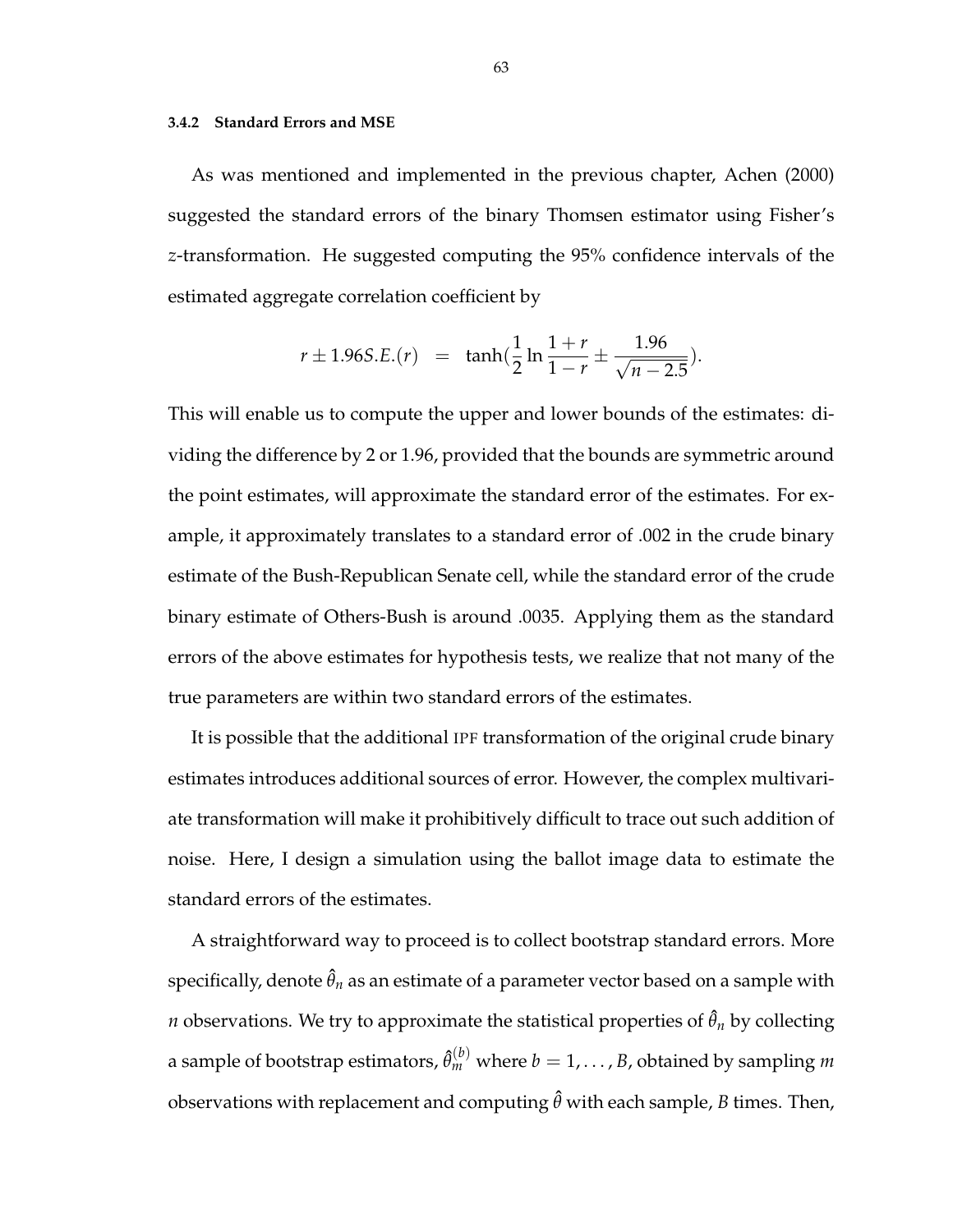|                    | IPF         |                   |          | Thomsen     |                   |          |  |
|--------------------|-------------|-------------------|----------|-------------|-------------------|----------|--|
|                    | Coefficient | Standard<br>Error | Root-MSE | Coefficient | Standard<br>Error | Root-MSE |  |
|                    |             |                   |          |             |                   |          |  |
| Bush-Sen. Rep      | 0.412       | 0.0114            | 0.0145   | 0.419       | 0.0108            | 0.0194   |  |
| Bush-Sen. Dem      | 0.035       | 0.0019            | 0.0021   | 0.021       | 0.0022            | 0.0149   |  |
| Bush-Sen. Others   | 0.007       | 0.0006            | 0.0043   | 0.014       | 0.0012            | 0.0029   |  |
| Gore-Sen. Rep      | 0.017       | 0.0020            | 0.0175   | 0.016       | 0.0017            | 0.0187   |  |
| Gore-Sen. Dem      | 0.483       | 0.0110            | 0.0115   | 0.490       | 0.0106            | 0.0153   |  |
| Gore-Sen. Others   | 0.035       | 0.0011            | 0.0102   | 0.028       | 0.0017            | 0.0037   |  |
| Others-Sen. Rep    | 0.007       | 0.0003            | 0.0033   | 0.007       | 0.0004            | 0.0038   |  |
| Others-Sen. Dem    | 0.005       | 0.0003            | 0.0010   | 0.004       | 0.0004            | 0.0013   |  |
| Others-Sen. Others | 0.000       | 0.0000            | 0.0022   | 0.000       | 0.0000            | 0.0023   |  |

Table 3.5: Bootstrap Estimates of Coefficients and Their Precision

the estimated asymptotic covariance matrix would be (Greene, 2005):

$$
Var(\hat{\theta}) = \frac{1}{B} \sum_{b=1}^{B} \left[ \hat{\theta}_m^{(b)} - \hat{\theta}_n \right] \left[ \hat{\theta}_m^{(b)} - \hat{\theta}_n \right]'
$$

The key statistic that enables us to study the covariance structure is the difference between the bootstrap estimator  $\hat{\theta}_m^{(b)}$  and the usual estimator on the full sample,  $\hat{\theta}_n$ . What is especially nice about the particular feature of the data set is that it enables us to get estimates of the mean squared error terms, which is another important criterion of the estimators here. Table 3.5 reports results of such estimates.

The results are from  $B = 500$  repetitions of bootstrap simulation, although estimates of the standard errors converge fairly quickly with around  $B = 50$ . First of all, the estimated standard errors are comparable between the two estimators, indicating an equivalent level of efficiency. The standard errors of the larger entries such as the straight-ticket voters are both at around the 1% point mark, putting the true values of the coefficients within the confidence intervals. In a way, this just confirms the conventional understanding that ecological estimators come with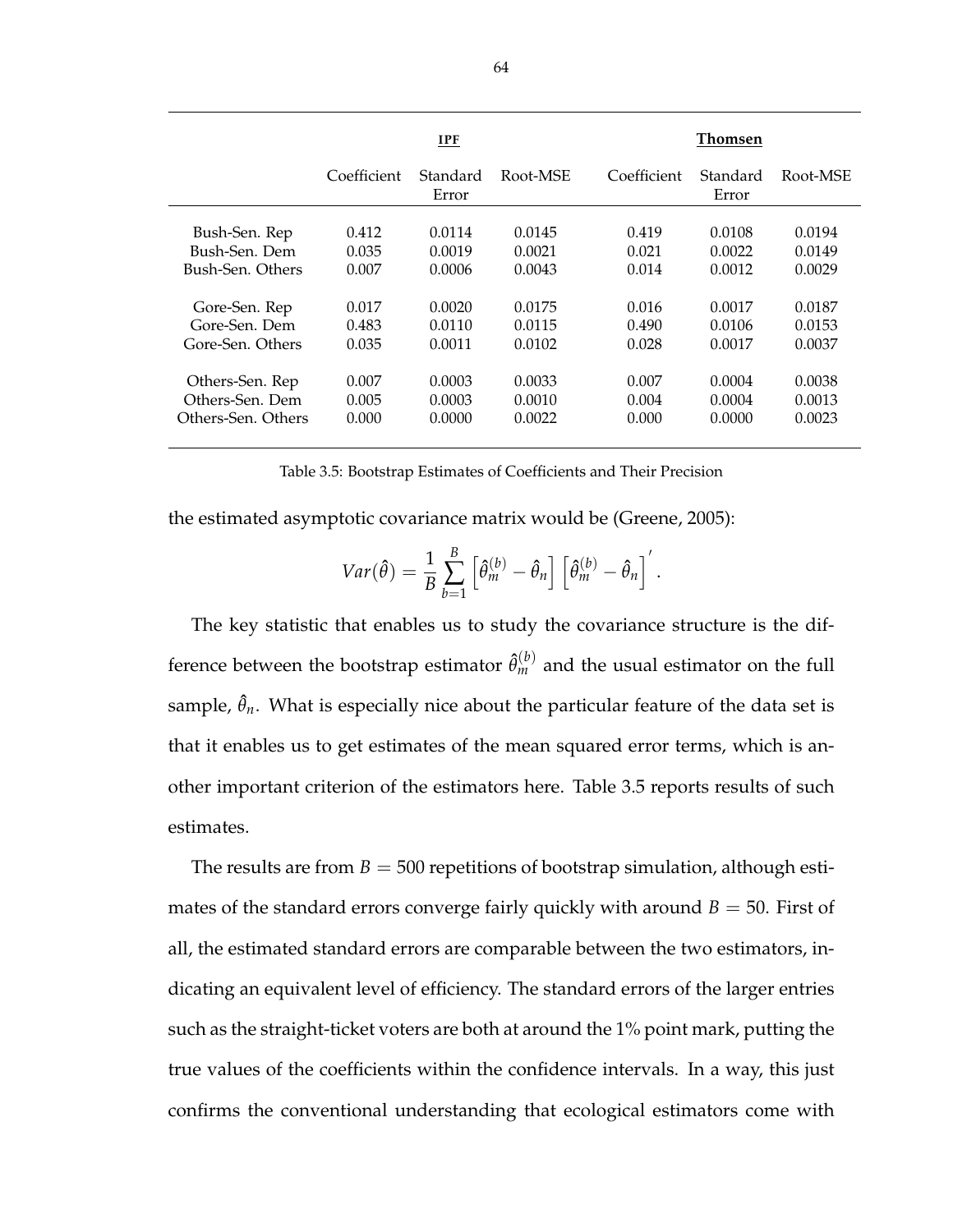sizable biases and inadequately small and underestimated standard errors.

The mean squared errors are computed by the usual formula,  $MSE = Var(\hat{\theta}) +$ £  $Bias(\hat{\theta})^2$ , and it is evident that IPF implementation of Thomsen has smaller MSE than that of the Thomsen estimator. This mostly is due to the fact that the IPF estimator is at least as efficient as that of Thomsen's, but comes with less amount of bias.

The complexity of the IPF adjustment as well as most of the multiparty estimation strategies I reviewed here makes it difficult to derive analytically various measures of uncertainty of the estimators. In addition, applying the IPF procedure in this particular context of adjusting the ecological estimation introduces more complexity into the analytical process.<sup>4</sup> In this section, I have provided results from a bootstrap simulation that supports the usage of the IPF estimator over the Thomsen estimator in multiparty system.

# **3.5 Empirical Test: Voter Transition in South Korean Presidential Elections 1992–1997**

Here, I test different ecological estimation strategies as defined previously on the voter transition in South Korean presidential elections between 1992 and 1997. Setting aside some methodological considerations for a while, there are several substantively interesting issues involving the voter transition in these two elections.

First of all, the voter transition in the two elections provides a good starting point by letting us test and calibrate ecological inference techniques before we can move onto other elections. The 1992 and 1997 presidential elections featured

 $4$ For example, Little and Wu (1991) derive the standard error of the IPF estimator in the context of raking survey estimates to match census results, where they specify it to be only applicable to the cases where two sets of estimates are not correlated to each other. In the particular context of adjusting the first-round ecological estimates, this condition exactly is violated and their results do not apply.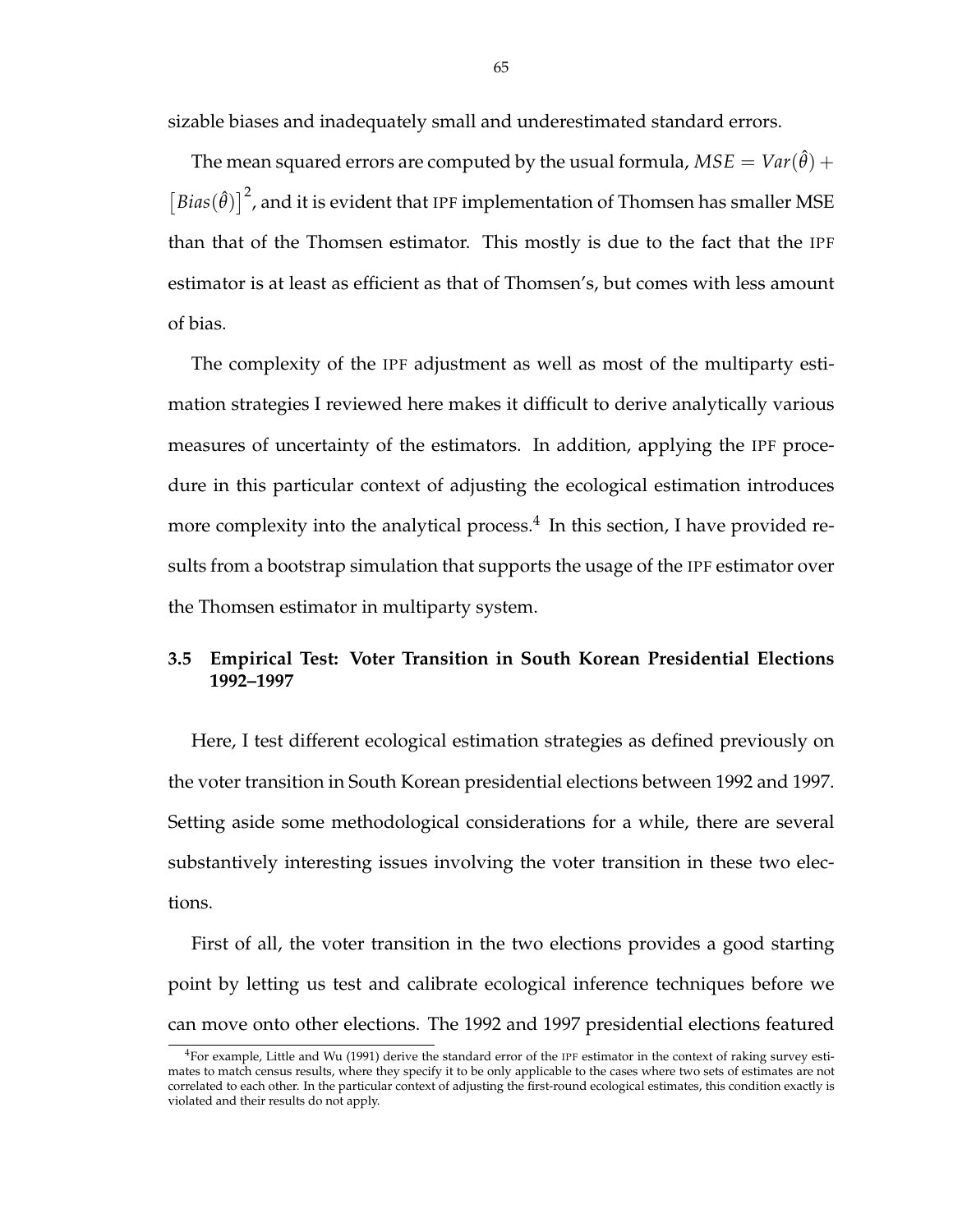similar configuration of parties, including a major candidate—Kim Dae Jung running in both of them. Arguably, the five years between the two elections stands as a politically stationary period, which is a rarity in South Korean politics. With the availability of the survey data that can provide corresponding individual-level estimates for voter transition, we have a very good setup to check the accuracy and adequacy of ecological estimators on Korean elections.

In a way, the movement of voters is an important issue in studying a political system where parties are yet to be institutionalized. Suppose we are interested in finding out how capable Korean voters are to make consistent electoral choices. Given the fluid structure of the party system and frequent changes in party labels, it more often than not is the candidates (or importantly, political bosses) that provide the sense of continuity in the South Korean party system. The voter transition rates model will offer an important insight into the evolution of South Korean politics—how strong the politics of personalities is; how relevant party labels are; and whether "old politics" is in the process of being phased out by more institutionalized sets of party politics.

If individual-level data are available, we should be able to trace this back to the start of the country and learn the dynamic transformation in the calculus of the Korean voters. However, survey studies are not available for elections before 1987, and the only data available are aggregate-level data: thus, there are the a typical ecological inference problems. The elections 1992–1997 provide interesting leverage in the sense that they enable us to test whether and which ecological inference strategies provide reasonable answers for the voter transition problem in South Korean elections: by comparing ecological estimates to survey results.

Moreover, the transitions of voters between the two elections have interesting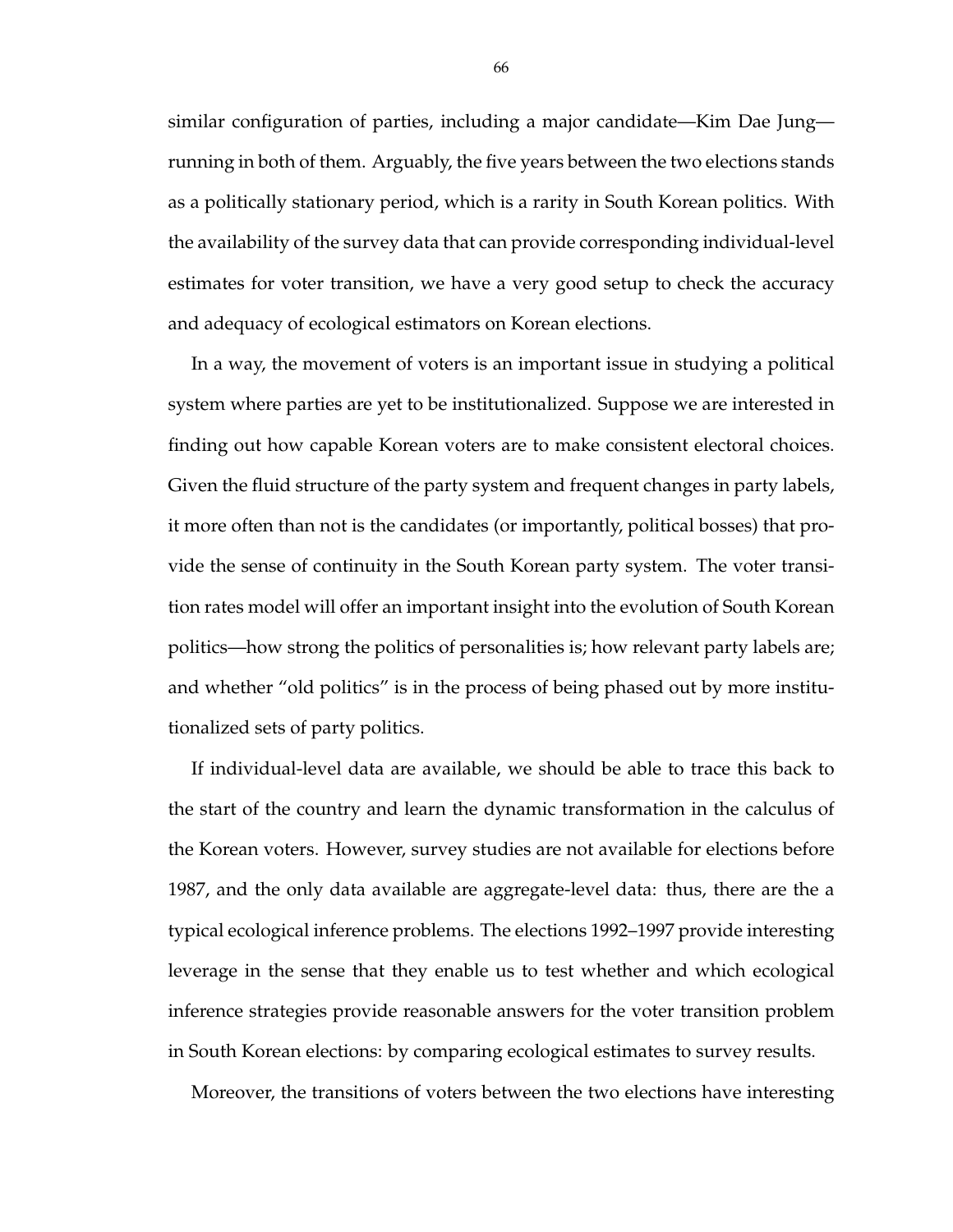| 1987                | 1992                 | 1997                |  |
|---------------------|----------------------|---------------------|--|
| Roh Tae Woo (36%)   | Kim Young Sam (40%)  | Lee Hoe Chang (39%) |  |
| Kim Young Sam (27%) | Kim Dae Jung (32%)   | Kim Dae Jung (40%)  |  |
| Kim Dae Jung (26%)  | Chung Ju Young (16%) | Lee In Je $(19\%)$  |  |
|                     |                      |                     |  |

Table 3.6: Candidates in Presidential Elections, 1987–1997

implications *per se*. As noted, the 1997 election was the first time in South Korean history when a presidential candidate from the "opposite" party, namely, Kim Dae Jung, won the election, after his three unsuccessful bid for the presidency. It would be interesting to find out how loyal his former supporters were and what constitutes his new support base.

## **3.5.1 Background and Data**

Before going into the details of the estimation, a quick review of the "datagenerating process" is in order. Especially when engaging in an ecological inference estimation, the researcher should provide some relevant "external information" that could help our inference.

The year 1987 witnessed the first democratic presidential election in South Korea since the start of the series of authoritarian regimes in 1972. Although it is still a matter of debate how meaningful elections were before 1987, it is safe to say that presidential elections became competitive and politically significant after the 1987 election<sup>5</sup>. The three elections shown in Table 3.6 were marked by regionally divided close races. None of the winners won the contest by more than an 8% margin of the total votes cast. None of the winners were able to gain a national majority support.

<sup>5</sup>Several presidential elections (1952, 1956, 1963, 1967, and 1971) that took place before the authoritarian regime were arguably competitive, although the governing bloc always won the competition by fairly comfortable margins.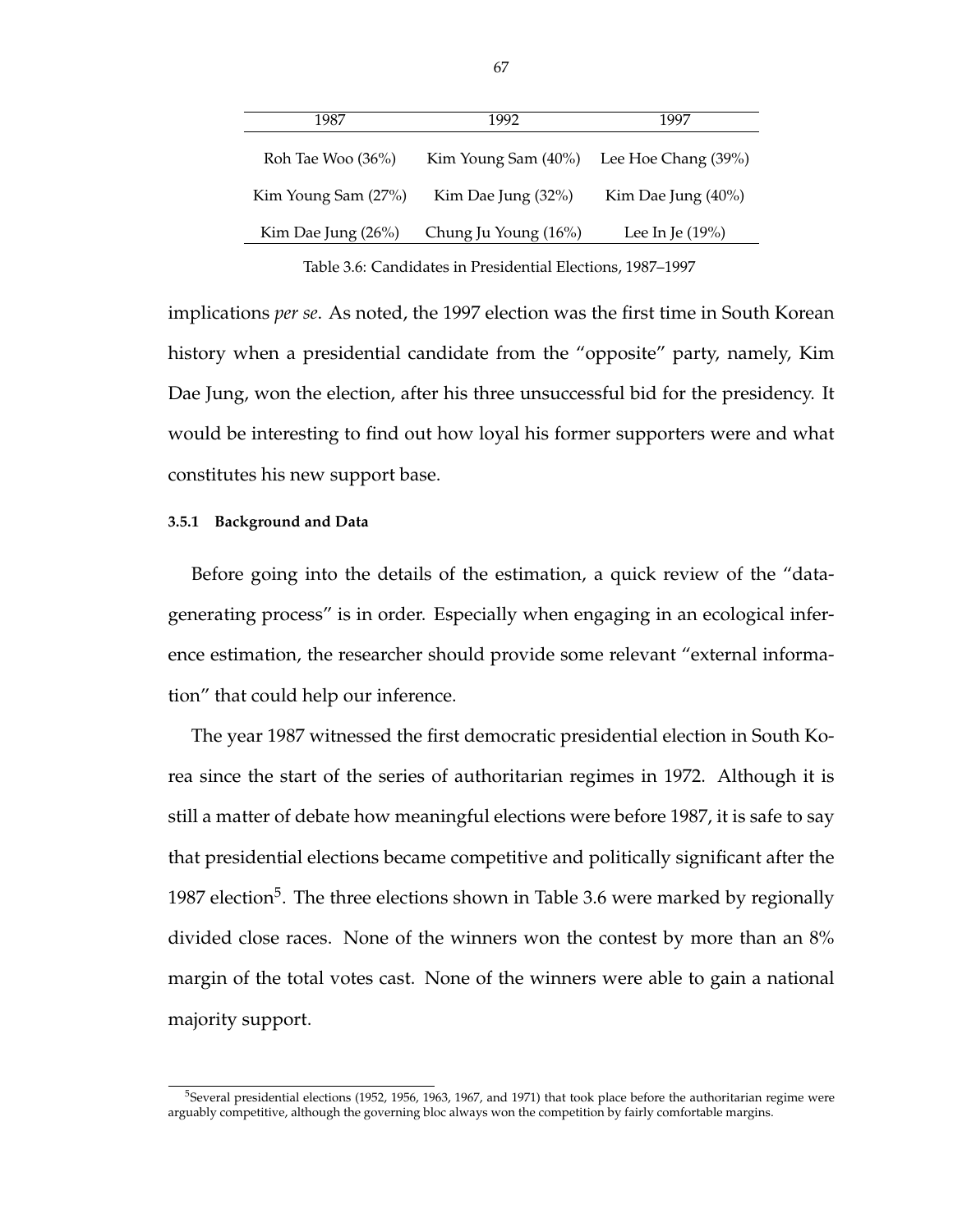Roh Tae Woo, the candidate from the ruling party in the authoritarian government before the democratization, came out as the winner of the 1987 election. Kim Young Sam, a former opposition leader, won the 1992 election after joining the governing party. In 1997, Kim Dae Jung, who lost in the two previous elections, became the first opposition party candidate to defeat a ruling party opponent. Many interesting and substantive questions can be asked based on voter transition behavior: for example, how was this first alternation of power between the competing parties (Huntington 1991: 266–267) achieved? Are Korean voters loyal to parties or the party bosses?

Even though the Korean party system is not stable and exhibits frequent changes in party labels, there is a significant degree of consistency in political support that is comparable to party identification in established democracies. In other words, voters manage to find, identify, and vote for "their" parties and candidates, even when party names change quite frequently. This fact is sufficient to justify the application of the voter transition model to the Korean electorate and clarify the meaning of "loyalty" or "defection" rates in this chapter.

Two data sets of Korean presidential elections are used in this chapter: an aggregate level election data set and one survey study. To build the aggregate data set, election results of the 1992 and 1997 Korean presidential elections were matched to each other. The official election results are reported at the precinct level, the numbers of which add up to around 15,300 and 16,400 for the two elections. The observations had to be aggregated to an administrative unit ("*Dong*") in the matching process, resulting in about 3,500 observations. The number of units is further reduced to 3,380 after dropping those with the population change ratio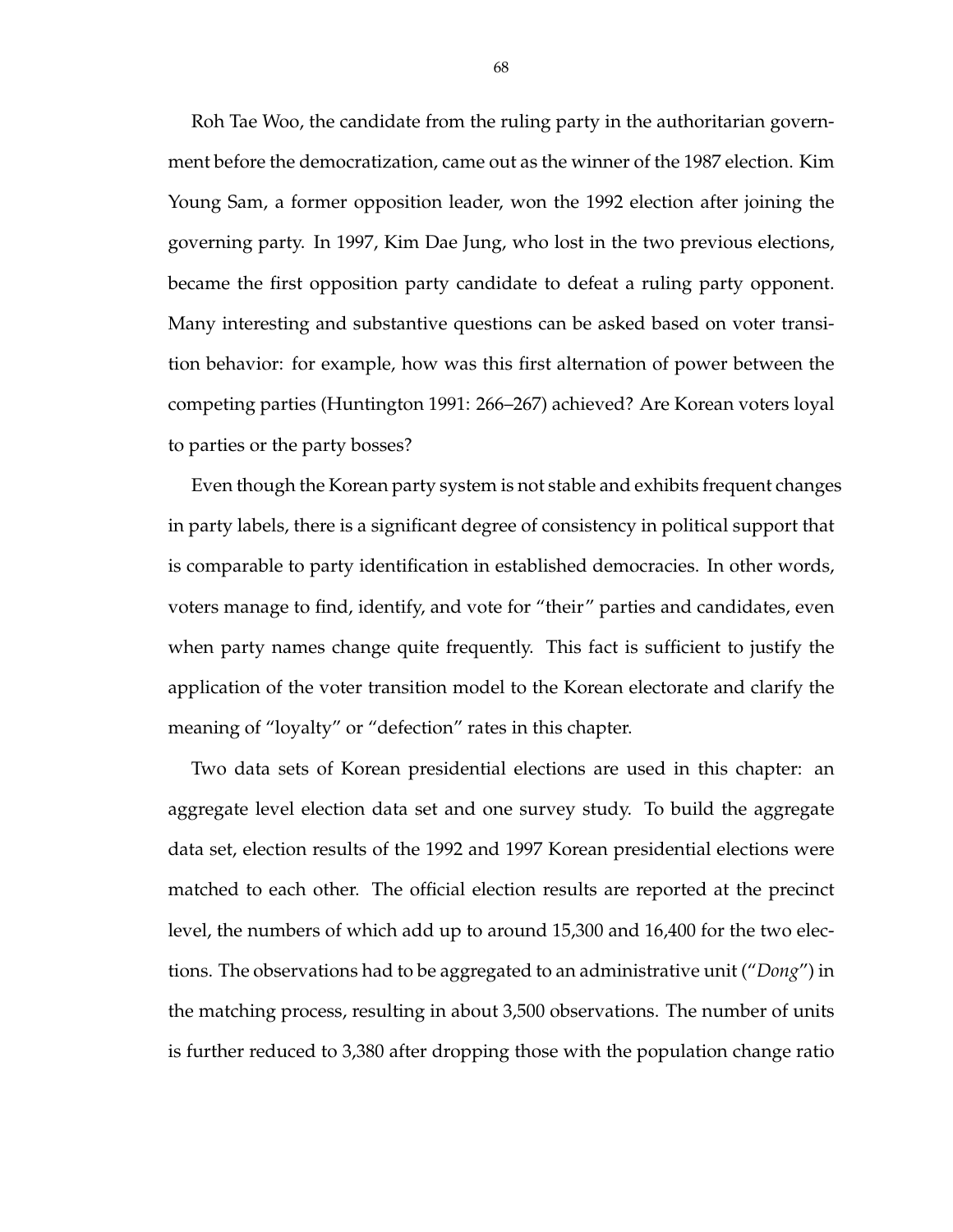over  $100\%$  and below 50%.<sup>6</sup>

A survey data set is used to compare the results from the aggregate estimation of voter transition rates. The data set is from the *National Survey of the Fifteenth Presidential Election* conducted by the Korean Social Science Data Center. One thousand and two hundred respondents were randomly sampled from the national voter registration list: the sampling quotas were assigned by region, gender, and age, based on the corresponding census proportions record. The survey started on the next day after the 1997 election and ended on the fourth day. Among the questionnaires in the original data set, two key variables are taken to form a cross tabulation: who the respondents voted for in the 1997 election and their recall of whom they had voted for in the previous presidential election, 5 years ago. Cross tabulations of the survey are used as references for the reliability of the ecological estimates in the next section.

It is a well-established fact that survey results are by no means perfect indicators of true voting behavior: respondents often forget or lie. For example, one of the sure predictions in survey research is the over-reporting of turnout: more respondents will claim to have voted in post-election interviews than actually cast ballots (Traugott and Katosh 1979; Duff et al. 2007). Also, recalls of previous votes are, at best, not without noise. For example, Blair Weir (1974) finds a post-election "bandwagon effect" toward the winner from 1956-58-60 Survey Research Center panel data of US voters.

Table 3.7 compares the survey estimates to the actual outcome (from the aggre-

 $6A$  potential problem stemming from these dropped cases should be mentioned. The units with the highest population increase are mostly the suburban areas of Seoul and Pusan ("bed-town areas"), where the residents tend to be more educated, younger, and employed middle class. Significant population decrease tends to occur mostly in rural areas where the residents are on average older, less educated and agriculture-based people with lower income. No study yet has clarified the relationship between these variables and partisan voting, which is an important substantive issue itself, but here, we just assume that the deletions are not systematic.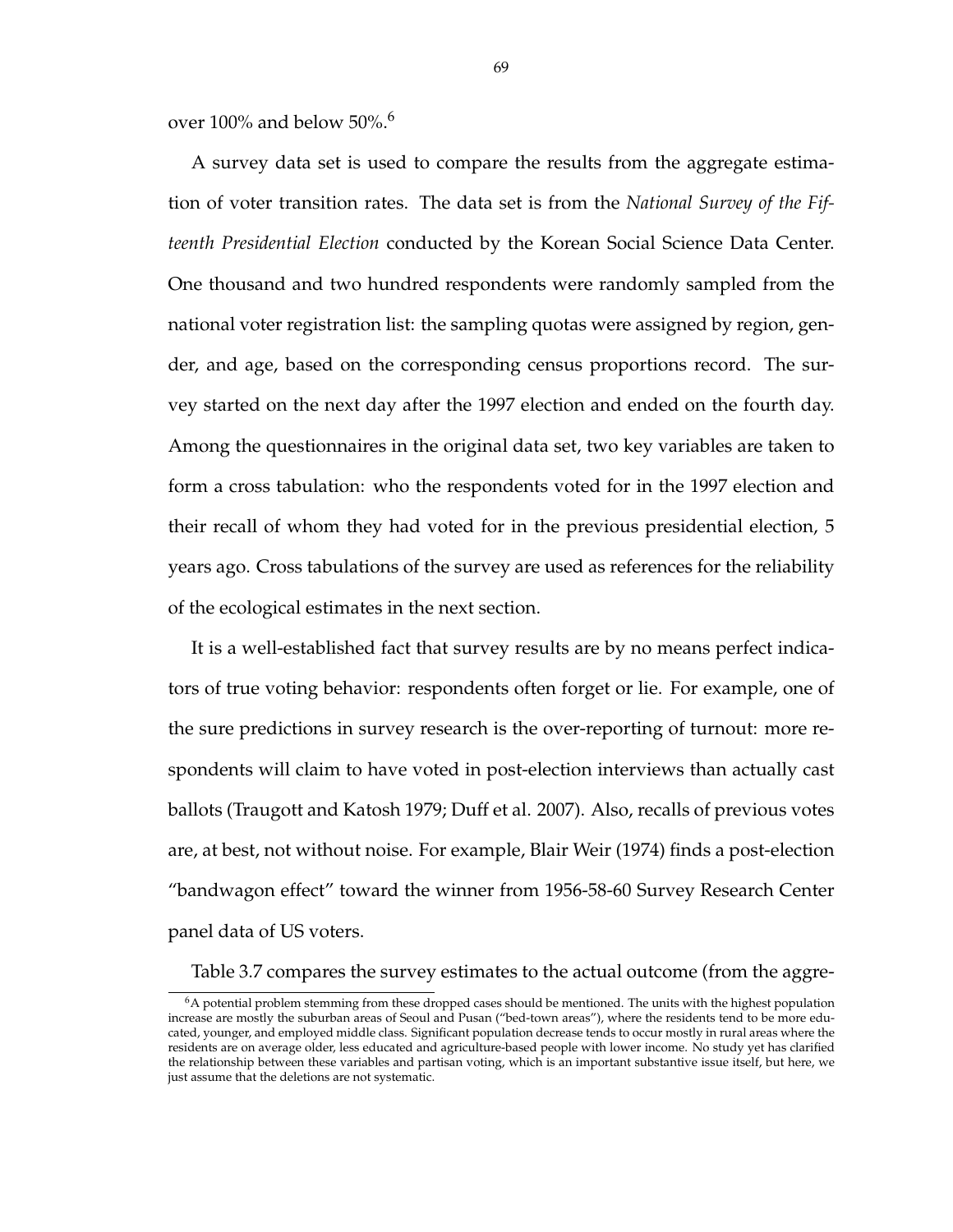gate data used) of the two elections. We can see a number of sizable discrepancies between the corresponding results of the two data sets. First, in both elections, there are around 11% of over-report of turnout in the survey data. Second, the responses regarding the 1997 election, right after which the survey was conducted, show relatively less discrepancy with the actual outcome, except for the turnout. However, a serious amount of disagreement exists between the aggregate and survey data sets for Kim Young Sam and Chung Joo Young's support in 1992.

Although the sources of the problems are unknown, several hypothetical explanations can be provided. First, the over-reporting of Kim YS support in the survey is consistent with the "bandwagon effect." Some respondents could have forgotten whom they actually had voted for 5 years ago, and could have answered that they voted for Kim YS who won the election and had been serving as the President since. Second, the under-reporting of Chung's support in the survey could be due to the fact that the candidate's party was made *ad hoc* right before the election and vanished right after Chungs defeat in the 1992 election. This ephemeral nature of the party could have encouraged the respondents to forget or to hide their previous support for Chung.

The survey estimate of the defection rate from Chung JY to Kim DJ will also likely to have a positive bias since Chung's previous supporters are under-reporting while Kim DJ's 1997 support is inflated. In both cases, there are good reasons to believe that the true loyalty rate is smaller than the survey estimate, and any ecological estimate larger than the survey estimate is likely to be biased—more biased than the survey estimate.

However, despite these problems, the three party contest captured by the survey is somewhat workable. The point here is that the survey estimates are not

70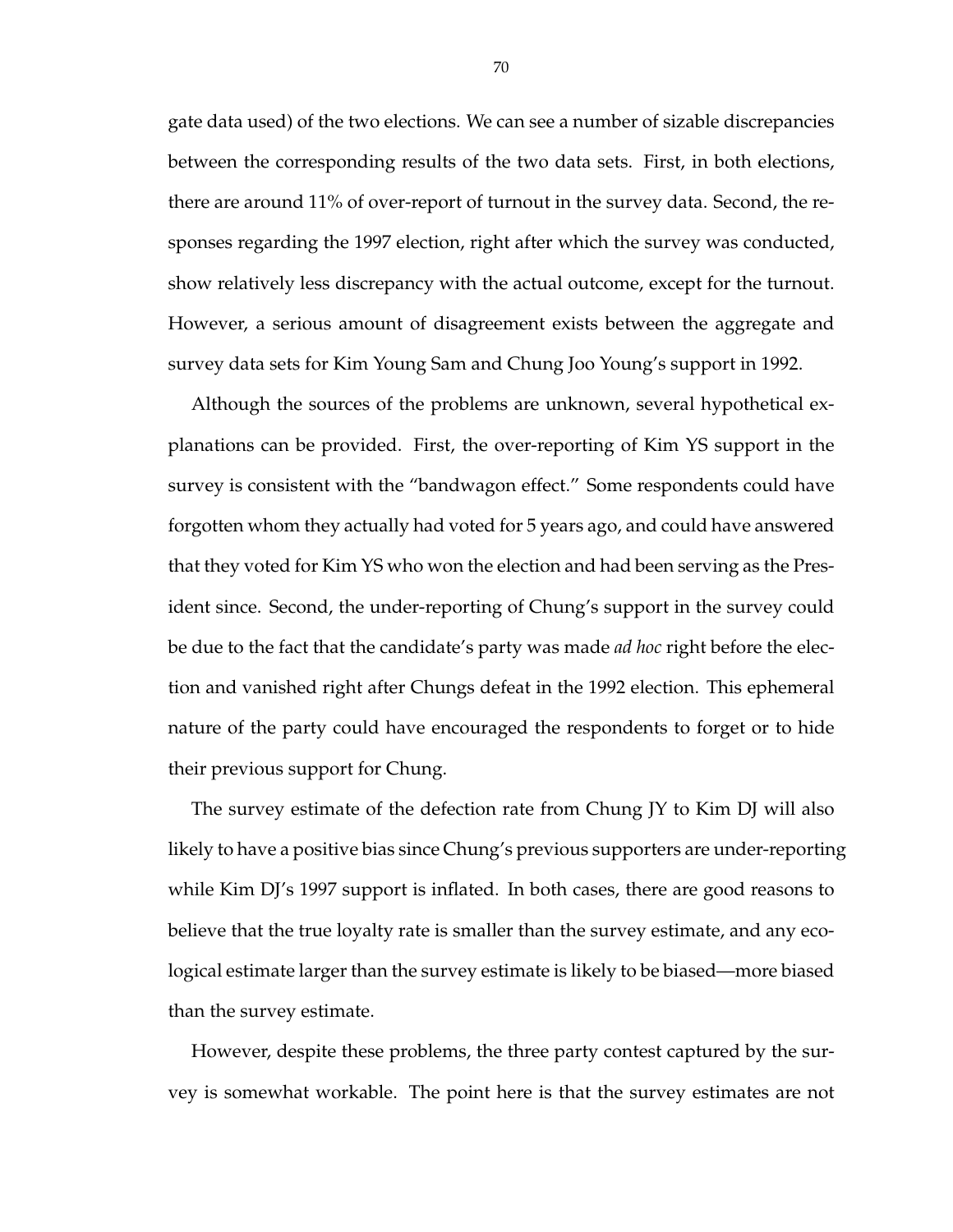|               | Candidates      |     | Aggregate |        | Survey |
|---------------|-----------------|-----|-----------|--------|--------|
| 1992 Election | Turnout         | 83% |           | $94\%$ |        |
|               | Kim Young Sam   |     | 45%       |        | $52\%$ |
|               | Kim Dae Jung    |     | 36%       |        | 35%    |
|               | Chung Joo Young |     | 18%       |        | 13%    |
| 1997 Election | Turnout         | 81% |           | $92\%$ |        |
|               | Lee Hoe Chang   |     | 39%       |        | 39%    |
|               | Kim Dae Jung    |     | 41%       |        | 43%    |
|               | Lee In Je       |     | 20%       |        | 18%    |

Note: The percentages for "Abstention" were calculated based on the total number of eligible voters in both data sets and both elections. Because of the large over-reporting of turnout, entries for each candidate represent percentages of the three party vote only.

Table 3.7: National Support for Candidates: Survey vs Aggregate

perfect but the best we have and there are still certain ways to make better use of them as points of reference. Even though survey data will not provide the perfect "truth" that we can use as a reference for our ecological estimation, it should be sufficient for our purpose where we test and compare different classes of ecological estimators.

#### **3.5.2 Results**

As was shown, three major candidates competed in the two elections. The party system in Korea can be characterized as a "two-and-a-half" party system: two major parties compete against each other, while numbers of parties and presidential candidates have always taken a distant but still noticeable third place. In 1992 and 1997, none of the third candidates gained less then 16% of the total national vote; and those two third-party candidates from both elections, Chung Joo Young and Lee In Je, are not directly linked to each other. As was described in the previous section, multiparty estimations require even more sets of strong assumptions and accordingly, the results are unstable. Thus the setup is in a sense a severe test to check the reliability and consistency of the estimators. How we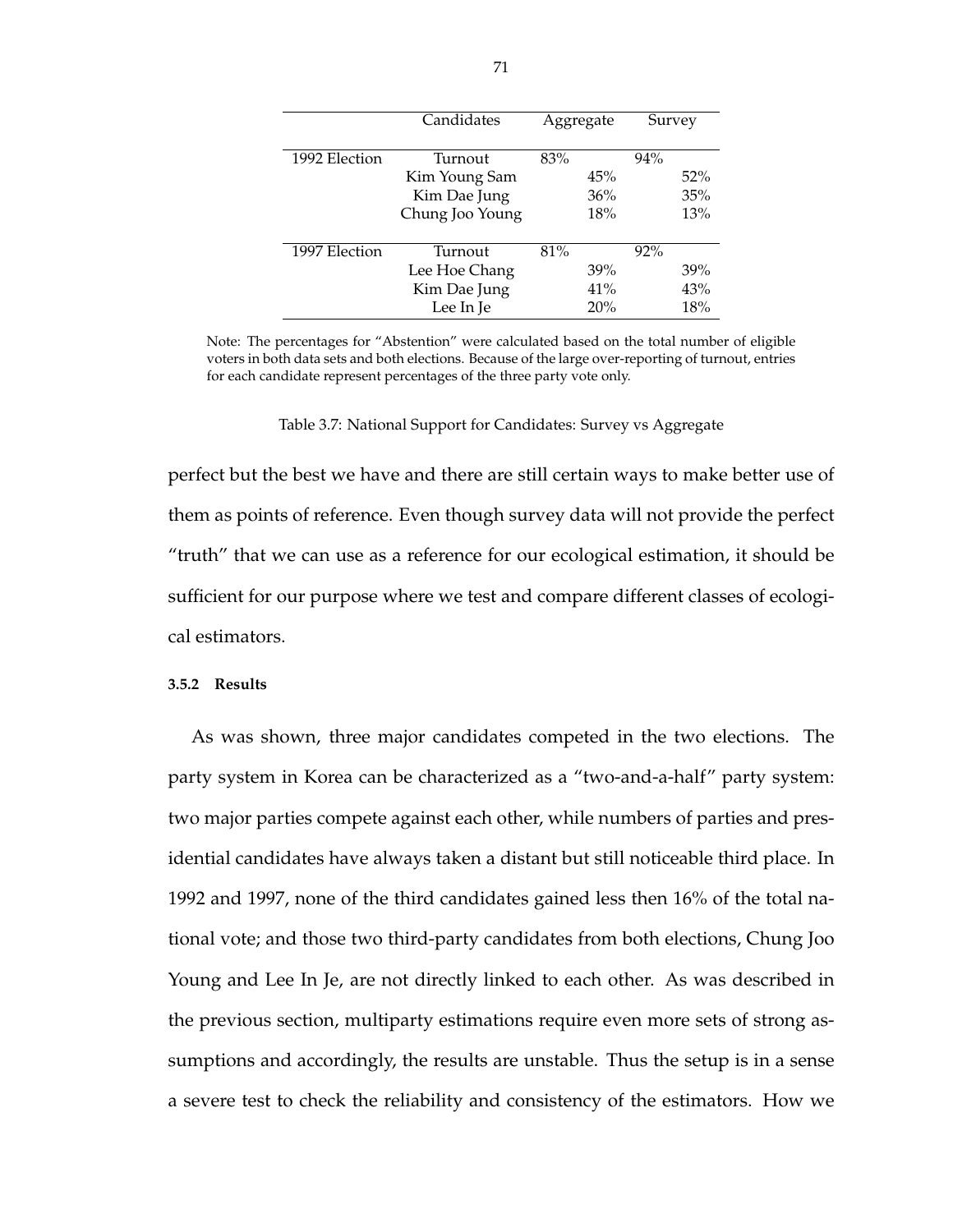| 1992          |                   |                       |                       |                |
|---------------|-------------------|-----------------------|-----------------------|----------------|
| 1997          | Kim Young Sam     | Kim Dae Jung          | Chung Joo Young       | Total          |
| Lee Hoe Chang | $p_{RR}$          | $p_{DR}$              | $p_{SR}$              | R <sub>2</sub> |
| Kim Dae Jung  | $p_{RR}$          | $p_{DD}$              | $p_{SD}$              | D <sub>2</sub> |
| Lee In Je     | $1-p_{RR}-p_{RD}$ | $1 - p_{DR} - p_{DD}$ | $1 - p_{SR} - p_{SD}$ | $S_2$          |
| Total         | R1                |                       |                       |                |

denote the candidates and the parameters of interest is shown in Figure 3.3.

Figure 3.3: Variables and Parameters of Voter Transition Rates: South Korean Presidential Elections, 1992–1997

Table 3.8 provides the estimated voter transition rates of various estimators. "Survey" refers to the estimates from the cross-tabulation of reported votes in the two elections. Thus, the coefficients would mean the probability to vote for the time-2 candidate given s/he voted for a particular time-1 candidate. The survey estimates raise some interesting points, although most of the estimates look reasonable.

One picture that emerges from the survey estimates on transition rates is that Kim Dae Jung was able to draw sizable support from those who voted against him—especially from previous Kim Young Sam voters—even though he lost some of his previous supporters. In fact, this is consistent with Kim Dae Jung's central electoral strategy where he tried to change his leftist image and form a new conservative coalition, which also is known as the "New DJ Plan."

Meanwhile, some would argue that the loyalty rate of Kim Dae Jung at 87% is less than impressive given the fact that he had enjoyed a monolithic electoral support from those who are from *Chunla* region; and from those who are younger, liberal, and who feel strongly against the traditional ruling bloc that used be in charge of the authoritarian regime before the democratization of the country. In other words, it was his ever-loyal supporters that won Kim the 1997 election. His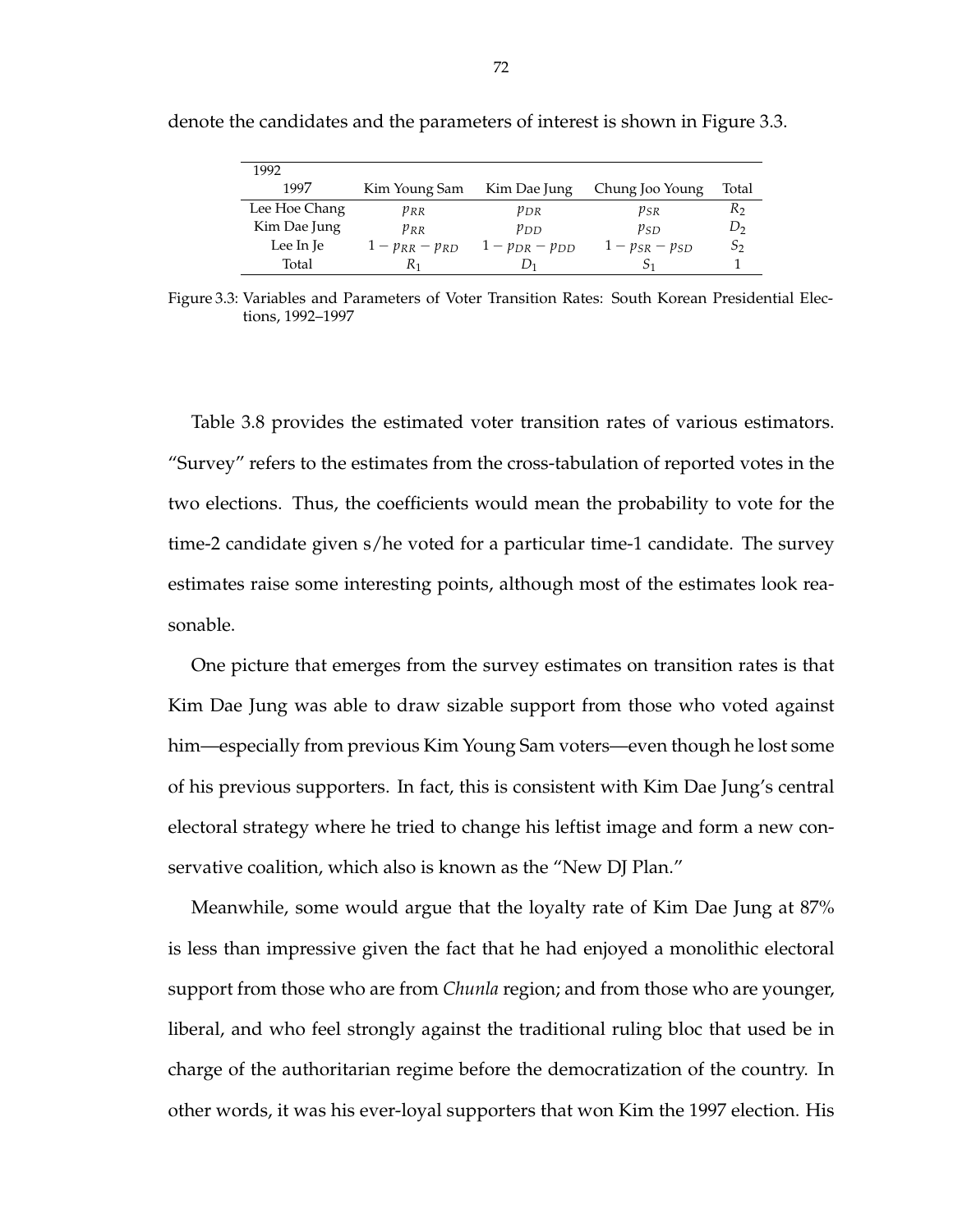supporters were in strong contrast to the GNP supporters many of whom changed their party of choice and supported Lee In Je.

Was it the monolithic supporters that won Kim the election and the presidency? Or was it the "New DJ Plan" that tapped new political support for him? In any case, these are empirical questions, and it is possible to see which storyline the aggregate estimates confirm.

The sub-table in Table 3.8 labeled "Goodman" shows results from linear regressions on the system of equations

$$
R_2 = p_{RR}R_1 + p_{DR}D_1 + p_{SR}S_1
$$
  

$$
D_2 = p_{RD}R_1 + p_{DD}D_1 + p_{SD}S_1
$$

where the variables and parameters are defined in Figure 3.3. As was the case with binary estimations, we still observe out-of-bounds estimates; in this case, coefficients larger than unity and smaller than zero at the same time. However, the Goodman results seem to support the monolithic-supporter hypothesis, where the estimation shows that Kim (more than) perfectly retained his electoral support from the previous election, and that was almost enough for him to win the election, where Lee In Je took about 30% of the former GNP votes. In any case, the negative transition rates are biased, and so is the loyalty rate for Kim.

The overestimation of the Kim Dae Jung loyalty rate continues to be the problem from the bivariate estimation. As was argued above, if the survey estimate of 86.7% is already an overestimate, we can be quite confident that the Goodman estimate is biased, and more likely than not biased even from the true value of the coefficient.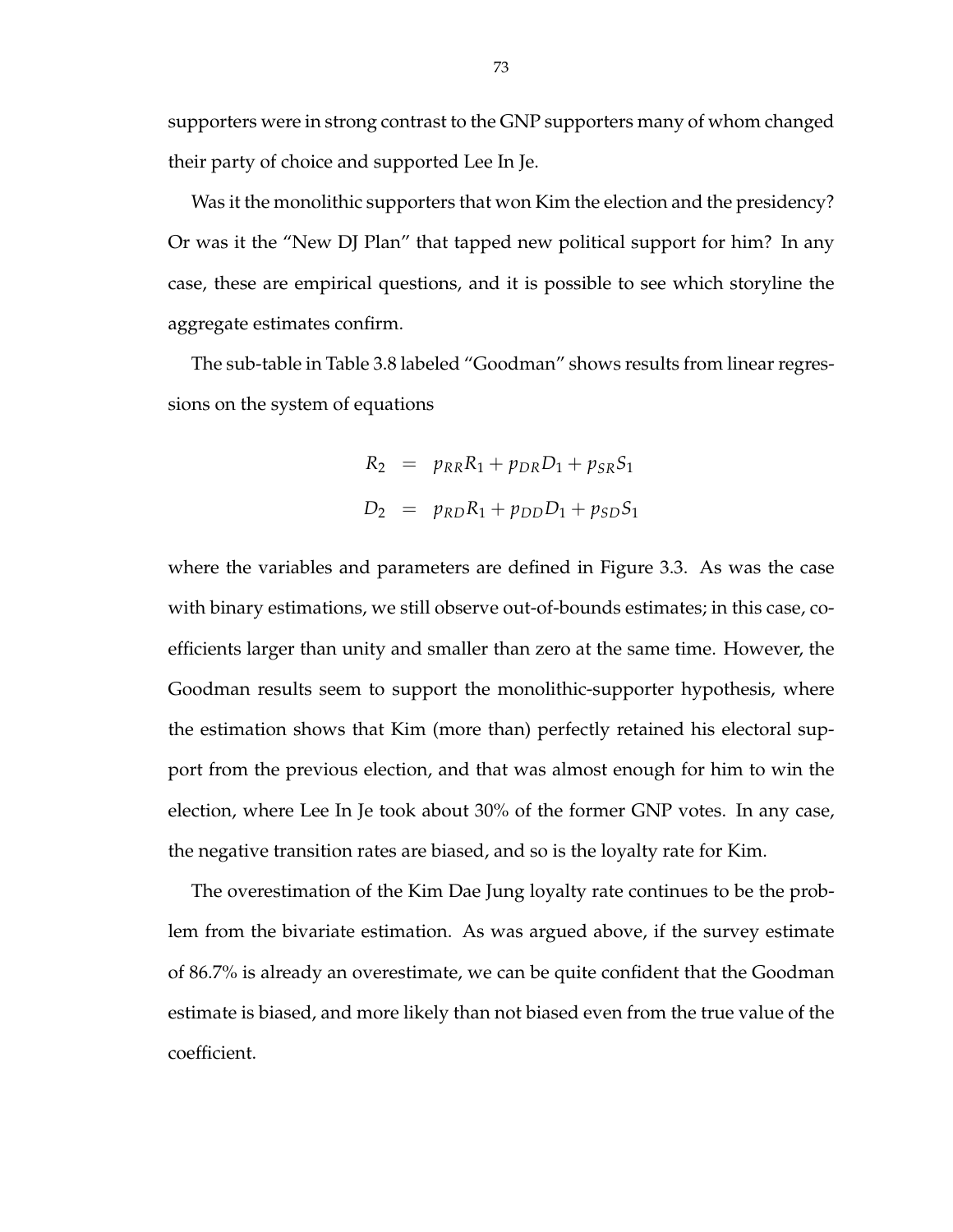| Survey         | KimYS92                      | $\overline{\text{KimDJ}}92$<br>Chung92 |         |
|----------------|------------------------------|----------------------------------------|---------|
| LeeHC97        | 0.6311                       | 0.0430                                 | 0.3429  |
| KimDJ97        | 0.1748                       | 0.8674                                 | 0.3571  |
| LeeIJ97        | 0.1942                       | 0.0896                                 | 0.3000  |
|                |                              |                                        |         |
| Goodman        | KimYS92                      | KimDJ92                                | Chung92 |
| LeeHC97        | 0.7171                       | $-0.0101$                              | 0.2970  |
| KimDJ97        | $-0.0033$                    | 1.0196                                 | 0.2758  |
| LeeIJ97        | 0.2863                       | $-0.0095$                              | 0.4272  |
|                |                              |                                        |         |
| Constrained    | KimYS92                      | KimDJ92                                | Chung92 |
| LeeHC97        | 0.7079                       | 0.0100                                 | 0.2926  |
| KimDJ97        | 0.0100                       | 0.9800                                 | 0.2939  |
| LeeIJ97        | 0.2821                       | 0.0100                                 | 0.4135  |
|                |                              |                                        |         |
| King           | KimYS92                      | KimDJ92                                | Chung92 |
| LeeHC97        | 0.7720                       | 0.0060                                 | 0.2328  |
| KimDJ97        | 0.0477                       | 0.9608                                 | 0.2112  |
| LeeIJ97        | 0.1803                       | 0.0332                                 | 0.5560  |
|                |                              |                                        |         |
| King-MLE       | KimYS92                      | KimDJ92                                | Chung92 |
| LeeHC97        | 0.7280                       | 0.0065                                 | 0.3441  |
| KimDJ97        | 0.0577                       | 0.9542                                 | 0.1990  |
| LeeIJ97        | 0.2143                       | 0.0393                                 | 0.4570  |
|                |                              |                                        |         |
| <b>Thomsen</b> | KimYS92                      | KimDJ92                                | Chung92 |
| LeeHC97        | 0.6211                       | 0.0720                                 | 0.4815  |
| KimDJ97        | 0.1446                       | 0.8167                                 | 0.2682  |
| LeeIJ97        | 0.2343                       | 0.1112                                 | 0.2503  |
|                |                              |                                        |         |
| Thomsen-IPF    | $\overline{\text{KimY}}$ S92 | KimDJ92                                | Chung92 |
| LeeHC97        | 0.6124                       | 0.1260                                 | 0.3936  |
| KimDJ97        | 0.1268                       | 0.8549                                 | 0.2339  |
| LeeIJ97        | 0.2608                       | 0.0192                                 | 0.3726  |

Table 3.8: Ecological Estimates from a Three Party System: South Korean Elections 1992–1997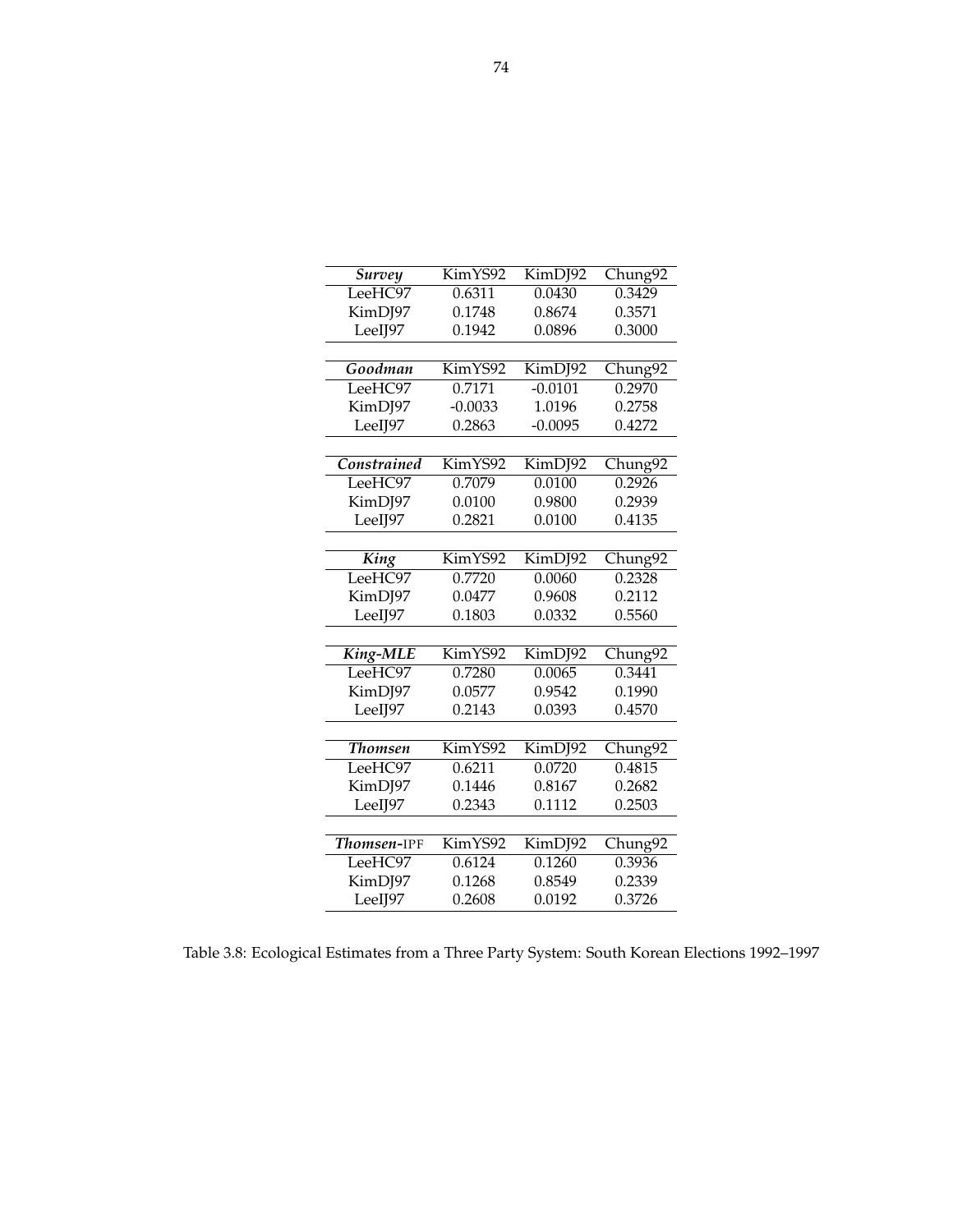Note that the next sub-table produces estimates from constrained regressions, where certain adjustments are applied to the Goodman regression to make sure the estimates of each column add up to 1 in a way that is consistent to the crossequation correlations that was developed in the previous section. Following the details of the previous section on how the adjustment for constrained regressions was applied, the Goodman coefficients are "corrected." For example, since all the loyalty and defection rates for Kim DJ are out of bounds, we set them to be .98, .01, and .01 before going into the second round of estimation. The results are not drastically different from the Goodman regression.

For King's model, this chapter adopts Equation (3.10) where Chung Joo Young's vote was used as the "neutral" party that is collapsed to the other major parties to retrieve binary estimates. The fact that he nor the party did not last until the next election justifies this selection. Moreover, Chung support is the least correlated with other candidates. I also report the result of using the same procedure on King's first-round estimates (the MLE estimates before simulation) generated by *EI* and label it as "King-MLE."

The results are quite interesting considering the pattern that we have seen from the previous chapter. Substantively, it does not differ from the linear regression results, but it should be noted that the estimate of GNP loyalty rate  $(KimYS92 \rightarrow LeeHC97)$  is at 77%, which is larger than the survey estimate and worse than the Goodman estimate. It appears that all the loyalty rates, or the main-diagonal entries, are inflated while the rest are underestimated—at least compared to the survey estimates.

The table also provides estimates implementing Thomsen's method into the multiparty context, as was described in detail in the previous section and was re-

75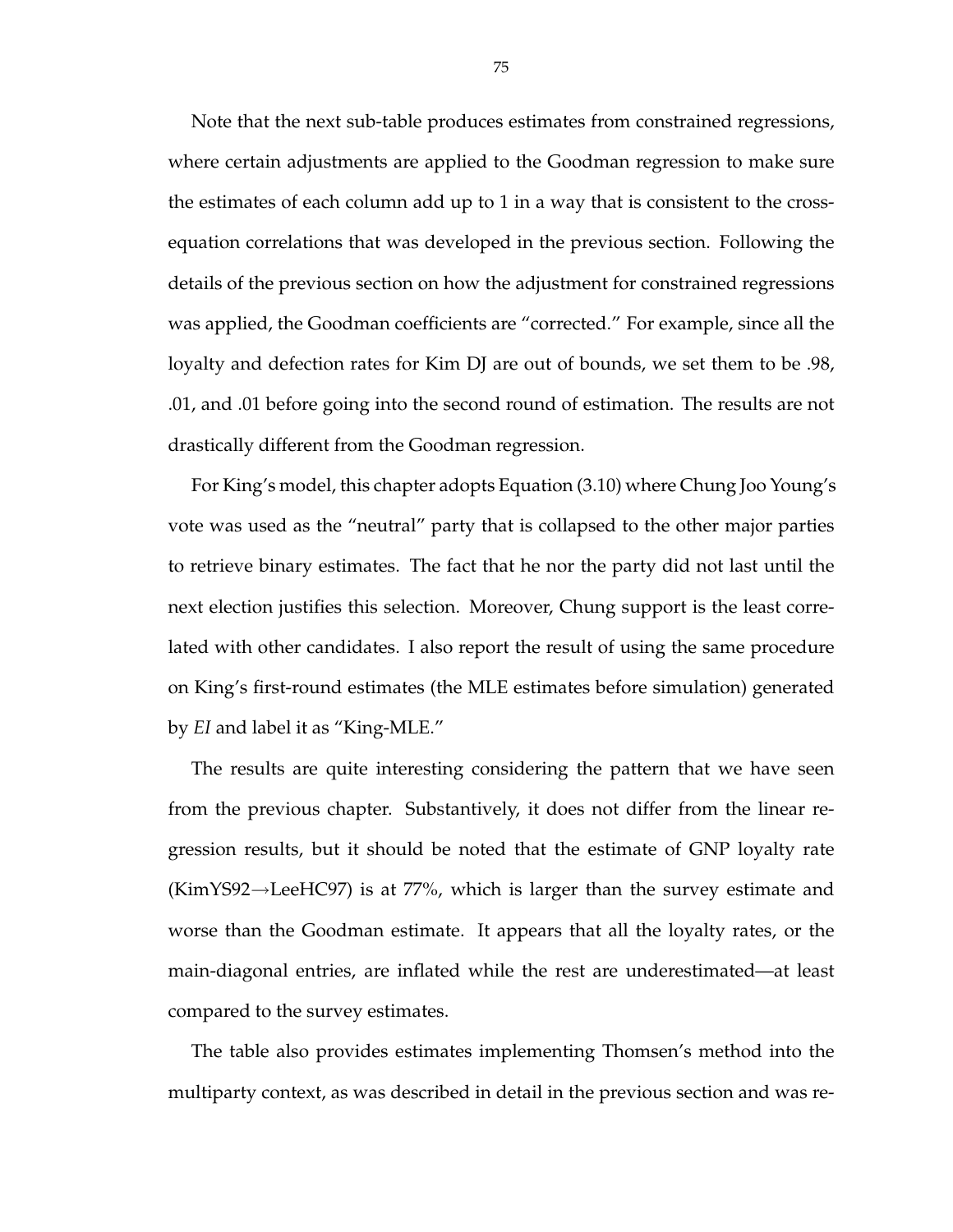trieved by his program ECOL. The third candidates in the two elections, namely, Chung Joo Young in 1992 and Lee In Je in 1997 elections were used as the "reference categories" under the reasoning that they are the more "neutral" candidates.

Finally, I also report the iterative proportional estimate applied to the probit version of Thomsen's estimator at the bottom of the table. As seen earlier, the difference between the two sets of estimates is that the former implements logit specification and tetrachoric correlation while the later uses probit specification and IPF, as was documented in the previous chapter and in the previous section.

The results approximate the survey estimates better than any other ecological estimators, supporting the "New DJ Plan" argument, which attributes Kim Dae Jung's success to his newly-found support basis. More specifically, it highlights the fact that Kim lost some of his support from the previous election, while managed to gain some political ground from previous GNP supporters. Another noticeable fact is that the transition rates from Chung Joo Young (the last column) are quite different from the survey results—where survey estimates are the least reliable due to the response problems we have seen in Table 3.7.

The difference between the two versions of the Thomsen estimator mainly involves the transition rates from Kim Dae Jung support in 1992. The loyalty rate from the IPF version approximates closer to the survey estimate than Thomsen's own ECOL estimate. Among the two, the question on which estimate is better is still inconclusive, mostly due to the possibility that the survey estimate could be an overestimation, as noted above. Also, both Thomsen estimators highlight the fact that Kim Dae Jung in 1997 did not do any better among the previous Chung supporters, which contradicts the survey estimates. However, noting that the survey estimate for this may be biased upwards due to the under-report of Chung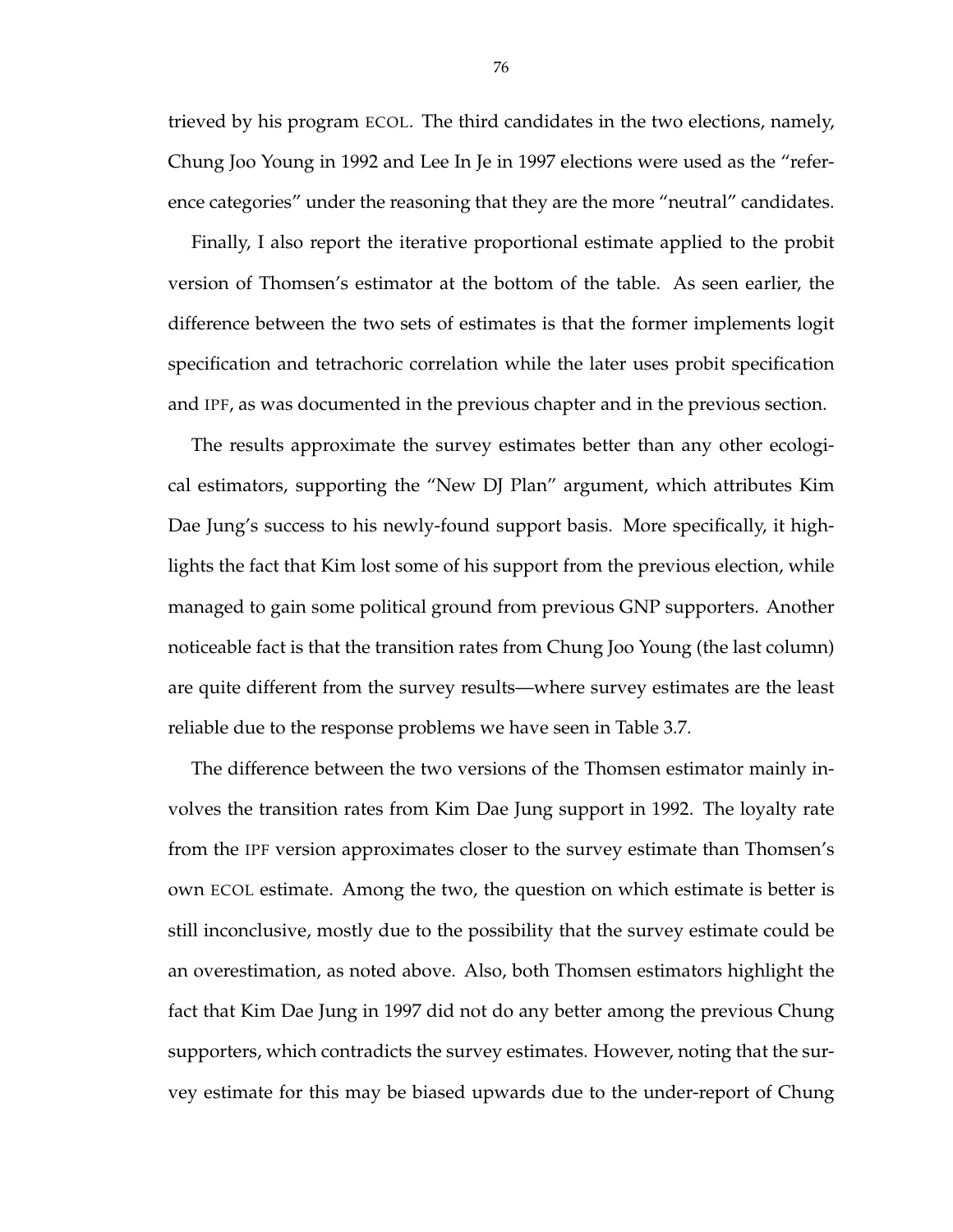supporters, we suspect the survey estimate (36%) may be inflated and can reasonably argue the ecological estimate may represent the truth better.

# **3.6 Remarks**

Continuing the trend in the previous chapter, the approach suggested by Thomsen, and especially the IPF implementation of it, produce better estimates. Here, in the multiparty implementation of the ecological estimators, it appears that estimations from the initial binary configurations dominate the final result. If the initial step gives results erroneous by a sizable margin, getting a reliable final result is almost impossible. Although none of the initial estimation is passed on to the next stage unchanged, any erroneous first estimate would accordingly inflate or deflate other first step estimates—even if they are correct.

In this regard, getting a good first-order estimate is important. It is possible to think of adjusting any first-round two-by-two estimates with the IPF algorithm. However, since IPF tries to minimize the change of estimates from the initial values in the adjustment process, the bias introduced in the initial stage will carry over to the converged final IPF estimate. Moreover, the Goodman regression or SUR will always produce estimates that exactly conform to the target marginals, thus IPF adjustment is not applicable to them.

There is still more work to be done investigating the properties and possibilities of the multiparty extension of various ecological estimators. In this chapter, I introduced the use of the iterative proportional fitting process in the context of adjusting first-round binary estimates. After looking into the IPF adjustment to the Thomsen estimator, I have shown some evidence that it may be the best ecological estimator we have so far studying multiparty voter transition rates.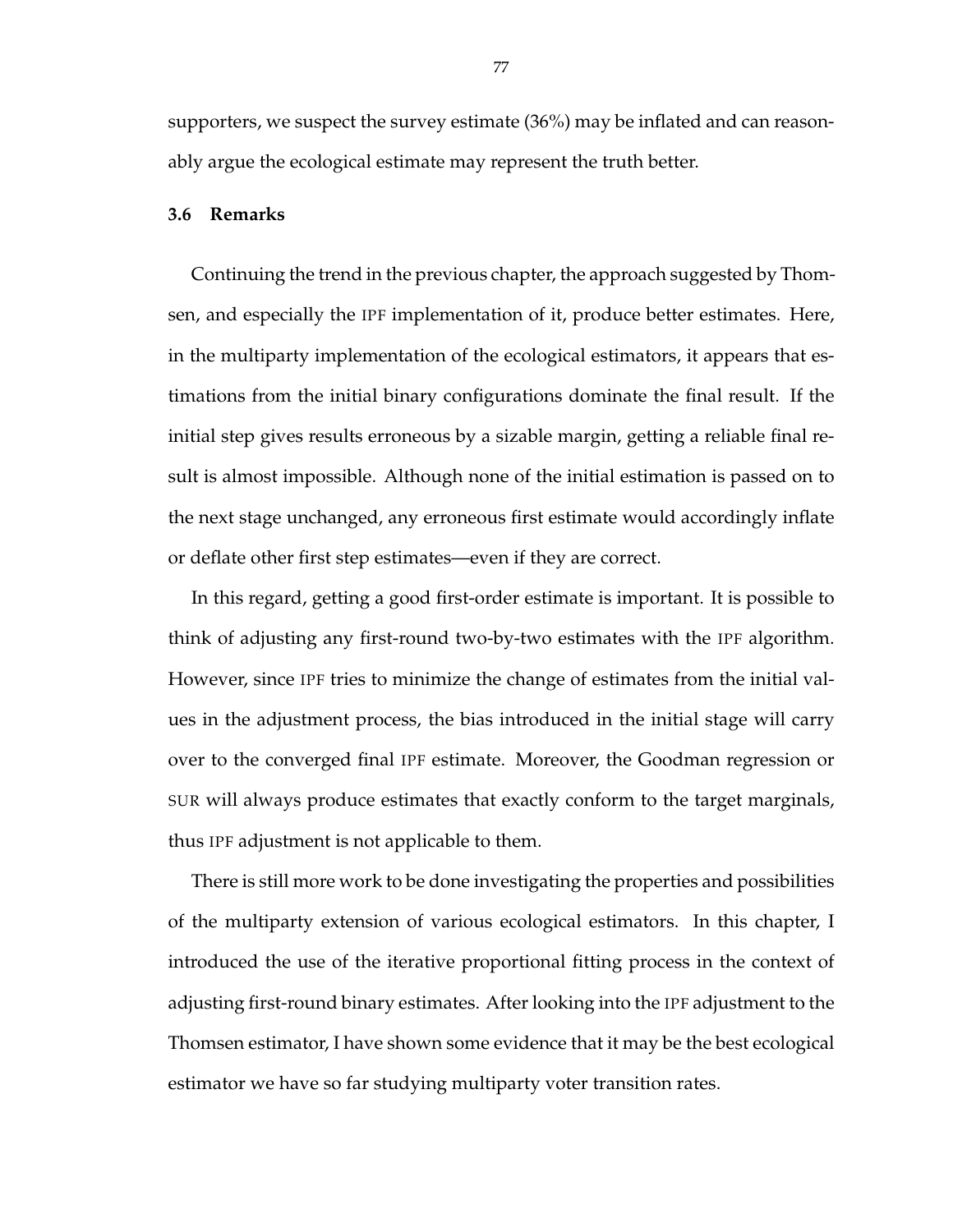# **CHAPTER IV**

# **Ecological Inference with Covariates**

# **4.1 Introduction**

The previous chapter discussed an important extension to the ecological inference techniques: its application to multinomial choices. In this chapter, I will propose another extension to the basic model: how to incorporate covariates. The extension I develop here mainly focuses upon Thomsen's model which was shown to be the best estimator so far in studying the voter transition problem. This will prove to be the critical step for ecological inference techniques in analyzing the underlying forces that govern the dynamic electoral process.

To be sure, the voter transition model in itself has merits in understanding electoral dynamics. However, usually a researcher will want to move a step further than a mere description of loyalty and defection rates, and to understand the mechanism behind the movement of the voters. For example, in the previous chapter, with the help of ecological inference techniques, it was possible to estimate the proportion of straight-ticket voters in Miami-Dade, Florida to be around 90%. But who are they and what characterizes the 10% of those who split their electoral support to candidates from different parties? Or, as was shown in the South Korean example, it was possible to recover the retention rate of Kim Dae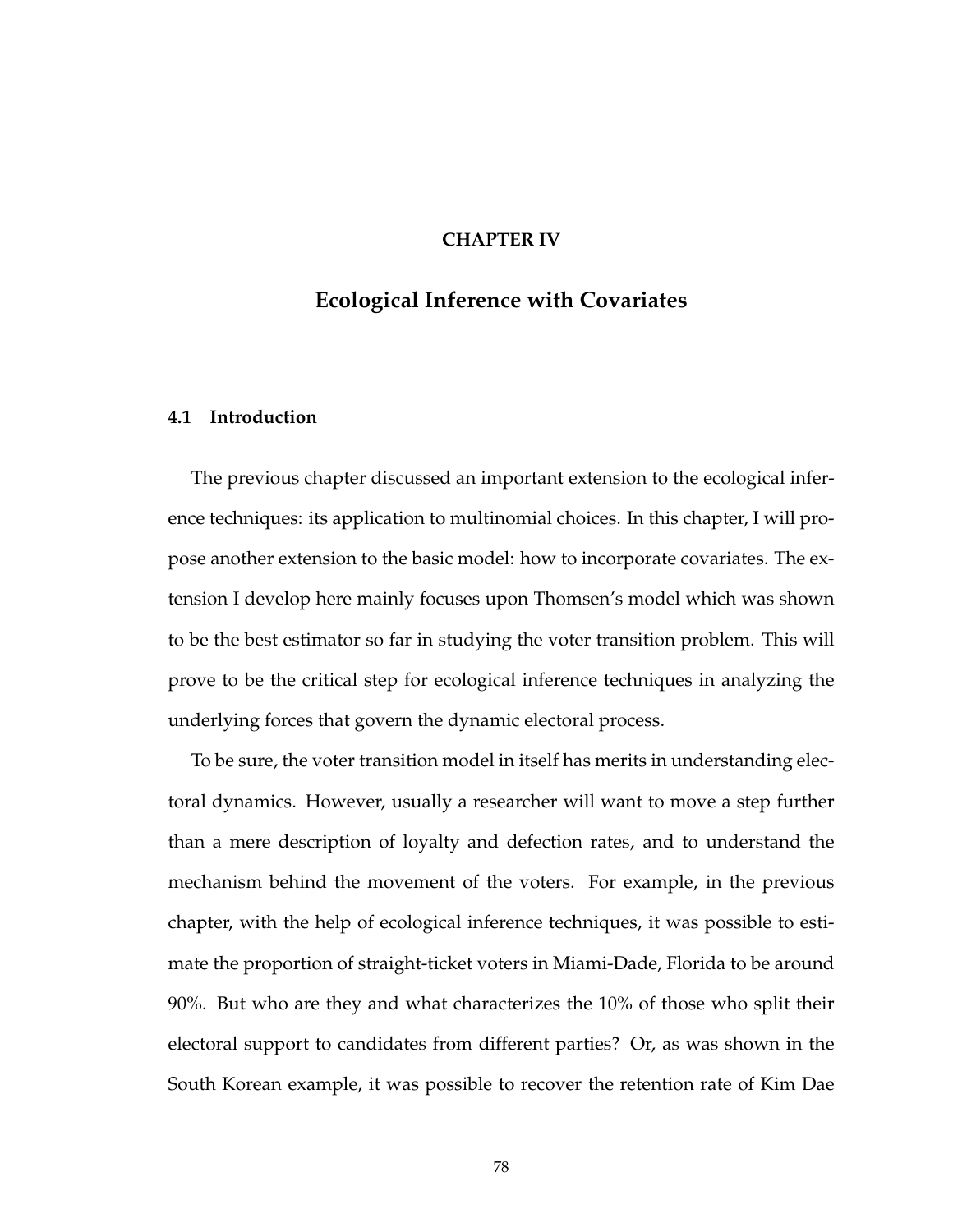Jung supporters—but the more substantively interesting task would be to identify the driving forces of such (non)movement of the voters. In the framework of the voter transition model discussed so far, it is not possible to ask such questions yet.

In this chapter, I first develop an extension to the Thomsen estimator and spell out the logic behind it. Later, I apply the extension to study the impact of democratization in South Korean elections.

# **4.2 The Model**

#### **4.2.1 The Voter Transition Setup with Covariates**

Essentially, we are interested in the difference in the voter transition rates among different demographic groups. The question would be equivalent to modeling the loyalty and defection rates as functions of the covariate. Suppose we are interested in the transition rates of workers, where a binary variable *z<sup>i</sup>* would indicate whether an individual is a worker or not. If we had individual-level survey data, we would be able to estimate the parameters by a three-way cross tabulation, as is depicted by Figure 4.1, where  $x_i$  indicates the vote choice of individual  $i$  at time 1, and  $y_i$  indicates that at time 2.

|                 | Worker $(z_i = 1)$              |                     |                     | Non-Worker $(z_i = 0)$ |
|-----------------|---------------------------------|---------------------|---------------------|------------------------|
|                 |                                 | $x_i = 1$ $x_i = 0$ | $x_i = 1$ $x_i = 0$ |                        |
| $y_i = 1$ $p_1$ |                                 | $q_1$               | $p_0$               | $q_0$                  |
|                 | $y_i = 0 \t 1 - p_1 \t 1 - q_1$ |                     | $1 - p_0$           | $1 - q_0$              |

Figure 4.1: Voter Transition with a Covariate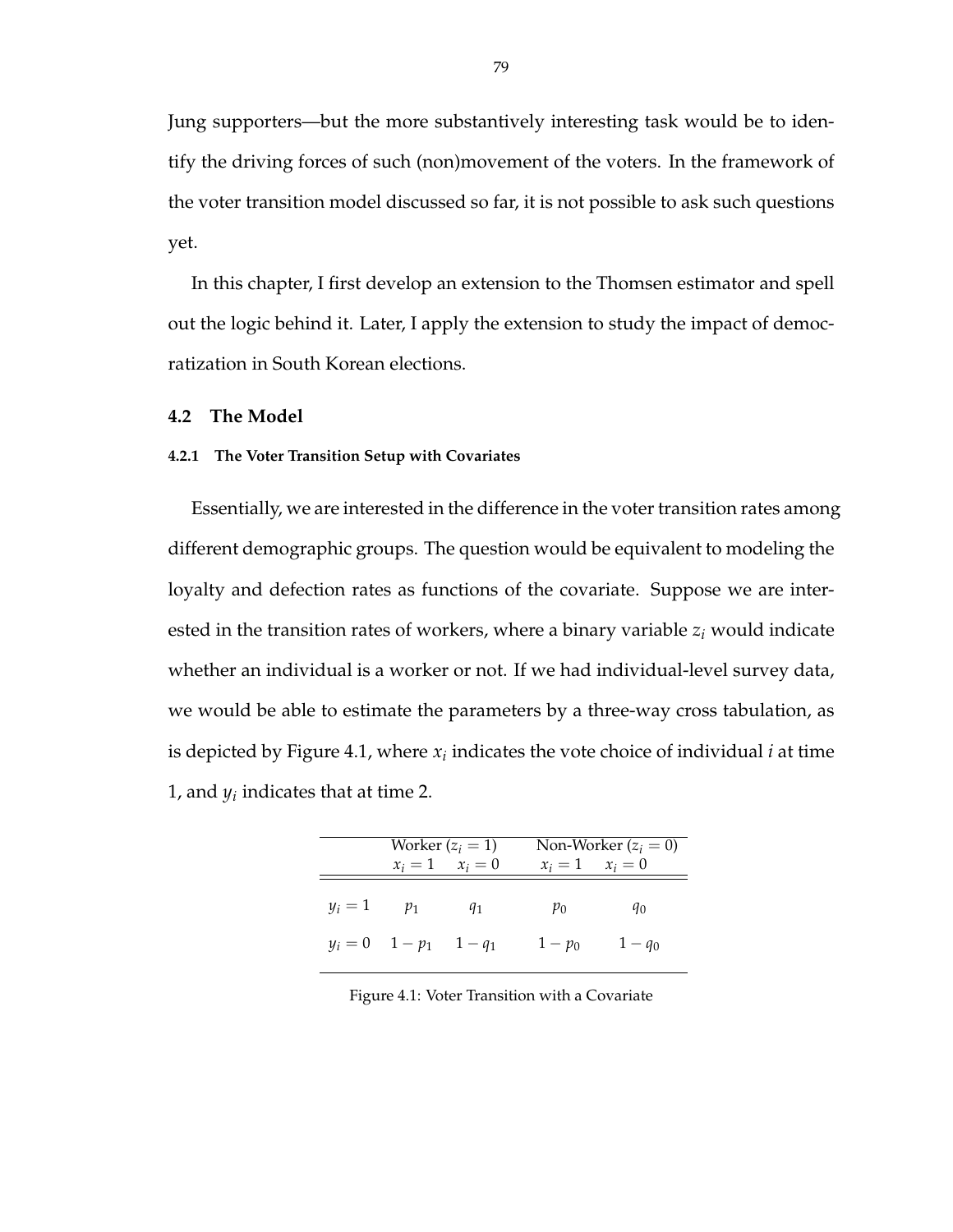In the same manner shown in the previous chapter, we should be able to write a regression relationship at the individual level as

$$
Pr(y_i = 1) = p_i x_i + q_i (1 - x_i)
$$
  
where  $p_i = p_1 z_i + p_0 (1 - z_i)$   
 $q_i = q_1 z_i + q_0 (1 - z_i)$ 

Or equivalently, we may write

$$
y_i = z_i \left[ p_1 x_i + q_1 (1 - x_i) \right] + (1 - z_i) \left[ p_0 x_i + q_0 (1 - x_i) \right] + u_i \tag{4.1}
$$

which is a fully saturated interactive model between the electoral choice and a covariate. Reorganizing the equation above yields

$$
y_i = q_0 + (q_1 - q_0)z_i + (p_0 - q_0)x_i + [(p_1 - q_1) - (p_0 - q_0)]x_i z_i + u_i.
$$
 (4.2)

which is displayed in the usual OLS form of  $y_i = \alpha + \gamma z_i + \beta x_i + \delta x_i z_i + u_i$ . Loyalty and defection rate parameters in the two groups are all identified since

$$
q_0 = \alpha
$$
  
\n
$$
q_1 = \alpha + \gamma
$$
  
\n
$$
p_0 = \alpha + \beta
$$
  
\n
$$
p_1 = \alpha + \beta + \gamma + \delta.
$$

In other words, with individual-level data, OLS will exactly produce the parameters in Figure 4.1, and the estimate will have the usual desirable properties since  $E(u_i) = 0$  and  $Cov(u_i, x_i) = Cov(u_i, z_i) = 0.$ 

But what about the aggregate relationship? It is not straightforward to derive the aggregate equivalent of the equation analytically in the same fashion that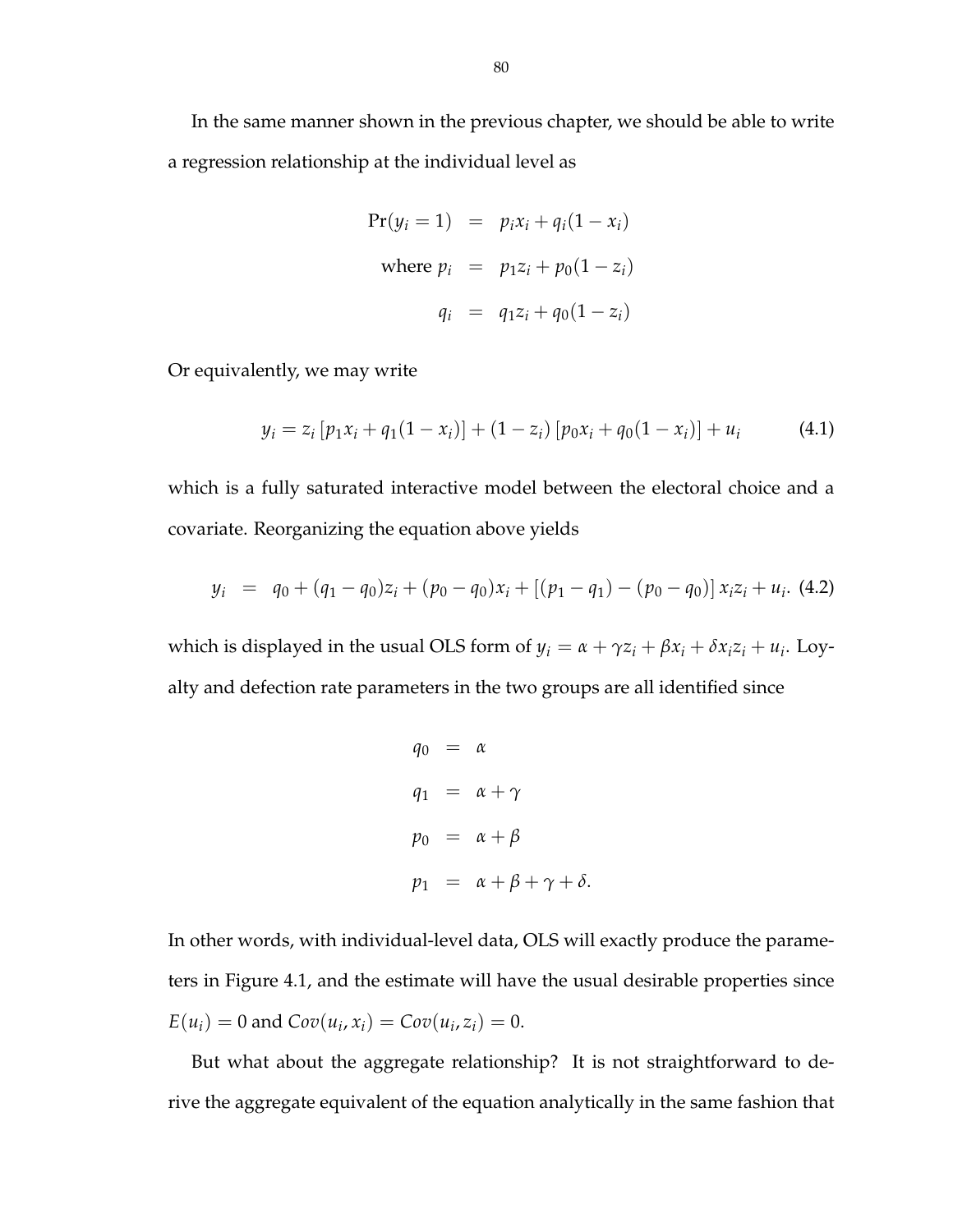was demonstrated in Chapter 2, where the Goodman regression was derived. For example, by averaging both sides of Equation (4.2), we may try to derive the relationship between the aggregate variables, *Y<sup>j</sup>* , *X<sup>j</sup>* , and *Z<sup>j</sup>* , namely, party support in the two elections and the proportion of workers in district *j*, in the following manner. Averaging both sides of Equation (4.2) in district *j*, with *n<sup>j</sup>* total voters, would yield

$$
Y_j = q_0 + (q_1 - q_0)Z_j + (p_0 - q_0)X_j + [(p_1 - q_1) - (p_0 - q_0)] \frac{\sum_i x_i z_i}{n_j}.
$$
 (4.3)

If  $x_i$  and  $z_i$  are not correlated, then  $Cov(x_i, z_i) = \frac{1}{n_i} \sum_i x_i z_i - X_j Z_j = 0$ , in which case we should have an aggregate level regression relationship that corresponds to Equation (4.2). This implies that even when the Goodman assumption of the constant parameter holds, a Goodman regression does not exist when it comes to estimating the impact of covariates that are correlated with the main independent variable.

### **4.2.2 Revisiting the Thomsen Estimator**

Extending the Thomsen model to have covariates is not straightforward. In this section, I will reinterpret the Thomsen estimator to be a method of moment estimator and develop an extension of it that allows the inclusion of covariates into the model.

In Chapter 2, it was shown that the Thomsen model is based upon the individuallevel utility of voting for a given party in two elections which are assumed to distribute joint-bivariate normal in the population, with means  $\mu_x$  and  $\mu_y$  and correlation *ρ* between them:

$$
f(x_i^*, y_i^*) = \mathcal{N}^2(\mu_x, \mu_y; \rho).
$$
 (4.4)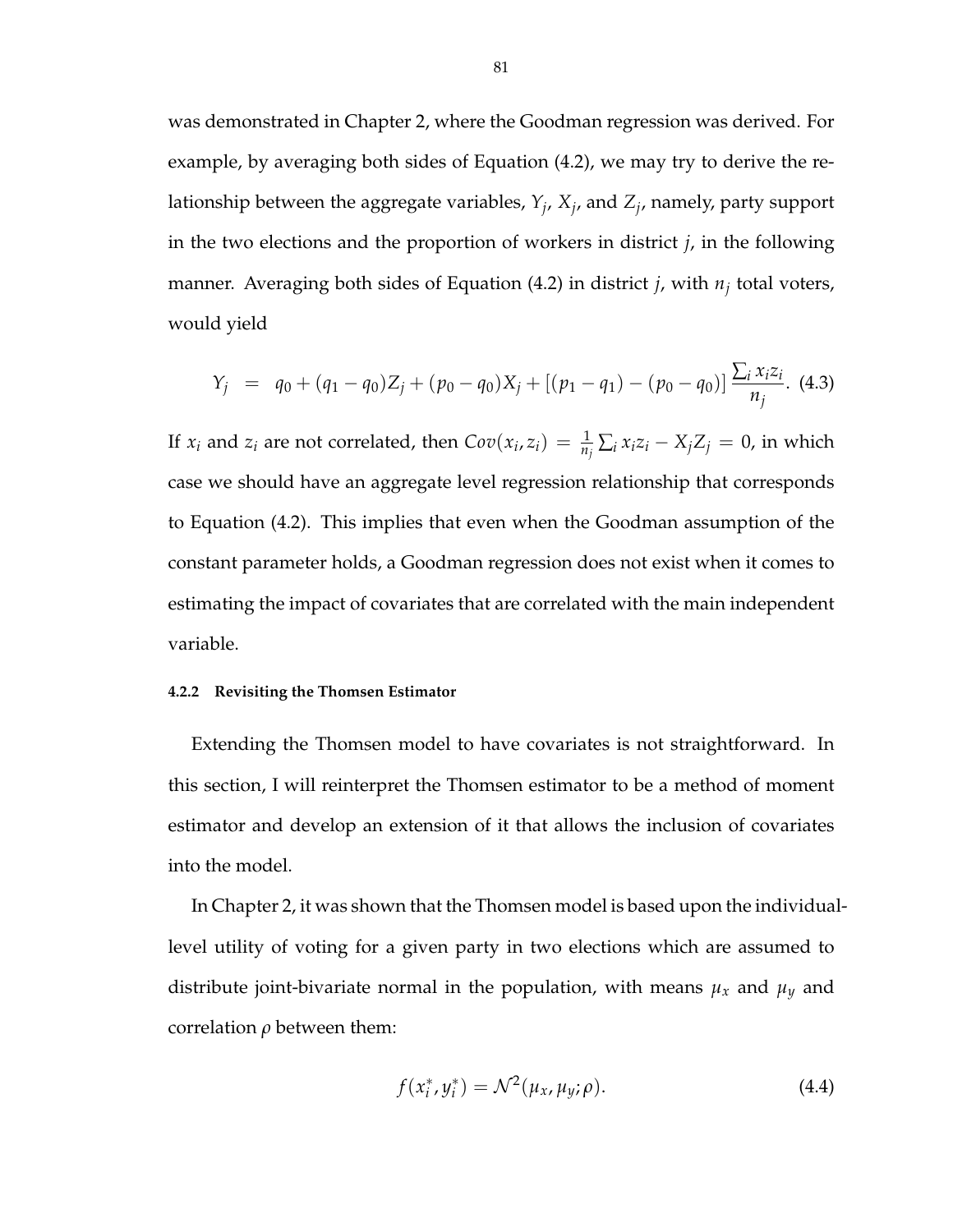Voter decisions are simply a function of these random variables. If the utilities to vote for a given party in the two elections, *x* ∗  $i$ <sup>\*</sup> and  $y_i$ <sup>\*</sup> *i* , exceed a threshold, which can be set at zero for identification, the voter will cast her ballot for the party; otherwise, she will vote for the opposing party. This is a usual probit setup where voting for a given party in elections can be denoted as indicator variables, say, *x<sup>i</sup>* for election 1 and *y<sup>i</sup>* for election 2.

$$
x_i = 1 \text{ if } x_i^* > 0, \text{ otherwise, } x_i = 0
$$
\n
$$
y_i = 1 \text{ if } y_i^* > 0, \text{ otherwise, } y_i = 0.
$$
\n(4.5)

Then, quite simply, we can see that our quantity of interest can be retrieved by evaluating

$$
Pr(x_i = y_i = 1) = Pr(x_i^* > 0 \text{ and } y_i^* > 0)
$$
  
= 
$$
\int_0^\infty \int_0^\infty \mathcal{N}^2(x_i^*, y_i^* | \mu_x, \mu_y, \rho) dx_i^* dy_i^*
$$
 (4.6)

where the double integration would estimate the probability that a voter supports a given party in both elections. The task then would be to estimate the three parameters of the bivariate-normal distribution, namely, the means of the two utility distributions,  $μ_x$ ,  $μ_y$ , and their correlation,  $ρ$ .

First of all, since the  $\mu_x$  is the mean of the normally distributed  $x_i^*$  $i$ <sup>\*</sup>, we may write from Equation (4.5) as

$$
E\left[\Pr(x_i = 1)\right] = \int_0^\infty \mathcal{N}(x_i^* | \mu_x, 1) dx_i^*
$$
  
= 
$$
\int_{-\infty}^{\mu_x} \phi(z) dz
$$
  
= 
$$
\Phi(\mu_x)
$$

where  $\phi(z)$  denotes the standard normal density function and  $\Phi(z)$  is the cumulative standard normal function. In a similar fashion, we may define  $E\left[\Pr(y_i=1)\right] =$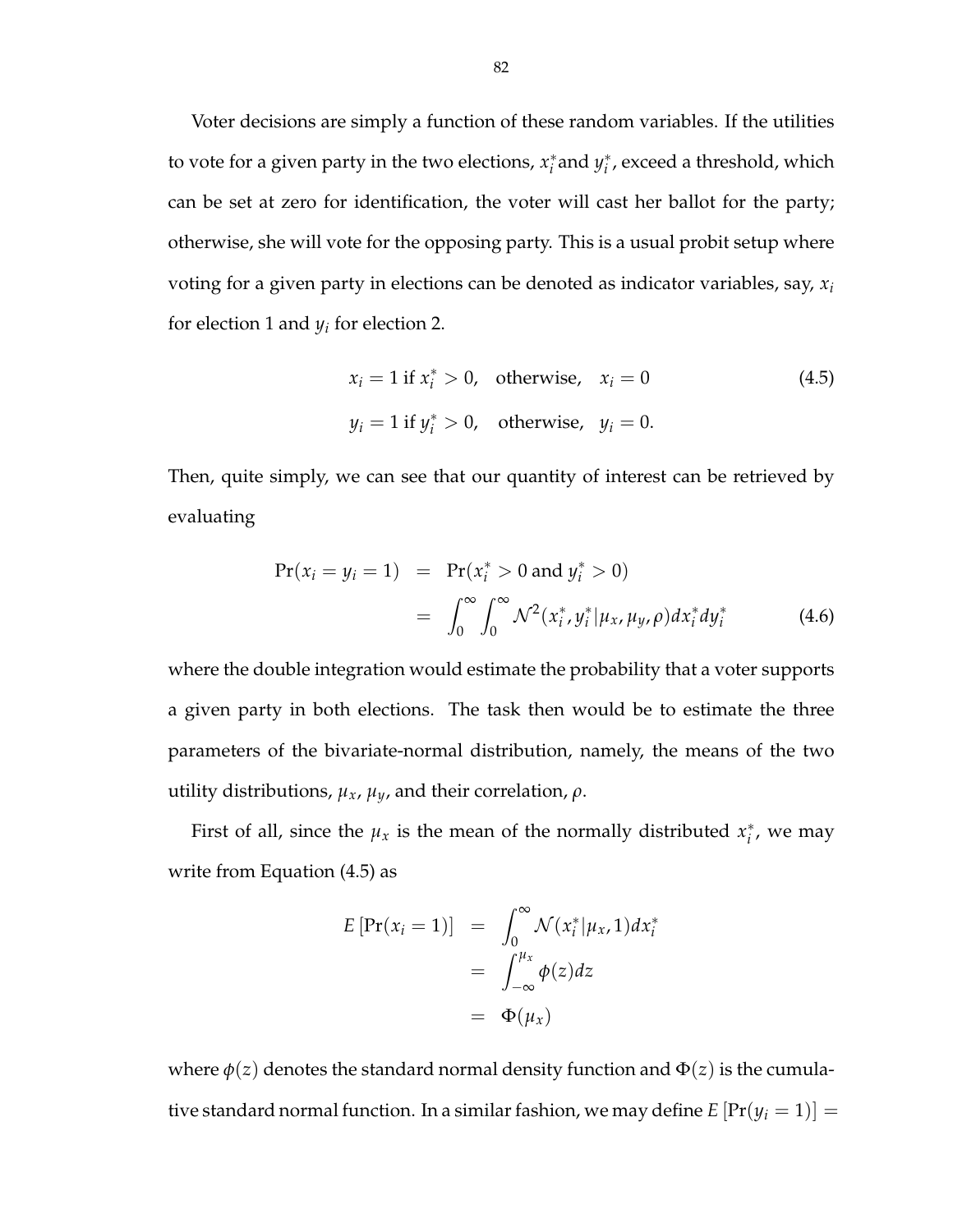$\Phi(\mu_y)$ .

It is straightforward to retrieve these two population parameters from the sample moments, since  $E\left[\Pr(x_i = 1)\right]$  and  $E\left[\Pr(y_i = 1)\right]$  are the respective first moments of the two binary variable, that is, the sample means. Note that this quantity can directly be retrieved by the weighted averages of the aggregate data:

$$
\Phi(\mu_x) = E \left[ \Pr(x_i = 1) \right] = \frac{\sum_i^N x_i}{N} = \frac{\sum_j X_j n_j}{N}
$$
\n
$$
\Phi(\mu_y) = E \left[ \Pr(y_i = 1) \right] = \frac{\sum_i^N y_i}{N} = \frac{\sum_j Y_j n_j}{N}
$$
\n(4.7)

where  $X_j$  and  $Y_j$  denote the proportion of party supporters in district *j* and  $n_j$  is the number of total voters in the district. *N* is the total number of national votes, so  $\sum_j n_j = N$ . The parameters of interest,  $\mu_x$  and  $\mu_y$  can be retrieved by inverting the probit function. Note that even though the actual estimates will be computed from the aggregate data, the quantities exactly are the first moments of individual level samples. In short, there is no cross-level inference, yet.

The third parameter, the correlation coefficient, can be written in terms of the sample moments as well, although inestimable because they are not observed directly:

$$
\rho = Corr\left[x_i^*, y_i^*\right].\tag{4.8}
$$

First, add a subscript *j* to the variables to indicate the district to which the voter belongs: then our task is to derive  $Corr\left[x_{ij}^*, y_{ij}^*\right]$  $\left\{\begin{matrix} * \\ i_j \end{matrix}\right\}$  . Note that the aggregate-level information we have is in the form of

$$
X_j = E(x_{ij}|j) = \frac{\sum_i^{n_j} x_{ij}}{n_j}
$$
  

$$
Y_j = E(y_{ij}|j) = \frac{\sum_i^{n_j} y_{ij}}{n_j}
$$

where each  $\Phi^{-1}(X_j)$  and  $\Phi^{-1}(Y_j)$  are the first sample moments of  $x_{ij}^*$  and  $y_{ij}^*$ *ij*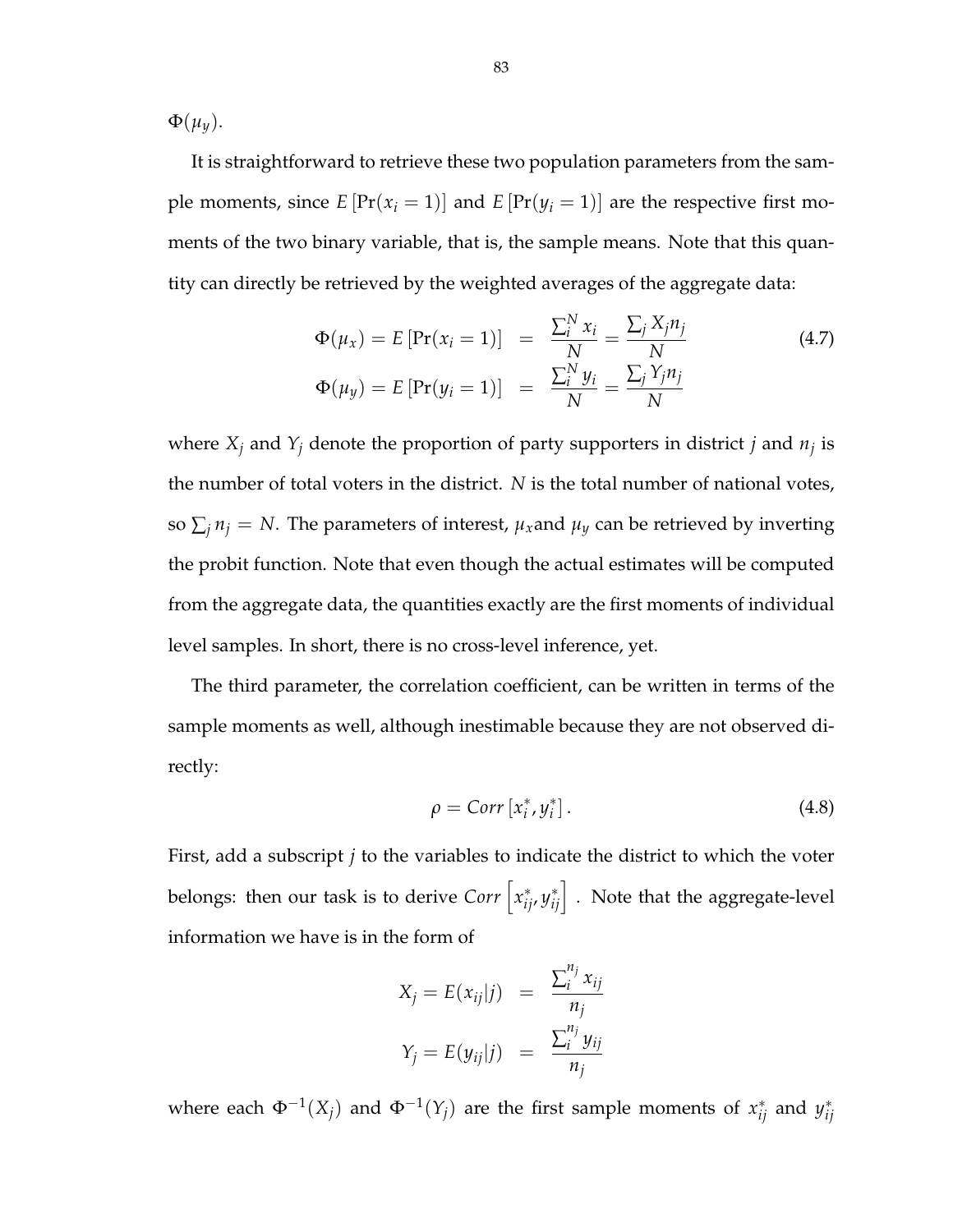|                     | Individual                                                                                                                                                           | Aggregate           |                                                                                                                                                      |  |
|---------------------|----------------------------------------------------------------------------------------------------------------------------------------------------------------------|---------------------|------------------------------------------------------------------------------------------------------------------------------------------------------|--|
| $x_i$ and $y_i$     | Binary variables for vote choices<br>in time 1 and time 2                                                                                                            | $X_i$ and $Y_i$     | Corresponding aggregate<br>supports in District $j$                                                                                                  |  |
| $z_i$               | Binary variable indicating an<br>individual attribute                                                                                                                | $Z_i$               | Corresponding aggregate<br>fraction of such voters in District                                                                                       |  |
| $x_i^*$ and $y_i^*$ | Underlying individual utilities<br>to vote for a given party that<br>determines $x_i$ and $y_i$ .<br>$Pr(x_i = 1) = \Phi(x_i^*)$ and<br>$Pr(y_i = 1) = \Phi(y_i^*).$ | $X_i^*$ and $Y_i^*$ | Corresponding aggregate<br>utilities of voters in district $j$ to<br>vote for a given party. Estimated<br>by $\Phi^{-1}(X_i)$ and $\Phi^{-1}(Y_i)$ . |  |

Table 4.1: Key Variables in the Extended Thomsen Model with a Covariate

within district *j*, respectively. According to Thomsen, these can be thought of as means of district-level distributions of individual utilities to vote for a given party.

The correlation between the two aggregate variables, the probit transformed  $Corr\left[X_i^*\right]$ *j* ,*Y* ∗ *j* or *Corr*  $[\Phi^{-1}(X_i), \Phi^{-1}(Y_i)]$ ¤ , can replace equation (4.8), when the ratio of the systematic versus the non-systematic parts of *x* ∗  $i^*$  and  $y_i^*$  $_i^*$  equal the same ratio in *X* ∗  $\hat{i}$  and  $Y^*$ *j* respectively. A more detailed discussion on the assumption can be found in the earlier section that derives the condition in Equation (2.17). If we can establish that the probit transformed variables distribute normal, standard estimates from its sample moments and correlations will be consistent, converging in probability (Greene 2005).

Before I proceed, I will define key variables and parameters involved in the extended Thomsen model with covariates. Table 4.1 provides summary of the variables at both individual and aggregate levels: in general, individual manifest variables, such as *x<sup>i</sup>* and *y<sup>i</sup>* , are binary variables, while their counterparts are the aggregated fraction of them at district *j* and are conventionally written in upper case.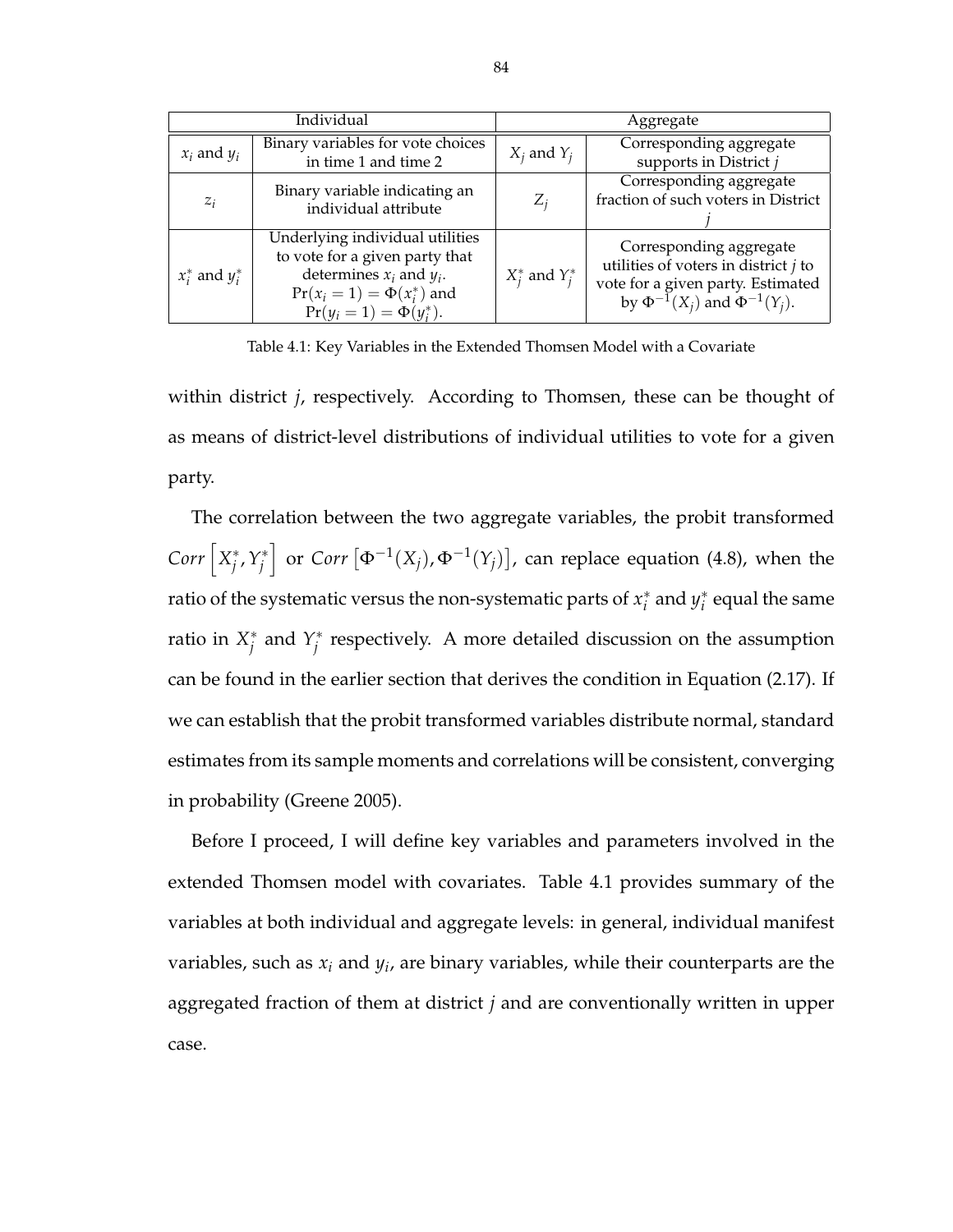#### **4.2.3 Extending the Thomsen Estimator**

#### **A. Two Joint-Bivariate Normal Distributions**

As was shown in the previous section, the Thomsen estimator assumes that the two key latent variables that underlie the electoral choice is joint-bivariate normally distributed. To add a covariate, we can think about the variables, (*x* ∗ *i* , *y* ∗ *i* ), as draws from a mixture of two joint-bivariate distributions. More specifically, the probability density function of the two latent variables that capture voters' utility to support a given party in the two elections can be defined as:

$$
f(x_i^*, y_i^* | z_i) = z_i \mathcal{N}_1^2 [\mu_{x,1}, \mu_{y,1}, \rho_1] + (1 - z_i) \mathcal{N}_0^2 [\mu_{x,0}, \mu_{y,0}, \rho_0]. \qquad (4.9)
$$

In other words, if a voter belongs to a particular group of interest—say, if she is a worker—, then her latent utilities to vote for the party in the two elections is drawn from the first bivariate normal distribution,  $\mathcal{N}_1^2$ ; otherwise, they are drawn from the second distribution,  $\mathcal{N}_2^2$ . There are six parameters to estimate to compute the transition rates in the two groups, three from each distribution.

One important point to make here is that such demographic variables, say, proportion of workers or the gender distribution, has a radically different theoretical interpretation from the vote shares within the context of the Thomsen model. As was argued in Chapter 2, and sketched in the previous section, voting for a given party in elections is set up as an outcome of an underlying partisanship of a voter. In fact, neither  $y_i$  or  $x_i$  are exogenous to each other—Thomsen is only interested in studying the correlation between the two. On the contrary, many types of covariates, such as demographic variables, are truly exogenous variables that are measured directly. In the model above, they are accordingly set up as strictly exogenous factors that determine to which (joint-normal) distribution the sample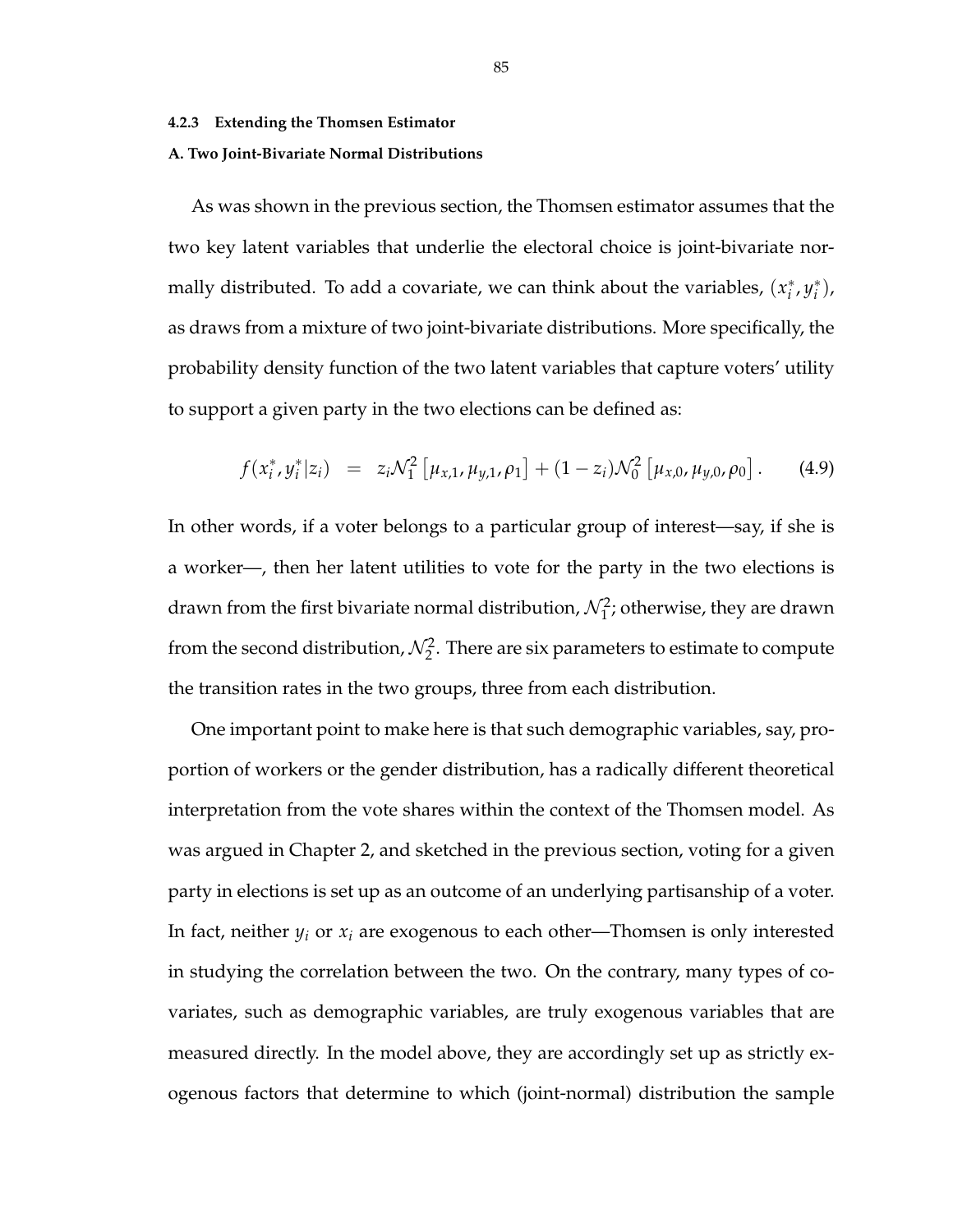belongs. Our task then is to study how different the two distributions are and use them to find out the transition rates in the two different demographic groups.

The key variables *x* ∗  $i^*$  and  $y_i^*$ *i* are latent utility variables and if they were observed at the individual-level, we should be able to estimate directly the population parameters with the sample moments. However, since we do not have that information, it is necessary to take a detour and estimate auxiliary parameters that will help us study the two distributions. Since the voter preferences are distributed joint-bivariate normal in each group, it is possible to write the following regression relationships that accompany the two distribution functions:

$$
y_i^* = \alpha_1 + \beta_1 x_i^* + u_{i,1} \quad \text{if } z_i = 1
$$
  

$$
y_i^* = \alpha_0 + \beta_0 x_i^* + u_{i,0} \quad \text{if } z_i = 0.
$$

In a similar fashion that was shown in Equation (4.7), we may equate the first population moments to the sample means of probabilities to vote:

$$
\Phi(\hat{\mu}_{y,1}) = E \left[ \Pr(y_i = 1 | z_i = 1) \right] = E \left[ \Phi \left( \alpha_1 + \beta_1 x_i^* + u_{i,1} \right) \right] \tag{4.10}
$$

$$
\Phi(\hat{\mu}_{y,0}) = E[\Pr(y_i = 1|z_i = 0)] = E[\Phi(\alpha_0 + \beta_0 x_i^* + u_{i,0})]
$$
(4.11)

The significance of the above expression is that once we estimate the auxiliary parameters, *β*'s and *α*'s, we should be able to get estimates of *µy*,1 and *µy*,0 in terms of the function of *x*<sup>∗</sup> and *x*<sup>∗</sup> only. Most importantly, as can be seen in the right hand side of the above equations, we do not have to worry about the covariate, *z<sup>i</sup>* , any more once we collect the the auxiliary parameters.

In a symmetric fashion, write the reversed regression relationship with *x* ∗  $i^*$  as the dependent variable and *y* <sup>∗</sup> as the independent variable such as

$$
x_i^* = \delta_1 + \gamma_1 y_i^* + e_{i,1} \quad \text{if } z_i = 1
$$
  

$$
x_i^* = \delta_0 + \gamma_0 y_i^* + e_{i,0} \quad \text{if } z_i = 0
$$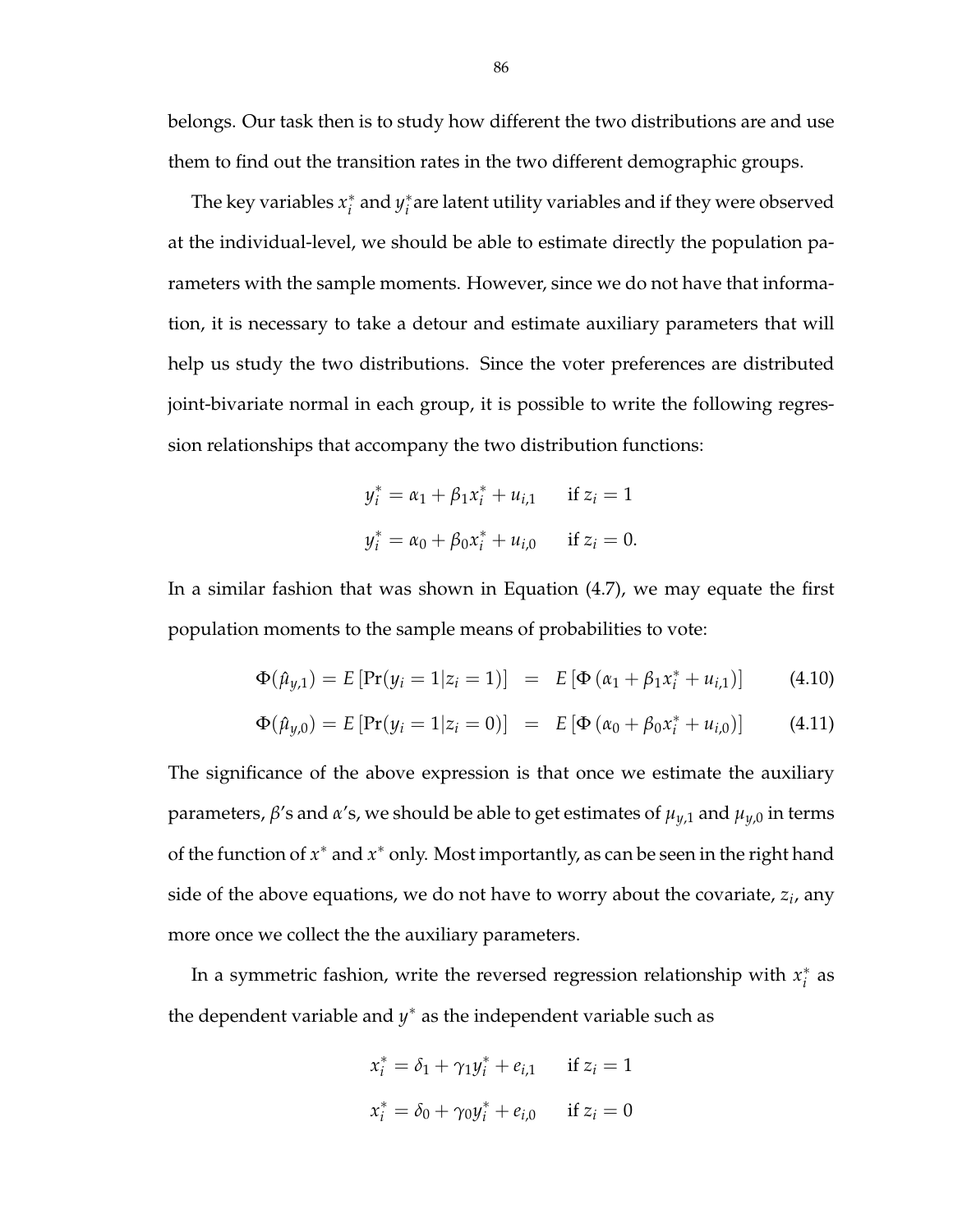This may look counter-intuitive to have an earlier election as the dependent variable and a later election as the independent variable, but since the model does not claim any direct causal relationship between the two electoral variables—and they are only linked by a correlation—there is nothing that prohibits this. A different way to understand this is to say that it is the joint-distribution parameters of  $x_i^*$ *i* and *y* ∗ *i* that matter for our purpose, and regression coefficients are just auxiliary parameters to help us study the distributions. Thus, we write

$$
\Phi(\hat{\mu}_{x,1}) = E \left[ \Pr(x_i = 1 | z_i = 1) \right] = E \left[ \Phi \left( \delta_1 + \gamma_1 y_i^* + e_{i,1} \right) \right] \tag{4.12}
$$

$$
\Phi(\hat{\mu}_{x,0}) = E \left[ \Pr(x_i = 1 | z_i = 0) \right] = E \left[ \Phi \left( \delta_0 + \gamma_0 y_i^* + e_{i,0} \right) \right] \tag{4.13}
$$

The question now is how to estimate the four  $\mu$  parameters with aggregate data. Take, the example of Equation (4.10). Once we have estimates of the auxiliary parameters, the expected value of the right-hand-side expression can be written as the following and can be estimated by aggregate data.

$$
\Phi(\hat{\mu}_{y,1}) = E \left[ \Phi \left( \hat{\alpha}_1 + \hat{\beta}_1 x_i^* + \hat{u}_{i,1} \right) \right]
$$
  
\n
$$
= E \left[ \Phi \left( \hat{\alpha}_1 + \hat{\beta}_1 \Phi^{-1} \left[ \overline{\Phi(x_i^*)} \right] \right) \right]
$$
  
\n
$$
= \frac{\sum_j \Phi \left( \hat{\alpha}_1 + \hat{\beta}_1 X_j^* \right) Z_j n_j}{\sum_j Z_j n_j}
$$
(4.14)

The idea is to replace the individual utilities,  $x_i^*$  $i$ <sup>\*</sup> in district *j*, with  $X_i^*$ *j* , the probittransformed district vote shares of the party which are assumed to be the district means of aggregate utilities. Even though this is the solution I have at the current stage, it is not the perfect solution: the estimates will be slightly biased since the probit of means ( $\Phi^{-1}$ h  $\left(\overline{\Phi(x_i^*)}\right)$ *i* ) i ) is not always the mean of probit-transformed variables. (*x* ∗  $\bar{i}$ <sup>)</sup>. <sup>1</sup> However, it is not an unreasonable solution, as similar replace-

 $1$ There also is another source of bias in the equation. Since the expected value of the error term inside the cumulative normal function will not be zero in general, the estimates will slightly be biased.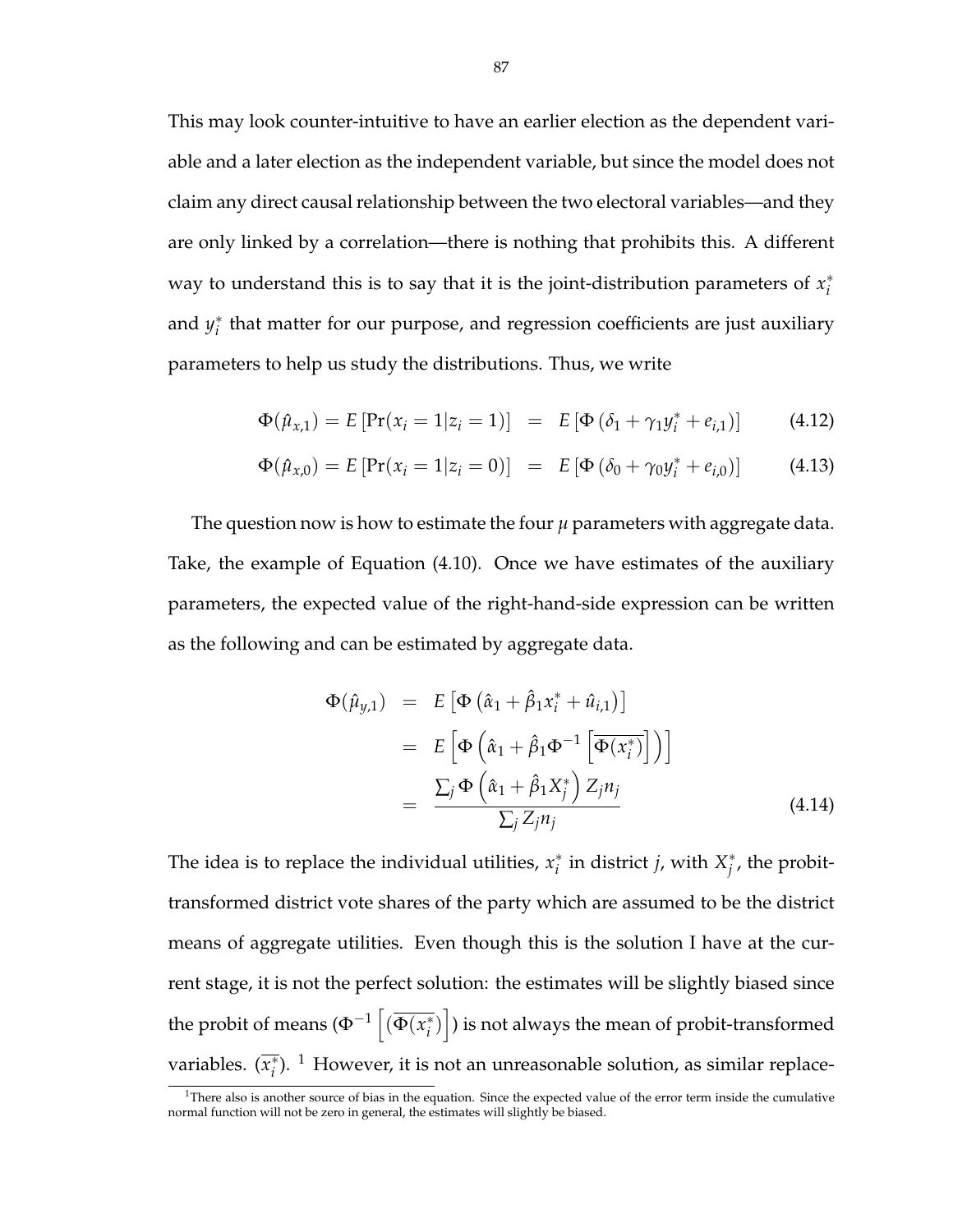ment was done in the simple Thomsen model.

The last expression shows that this can be computed by the weighted average of the aggregate sample. Note that expected turnout in district *j* is weighted by the number of the population group in the district, *Zjn<sup>j</sup>* . Following similar lines of logic, the rest of the necessary mean parameters of the two joint-bivariate normal distributions can be derived as:  $\overline{a}$ ´

$$
\Phi(\hat{\mu}_{y,0}) = \frac{\sum_{j} \Phi\left(\hat{\alpha}_0 + \hat{\beta}_0 X_j^*\right) (1 - Z_j) n_j}{\sum_{j} Z_j n_j} \tag{4.15}
$$

$$
\Phi(\hat{\mu}_{x,1}) = \frac{\sum_{j} \Phi\left(\hat{\delta}_1 + \hat{\gamma}_1 Y_j^*\right) Z_j n_j}{\sum_{j} Z_j n_j} \tag{4.16}
$$

$$
\Phi(\hat{\mu}_{x,0}) = \frac{\sum_{j} \Phi\left(\hat{\delta}_0 + \hat{\gamma}_0 Y_j^*\right) (1 - Z_j) n_j}{\sum_{j} Z_j n_j} \tag{4.17}
$$

Now to estimate the correlation parameter for the two joint distributions, we may write:

$$
\hat{\rho}_1^2 = \hat{\beta}_1 \cdot \hat{\gamma}_1 \tag{4.18}
$$

$$
\hat{\rho}_0^2 = \hat{\beta}_0 \cdot \hat{\gamma}_0 \tag{4.19}
$$

noting that the product of two reversed bivariate slope regression coefficients take the form of  $\frac{Cov(x,y)}{Var(x)} \times \frac{Cov(x,y)}{Var(y)} = Corr^2(x,y).$  These complete the full two sets of parameters that are necessary to evaluate the two bivariate normal distributions. Quandt and Ramsey (1978) analyzed the problem of estimating parameters of such mixtures of normal distributions, and showed that the method of moment estimates are consistent. Estimates of the transition rates in the two different population groups are continuous functions of those consistent estimators, and hence consistent.

So far, I outlined how to estimate parameters of the two joint bivariate normal distributions from which the two groups of voters are modeled to be sampled. The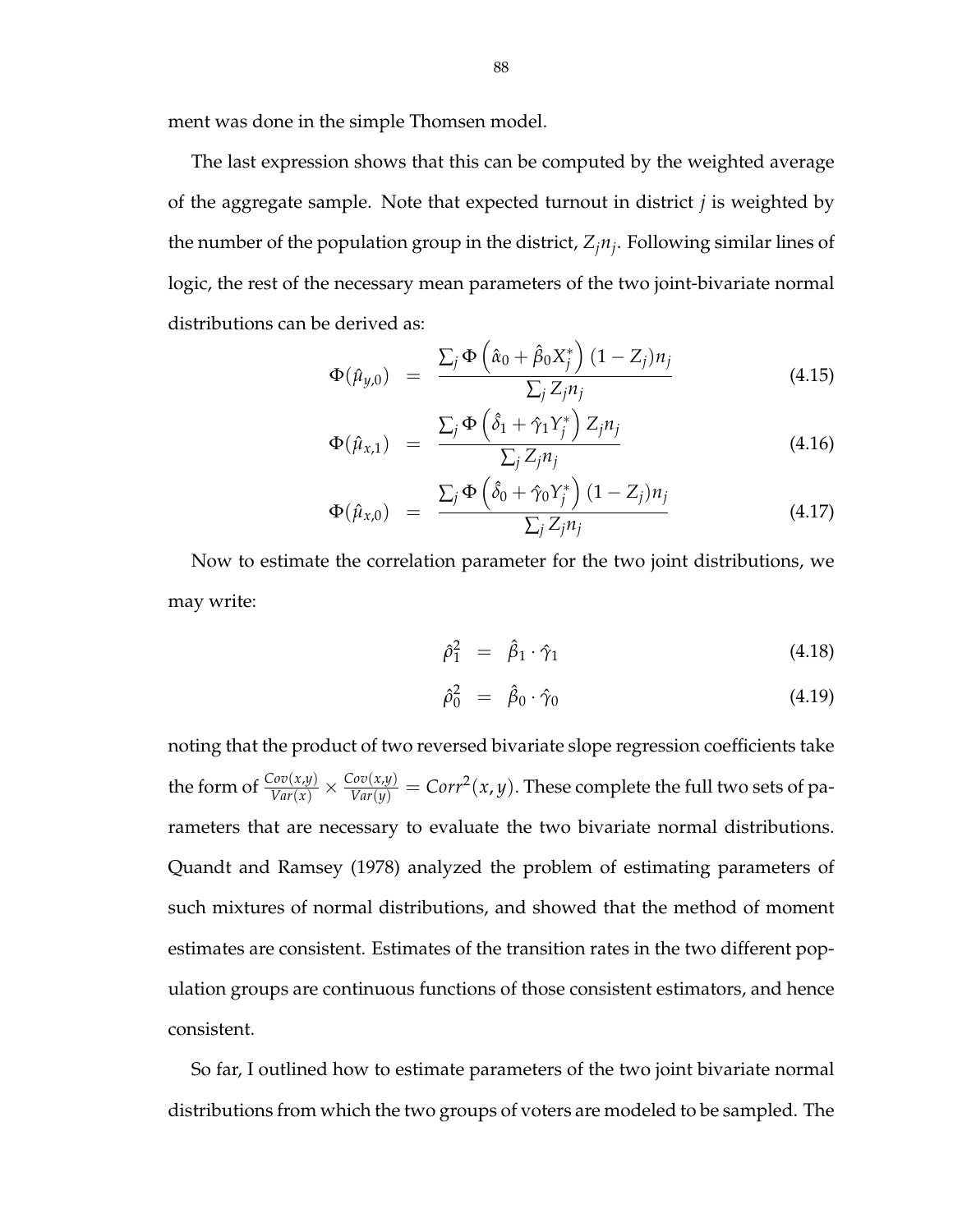six equations, (4.14)-(4.19), provide formulas to estimate the parameters, using auxiliary regression parameters. Now the task left is to show how to estimate them.

#### **B. Estimating the Auxiliary Parameters**

The auxiliary regression models can be incorporated into the following two sets of nonlinear equations:

$$
Pr(y_i = 1|z_i) = z_i \Phi [\alpha_1 + \beta_1 x_i^* + u_{i,1}] + (1 - z_i) \Phi [\alpha_0 + \beta_0 x_i^* + u_{i,0}]
$$
(4.20)  

$$
Pr(x_i = 1|z_i) = z_i \Phi [\delta_1 + \gamma_1 y_i^* + e_{i,1}] + (1 - z_i) \Phi [\delta_0 + \gamma_0 y_i^* + e_{i,0}]
$$
(4.21)

These equations are not estimable directly, since we do not have individual-level information, and the latent variables are unobservable. A good starting point is to sum the equations using the observed exogenous variable, *z<sup>i</sup>* .

Now suppose within district *j*, the probability to draw a voter belonging to a demographic group of, say, the workers, will equal *Z<sup>j</sup>* , then we may replace *z<sup>i</sup>* with *Z<sup>j</sup>* , and write

$$
Pr(y_i = 1|j) = Z_j \Phi [\alpha_1 + \beta_1 x_i^* + u_{i,1}] + (1 - Z_j) \Phi [\alpha_0 + \beta_0 x_i^* + u_{i,0}]
$$
(4.22)  

$$
Pr(x_i = 1|j) = Z_j \Phi [\delta_1 + \gamma_1 y_i^* + e_{i,1}] + (1 - Z_j) \Phi [\delta_0 + \gamma_0 y_i^* + e_{i,0}]
$$
(4.23)

Taking the expectations within district *j*, we have

$$
Y_j = Z_j E (\Phi [\alpha_1 + \beta_1 x_i^* + u_{i,1}]) + (1 - Z_j) E (\Phi [\alpha_0 + \beta_0 x_i^* + u_{i,0}])
$$
  
\n
$$
X_j = Z_j E (\Phi [\delta_1 + \gamma_1 y_i^* + e_{i,1}]) + (1 - Z_j) E (\Phi [\delta_0 + \gamma_0 y_i^* + e_{i,0}])
$$

Resorting to the same assumption that expectations of the cumulative normal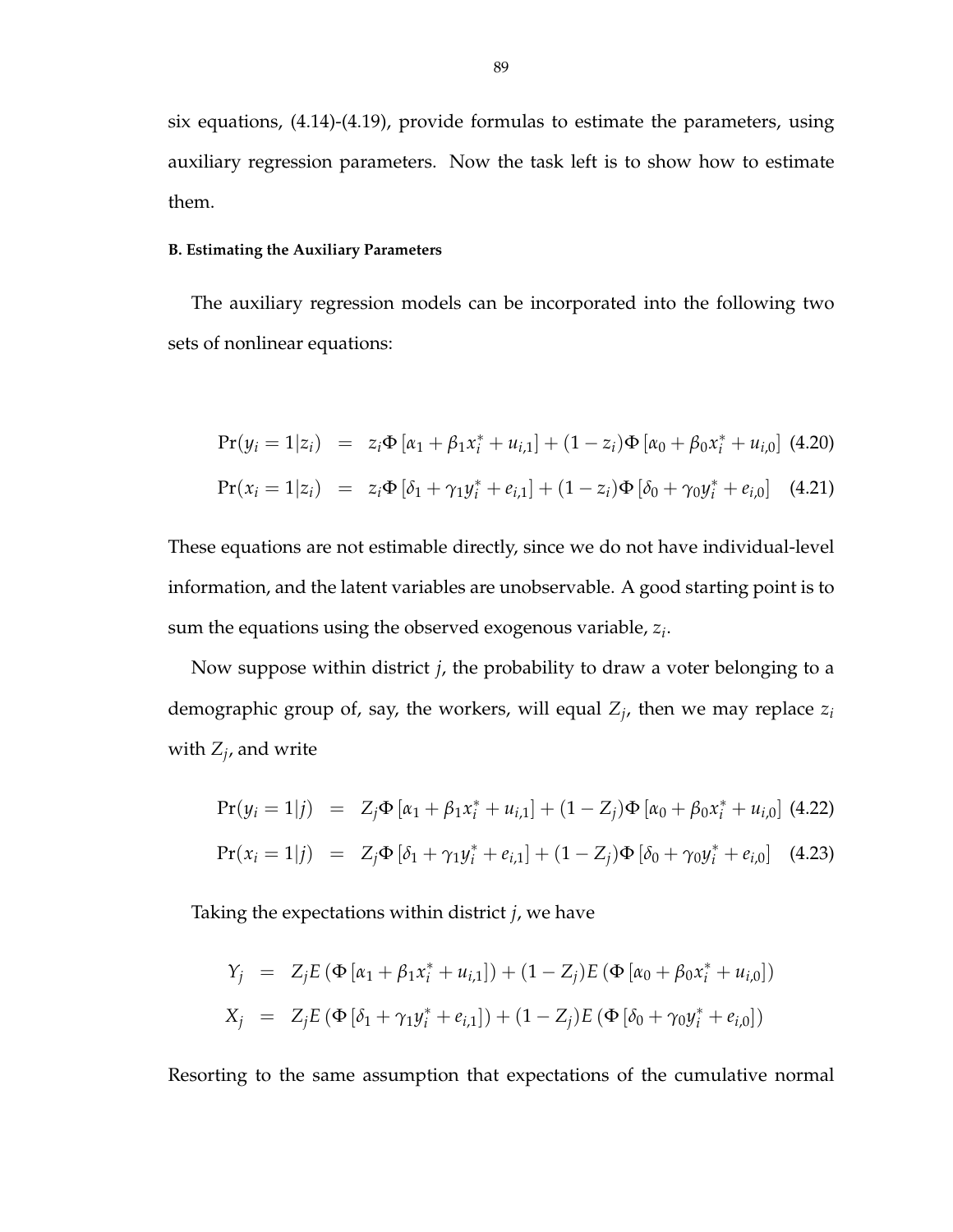functions can be approximated by using district means, we may write

$$
Y_j = Z_j \Phi \left[ \alpha_1 + \beta_1 X_j^* \right] + (1 - Z_j) \Phi \left[ \alpha_0 + \beta_0 X_j^* \right] + \varepsilon_{Y,j}
$$
(4.24)

$$
X_j = Z_j \Phi \left[ \delta_1 + \gamma_1 Y_j^* \right] + (1 - Z_j) \Phi \left[ \delta_0 + \gamma_0 Y_j^* \right] + \varepsilon_{X,j}.
$$
 (4.25)

Both equations can be estimated by non-linear least squares or maximum likelihood with the identifying conditions:  $\alpha_0 \neq \alpha_1$  or  $\beta_0 \neq \beta_1$  for Equation (4.24) and  $\delta_0 \neq \delta_1$  or  $\gamma_0 \neq \gamma_1$  for Equation (4.25). In the trivially special case where  $Z_j$  is not continuous and is a binary variable indicating whether the unit is, say, urban  $(Z_j = 1)$  or rural  $(Z_j = 0)$ , the estimation is equivalent to collecting two sets of parameters in the simple transition problem without covariates, from two separate groups of geographic units.

With these results, it is now possible to estimate the voter transition model with covariates. In the following section, I demonstrate how the technique developed in this section can be applied to a real voter transition problem.

# **4.2.4 Estimation: The Thomsen Estimator with Covariates**

In this section, I will provide a step-by-step example of the model developed in the previous section, using the example of the turnout rates in the South Korean elections in 1981-1985. The covariate here is the fraction of the more educated voters with college degrees or higher education. Using the model developed in the previous section, I will demonstrate that it is possible to estimate i) the turnout rates in the two different demographic groups and ii) the transition rates between the two elections in the two different groups.

1. (**DEFINITION OF VARIABLES**) First, definitions of the variables are as follows: *Xj* : Turnout in the 1981 Election in District *j*;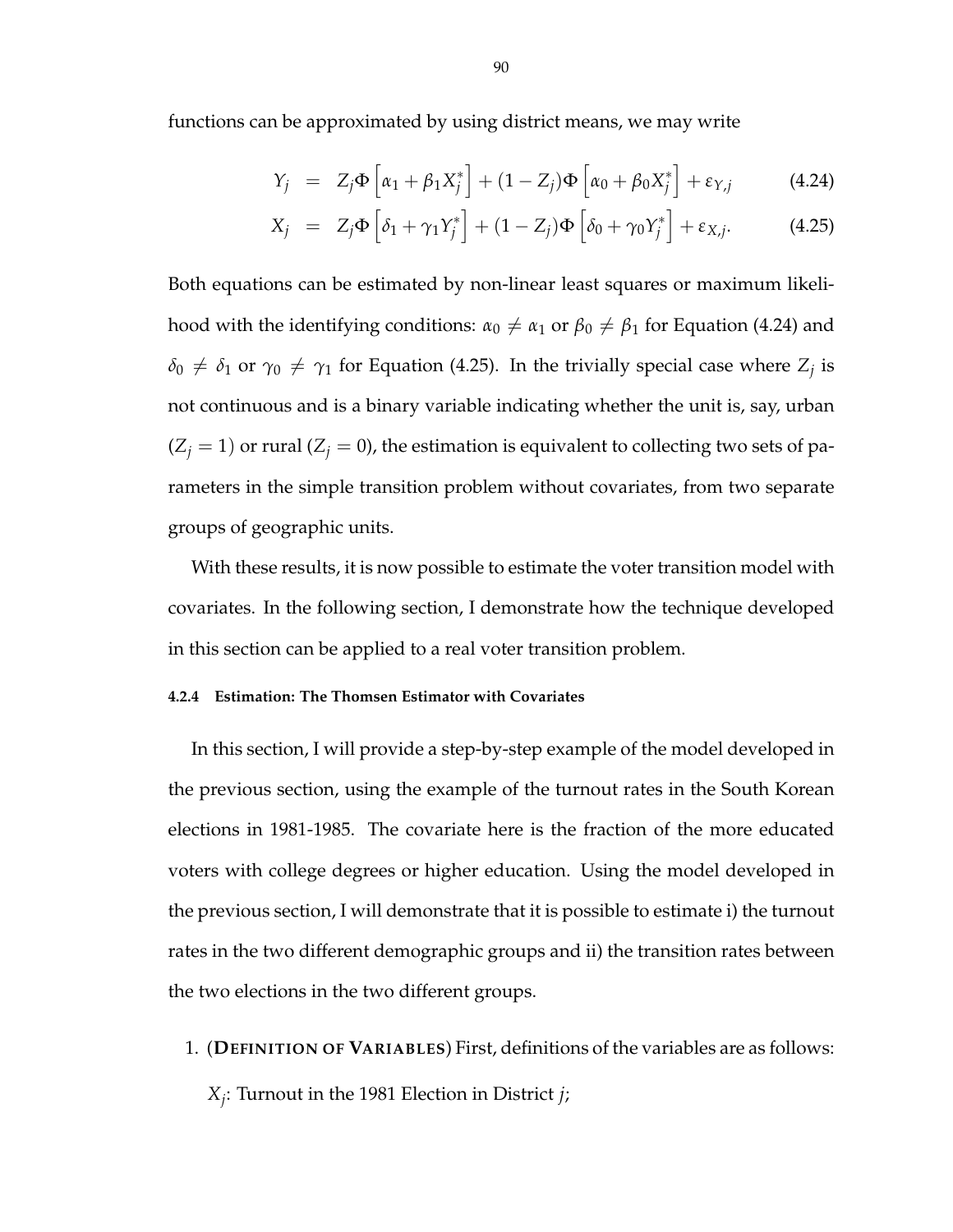*X* ∗  $j$ <sup>\*</sup>: The inverse probit transformation of *X*<sub>*j*</sub></sub>, that is  $\Phi^{-1}(X_j)$ ;

- *Yj* : Turnout in the 1985 Election in District *j*;
- *Y* ∗  $\mathcal{F}_j^*$ : The inverse probit transformation of  $Y_j$ , that is  $\Phi^{-1}(Y_j)$ ;
- *Zj* : Proportion of more educated voters, with in District *j*; and

*nj* : The total number of eligible voters in district *j*.

2. (**NLS ESTIMATION**) Estimate the nonlinear regression relationships for the auxiliary parameters:

$$
Y_j = Z_j \Phi \left[ \alpha_1 + \beta_1 X_j^* \right] + (1 - Z_j) \Phi \left[ \alpha_0 + \beta_0 X_j^* \right] + \varepsilon_{Y,j}
$$

The estimation can be carried out by maximum likelihood or nonlinear least squares. Here, I employ nonlinear least squares and the estimated equation is:

$$
Y_j = Z_j \Phi \left[ .671 + .281X_j^* \right] + (1 - Z_j) \Phi \left[ .564 + .496X_j^* \right] + \varepsilon_{Y,j}
$$

3. (**PROJECTED TURNOUTS OF THE TWO GROUPS IN THE SECOND ELEC-TION**) The next step is to compute the predicted probabilities to turnout in the two groups.

$$
E(Y_j|z_i = 1) = \frac{\sum_j \Phi \left[ .671 + .281X_j^* \right] Z_j n_j}{\sum_j Z_j n_j} = .850
$$
  

$$
E(Y_j|z_i = 0) = \frac{\sum_j \Phi \left[ .564 + .496X_j^* \right] (1 - Z_j) n_j}{\sum_j (1 - Z_j) n_j} = .810
$$

Note that the predicted probabilities in the two population groups are weighted by the group sizes. The estimates indicate that around 85% of the more educated voters turned out in the 1985 election, while the turnout rate among other voters is estimated to be around 81%.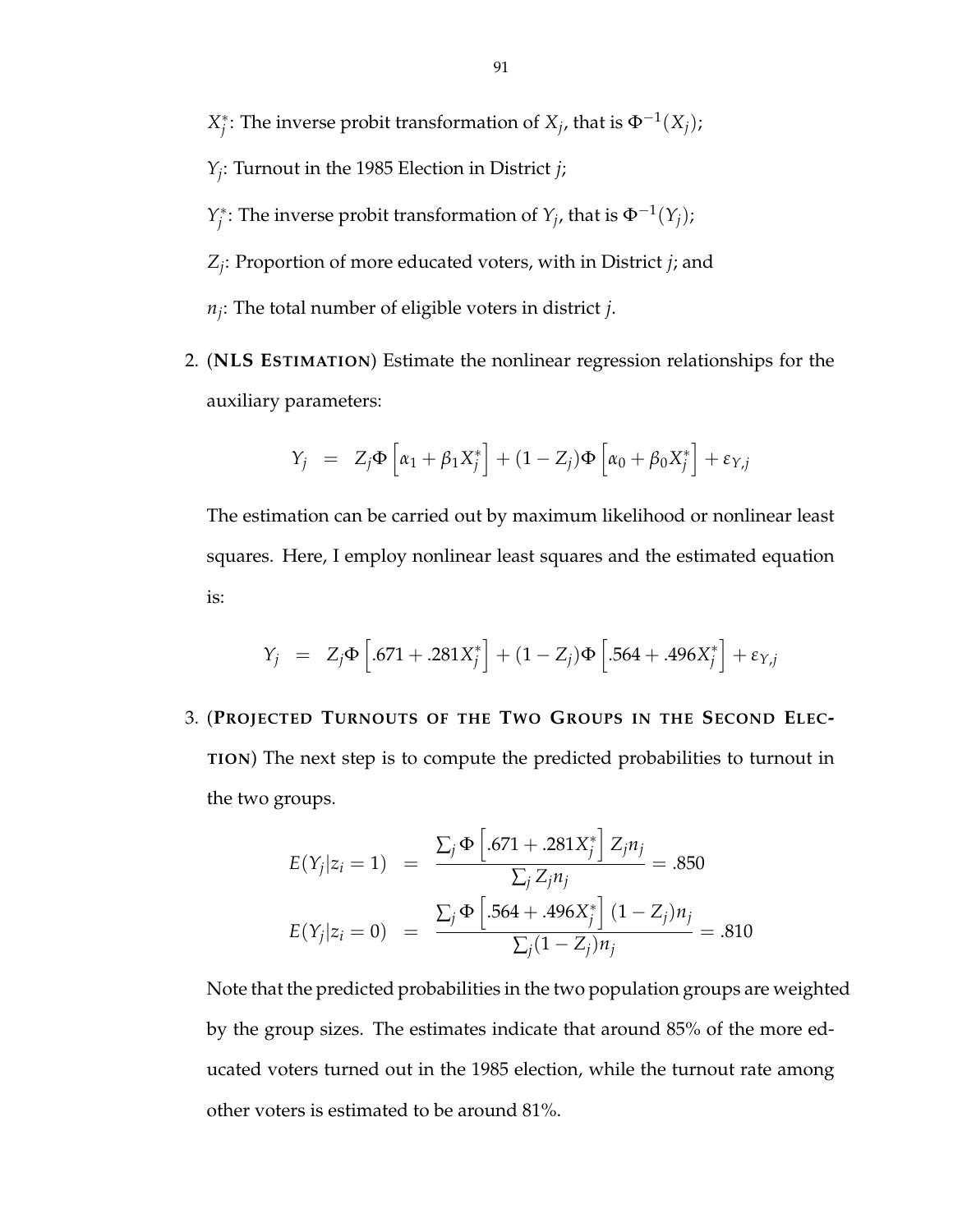These two estimates constitute the first set of parameters that define the means of the two joint-bivariate normal distributions

$$
\hat{\mu}_{y,1} = \Phi^{-1}(.850) = 1.036
$$
  

$$
\hat{\mu}_{y,0} = \Phi^{-1}(.810) = .878.
$$

4. (**REVERSED NLS ESTIMATION**) The next parameters to estimate are the corresponding population means of the first election. Estimate the reversed nonlinear regression such as

$$
X_j = Z_j \Phi \left[ \delta_1 + \gamma_1 Y_j^* \right] + (1 - Z_j) \Phi \left[ \delta_0 + \gamma_0 Y_j^* \right] + \varepsilon_{X,j}
$$

which yields the following results:

$$
X_j = Z_j \Phi \left[ .055 + .043Y_j^* \right] + (1 - Z_j) \Phi \left[ -.135 + 1.064Y_j^* \right] + \varepsilon_{X,j}
$$

5. (**PROJECTED TURNOUTS OF TWO GROUPS IN THE FIRST ELECTION**) Again, compute the estimated projection of turnout in the two groups in the *first* election:

$$
E(X_j|z_i = 1) = \frac{\sum_j \Phi \left[ .055 + .043Y_j^* \right] Z_j n_j}{\sum_j Z_j n_j} = .611
$$
  

$$
E(X_j|z_i = 0) = \frac{\sum_j \Phi \left[ -.135 + 1.064Y_j^* \right] (1 - Z_j) n_j}{\sum_j (1 - Z_j) n_j} = .793
$$

Note that the turnout in the group that consists of more educated voters are significantly lower than that in the other group. With these results, we may estimate the second set of parameters,

$$
\hat{\mu}_{x,1} = \Phi^{-1}(.611) = .282
$$
  

$$
\hat{\mu}_{x,0} = \Phi^{-1}(.793) = .817.
$$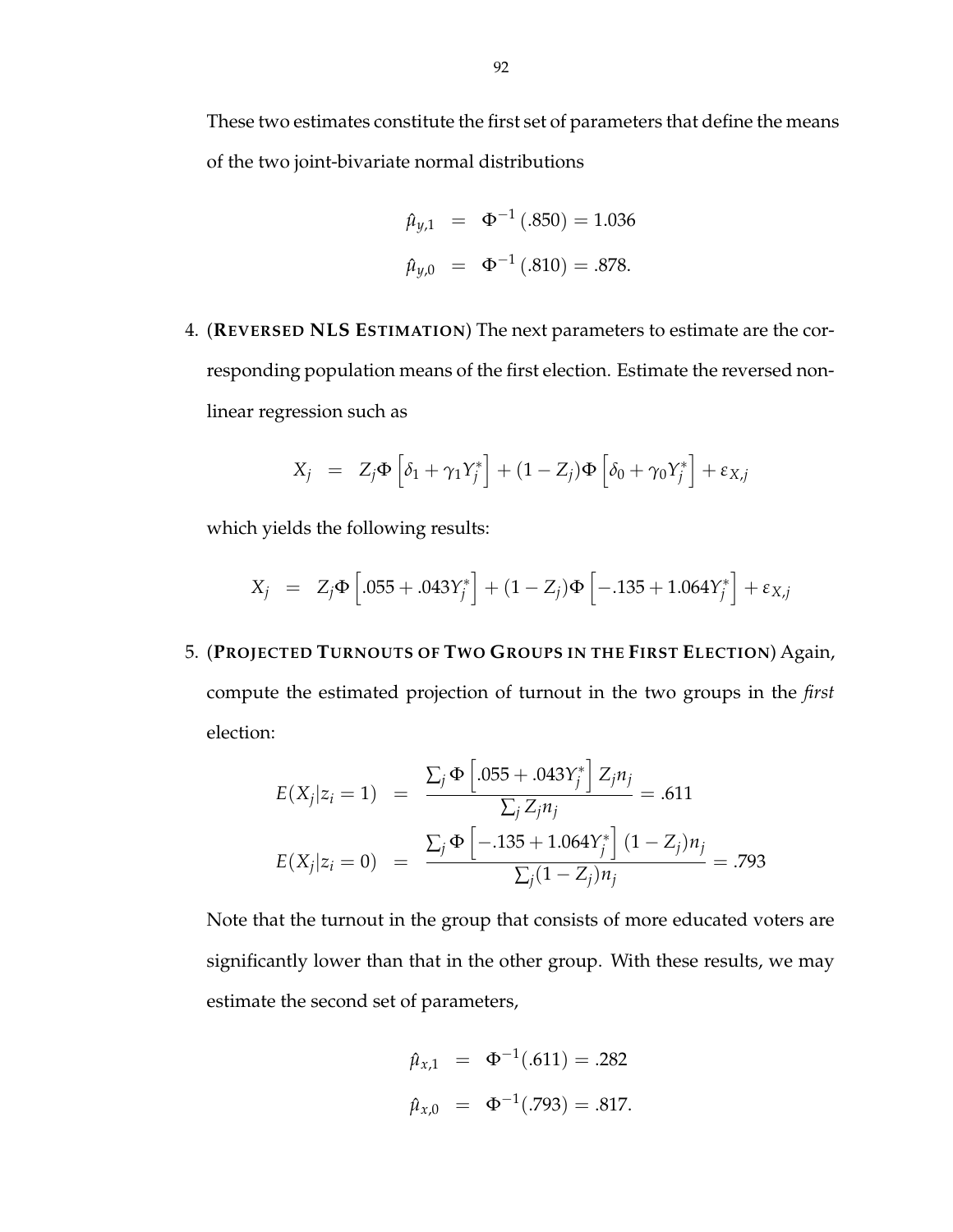6. (**CORRELATION COEFFICIENTS**) The final parameters are the correlations in the two distributions, which can be retrieved by the multiplication of the two slope coefficients, *β*'s and *γ*'s as discussed before:

$$
\hat{\rho}_1 = \sqrt{\hat{\beta}_1 \hat{\gamma}_1} = \sqrt{.281 \times .043} = .165
$$
  

$$
\hat{\rho}_0 = \sqrt{\hat{\beta}_0 \hat{\gamma}_0} = \sqrt{.496 \times 1.064} = .726.
$$

As we can see, the correlation is much smaller for the group with higher education which indicates that more electoral change is happening in the group.

7. (**SUMMING UP THE TWO JOINT DISTRIBUTIONS**) This finishes estimating necessary parameters from the two bivariate-normal distributions as:

Enducated Voters: 
$$
\mathcal{N}_1^2 \left[ \hat{\mu}_{x,1}, \hat{\mu}_{y,1}; \hat{\rho}_1 \right] = \mathcal{N}_1^2 \left[ .282, 1.036; .165 \right]
$$

\nThe Rest:  $\mathcal{N}_0^2 \left[ \hat{\mu}_{x,0}, \hat{\mu}_{y,0}; \hat{\rho}_0 \right] = \mathcal{N}_0^2 \left[ .817, .878, .726 \right]$ 

8. (**FRACTION THAT VOTED IN BOTH ELECTIONS**) Now the task left is to find the fraction of voters in the two groups that voted in both elections. We can compute the double integrals of the estimated distributions to find the fraction of voters whose utilities exceed the threshold of zero in both elections.

$$
\int_0^\infty \int_0^\infty \mathcal{N}_1^2 [x^*, y^*].282, 1.036; .165] dx^* dy^* = .529
$$
  

$$
\int_0^\infty \int_0^\infty \mathcal{N}_0^2 [x^*, y^*].817, .878, .726] dx^* dy^* = .718.
$$

To reiterate, 53% of educated voters in South Korea voted in both elections, while 72% of the other voters turned out in both elections.

9. (**FINISHING UP THE TABLE**) Now fill in the fraction of the voters in the following three-way table, using the estimated total turnouts in each group.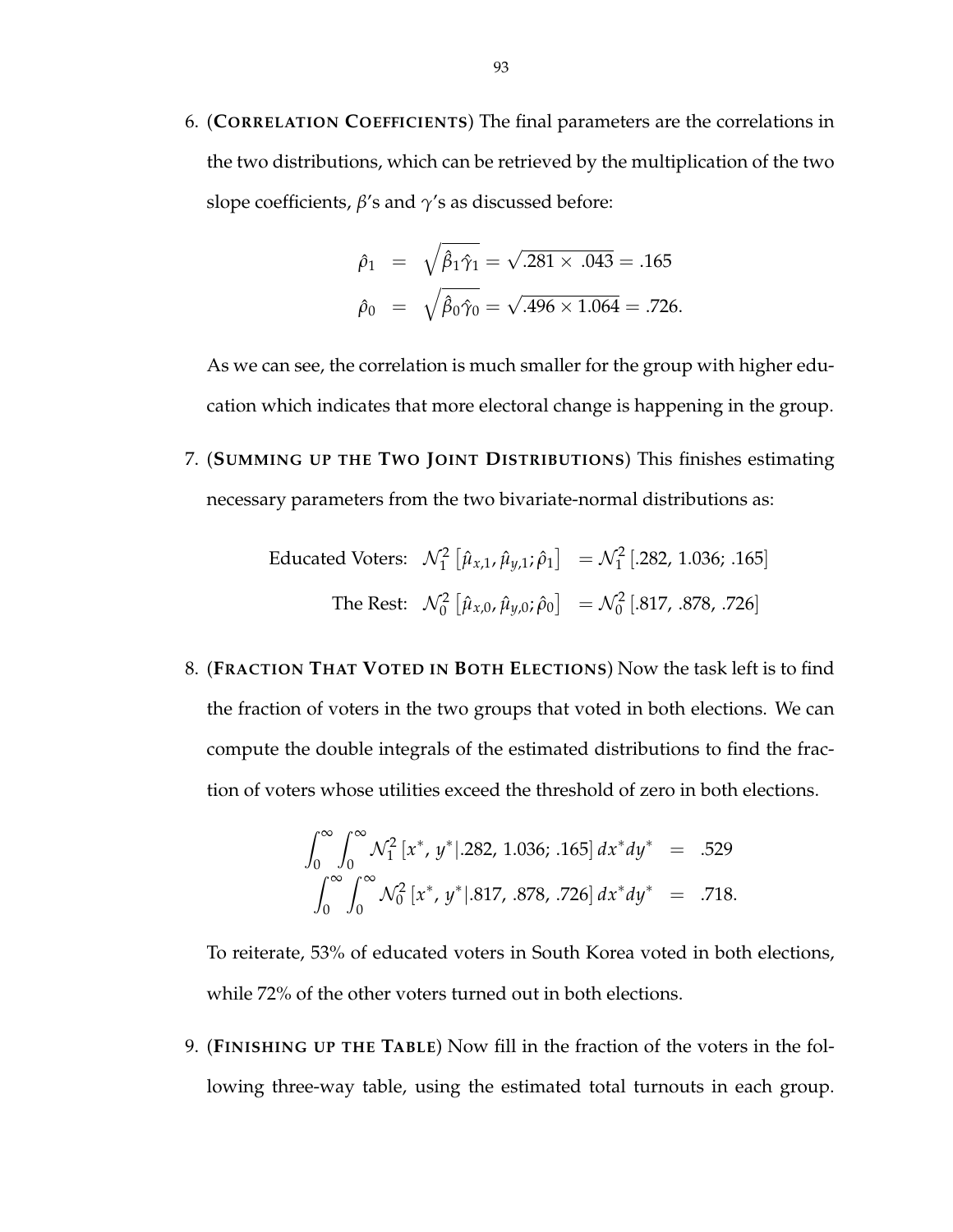|          |           | <b>Highly Educated</b> |                   | The Rest |       |                   |       |
|----------|-----------|------------------------|-------------------|----------|-------|-------------------|-------|
|          |           |                        | The 1981 Election |          |       | The 1981 Election |       |
|          |           | Not<br>Voted           |                   | Total    | Voted | Not               | Total |
|          |           |                        | Voted             |          |       | Voted             |       |
|          |           |                        |                   |          |       |                   |       |
| The      | Voted     | 0.529                  | 0.321             | 0.850    | 0.718 | 0.092             | 0.809 |
| 1985     |           |                        |                   |          |       |                   |       |
| Election | Not Voted | 0.082                  | 0.068             | 0.150    | 0.075 | 0.115             | 0.191 |
|          |           |                        |                   |          |       |                   |       |
|          |           | 0.611                  | 0.389             |          | 0.793 | 0.207             |       |

Table 4.2: Estimated Distribution of Voters across Elections in Different Education Groups: South Korean Elections 1981–1985

Note that the estimated quantities we already have are emphasized in the table. For example, we have estimated turnout rates in the two groups in the two election from Steps 3 and 4, which will enable us to define the marginal probabilities in the table. Also, since we have estimated the fraction of twotime voters in Step 8, the table is identified, and we may fill in the table in an obvious way.

10. (**LOYALTY AND DEFECTION RATES: THE CONDITIONAL PROBABILITIES**) Since loyalty rates and defection rates as defined in previous chapters are conditional probability terms, that is, the probability that a first time voter will return to the polling booth in the next election, the fractions can trivially be transformed into such rates. By dividing the fractions with the marginal turnout rates in the 1981 election, the voter transition rates can be retrieved and are shown in Table 4.3:

Among other things, Table 4.3 makes an interesting point on the estimated rate of more educated voters newly entering the election in 1985. It tells that around 83% of more educated non-voters in the previous election newly turned out in the 1985 election, perhaps because they were more responsive to the electoral climate than the rest of the voters. The rest of the chapter looks into the question of how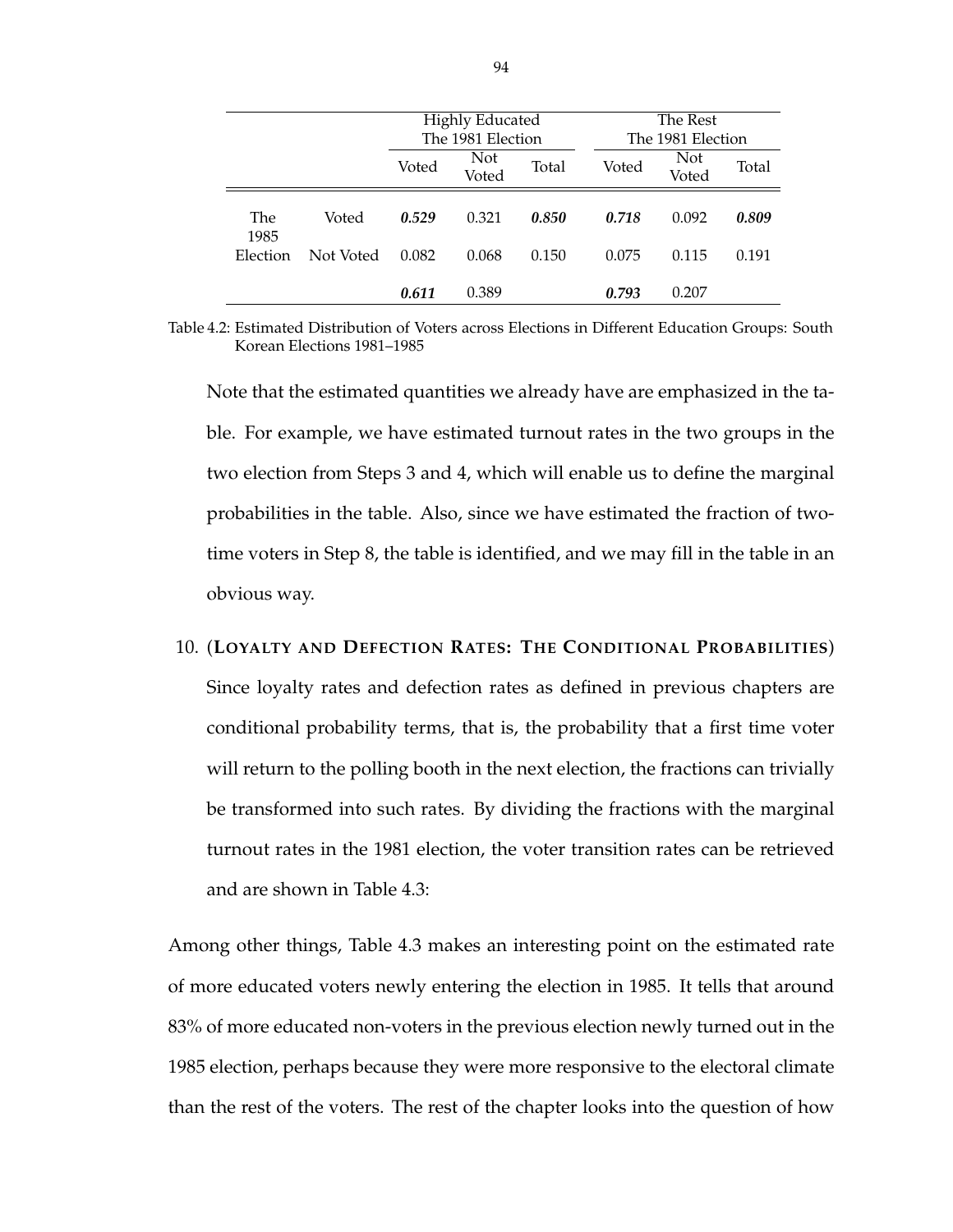|                  |           | <b>Highly Educated</b><br>The 1981 Election |       | The Rest<br>The 1981 Election |       |
|------------------|-----------|---------------------------------------------|-------|-------------------------------|-------|
|                  |           |                                             |       |                               |       |
|                  |           | Voted                                       | Not   | Voted                         | Not   |
|                  |           |                                             | Voted |                               | Voted |
|                  |           |                                             |       |                               |       |
| <b>The</b>       | Voted     | 0.866                                       | 0.825 | 0.905                         | 0.444 |
| 1985<br>Election | Not Voted | 0.134                                       | 0.175 | 0.095                         | 0.556 |
|                  |           |                                             |       |                               |       |

Table 4.3:

Estimated Transition Rates in Different Education Groups: South Korean Elections 1981– 1985

the democratization movement in South Korea made an impact on the electoral participation of the voters by examining aggregate data and applying the model I have developed so far.

# **4.3 Application: The Impact of Democratization on Voter Turnout**

### **4.3.1 Introduction**

The year 1987 marks an important point in time in South Korean political history. After a series of authoritarian governments that ruled the country from the 1960s, the government conceded to the massive protest and wide-spread demand of the citizens for democratic changes, including restoration of civil rights, amendment of the constitution to ensure more democratic elections, and other political reforms (Han 1988; Oh 1999). The presidential election that was held at the end of the year was the first direct, competitive contest since the 1972 election.

If there ever was an election in South Korea that can be called a "critical" election in the same sense as V. O. Key (1955) defines, it is the 1987 election. Elections afterward showed voting patterns that were not existent before: including massive levels of regional voting pattern and high levels of partisan votes. In short, the democratization induced a critical electoral realignment.

Realignment, simply defined, is a systematic and enduring change in electoral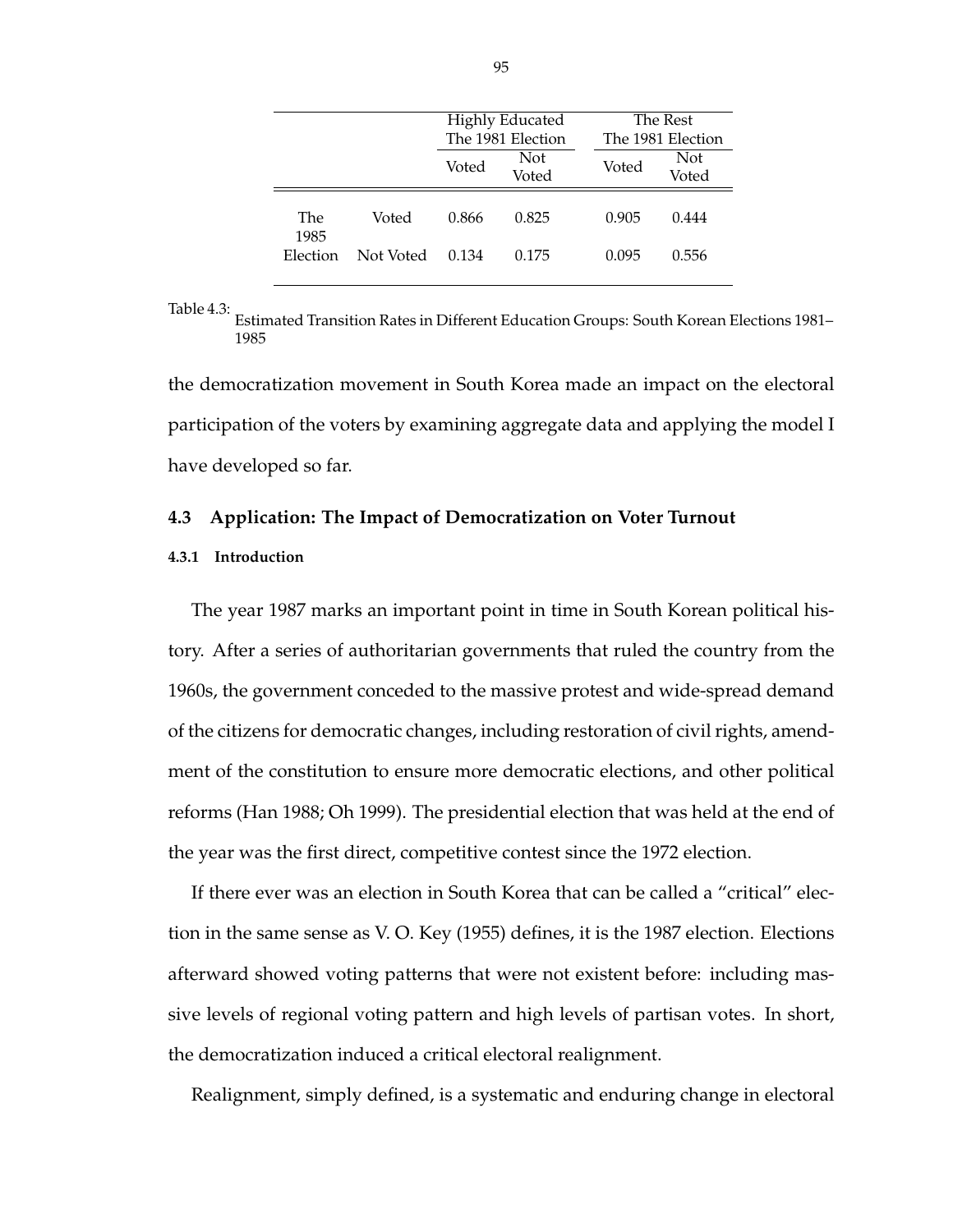preferences of the electorate over time. To study realignments, the researcher should naturally look into the change in partisanship or electoral support of voters. However, an equally, if not more, important aspect of electoral realignments is whether and why new voters are mobilized into the political arena and who they are. Change in the electoral environment or an issue that newly becomes salient may attract non-voters to the polling both, and if such new voters are systematically favoring one party over other parties, they will constitute a central component of the electoral realignment.

In this vein, the dynamics of voter participation takes on an important meaning in understanding the electoral politics in South Korea. The democratic reform of the country—a system-level change with a profound impact on the political life of the voters and politicians—should entirely alter how people perceive politics and how political parties mobilize them: that is, who starts to vote and whom they vote for.

Authoritarian regimes will alienate certain groups of citizens, and as the literature on participation and political efficacy suggests, we may expect a systematic influx of such voters into the electoral arena when such regimes reach their demise. Democratic reform however may also trigger the vanishing of traditional mobilization mechanisms. This will necessarily result in the decrease of turnout, and more importantly, the weakening of support for candidates and parties who have benefited from such mobilization networks and connections of the authoritarian government.

This section focuses on how the democratic reform in South Korea attracted voters that were formerly uninterested in the authoritarian regime, and how such voters are aligning into the new party system. Of course, it is not to say that such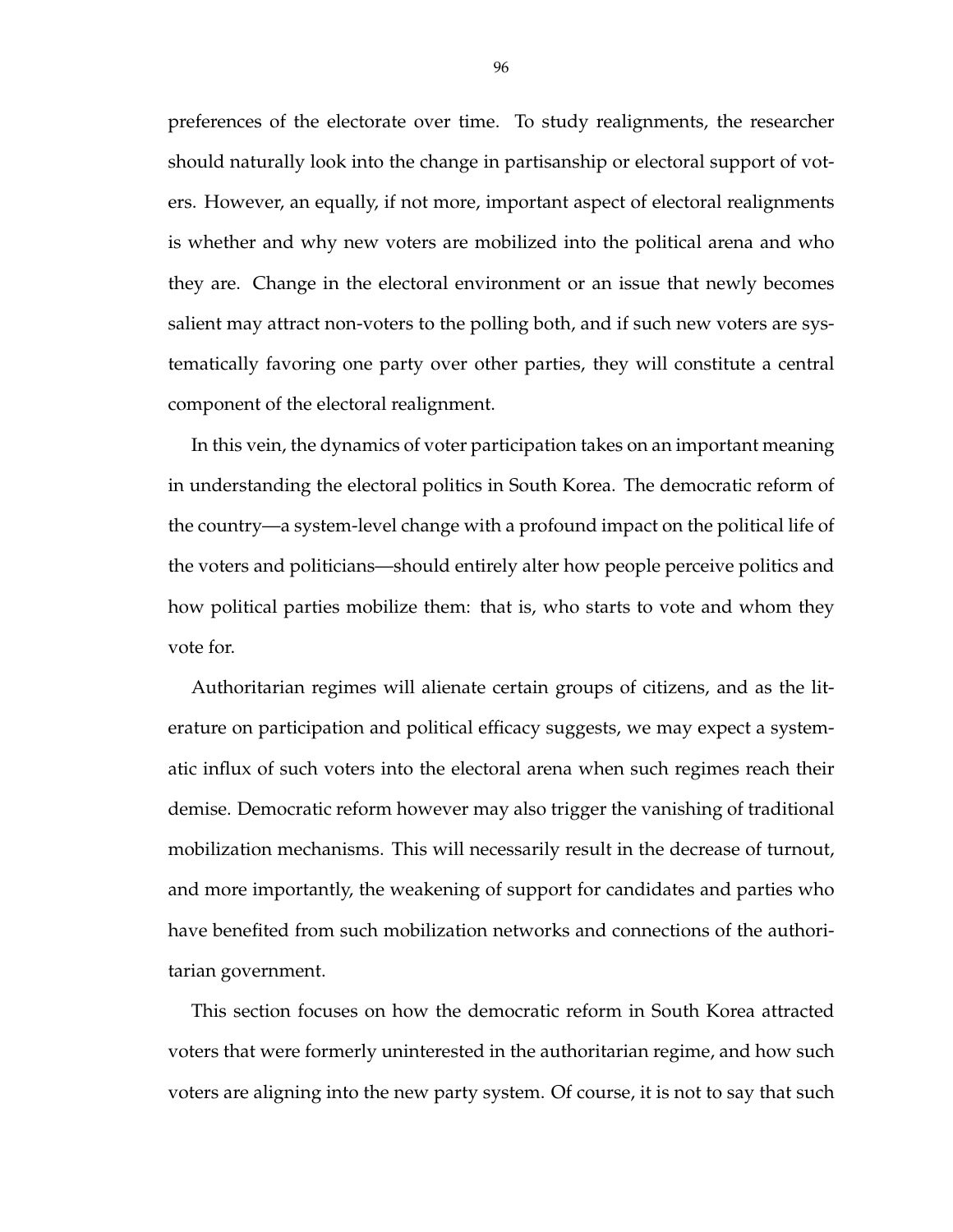influx of new voters is the one and only cause of the emergence of the new party system, but I argue that it constitutes a major part of the electoral realignment. In this chapter, I simply try to answer the following questions: first, did the democratization of the country attract new voters into the political arena? If so, who are they, and what are the consequences of such new voters? And finally, what caused such systematic movement in the electorate?

The following section sets up the background on the dynamics of turnout in South Korea. A simple adaptation of the voter transition setup will be applied to model the entrance and exit rates of the voters.

#### **4.3.2 Background: The Dynamics of Voter Turnout in South Korea**

The dynamics of voter turnout in South Korea, especially focusing upon the elections around 1987, shows that there are several complex story lines. Figure 4.2 shows the overall trend of national voter turnout in presidential, legislative, and local elections.

First, it is quite obvious that there is a short-term effect of democratization on turnout rates: the turnout rate in the 1987 presidential election, which is around 89%, is higher than any previous election since the 1970s; turnout in the National Assembly elections peaks in 1985—a widely contested election that triggered the democratization movement. However, it should be noted that turnout decreased by about 10 percentage points in the 1988 National Assembly election that took place a year after democratization. There is also a long-term trend of decline in turnout after the democratization of the country.

As the literature on political participation finds a positive relationship between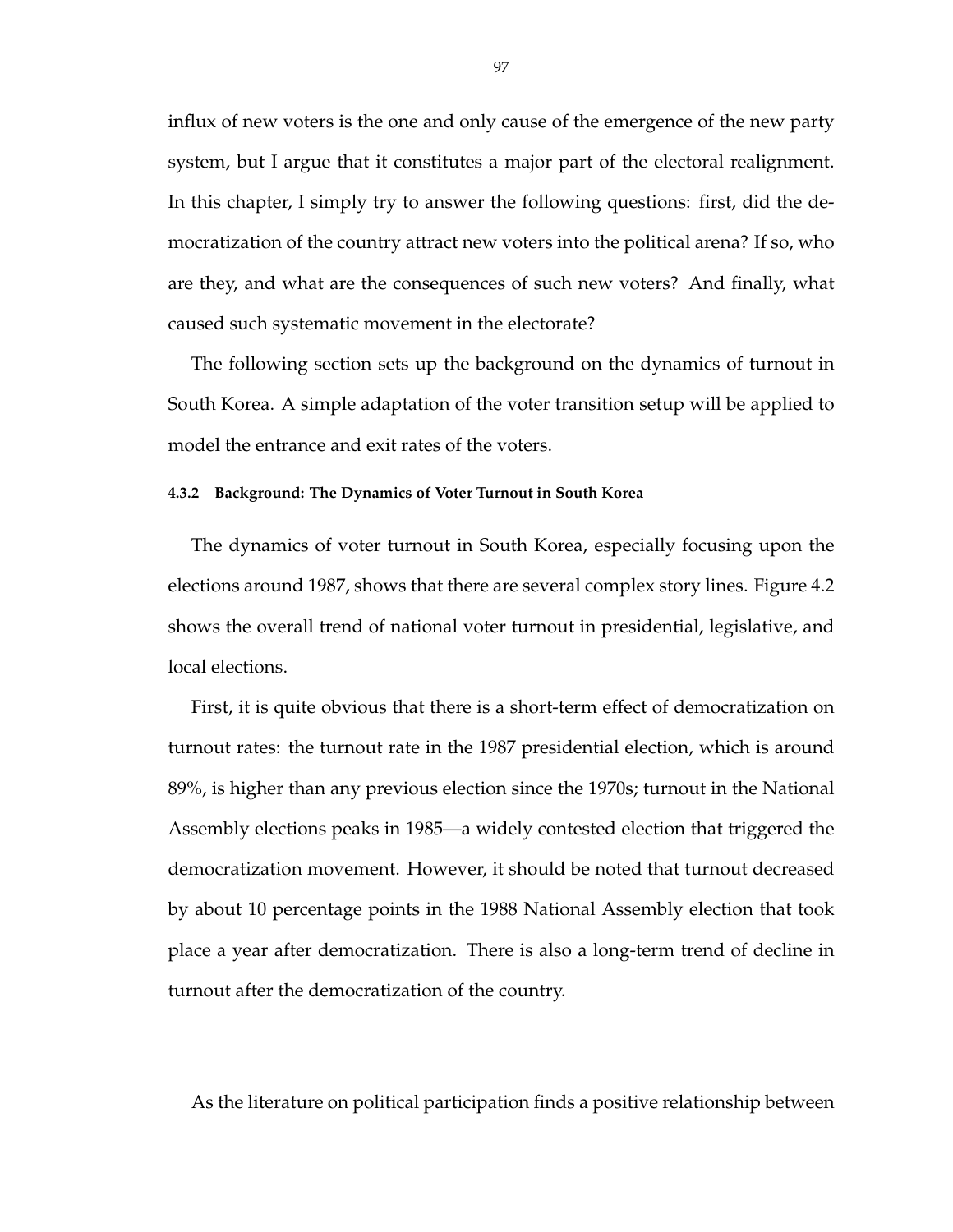

Figure 4.2: Turnout in South Korean Elections

political efficacy and participation, the democratization of a political system should facilitate higher turnout. The literature is quite clear on the relationship between participation and political efficacy: alienated voters are less likely to vote. For example, Luttbeg and Gant (1995: 134–136) distinguish between internal and external efficacies, and highlight that both strongly contribute to the voter turnout. The case in point here is that we may expect an increase in turnout in a more democratic regime (external efficacy), and especially from internally efficacious voters with more political resources.

Meanwhile, as the literature on voter mobilization and participation claims, there are reasons to expect a decrease in participation after the democratization of the country, since the ruling party lost its edge in mobilizing voters. (For example, see Rosenstone and Hansen 2002.) More specifically, under the authoritarian regime, there was a strong connection between local wards of governing parties and local governmental offices, which enjoyed uncontested and effective voter mobilization, usually in the form of strong turnout drives. Abolition of such prac-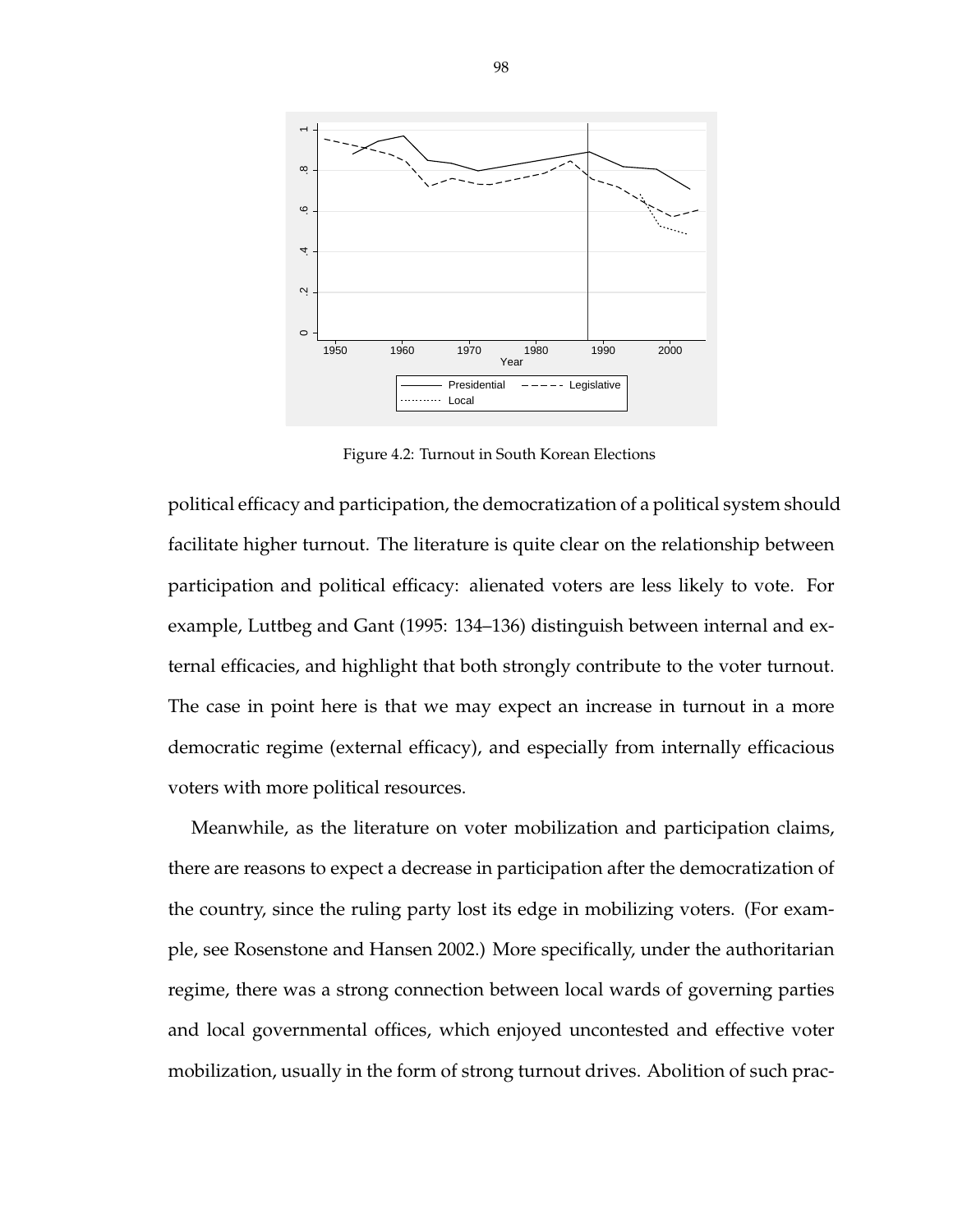tices, or guarantee of the neutrality of local governmental offices, was one of the main focuses in the discussion of democratic reform, and by the 1987 presidential election, old mechanisms of voter mobilization would not work for the ruling Democratic Justice Party.<sup>2</sup>

In short, there is no simple trend in turnout rates after democratization that we may expect at the national level. It is fair to summarize that the change in the mobilization patterns and the level of political efficacy affects turnout in opposite directions and cannot easily be separated although we may postulate that there is a short term increase and a long-term decline. And of course, there is no individual-level survey data from this period to look into this question.

#### **4.3.3 Examining Entrances and Exits**

Figure 4.3 depicts the possible consequences of changes in voter turnout. In times of changes we would observe higher rates of voter replacement, which could be defined by the proportion of voters who newly enter or do not anymore come to the polling booth. The apparent questions are: who exactly are "entering" and "exiting" the polling booth? ; and what impact does this have on the ensuing party system?

|           |           | BEFORE (Time 1) |
|-----------|-----------|-----------------|
|           | Vote      | Not Vote        |
| Vote      |           | "Enter"         |
| Note Vote | " $Exit"$ |                 |
|           |           |                 |

Figure 4.3: Replacement of Voters

<sup>2</sup>See *Donga Ilbo* [*Donga Daily*] (Feb. 1985) on the turnout drive lead by the government. Due to the accuracy of the citizen census register that the government holds, it was possible to identify exactly who voted and who did not. Also, see the discussion on the change in the organization of local party wards.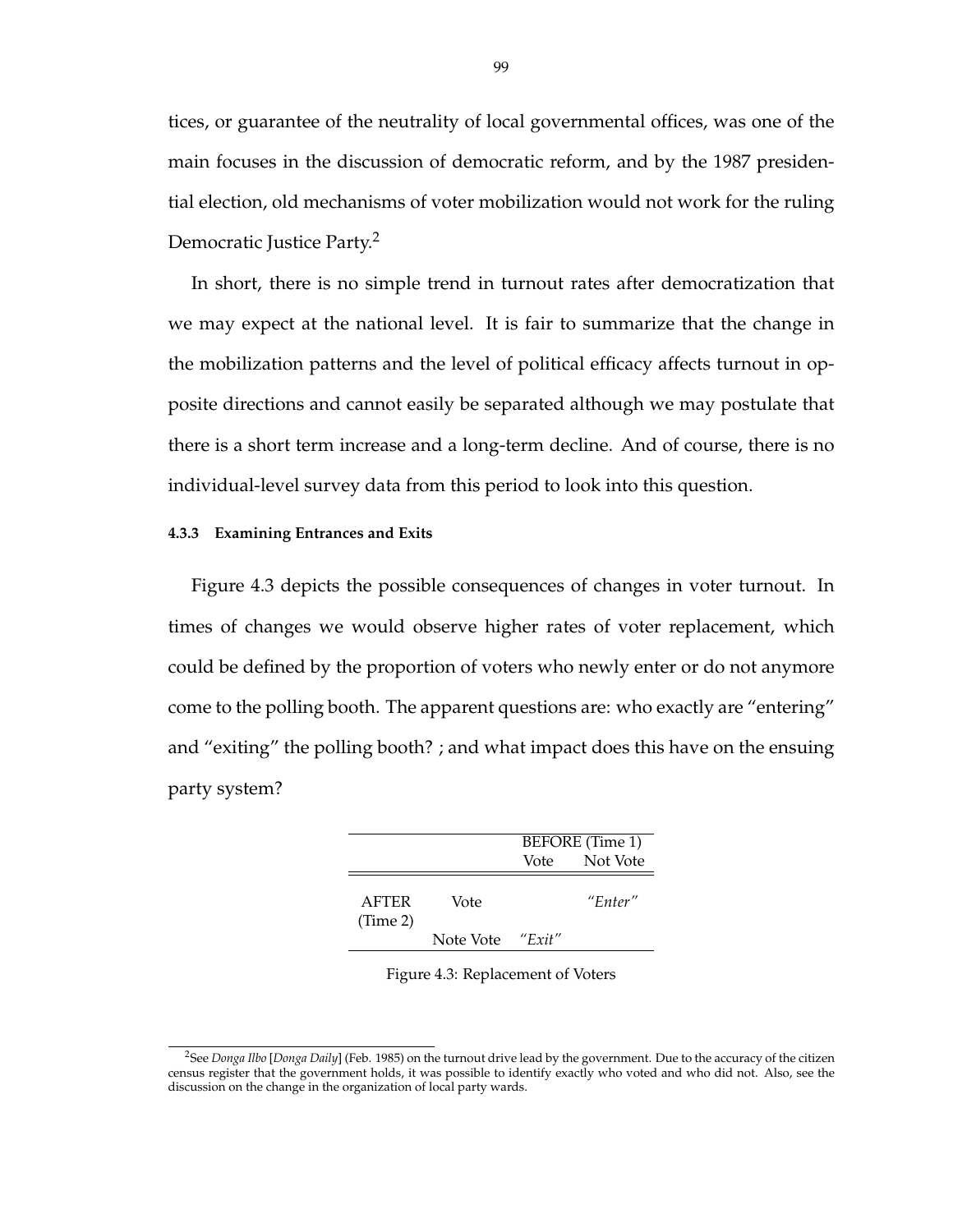A direct adaptation of the voter transition model will allow us to investigate the turnout rates in the two elections before and after 1987. We may rewrite the Thomsen ecological estimation function as

$$
T_{1987,j} = \Phi \left[ \alpha + \beta \Phi^{-1} (T_{1985,j}) \right]
$$

where *T*<sup>1987</sup> and *T*<sup>1985</sup> indicate turnouts in the two consecutive elections. The "entrance" rate will be the usual defection rate and the "exit" rate will be one minus the usual loyalty rate.

|               |          | 1985 Election  |                |  |
|---------------|----------|----------------|----------------|--|
|               |          | Vote           | Not Vote       |  |
| 1987 Election | Vote     | 0.878          | 0.782          |  |
|               |          | (0.875, 0.881) | (0.768, 0.795) |  |
|               | Not Vote | 0.122          | 0.218          |  |
|               |          | (0.119, 0.125) | (0.205, 0.232) |  |
|               |          |                | $N = 3922$     |  |

Note: Aggregate turnout rates in the two elections were 81% (1985) and 86% (1987).

Table 4.4: Voter Transition Rates Around Democratization

Table 4.4 shows the estimated entrance and exit rates retrieved by the Thomsen estimator. Entries in the parentheses represent the 95% confidence interval of the estimates, as was defined in Achen (2000) and discussed in the previous chapter. We see that about 12% of the previous voters did not vote in the 1987 election, while 78% of the previous non-voters came to the polling booth in the election. If the causes that systematically determine who votes and who does not are working in both elections, we should see a clear pattern of consistently high coefficients on the diagonal entries: voters will continue to vote, and non-voters will stay that way. Of course, since this is a time when a major electoral earthquake is taking place, we see a sizable proportion of the previous non-voters coming to vote in the first election after democratization.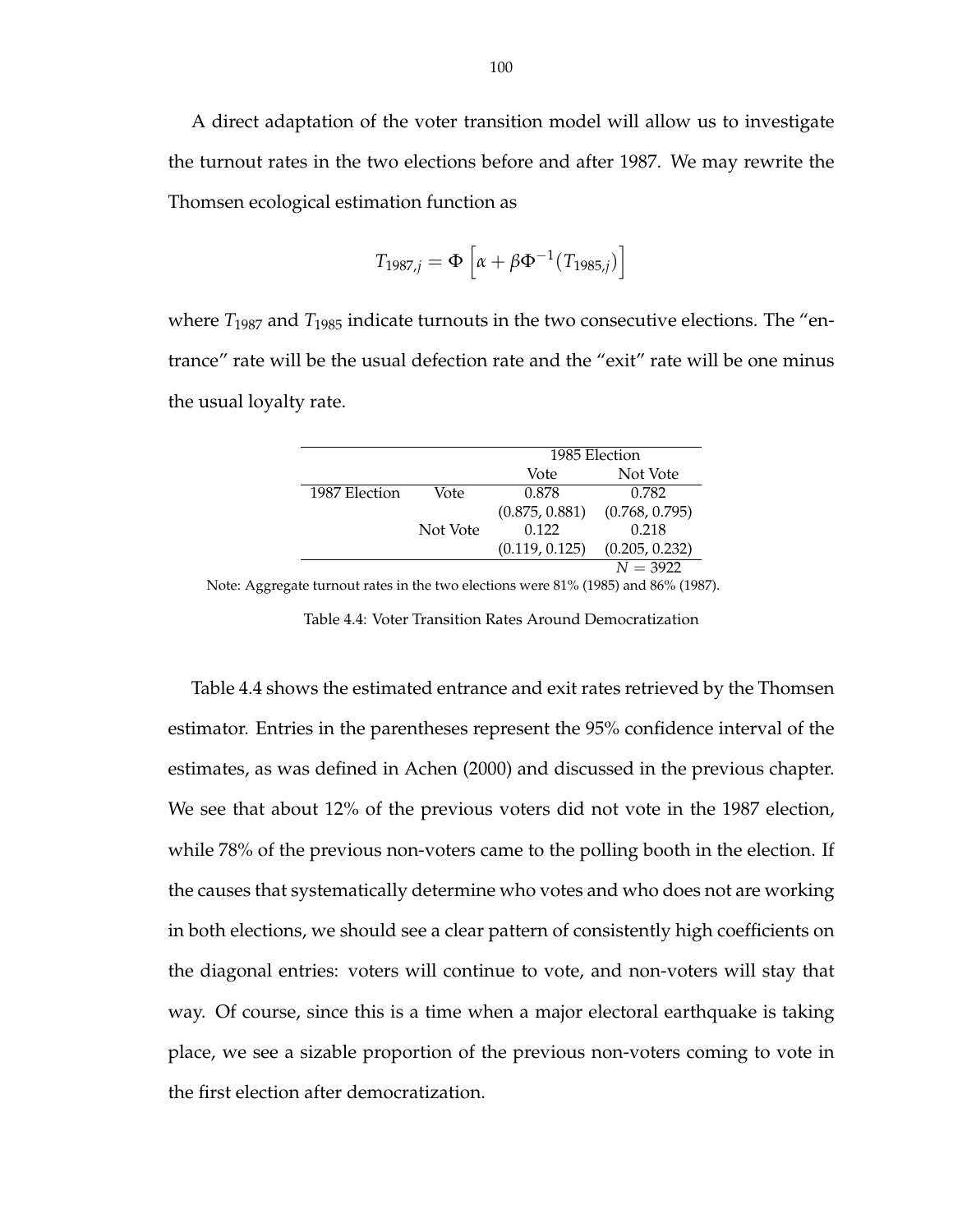Table 4.5 reports such entrance and exit rates in multiple elections in South Korea over time. The table provides an overlook of the composition of the voter turnout in the elections and will be a baseline estimation for the analysis in the next section.

First of all, consider the entrance rates for legislative elections over time. It becomes apparent that there is a significant number of new voters coming into the electoral system in the mid-1980s and into the early 1990s. Also, we note that the exit rates are kept quite small until the 1988 election, meaning that once the voter turns out, she mostly stayed a voter. This trend changes somewhat in the later elections where we see a significant number of voters consistently exiting the elections.

Another important point we observe is that the initial transformation in the pattern of who votes and who does not first started in the 1985 election, not after 1987. This is consistent with what was shown in Figure 4.2 and with what we know about the 1985 election, which featured a strong opposition party fielding competitive candidates that was a rarity in South Korean elections for many years. In a way, the results show that the democratization movement in 1987 was not a political episode that suddenly erupted, but there already was an underlying movement in the electorate that showed a surge in turnout.

Transition rates between presidential elections are less subtle. In the first two elections right after 1987, the majority of previous non-voters turned out in the elections. As it reaches down to more recent years, the entrance rate dropped down while the exit rate climbed up. In any case, the presidential elections picture a more volatile electorate where moving in and out of the polling booth seems more frequent.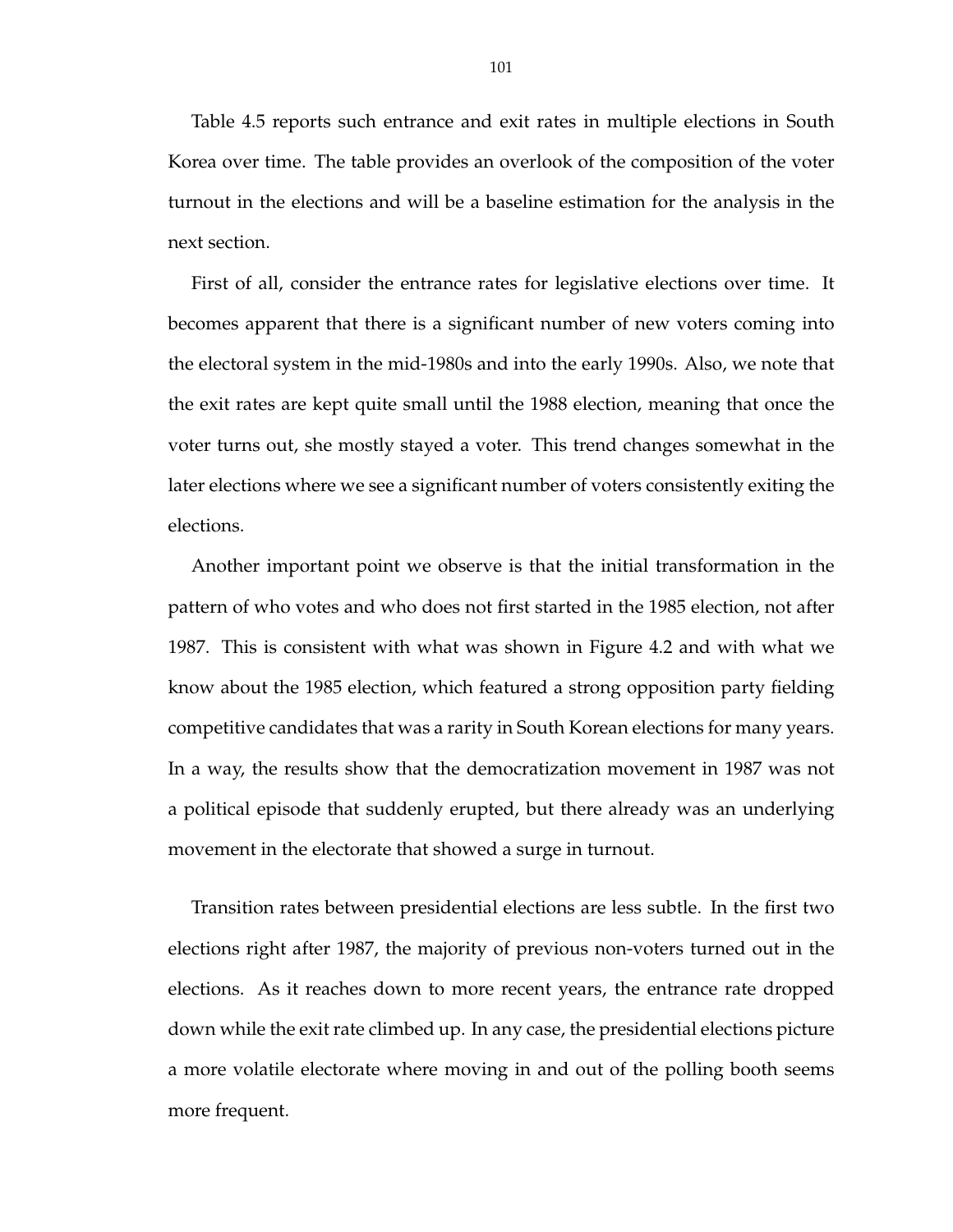|      | Legislative |       | Presidential |       |       |  |
|------|-------------|-------|--------------|-------|-------|--|
| Year | Enter       | Exit  | Year         | Enter | Exit  |  |
| 1978 | 0.439       | 0.131 |              |       |       |  |
| 1981 | 0.341       | 0.102 |              |       |       |  |
| 1985 | 0.504       | 0.077 | 1987         | 0.782 | 0.121 |  |
| 1988 | 0.321       | 0.171 |              |       |       |  |
| 1992 | 0.385       | 0.167 | 1992         | 0.617 | 0.143 |  |
| 1996 | 0.219       | 0.210 | 1997         | 0.514 | 0.134 |  |
| 2000 | 0.192       | 0.206 |              |       |       |  |

Note: Estimates for the 1987 Election was retrieved in comparison to the 1985 Election. Table 4.5: Entrances and Exits from the Polling Booth

**4.3.4 Unpacking the Entrances and Exits**

## **A. Mobilization and the Turnout of Urban and Rural Voters**

Based on our setup, we are ready to examine the entrance and exit rates in different demographic groups. Since we are interested in "identifying" the voters who are newly coming into and leaving from the electoral arena, it requires us to employ the technique developed earlier in this chapter.

Here I first start out by comparing the entrance and exit rates of the rural and urban voters. It should be noted that this round of estimation was carried out on two separate geographical samples—thus we may infer the rates as those of the urban voters and those of the rural voters. The important point to consider before examining the results in the table is the possible impact of the change in mobilization patterns. It can be assumed that former mobilization mechanisms were more concentrated in the rural areas, and we may see how the turnout patterns change over time there. Most importantly, we should observe lower exit rates and higher entrance rates in rural areas before 1987. After democratization, we can expect abrupt changes in such patterns—where we would start to observe higher exit rates and possibly lower entrance rates of the rural voter.

Table 4.6 presents estimated entrance and exit rates of the rural and urban vot-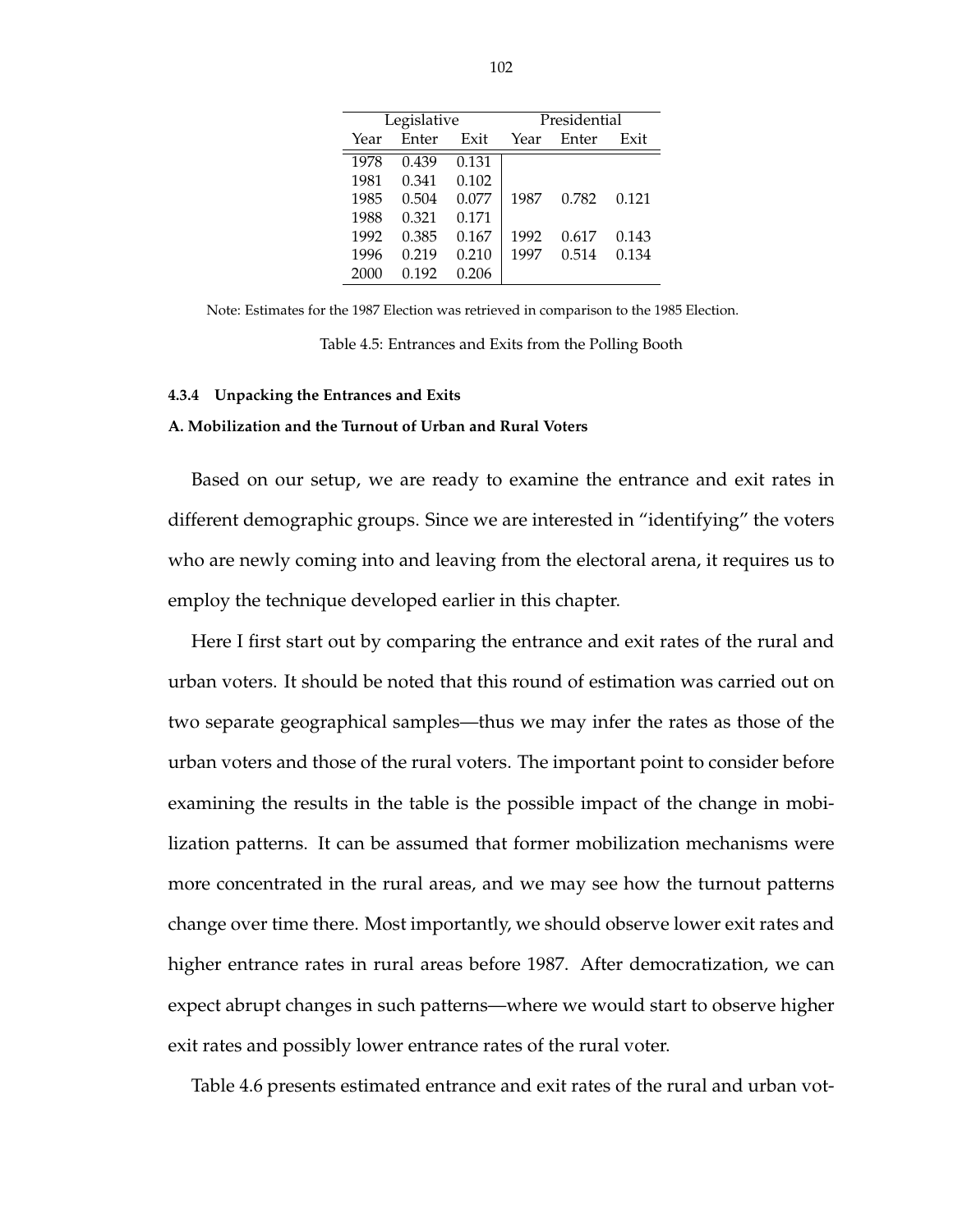|              | Year | Enter |       |          |       |       |          |
|--------------|------|-------|-------|----------|-------|-------|----------|
|              |      | Urban | Rural | Diff     | Urban | Rural | Diff     |
| Legislative  | 1978 | 0.448 | 0.614 | $-0.167$ | 0.170 | 0.143 | 0.027    |
| Elections    | 1981 | 0.366 | 0.576 | $-0.210$ | 0.144 | 0.139 | 0.005    |
|              | 1985 | 0.580 | 0.501 | 0.078    | 0.101 | 0.084 | 0.017    |
|              | 1988 | 0.321 | 0.323 | $-0.001$ | 0.187 | 0.159 | 0.028    |
|              | 1992 | 0.496 | 0.401 | 0.095    | 0.237 | 0.112 | 0.125    |
|              | 1996 | 0.535 | 0.309 | 0.226    | 0.379 | 0.188 | 0.190    |
|              | 2000 | 0.372 | 0.236 | 0.136    | 0.342 | 0.176 | 0.166    |
| Presidential | 1987 | 0.793 | 0.710 | 0.083    | 0.124 | 0.116 | 0.008    |
| Elections    | 1993 | 0.557 | 0.645 | $-0.088$ | 0.140 | 0.145 | $-0.005$ |
|              | 1997 | 0.485 | 0.515 | $-0.030$ | 0.123 | 0.141 | $-0.018$ |

Table 4.6: Entrance and Exit Rates in Urban and Rural Districts

ers in several legislative presidential elections. Among many things in the table, we first observe larger entrance rates of the rural voters than their urban counterparts before the 1985 election—something that is consistent with the strong mobilization in the rural areas. This changes rapidly while we move down to later legislative elections where we see the entrance rates are almost always (except the case of the 1988 election) larger in urban areas. We observe that the rural entrance rate goes down slowly and never recovers to the level above the urban rates in legislative elections, after which it stabilizes. In other words, the recruitment of new voters is now far less effective in the rural areas than it once was.

The exit rates in legislative elections tell a slightly different story. Arguably, the exit rates in the two areas were comparable until the 1992 election, where the urban exit rates took off. Contrary to what we speculated—that the lack of mobilization would result in an immediate release of rural voters—it stays well below the level of urban exit rates. Still, we see a gradual increase in exit rates in rural areas, which may be the long-run effect of the changes in the mobilization pattern. In any case, the extraordinarily large exit rates in the more recent elections are directly related to the rapid decline of overall turnout in recent elections that was shown in Figure 4.2. The results above indicate that the decline in turnout is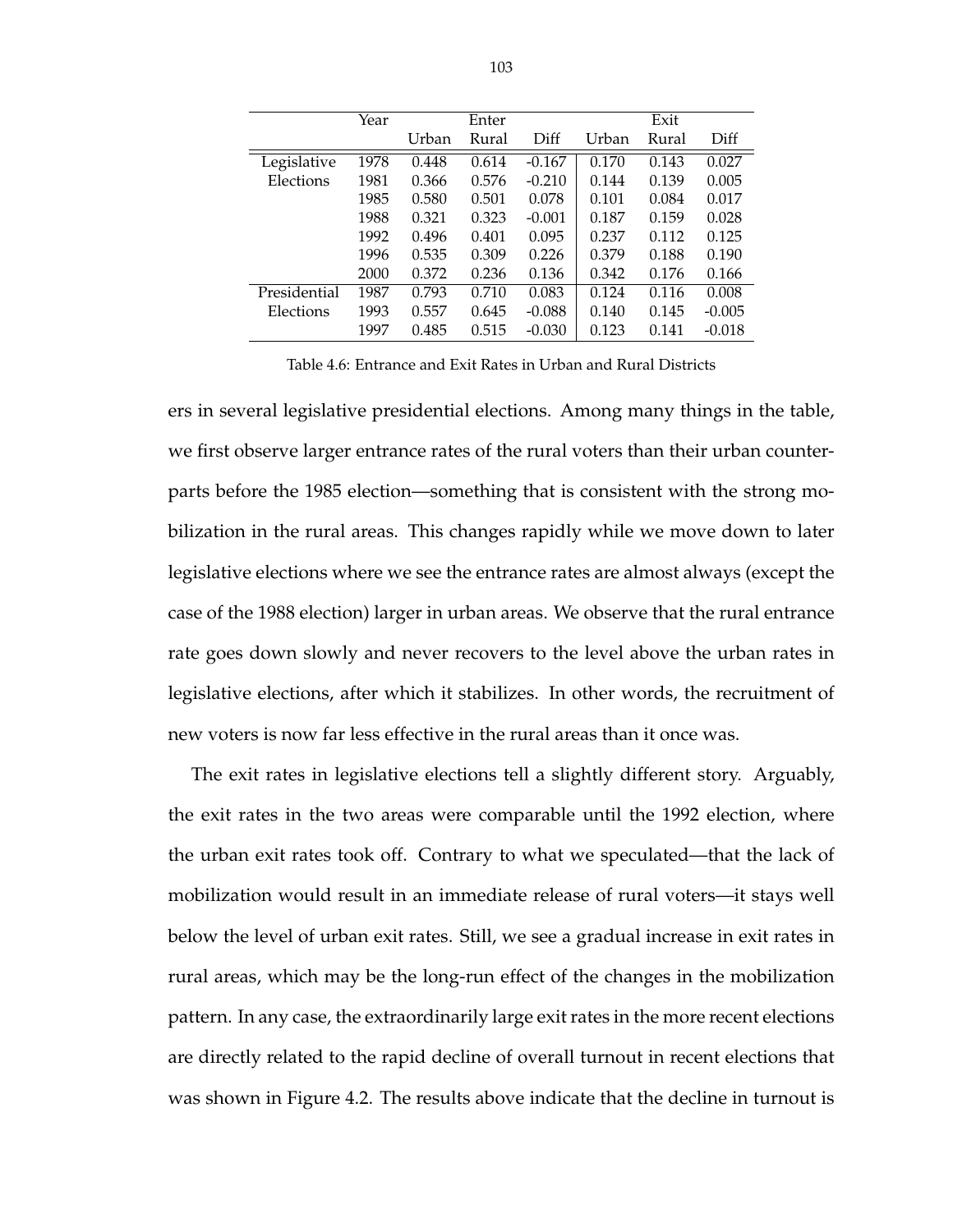heavily driven by the urban voters and less by rural voters.

To summarize, it seems to be the case that the impact of democratic reform here, essentially the cut-off of previous mobilization structures—had an immediate impact on how new voters were recruited in the rural areas. Democratization did not immediately drive away the voters: but gradually and in a couple of elections voters were moving away from the polling booth at an astonishing rate, especially in urban areas. An overall comparison between urban and rural voters in legislative elections reveal that the urban turnout is always much more volatile then that of the rural voters. Especially in post-democratization elections, both the entrance rates and exit rates are larger in urban areas, indicating more urban citizens are coming in and out of the polling booth, making them less consistent voters.

Presidential elections tell a different story. In both areas, the movement of the voters are volatile with larger entrance rates, and there are not many distinguishable patterns in the three elections, perhaps except the fact that the urban-rural difference diminishes in these elections. Again, this could be due to the fact that we only have three observation points, all of which being "high-profile" elections. But we may learn from a non-finding here: when stakes are high, urban and rural voters behave similarly. Now we look into other demographic attributes.

#### **B. Estimated Turnout Among Different Groups**

While the previous section was able to address the question of political mobilization by dividing the observations into different types of geographic units, the question of political efficacy will be more complicated. For example, it is possible to argue that the particular type of mobilization under the authoritarian regimes in South Korea was targeted at specific types of geographic areas, while attributes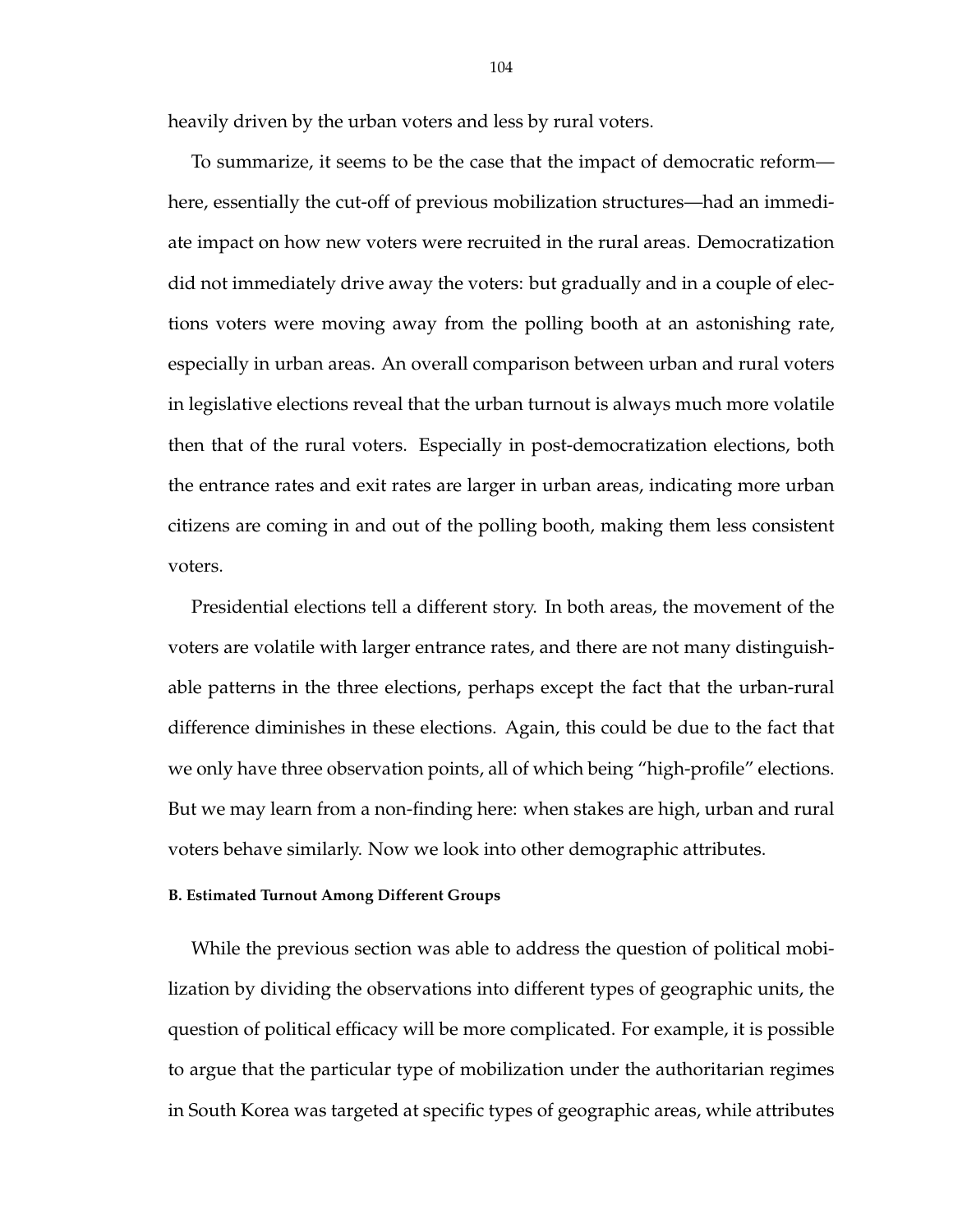such as voter efficacy are truly individual-level characteristics. It would require a full-fledged individual level election study that investigates deep into the psyche of the voters to get a good sense of the interaction between voter efficacy and turnout in South Korea. Additionally, since we are interested in the dynamic aspect of the relationship around the democratization period, a perfect data set to address the question would consist of at least several panels around 1987. In this section, we approach the problem with aggregate demographic information and try to depict the impact of democratization on turnout through voter efficacy.

Ecological estimates shown in this section require even stronger assumptions to hold true, and sometimes, the estimations are less than stable. As was sketched and discussed in previous sections, there is still more work to be added for the improvement of the estimator. That said, the following analysis will show that the ecological inference strategy developed in this chapter can be used here to address the question of the impacts of covariates (demographic information) on turnout, and more specifically, on entrance and exit rates.

Figure 4.4 is a good place to start. Entries are estimated turnout rates of selected demographic groups, which was retrieved by the sample predictions shown in equation (4.14) after estimating equation (4.24) with nonlinear least squares. The exact figures are available in the appendix at the end of this chapter. The covariates (*Z<sup>j</sup>* ) here would indicate the demographic composition of the unit, say, proportion of young voters. Essentially, the estimates are predicted turnouts of homogeneous groups—for example, young voters—and will provide insights into how one can look at the dynamics of turnout in South Korean legislative elections over time.

The overall turnout rate is similar to what was shown in Figure 4.2, even though

105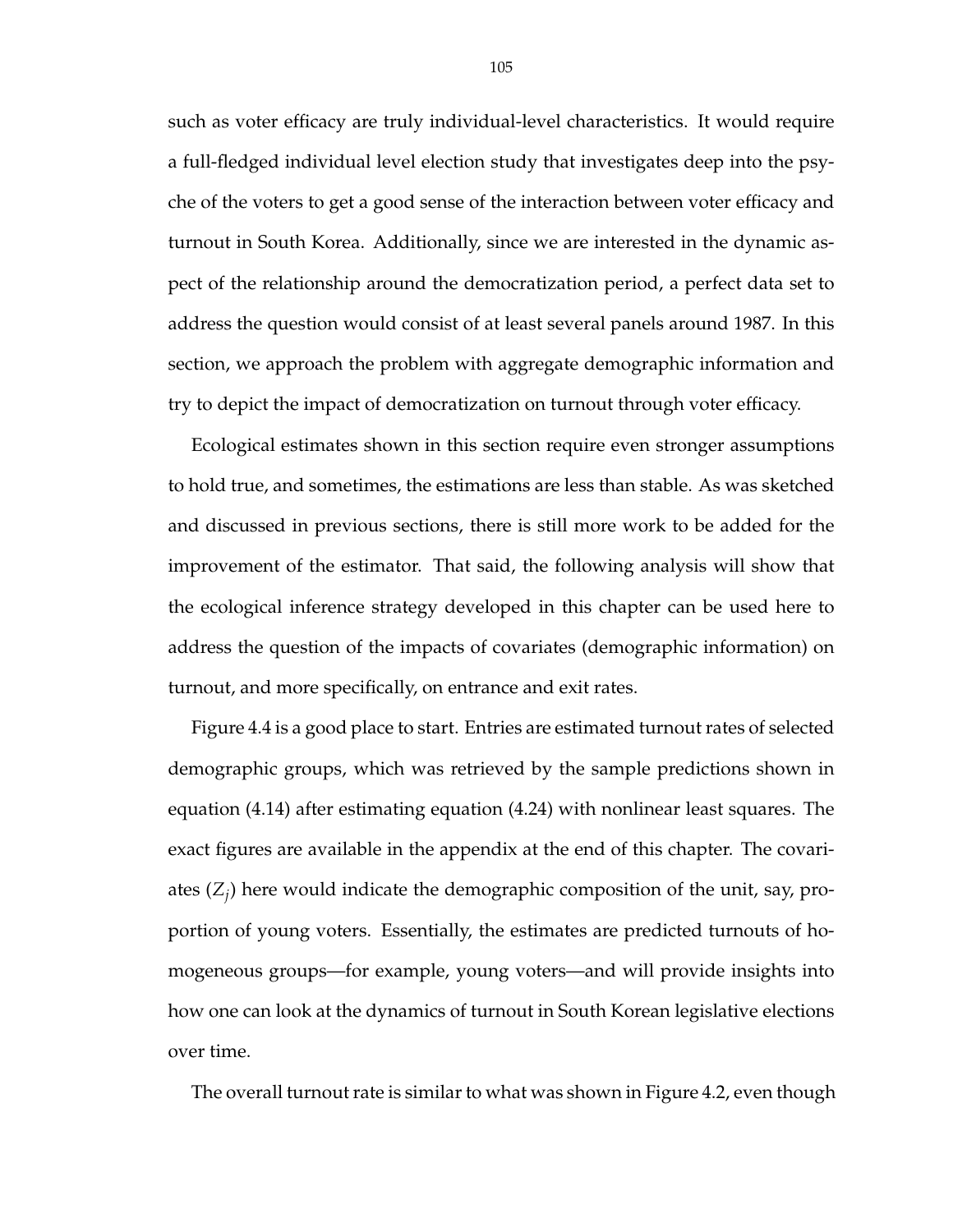

Figure 4.4: Estimated Turnouts in Legislative Elections, Selected Demographic Groups

the turnouts here are computed from the data directly—after the matching of the units over time and joining them to census units, the data had to go through a process of dropping some problematic units<sup>3</sup>. The rate hovers around mid 70% before the 1980s, and peaks at the 1985 election. After 1985, we see a continuous and rapid decline in turnout rates. The task here is to decompose the turnout in different demographic groups.

The demographic variables I investigate here are: 1) the percentage of young voters in their 20s and 30s at the time of the election; 2) the percentage of older voters who are in their 50s and above; 3) the percentage of voters with higher education defined by those with college or above education; and 4) the percentage of Christians.

The estimated turnout of high-education voters starts out with a fairly low level of estimated turnout—at around 48% which is about 25% lower than the national

<sup>&</sup>lt;sup>3</sup>Joining geographic units from different sources of data sets will always create problems. For example, the boundaries can change over time or maybe are just defined differently. Merging adjacent units and aggregating them sometimes will help—cases that I was not able to salvage through this process were dropped. Also, sometimes it is the case that certain geographic units go through drastic population changes. Units that more than doubled in population and that lost more than half of their population were also dropped in the cleaning process.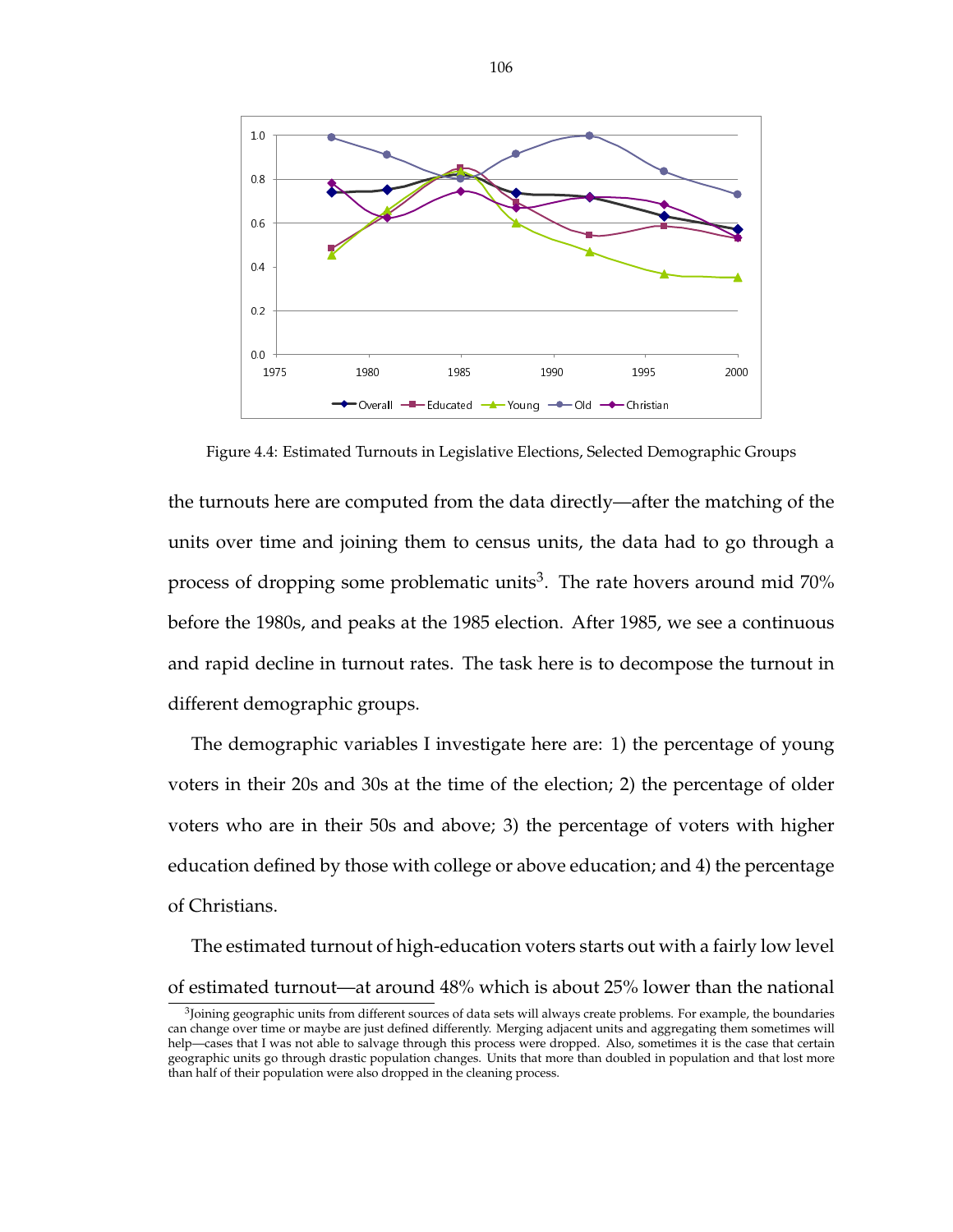turnout. At the time of the important 1985 election, the estimated turnout of voters with high education reaches its peak at around 85%: in fact, the estimated turnout is higher than that of any other demographic groups we have in the analysis. The turnout afterward declines and stays in the mid-50%.

A similar pattern can be found in the young voter category: it starts at the mid 40% level; peaks at the 1985 election; and rapidly dies down. The difference from the previous group of people is that the projected turnouts drop down even more radically where it hits the mid-30% mark by the 2000 election.

As was argued previously, these two groups of voters would have been the most alienated and/or uninterested voters under the authoritarian regime, and we can understand why they display the lowest estimated level of turnout before 1985. It is interesting to note both groups reach their peaks in the 1985 election: not just compared with their turnout level in other elections, but it marks the only time when the estimated turnout among young and highly educated voters record a higher turnout than the national average.

The fast decline—faster than other groups—in the estimated turnout also reveals an interesting point. In the short term, the 1988 legislative election which took place after the 1987 presidential would display a sharp decline of estimated turnouts among the young and highly educated voters. This could be due to the after-effect of the 1987 presidential election where the candidate from the traditional ruling bloc, Roh Tae Woo, would finally win the electoral contest flattening down all the heightened expectations. In any case, we see that the "critical" legislative election was the 1985 election, not the 1988 election.

In the long run, we see the continuous decline of turnout over time, especially among the young voters, since 1985. We note that the overall decline in turnout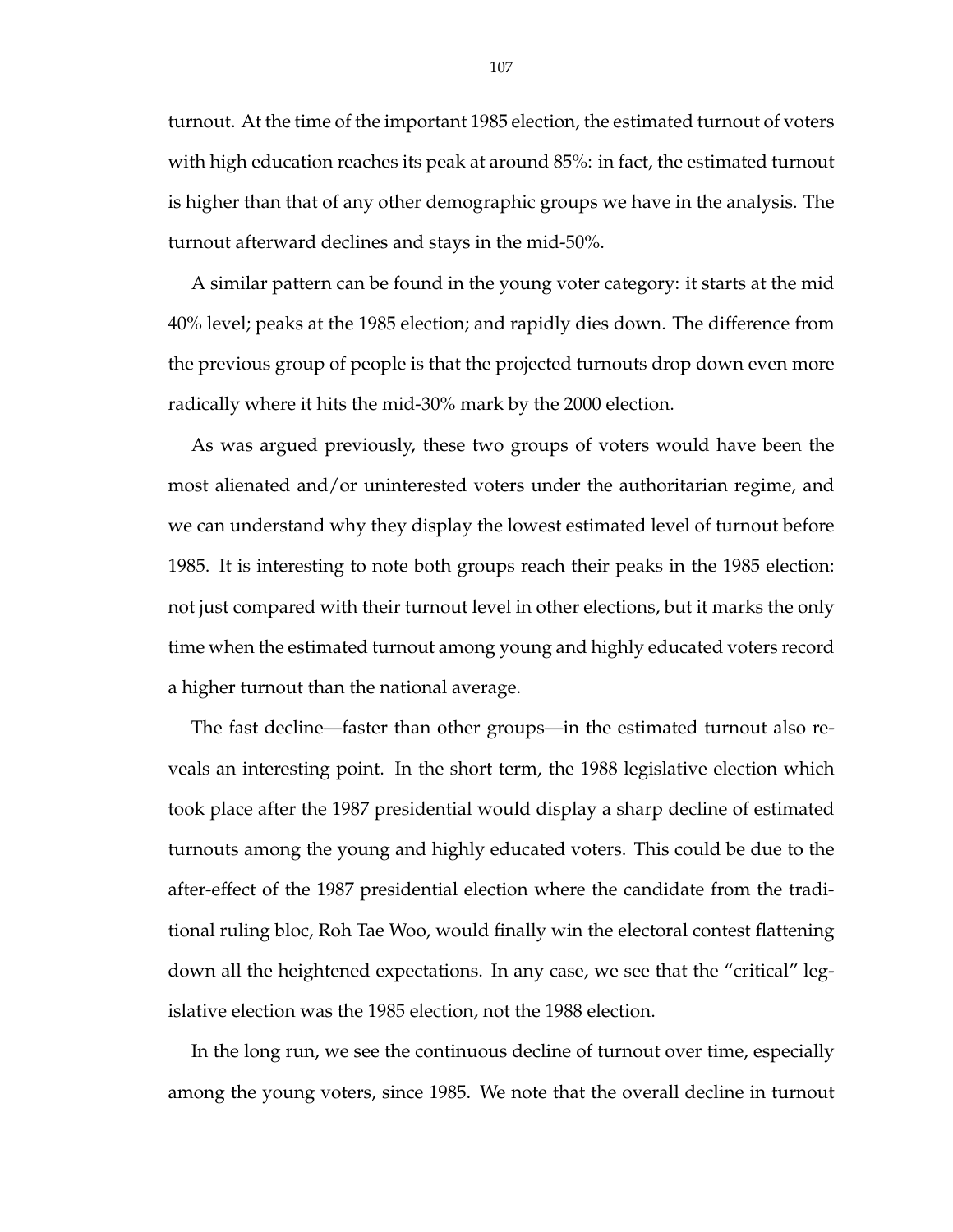is mainly driven by the low turnout of young voters which has consistently been dropping. The estimated turnout for the highly educated holds at around the mid-50%, which distinguishes it from that of the young voters. We will see the difference between the two demographic groups when it comes to looking at their respective entrance and exit rates.

An interesting pattern emerges when we look at the estimated turnout of the "old" voters. It essentially starts at around 98% in the 1973 election and remains to be the highest estimated turnout group except in the 1985 election. It reaches another peak in the 1992 election before showing some decline in later elections.

### **C. Voter Efficacy and The Dynamics of Turnout**

So far, we have described the projected turnout rates among different groups of voters. In this section, we conclude our investigation into the impact of democratization on the turnout of South Korean voters by looking at the estimated exit and entrances rates of voters from different demographic groups.

As was constructed earlier, we want to study the entrance and exit rates among different demographic groups, and see how differently they reacted to democratization. As theory would suggest, we expect to observe larger entrance rates around democratization among those who who would have been politically alienated and who would feel politically more efficacious in the post-democratization era. Particularly, those with higher education (political resources) and the young voters (democratic values) would be a good example. $4$ 

Figure 4.5 plots the estimated entrance and exit rates of the three different demographic groups, namely, those with higher education, those in their 20s and

<sup>4</sup>See J. H. Rhee (2001) for the political efficacy arguments; Jung (2000) has an interesting discussion on the "Democratization Generation.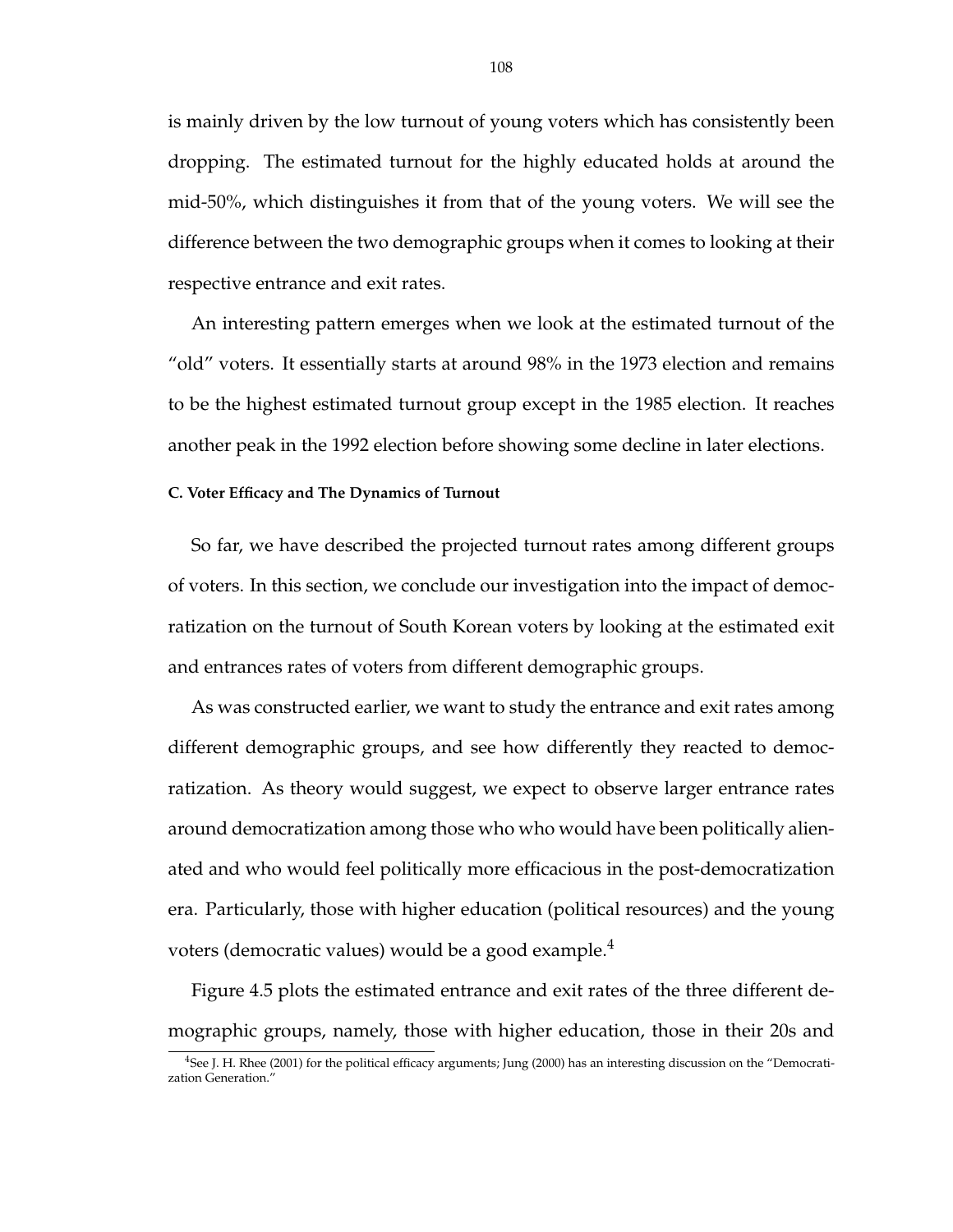30s, and those who are over 50. The plots partially confirm what we expect, and at the same time provide some new insights. More detailed figures with other demographic variables are in the appendix that can be found at the end of this chapter.

First of all, there is no question about whether there was a "shock" to the electoral system in 1985 that had a profound impact—at least a short-term effect. We observe surges of entrance rates in both the young voter group and the higheducation group at the time; exit rates are the lowest for both groups as well.

Secondly, we are left to wonder whether this "shock" that was created by democratization had any lasting impact. Both groups of voters immediately go back to their pre-democratization levels of entrance and exit rates. One noticeable longrun trend is the drop in entrances and surge of the exit rates, especially among the young voters, but we cannot be sure that this is the direct impact of democratization. In any case, we note that the overall decline of turnout among the young voters that we have seen in Figure 4.4 in fact is a function of both the drop of the entrance rate and the surge of the exit rate in elections after the 1985 election.

Most interestingly, the impact of democratization can be seen in the older voter group as well. Generally, this is a group of people with very stationary turnout patterns, as can be seen by its minuscule exit rates in the second sub-figure of Figure 4.4: elderly voters consistently turn out to vote. The only time this is perturbed is in 1985 and 1988 which indicates that a significant amount of these voters stopped coming into the polling booth. Combine this with the sudden surge in the entrance rate of the "old" group around 1988. This indicates that a new batch of older voters was absorbed into the system while a significant chunk of them left in the two elections around democratization.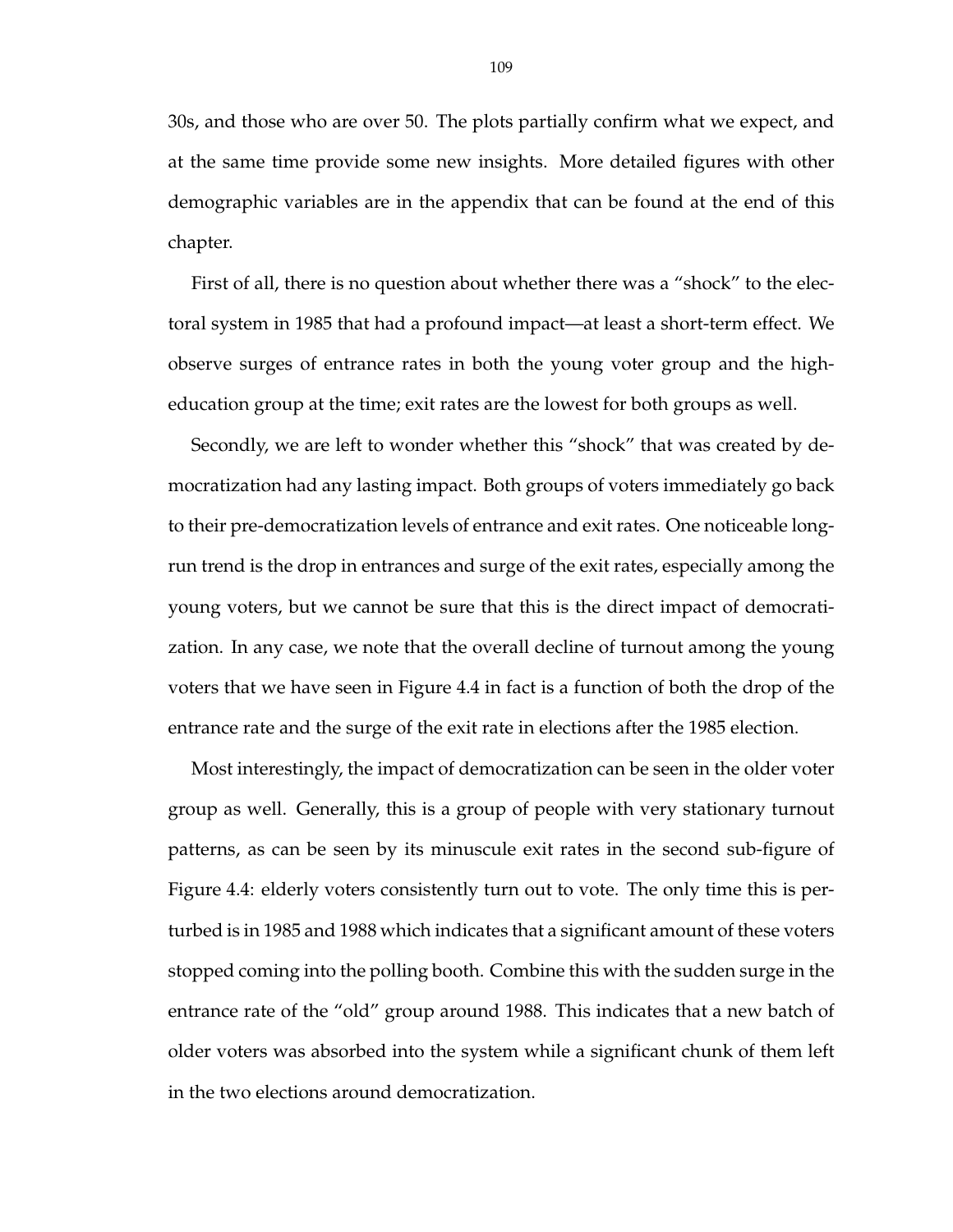

(a) Estimated Entrance Rates



(b) Estimated Exit Rates

Figure 4.5: Estimated Entrance and Exit Rates by Education and Age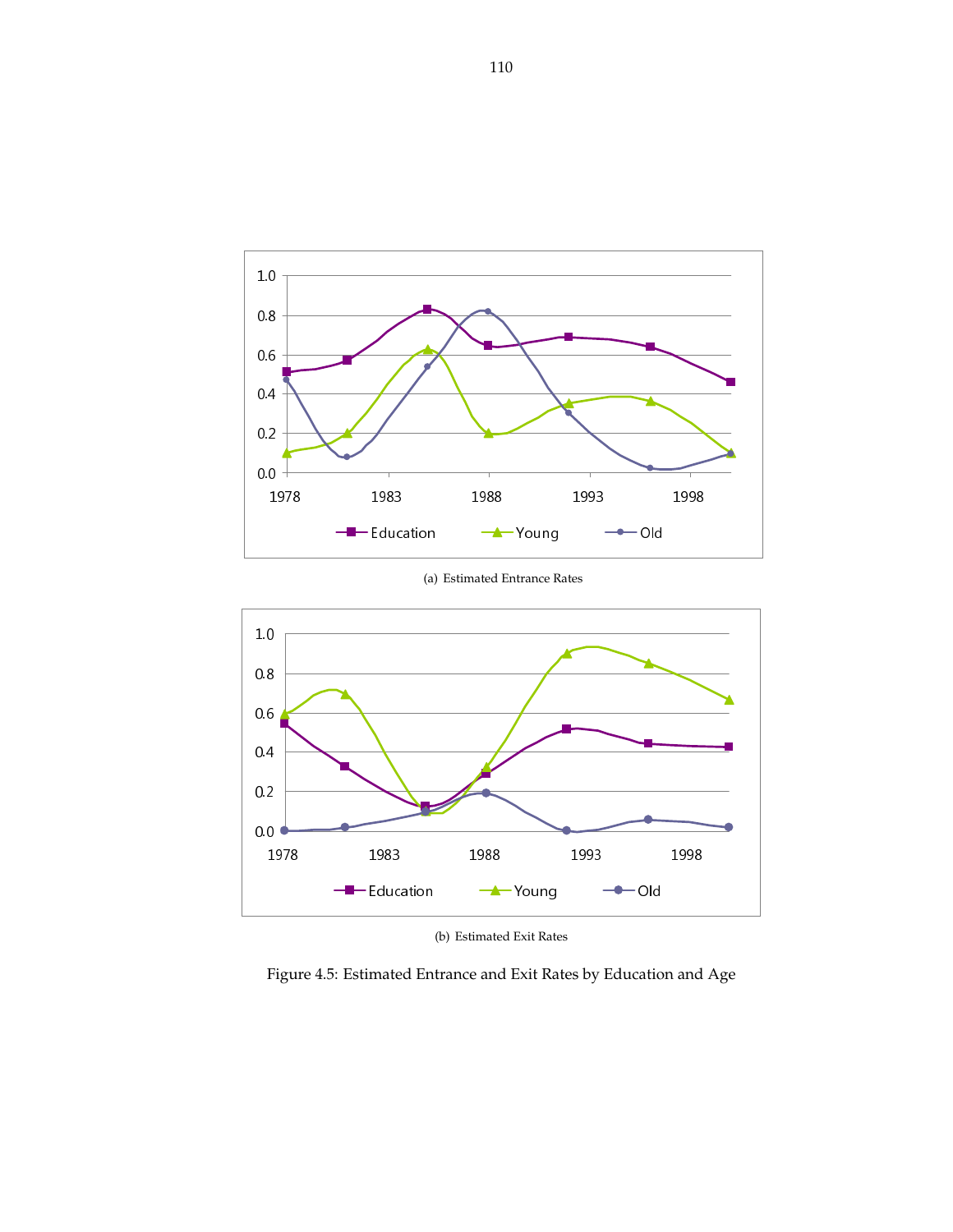#### **4.3.5 Discussion**

The above analysis on South Korean elections highlights several important points around the democratization period that have not been empirically investigated before. First, it was the 1985 National Assembly election, not the 1987 presidential election, that was the critical election to define the post-democratization realignment. In fact, it was centered around a certain group of voters that initiated the start of such immense political transformation through an election that took place two years before democratization.

More specifically, the group of voters with more political resources to participate the more educated, the younger, those who live in urban areas, and most importantly, those who chose not to participate in previous elections under the authoritarian regime—suddenly decided to participate and were able to create a solid opposition against the government. An apparent explanation is that there were underlying political demands for more democracy all along, and it somehow solidified as a political force in the 1985 election and was instrumental in the democratization movement.

Second, consistent with the literature on electoral mobilization, this movement was later sustained by the institutional reforms in 1987. As seen in the analysis above, a long-term drop of turnout in rural areas with high exit rates is likely to be due to the demise of the local wards of the governing party and is a continuing trend.

Third, the initial impact around democratization wears off among the voters with more political resources, but they continue to show higher turnout rates and voice their opinions in presidential elections more effectively than their counterparts.

111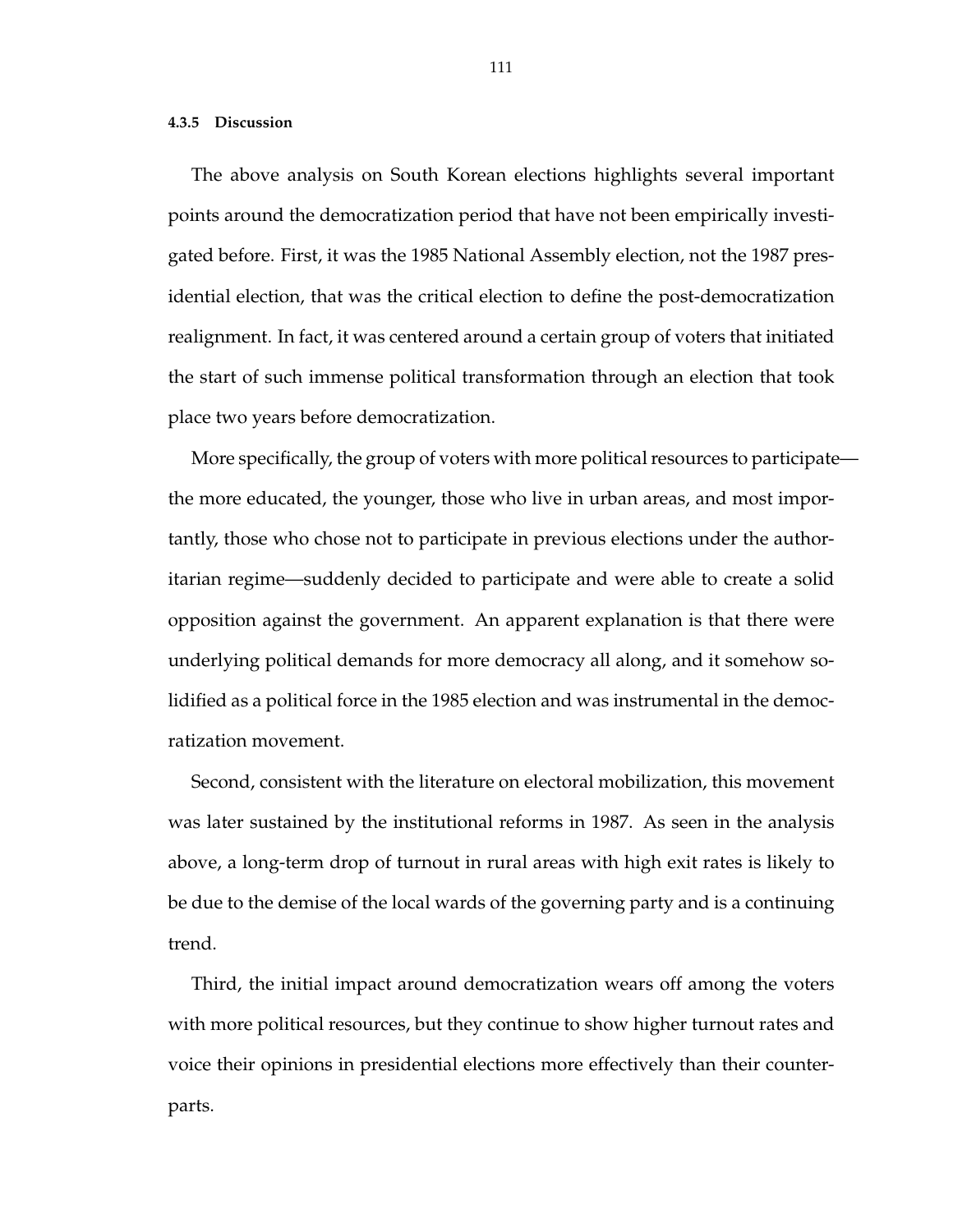Finally, the observations are consistent with the comparative democratization literature on the relevance of the civil society in its role in democratic transformation. As seen in the section above, we see a clear pattern where an underlying demand for political reform is first manifested by a group of middle class voters in an election. As the social structure went through a gradual change in the 1970s, the middle class gained political weight in South Korea. Their political demand was expressed, among other channels, in the 1985 election, which later would become a precursor to the democratic reform of the country.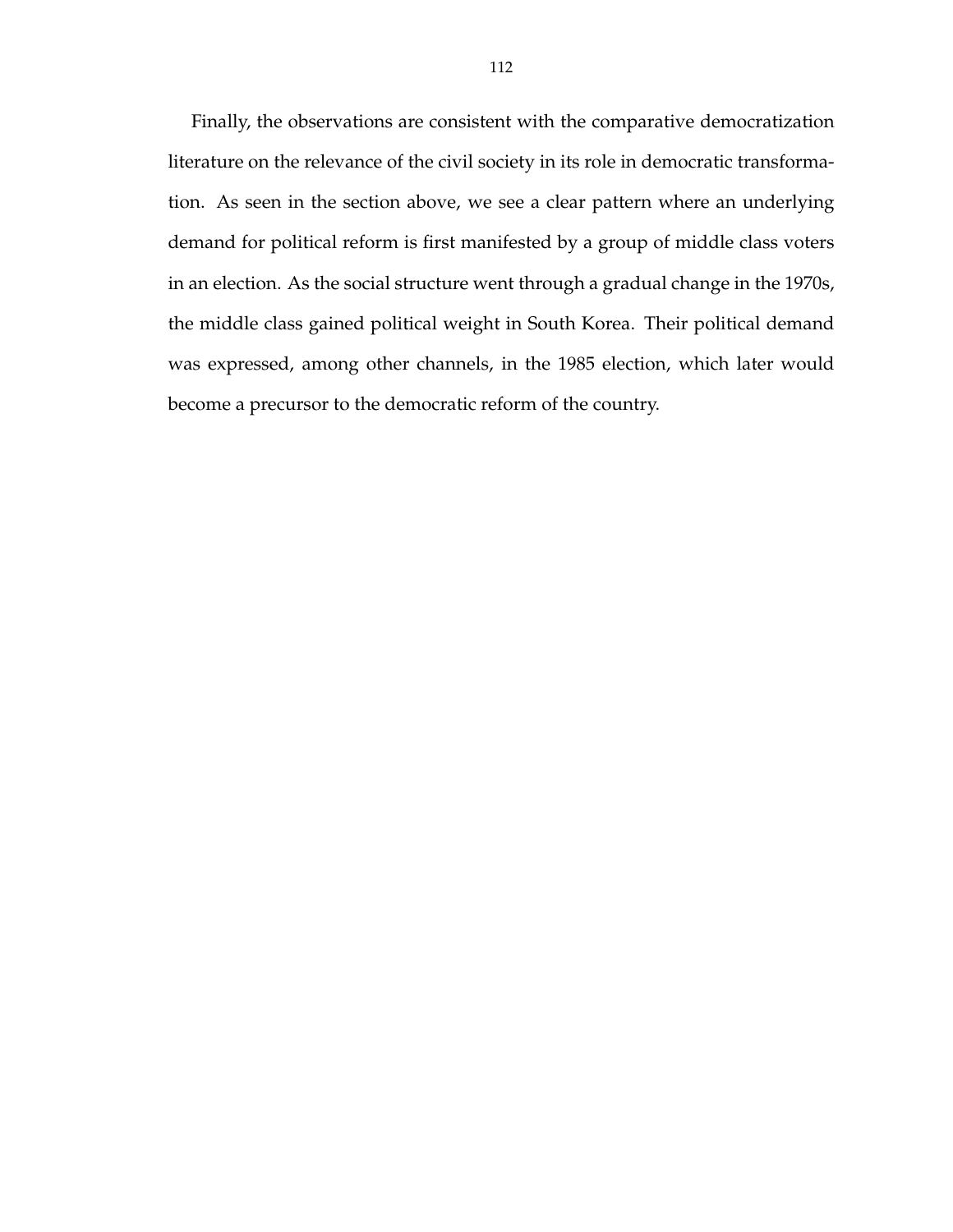# **Appendix: Estimation Group Turnouts, Entrance and Exit Rates**

| recuoris     |      |         |          |       |       |           |
|--------------|------|---------|----------|-------|-------|-----------|
|              | Year | Overall | Educated | Old   | Young | Christian |
| Legislative  |      |         |          |       |       |           |
| Elections    | 1978 | 0.741   | 0.482    | 0.988 | 0.455 | 0.781     |
|              |      |         |          |       |       |           |
|              |      |         |          |       |       |           |
|              | 1981 | 0.753   | 0.639    | 0.908 | 0.656 | 0.624     |
|              |      |         |          |       |       |           |
|              | 1985 | 0.819   | 0.850    | 0.798 | 0.833 | 0.743     |
|              |      |         |          |       |       |           |
|              | 1988 | 0.737   | 0.695    | 0.914 | 0.599 | 0.668     |
|              |      |         |          |       |       |           |
|              |      |         |          |       |       |           |
|              | 1992 | 0.716   | 0.543    | 0.998 | 0.470 | 0.719     |
|              |      |         |          |       |       |           |
|              | 1996 | 0.628   | 0.584    | 0.835 | 0.367 | 0.681     |
|              |      |         |          |       |       |           |
|              | 2000 | 0.569   | 0.529    | 0.727 | 0.351 | 0.534     |
|              |      |         |          |       |       |           |
| Presidential |      |         |          |       |       |           |
| Elections    | 1987 | 0.861   | 0.917    | 0.790 | 0.933 | 0.873     |
|              |      |         |          |       |       |           |
|              | 1992 | 0.823   | 0.794    | 0.909 | 0.719 | 0.760     |
|              |      |         |          |       |       |           |
|              |      |         |          |       |       |           |
|              | 1997 | 0.797   | 0.848    | 0.781 | 0.814 | 0.909     |

Table 4.7: (Appendix) Estimated Turnout Rates by Different Demographic Groups in South Korean **Elections**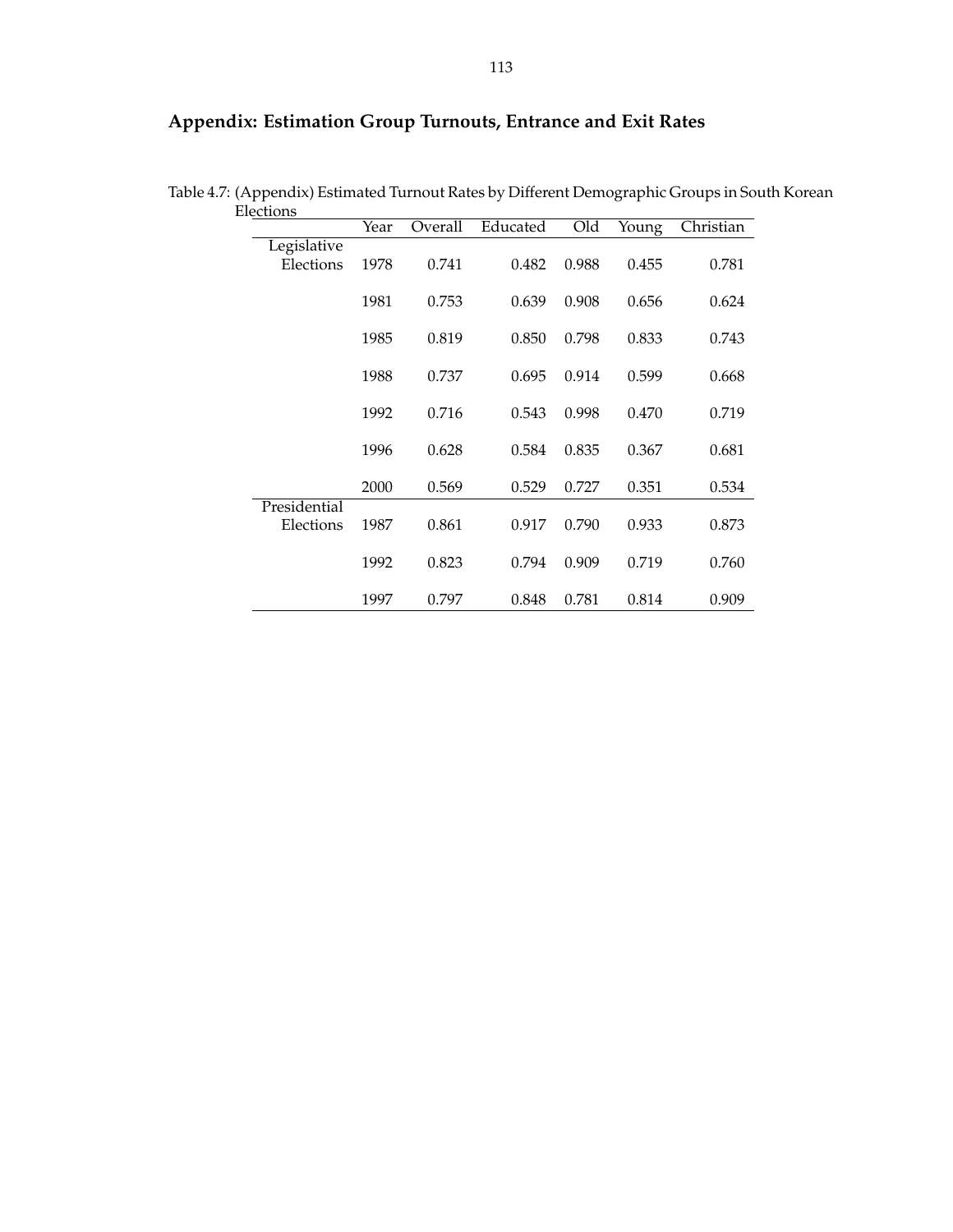| $\epsilon$ and Litra and the set of $\epsilon$ | Year | Overall | Education | Young | Old   | Christian |
|------------------------------------------------|------|---------|-----------|-------|-------|-----------|
| Legislative                                    |      |         |           |       |       |           |
| Elections                                      | 1978 | 0.439   | 0.511     | 0.100 | 0.468 | 0.414     |
|                                                |      |         |           |       |       |           |
|                                                | 1981 | 0.341   | 0.568     | 0.200 | 0.080 | 0.580     |
|                                                |      |         |           |       |       |           |
|                                                | 1985 | 0.504   | 0.825     | 0.624 | 0.534 | 0.664     |
|                                                |      |         |           |       |       |           |
|                                                | 1988 | 0.321   | 0.644     | 0.200 | 0.817 | 0.360     |
|                                                |      | 0.385   |           | 0.350 | 0.300 | 0.785     |
|                                                | 1992 |         | 0.686     |       |       |           |
|                                                | 1996 | 0.219   | 0.637     | 0.363 | 0.020 | 0.560     |
|                                                |      |         |           |       |       |           |
|                                                | 2000 | 0.192   | 0.457     | 0.100 | 0.092 | 0.252     |
| Presidential                                   |      |         |           |       |       |           |
| Elections                                      | 1987 | 0.782   | 0.074     | 0.946 | 0.799 | 0.109     |
|                                                |      |         |           |       |       |           |
|                                                | 1992 | 0.617   | 0.201     | 0.339 | 0.797 | 0.230     |
|                                                |      |         |           |       |       |           |
|                                                | 1997 | 0.514   | 0.143     | 0.342 | 0.754 | 0.058     |

Table 4.8: (Appendix) Estimated Entrance Rates of Different Demographic Groups in South Korean Elections

Table 4.9: (Appendix) Estimated Exit Rates of Different Demographic Groups in South Korean Elections  $\overline{\phantom{a}}$ 

|                           | Year | Education | Young | Old   | Christian | Overall |
|---------------------------|------|-----------|-------|-------|-----------|---------|
| Legislative<br>Elections  | 1978 | 0.541     | 0.592 | 0.000 | 0.000     | 0.131   |
|                           | 1981 | 0.322     | 0.694 | 0.019 | 0.365     | 0.102   |
|                           | 1985 | 0.125     | 0.100 | 0.097 | 0.220     | 0.077   |
|                           | 1988 | 0.292     | 0.322 | 0.191 | 0.228     | 0.171   |
|                           | 1992 | 0.515     | 0.900 | 0.001 | 0.323     | 0.167   |
|                           | 1996 | 0.442     | 0.850 | 0.056 | 0.245     | 0.210   |
|                           | 2000 | 0.427     | 0.662 | 0.018 | 0.306     | 0.206   |
| Presidential<br>Elections | 1987 | 0.894     | 0.000 | 0.160 | 0.841     | 0.121   |
|                           | 1992 | 0.756     | 0.379 | 0.111 | 0.698     | 0.143   |
|                           | 1997 | 0.811     | 0.123 | 0.175 | 0.832     | 0.134   |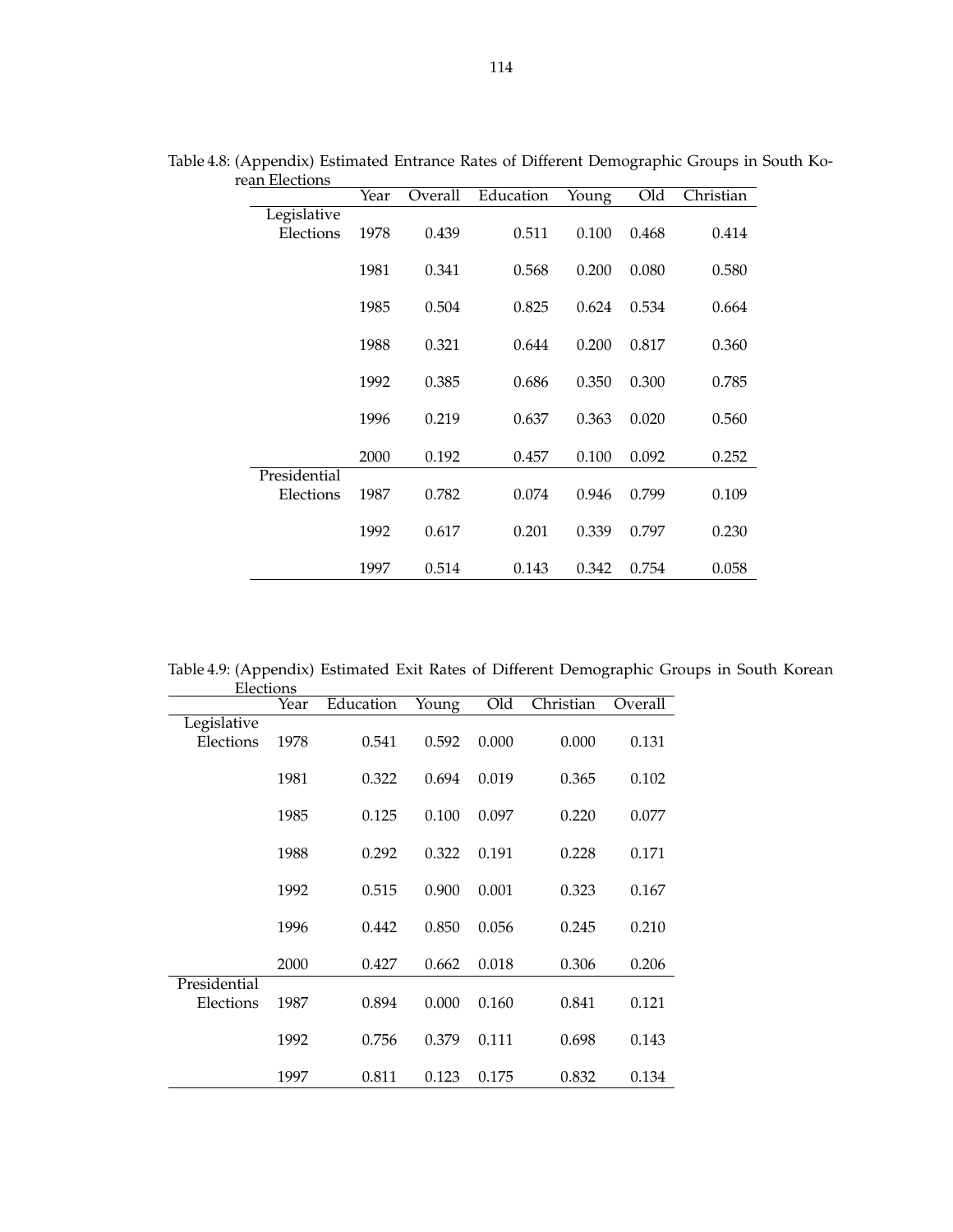## **CHAPTER V**

# **Conclusion**

One of the most important themes of this dissertation is on testing ecological inference techniques. As sketched out earlier, ecological inference strategies are bound to make certain assumptions on the aggregation process that generated the aggregate data. To be sure, these assumptions are not something that can be tested directly, since the aggregation process is the hidden force that we do not observe. Moreover, exactly due to this reason, it is hard to design a simulation study to generate data that truly mimics real aggregation processes.

In this vein, testing ecological inference techniques to help the researcher find or model the "right" estimator for the given problem is important. Since aggregation processes are different, unique, and dependent upon the particular context of the question and environment of the data, there is no general solution to ecological inference problems, but only problem- and data- specific solutions. Hence, it is important to put ecological estimation strategies to test by applying them to similar questions with data where the truth is known or where corresponding individual level analysis exists.

For the specific task of estimating voter transition rates from aggregate electoral records, it is fair to conclude the estimator suggested by Thomsen outper-

115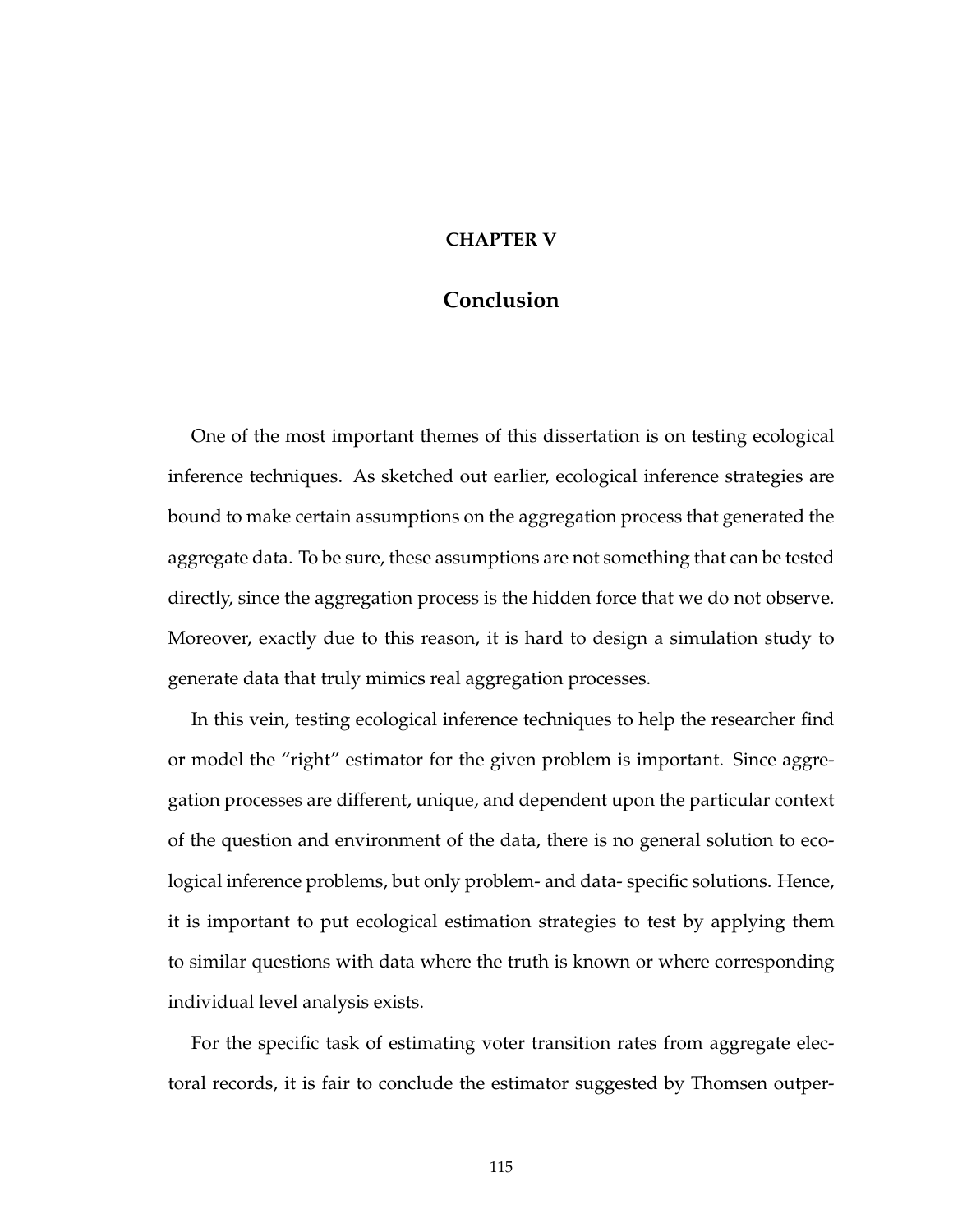forms other ecological estimation strategies. For example, as I have illustrated in the first chapter, the voter transition problem comes with difficulties such as bigger-than-usual aggregation bias and severe nonlinearities that are generated by features specific to electoral dynamics. In short, the results suggest that, when it comes to the task of estimating voter transition rates, the Thomsen estimator produces estimates that are far superior to those of conventional and more generalized approaches, such as Goodman's or King's. This was clearly seen when the estimator is applied to voter transition problems in several different contexts of elections held in South Korea, Great Britain, and Florida.

It remains to be true that theory matters. Among the ecological estimators, I find the micro-modeling of voter choices that underlie the Thomsen estimator to fit the question and data the best, and accordingly is the best ecological voter transition estimator we have, both in theory and practice.

It is in fact the theoretical strength of the Thomsen estimator that enables the researcher to extend the voter transition question into more sophisticated problems. In Chapter 4, I proposed an extension of the Thomsen model that enables the estimator to address questions on the correlates of voter transition, where the researcher would be able to analyze heterogeneous transition rates across different demographic groups. In the chapter, I provided examples regarding the turnout of South Korean voters over time among different demographic groups. The extension is consistent with the micro-modeling of voters that the basic Thomsen model outlined, with more possibilities of further extensions.

There are two future avenues to explore when it comes to the covariate model. First, it is possible to imagine a more generalized extension of the model with multinomial covariates. What was illustrated in the chapter typically contrasts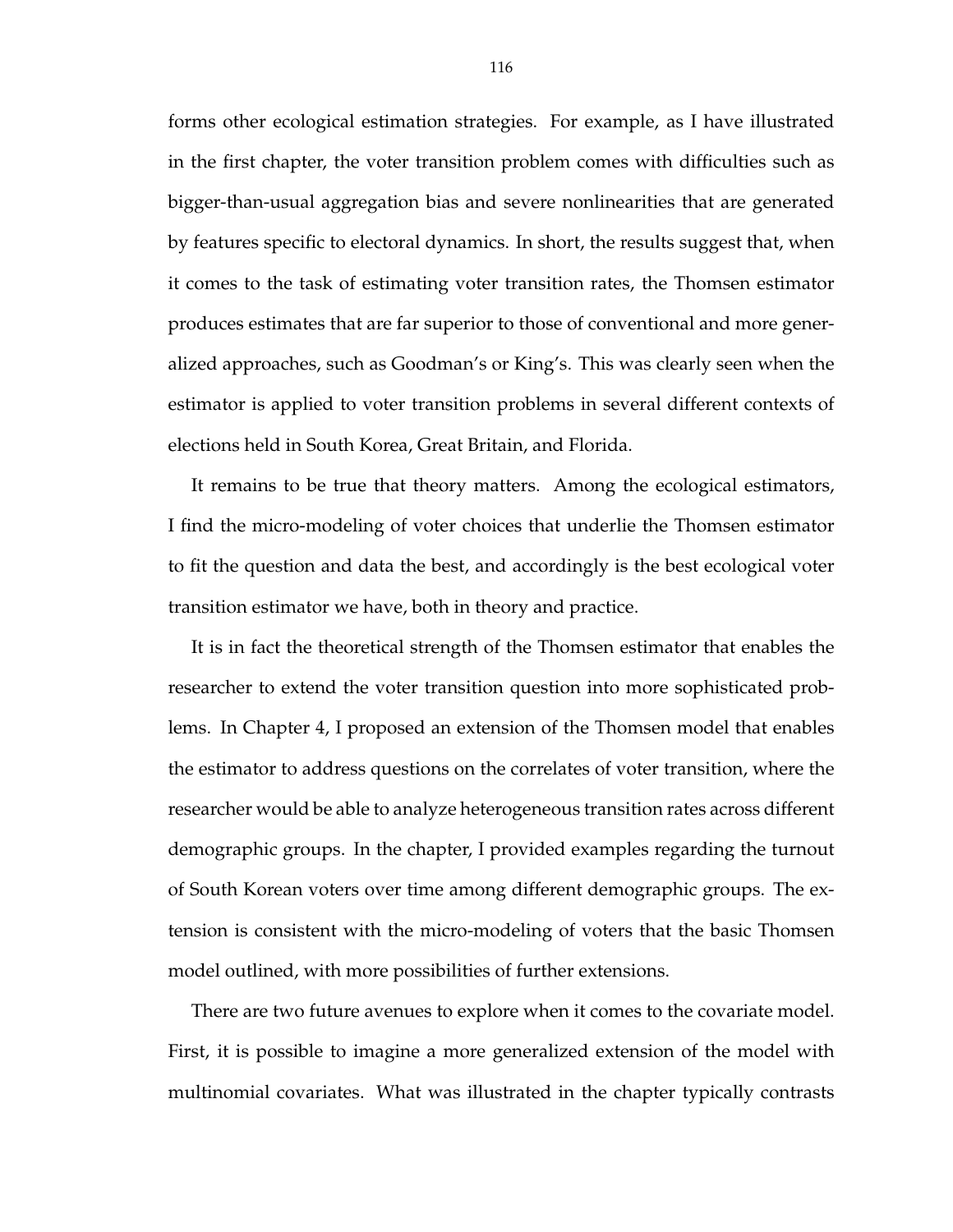transition rates of the voters in one demographic group against those from the rest of the population. A slight extension of the logic seen in the chapter should enable researchers to look at covariates that include more than two categories, for example, several occupation groups. Barring instability that comes with smallsized demographic groups, this definitely is an immediate possible extension of the covariate model.

Another possible further extension is to consider an additional covariate that taps a different dimension of the electorate other than the first covariate. For example, it is possible to envision voter transitions across elections as a function of class and age, where the question would involve comparing the transition rates among, say, young workers and older workers. Conceptually, this will involve a joint-mixture of the bivariate transition distributions, but implementing the model would require further theoretical work.

Chapter 3 proposed an application of the iterated proportional fit (IPF) extension that enables the estimation of transition rates in a multiparty system. As it turns out, the method is simple, general, and provides estimates that are more reliable than those from existing approaches. More theoretical work on how IPF is related with the literature on multinomial choices is in order, which will enable us to develop the model into a more generalizable solution.

Still, at the current stage, the technique is simply an adjustment process applied after the first-round estimation that provides initial values of IPF. It remains to be seen whether it is possible—or even desirable—to modify basic ecological estimators and embed them in the constraints of IPF, to use the full information in a simultaneous estimation. Or, perhaps it is the case that estimation of multiparty transition rates will have be built from the micro-models of multinomial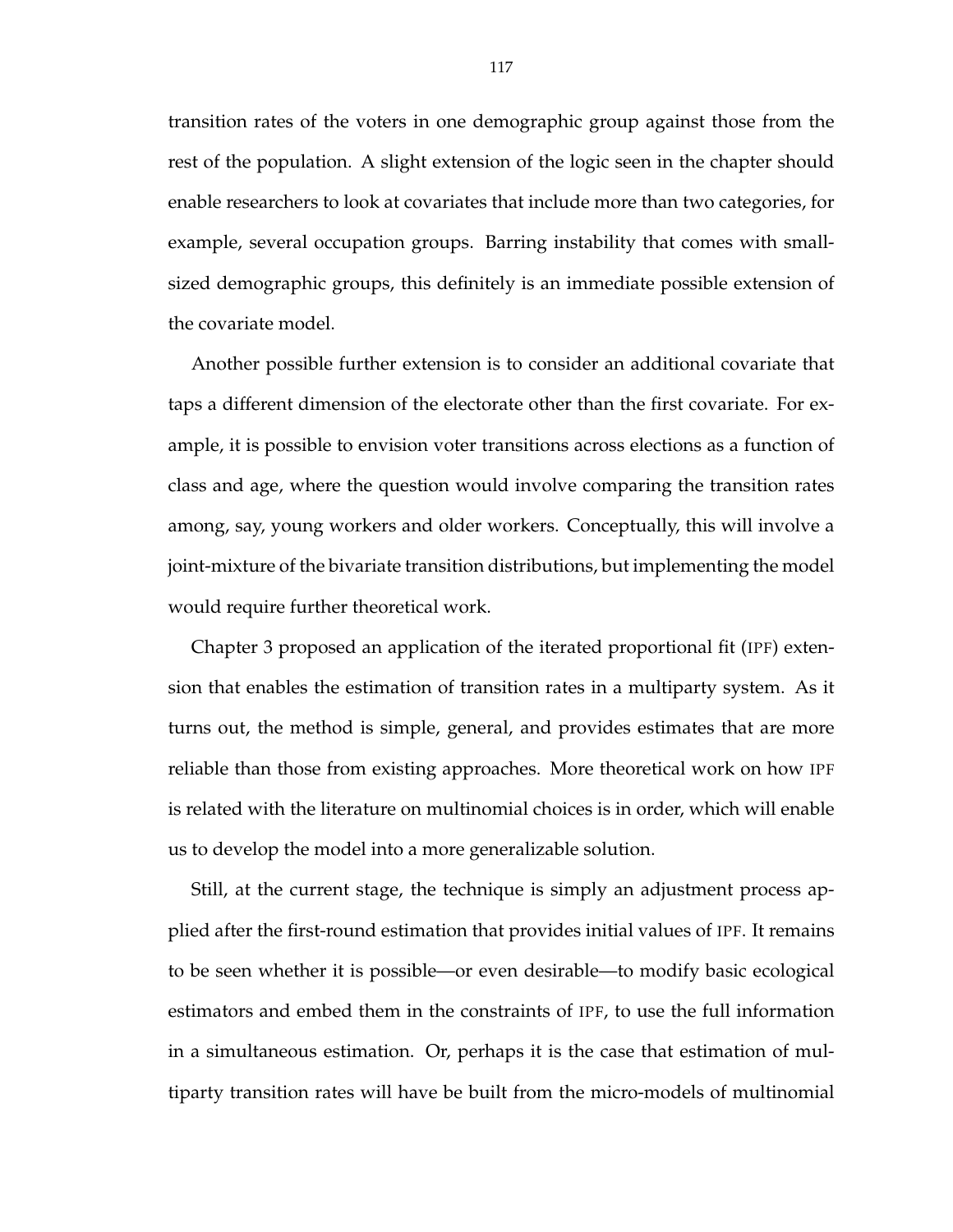choices and *ad hoc* solutions including IPF will have to be replaced by such theoretical models. Still, knowing whether and how individual models of choices can offer insight into the ecological inference process would require more ingenuity and further advances on our understanding of elections and voters.

The key motivation of both extensions shown in the dissertation is to learn whether and how we can address substantively meaningful and interesting questions by overcoming the limitations that aggregate data present. For example, the discussion on the realignment of South Korean voters shows that political theories on the relationship between the civil society and democratization can be empirically examined with aggregate data. Armed with the ecological inference techniques developed here and applying them to more widely available aggregate electoral data sets on various new democracies around democratic transitions, we may conceive a new cross-national analysis agenda on comparative democratization.

Even though there is a multitude of difficulties surrounding the ecological inference process, the literature has advanced, if in small steps, toward providing better instruments and analytic eyes to study topics in time and places where important questions abound but data are scarce. This dissertation is an attempt to contribute to the scholarship in such way.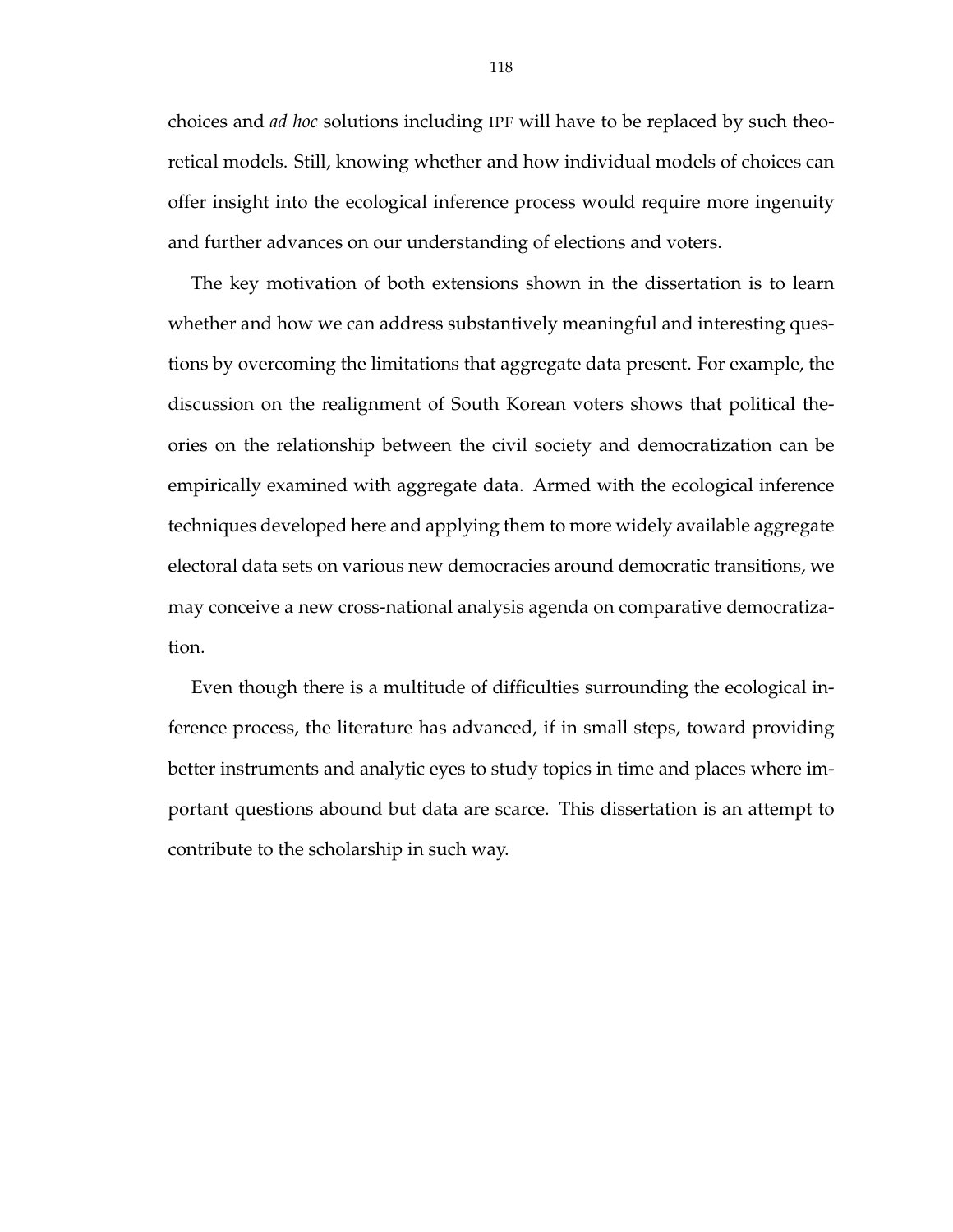**BIBLIOGRAPHY**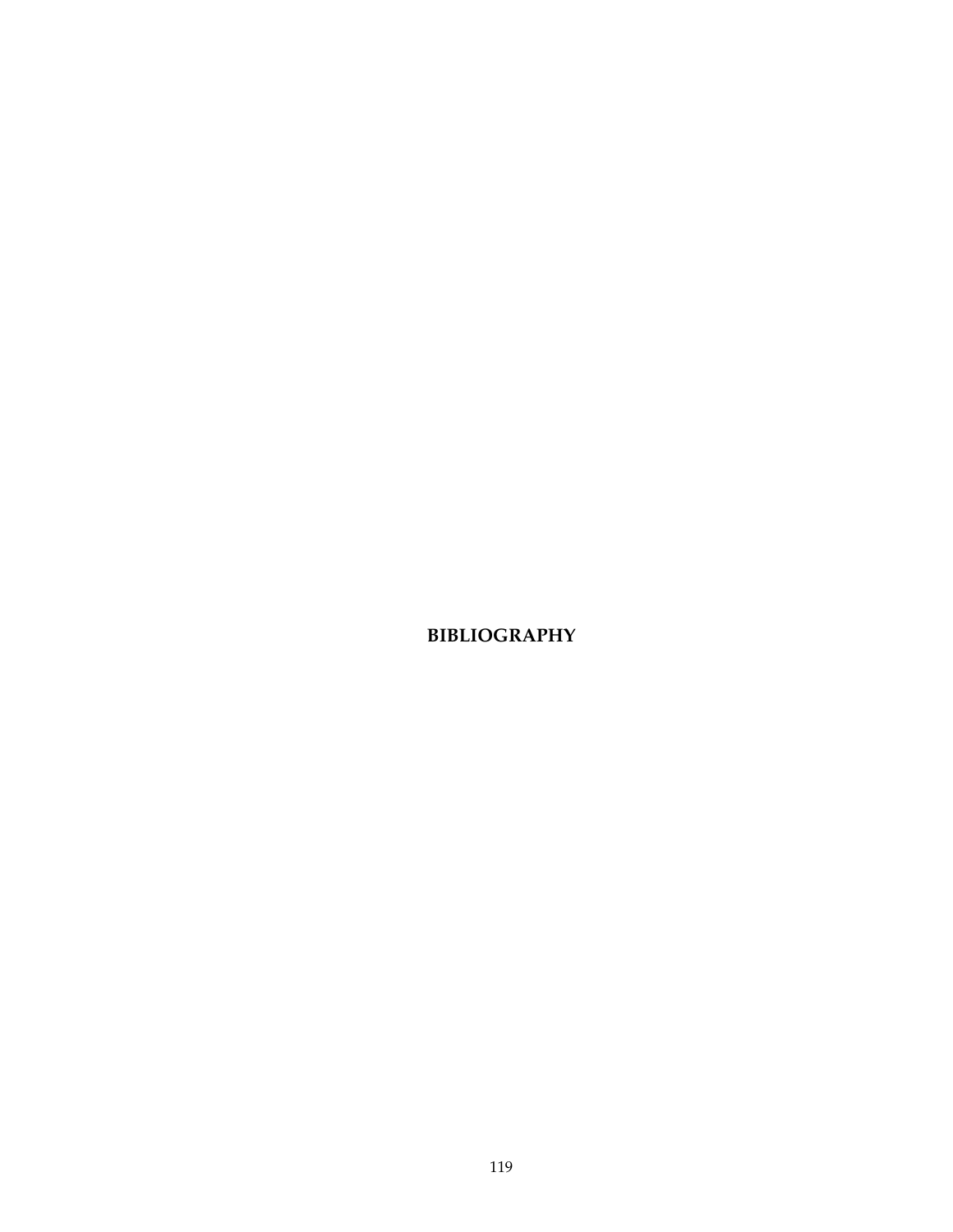## **BIBLIOGRAPHY**

- [1] ACHEN, CHRISTOPHER. 2000. "The Thomsen Estimator for Ecological Inference.", unpublished Manuscript.
- [2] ACHEN, CHRISTOPHER and PHILLIPS SHIVELY. 1995. *Cross-Level Inference*. Chicago, IL: The University of Chicago Press.
- [3] ANSELIN, LUC and WENDY K. TAM CHO. 2002. "Spatial Effects and Ecological Inference." *Political Analysis*, 10: 276–297.
- [4] BERGLUND, STEN and SØREN THOMSEN. 1990. *Modern Political Ecological Analysis.* Abo, Finland: Abo Academy Press.
- [5] CHHIBBER, PRADEEP and KEN KOLLMAN. 1998. "Party Aggregation and the Number of Parties in India and United States." *American Political Science Review*, 92: 329–342.
- [6] CRAMER, ERHARD. 1998. "Conditional Iterative Proportional Fitting for Gaussian Distributions." *Journal of Multivariate Analysis*, 65 (2): 261–276.
- [7] DEMING, W. E. and F. F. STEPHAN. 1940. "On a Least Square Adjustment of a Sampled Frequency Table When the Expected Marginal Tables Are Known." *The Annals of Mathematical Statistics*, 11.
- [8] DIAMOND, LARRY JAY, JUAN J LINZ, and SEYMOUR MARTIN LIPSET. 1995. *Politics in Developing Countries: Comparing Experiences with Democracy*. Boulder, CO: L. Rienner Publishers, 2nd ed ed.
- [9] DIAMOND, LARRY JAY and DOH CHULL SHIN. 2000. *Institutional Reform and Democratic Consolidation in Korea*. Stanford, Calif: Hoover Institution Press, Stanford University.
- [10] DUFF, BRIAN, MICHAEL J. HANMER, WON-HO PARK, and ISMAIL K. WHITE. 2007. "Good Excuses: Understanding Who Votes With An Improved Turnout Question." *Public Opinion Quarterly*, 71: 67–90.
- [11] FERREE, KAREN E. 2004. "Iterative Approaches to  $R \times C$  Ecological Inference Problems: Where They Can Go Wrong and One Quick Fix." *Political Analysis*, 12: 143–159.
- [12] GOODMAN, LEO. 1959. "Some Alternatives to Ecological Correlation." *American Journal of Sociology*, 64: 610–625.
- [13] GOSNELL, HAROLD F. 1942. *Grass Roots Politics*. Washington, D.C.: American Council on Public Affairs.
- [14] GREENE, WILLIAM. 2003. *Econometric analysis*. Upper Saddle River N.J.: Prentice Hall, 5th ed. ed.
- [15] GROFMAN, BERNARD, ed. 1999. *Elections in Japan, Korea, and Taiwan Under the Single Non-Transferable Vote: The Comparative Study of an Embedded Institution*. Ann Arbor, MI: University of Michigan Press.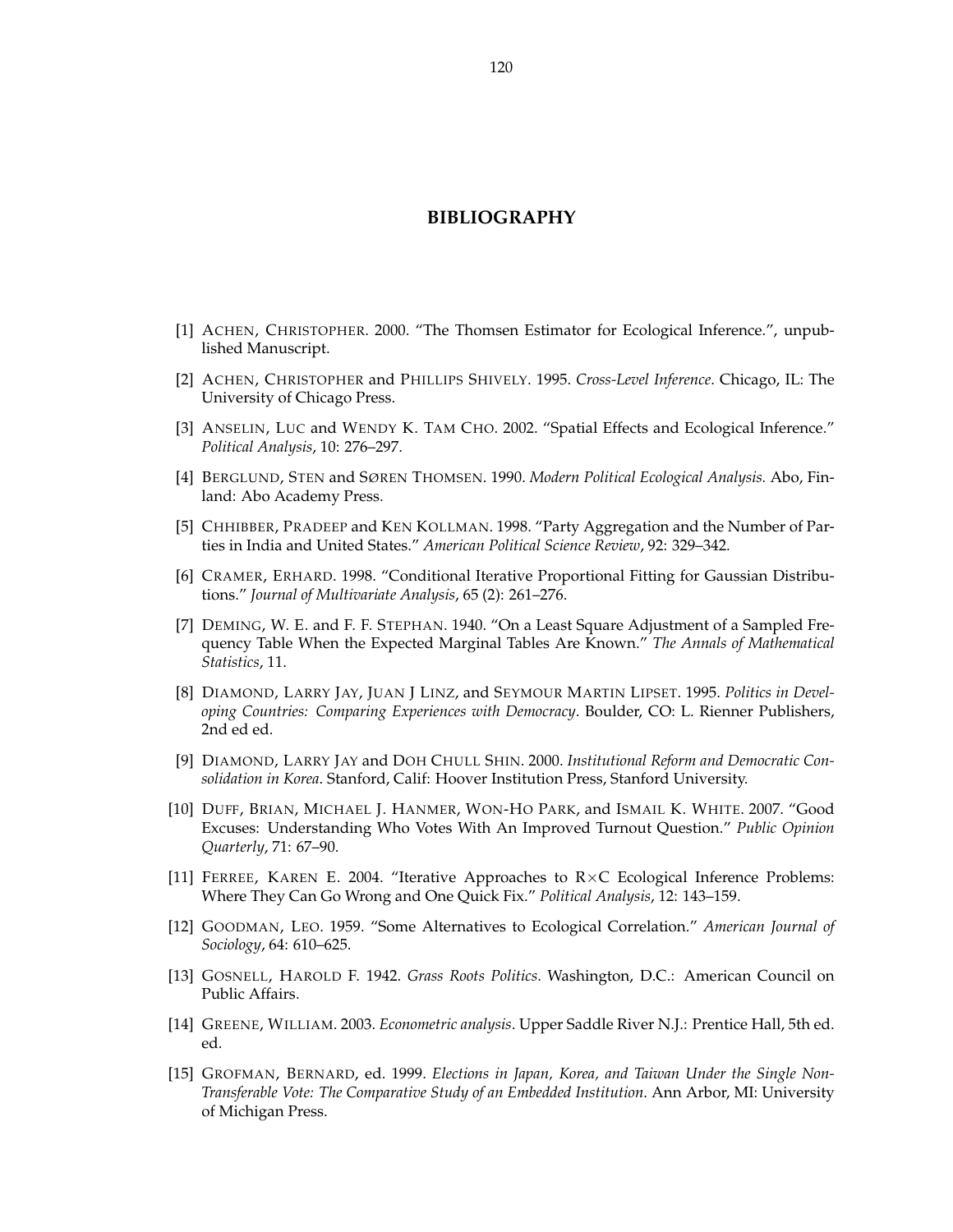- [16] HAN, SUNG-JOO. 1988. "South Korea in 1987: The Politics of Democratization." *Asian Survey*, 28 (1): 52–61.
- [17] HANUSHEK, JOHN E. JACKSON, ERIC and JOHN F. KAIN. 1974. "Model Specification, Use of Aggregate Data, and the Ecological Correlation Fallacy." *Political Methodology*, 1: 89–107.
- [18] IMREY, PETER B., GARY G. KOCH, and MAURA E. STOKES. 1981. "Categorical Data Analysis: Some Reflections on the Log Linear Model and Logistic Regression. Part I: Historical and Methodological Overview." *International Statistical Review / Revue Internationale de Statistique*, 49 (3): 265–283.
- [19] JACKSON, JOHN E. 2002. "A Seemingly Unrelated Regression Model for Analyzing Multiparty Elections." *Political Analysis*, 10 (1): 49–65.
- [20] JENNINGS, M. KENT and GREGORY B. MARKUS. 1984. "Partisan Orientations over the Long Haul: Results from the Three-Wave Political Socialization Panel Study." *The American Political Science Review*, 78 (4): 1000–1018.
- [21] JOHNSTON, R. J. and C. J. PATTIE. 1993. "Entropy-Maximizing and the Iterative Proportional Fitting Procedure." *The Professional Geographer*, 45 (3): 317–322.
- [22] KEY, V. O. JR. 1955. "A Theory of Critical Elections." *The Journal of Politics*, 17 (1): 3–18.
- [23] KIL, SOONG HOOM and CHUNG-IN MOON. 2001. *Understanding Korean Politics: An Introduction (Suny Series in Korean Studies)*. State University of New York Press.
- [24] KIM, CHONG LIM. 1980. *Political Participation in Korea: Democracy, Mobilization, and Stability*. Studies in international and comparative politics, Santa Barbara, CA: Clio Books.
- [25] KING, GARY. 1997. *A Solution to the Ecological Inference Problem*. Princeton, NJ: Princeton University Press.
- [26] KING, GARY, ORI ROSEN, and MARTIN TANNER. 1999. "Binomial-Beta Hierarchical Models for Ecological Inference." *Sociological Methods & Research*, 28: 61–90.
- [27] KING, GARY, ORI ROSEN, and MARTIN ABBA TANNER. 2004. *Ecological Inference: New Methodological Strategies*. Analytical methods for social research, Cambridge, UK: Cambridge University Press.
- [28] KOO, HAGEN, ed. 1993. *State and Society in Contemporary Korea*. Ithaca, NY: Cornell University Press.
- [29] KOUSSER, J MORGAN. 2001. "Ecological Inference from Goodman to King." *Historical Methods*, 34: 101–127.
- [30] LANGBEIN, LAURA IRWIN and ALLAN J LICHTMAN. 1978. *Ecological Inference*. Beverly Hills, Calif: Sage Publications.
- [31] LEE, JUNHAN. 2002, "Economic Voting in South Korea." Paper presented at the Annual Meeting of the Midwest Political Science Association.
- [32] LEWIS, JEFFREY B. 2001. "Understanding King's Ecological Inference Model: A Method-of-Moments Approach." *Historical Methods*, 34: 170–88.
- [33] LITTLE, RODERICK J. A. and MEI-MIAU WU. 1991. "Models for Contingency Tables With Known Margins When Target and Sampled Populations Differ." *Journal of the American Statistical Association*, 86 (413): 87–95.
- [34] LUTTBEG, NORMAN R and MICHAEL M GANT. 1995. *American Electoral Behavior, 1952-1992*. Itasca, Ill: F.E. Peacock Publishers, 2nd ed.